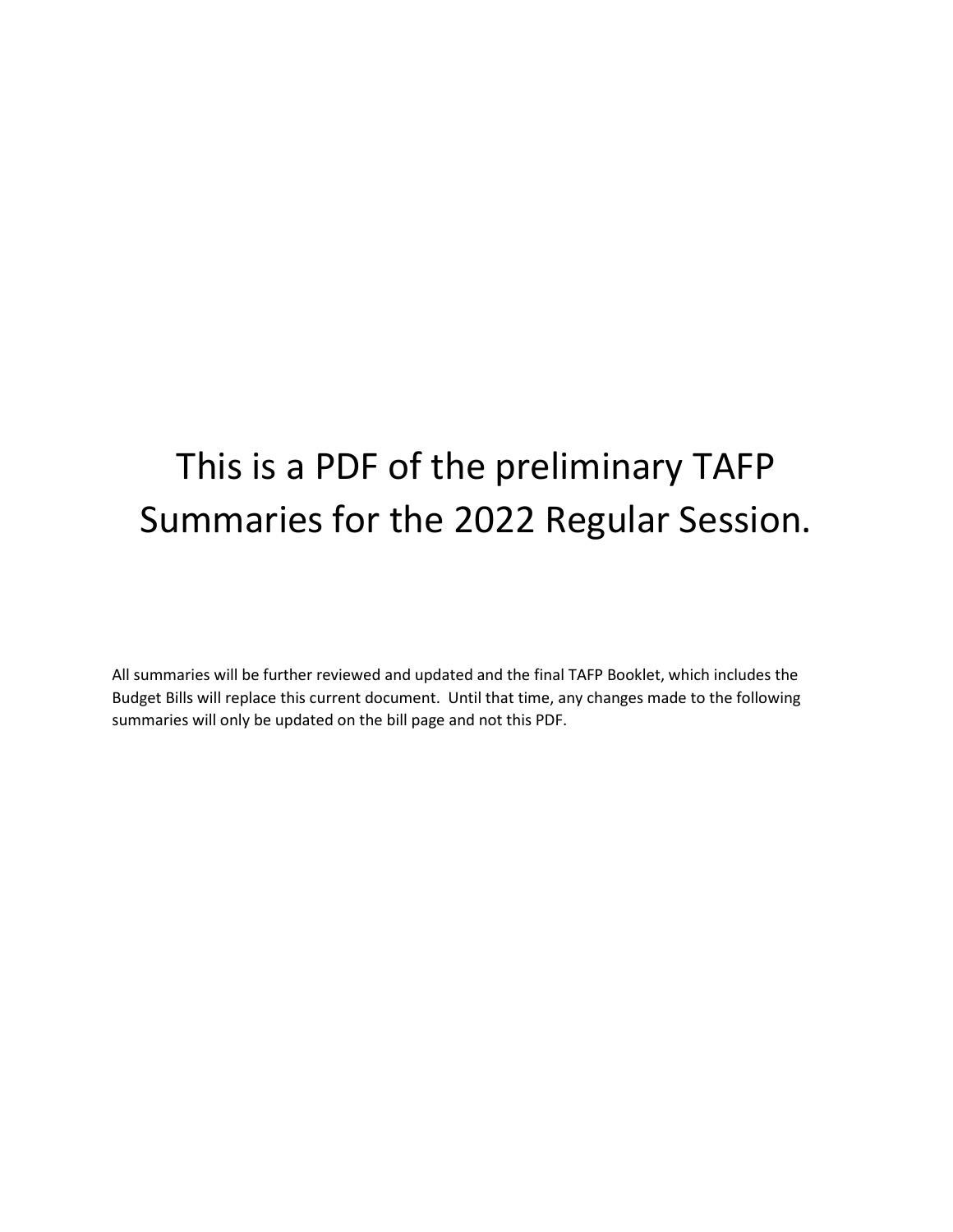Truly Agreed Summaries

SS#2 SCS HCS HB 1472 -- OFFENSE OF MONEY LAUNDERING

This bill modifies the offense of money laundering to include when a person conducts a financial transaction with the purpose to promote or aid criminal activity, to disguise criminal activity, to avoid reporting requirements under federal law, or to aid any terrorist threat.

- - - - - - - - - - - - - - - - - - - - - - - - - - - - - - - -

This bill adds a definition for "cryptocurrency" which is a digital currency in which transactions are verified and records are maintained by a decentralized system using cryptography. The bill replaces the definitions of "currency" with one for "monetary instruments" and it adds definitions for "financial transaction" and "transaction". The definition of "financial transaction" involves the movement of funds by wire or other means, including blockchain, and involves the use of a financial institution as defined under federal law.

- - - - - - - - - - - - - - - - - - - - - - - - - - - - - - - -

SS SCS HCS HB 1552 -- ALTERNATIVE EDUCATION PROGRAMS

This bill modifies provisions relating to alternative education programs.

FUNDING FOR CHARTER SCHOOLS (Section 160.415, RSMo)

The bill specifies that in addition to any state aid remitted to charter schools, the Department of Elementary and Secondary Education (DESE) shall remit to any charter school an amount equal to the weighted average daily attendance (WADA) of the charter school multiplied by the difference of:

(1) The amount of state and local aid per WADA received by the school district in which the charter school is located, not including any funds remitted to the charter school in the district; and

(2) The amount of state and local aid per WADA of the charter school received by the charter school.

When calculating the amount of funding DESE shall utilize the most current data available. This funding calculation applies to charter schools operating in specified school districts.

The bill requires the members of a governing board of a charter

Page 1 of 120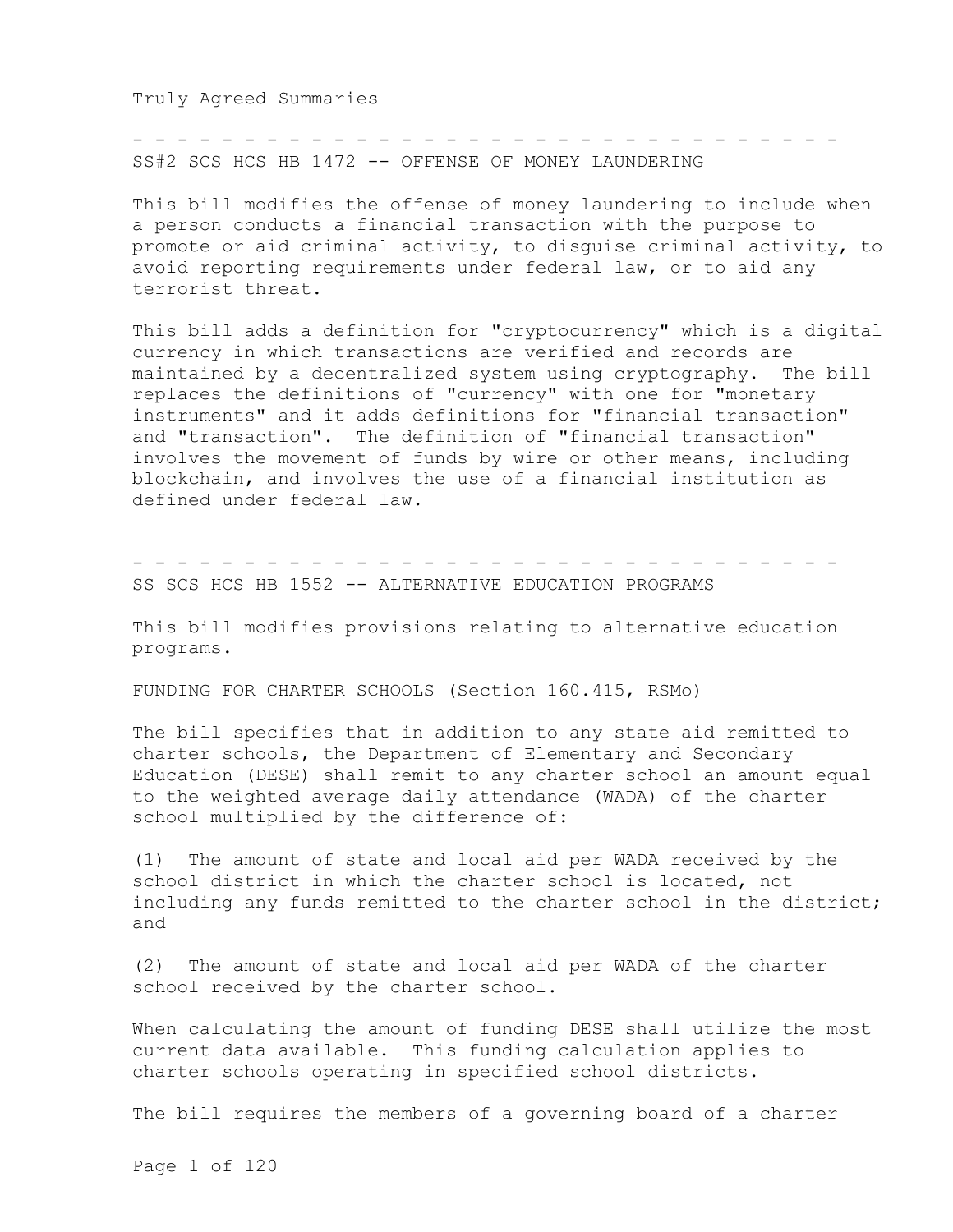school to be a resident of the state and any charter school management company operating a charter school in the state shall be incorporated as a nonprofit corporation under provisions of law relating to nonprofit corporations.

Beginning July 1, 2023, provisions of law relating to lactation accommodations for employees, teachers, and students shall be applicable to charter schools.

This bill requires charter schools to publish their annual performance report on the school's website in a downloadable format.

CHARTER PUBLIC SCHOOL COMMISSION (Section 160.425)

This bill creates the "Charter Public School Commission Revolving Fund" in the State Treasury and specifies that sponsorship funding due to the Charter Public School Commission from DESE in the Commission's role as a charter school sponsor shall be deposited into the Fund.

VIRTUAL EDUCATION PROGRAM (Section 161.670)

This bill modifies provisions relating to the Virtual School Program and specifies that the Missouri Course Access and Virtual School Program shall offer nonclassroom-based instruction in a virtual setting.

The bill requires that student attendance in a virtual program shall only be included in any district pupil attendance calculation or charter school pupil attendance calculation for the calculation and distribution of state school aid using current year pupil attendance for full-time virtual program pupils. Currently, the definition of a "full-time equivalent student" is a student who had successfully completed the instructional equivalent of six credits per regular term, this bill changes the definition to a student who is currently enrolled in the instructional equivalent of six credits per regular term. Pursuant to an education services plan and collaborative agreement, full-time equivalent students may be allowed to use a physical location of the resident school district for all or some portion of ongoing instructional activity and the enrollment plan shall provide for the reimbursement of costs for providing such access.

The bill specifies that a full-time virtual school program serving full-time equivalent students shall participate in the statewide assessment system, with the results to be assigned to the designated attendance center of the full-time virtual school program. The academic performance of any student who disenrolls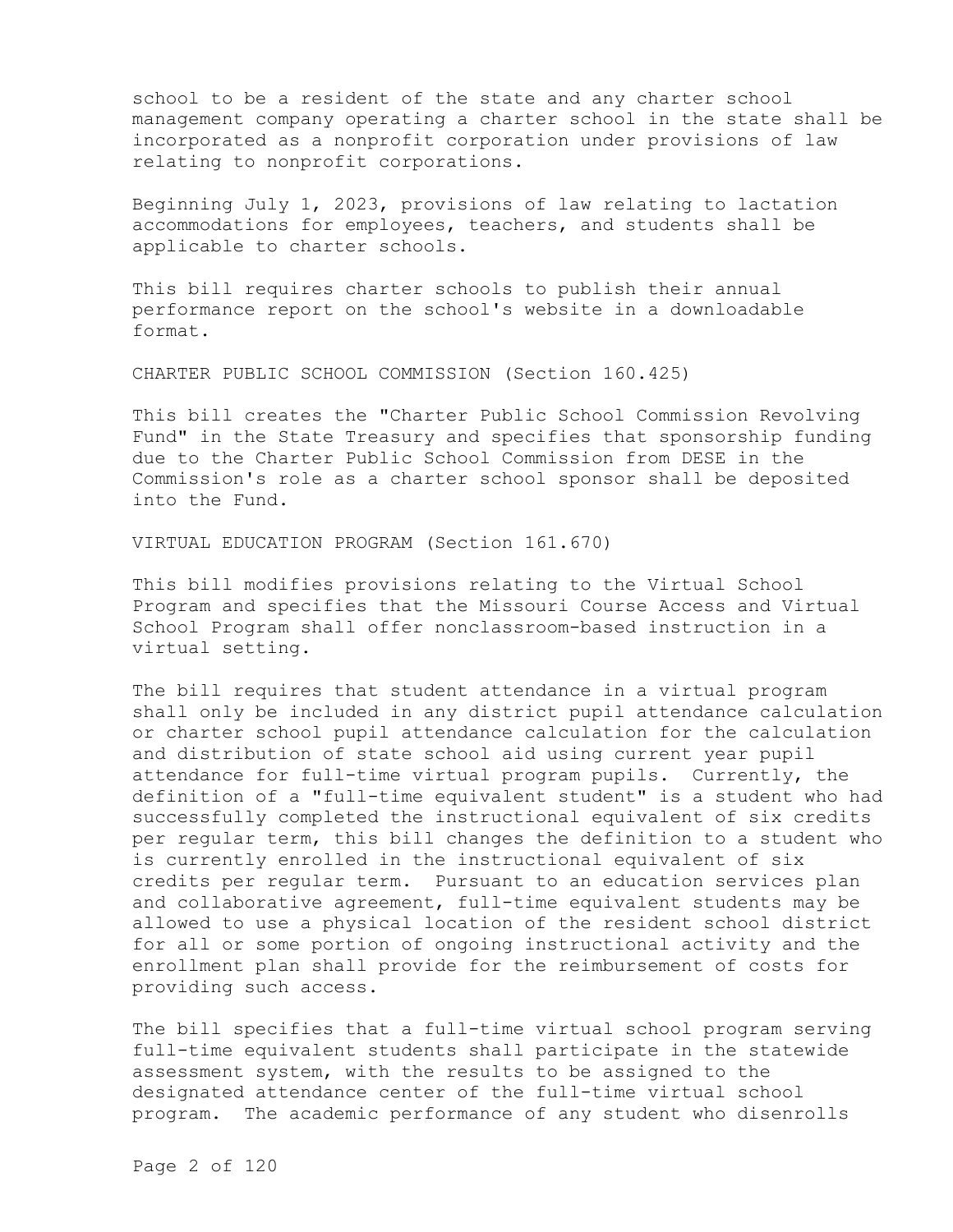from a full-time virtual school program and enrolls in a public school or charter school shall not be used in determining the annual performance report score of the attendance center or school district in which the student enrolls for 12 months from the date of enrollment.

A public institution of higher education operating a full-time virtual school program shall be subject to all requirements applicable to a host school district with respect to its full-time equivalent students.

Currently, a school district or charter school must allow any eligible student who resides in the district to enroll in Missouri course access and virtual school program courses as part of the student's annual course load each school year. This bill modifies the requirement to allow any student who resides in this state to enroll in these courses with the costs of the course or courses to be paid by the school district or charter school as long as the student is enrolled full-time in a public or charter school and received approval from the student school district or charter school prior to enrolling.

Currently,school counselors are not required to approve or disapprove a student's enrollment in the virtual school program. This bill repeals that provision and specifies that the policy shall ensure that available opportunities for in-person instruction are considered prior to moving a student to virtual courses and allow for continuous enrollment throughout the school year.

The bill changes the process for denying a student enrollment in the virtual school program and specifies that good cause justification to disapprove a student's request for enrollment shall be consistent with the determination that would be made for such course request under the process by which a district student would enroll in a similar course offered by a school district or charter school. The appeal process for course denials shall be similar to the process by which appeals are considered for students seeking to enroll in courses offered by a school district or charter school.

This bill requires DESE to adopt a policy for students enrolling in a full-time virtual program, with the policy containing information specified in the bill. Each host district shall implement the state policy.

Virtual school programs shall monitor individual student success and engagement and provide regular progress reports for each student at least four times per school year to the school district or charter school. The bill repeals a provision requiring school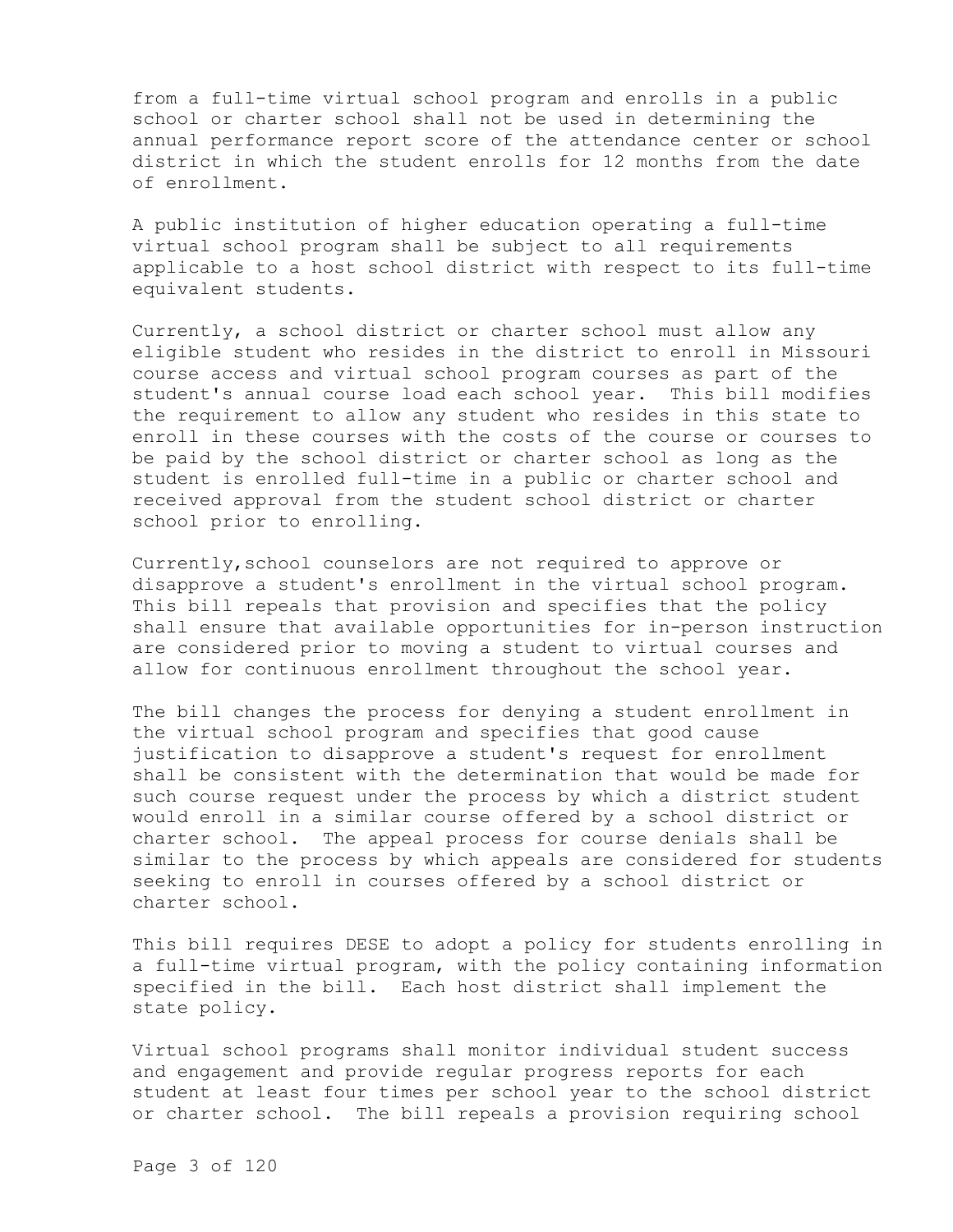districts and charter schools to monitor student progress and success.

DESE shall monitor the aggregate performance of virtual providers. An education services plan may require an eligible student to have access to student facilities of the resident school district during regular school hours. The plan shall provide for reimbursement of the resident school district for such access.

The bill creates a definition for "instructional activities" and states that a full-time virtual school shall develop a policy setting forth consequences for a student who fails to complete the required instructional activities. If a full-time virtual school disenrolls a student for failure to complete required instructional activities, the school shall immediately provide written notification to such student's school district of residence.

A student shall be enrolled in a new educational option as specified in the bill.

Virtual school programs shall comply with audit requirements under state law, access to public records under state law, and school accountability report cards under state law. Teachers and administrators employed by a virtual provider shall be considered to be employed in a public school for all certification purposes under state law.

On or before January 1, 2023, DESE shall create a guidance document that details options for virtual course access and full-time virtual course access for all students in the state. The document shall be distributed as specified in the bill.

- - - - - - - - - - - - - - - - - - - - - - - - - - - - - - - - HB 1600 -- LEGISLATIVE EMPLOYEES

Currently, the Senate and House of Representatives must pass a resolution allowing employees to continue in employment after adjournment of a regular session or sine die adjournment of the General Assembly. This bill removes the requirement of passing a resolution to continue in employment.

- - - - - - - - - - - - - - - - - - - - - - - - - - - - - - - - CCS SS SCS HCS HB 1606 -- POLITICAL SUBDIVISIONS

This bill changes laws regarding political subdivisions.

COUNTY CORONERS (Sections 50.327, 58.095, and 58.200, RSMo)

Currently, a raise is authorized for county coroners in counties of

Page 4 of 120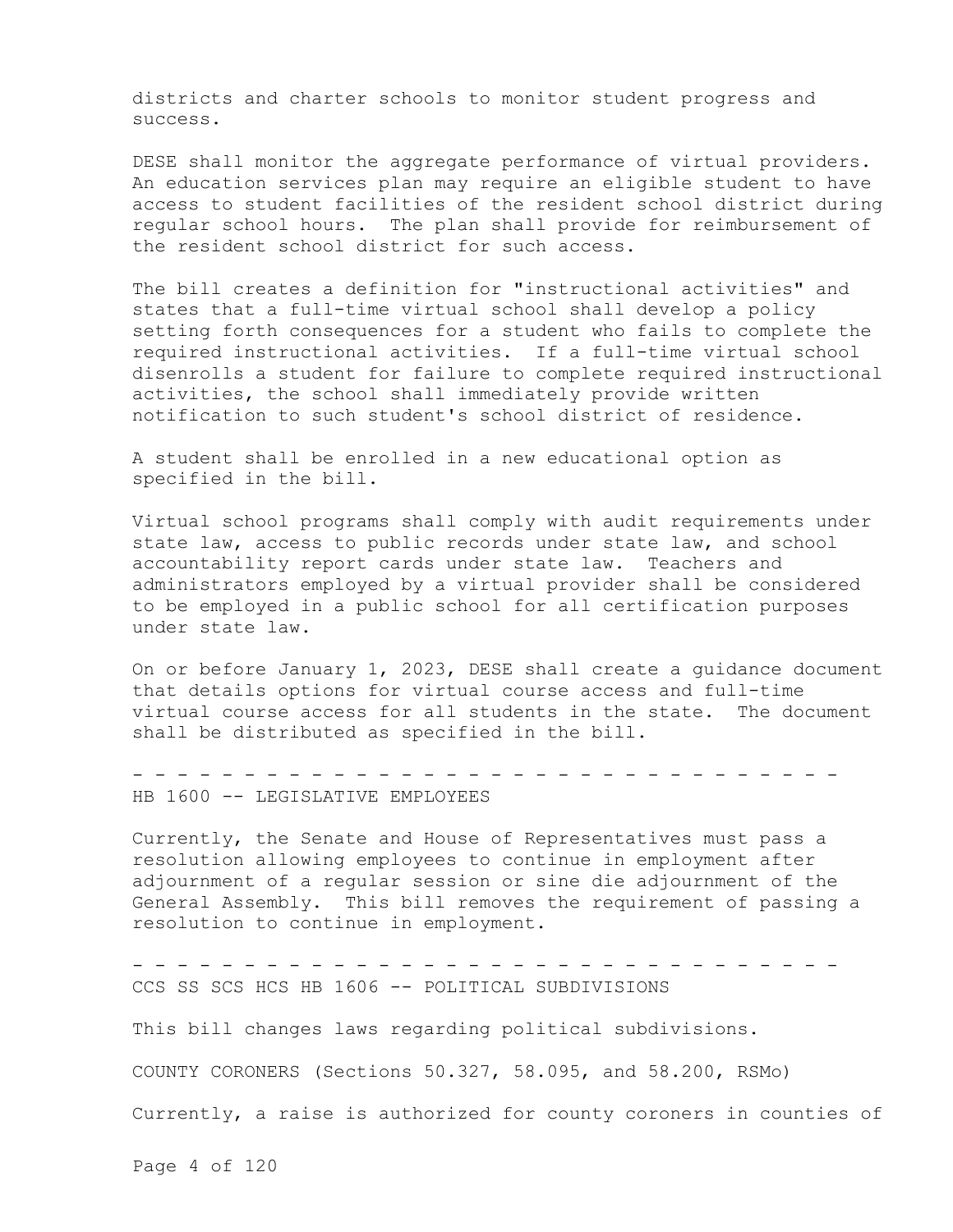the second classification. The bill changes it to apply to all non-charter counties. The bill also provides that the salary commission of any third class county may amend the base salary schedules as provided by law for the computation of salaries for county officials to include assessed valuation factors in excess of \$300 million dollars, provided that the percentage of any adjustments must be equal for all county officials in that county. The bill also authorizes a coroner who is acting as sheriff per law, to receive a salary equivalent to the sheriff's salary while acting as such.

COUNTY FINANCIAL STATEMENTS (Sections 50.800, 50.810, 50.815, and 50.820)

All non-charter counties are required, by June 30th, to prepare and publish in a qualified newspaper a financial statement for the previous year. Currently, these requirements only apply to counties of the first classification. The financial statement must include the name, office, and current gross annual salary of each elected or appointed county official. The county clerk or other officer responsible for the preparation of the financial statement must preserve the documents relied upon in the making of the financial statements and shall provide an electronic copy free of charge to any newspaper requesting a copy of the data. The sections previously dealing with county financial statements and their publication for counties of the second, third, and fourth classifications are repealed.

COUNTY AUDITOR (Section 55.160)

In counties of the first and second classification, the county auditor is authorized to have access to and the ability to audit and examine claims of every kind and character for which a county officer has a fiduciary duty.

BOONE COUNTY SHERIFF (Section 57.317)

Excludes the sheriff of Boone County from the salary schedule contained in this section.

MARITAL STATUS REQUIRED ON DEEDS (Sections 59.310 and 442.130)

This bill requires that the marital status of all grantors on a deed and other documents presented for recording to recorders of deeds are required. The recorder must not accept any document unless such information is provided.

PUBLIC HEARING NOTICE REQUIREMENTS (Sections 67.457, 67.461, 67.1421, 67.1431, and 67.1471)

Page 5 of 120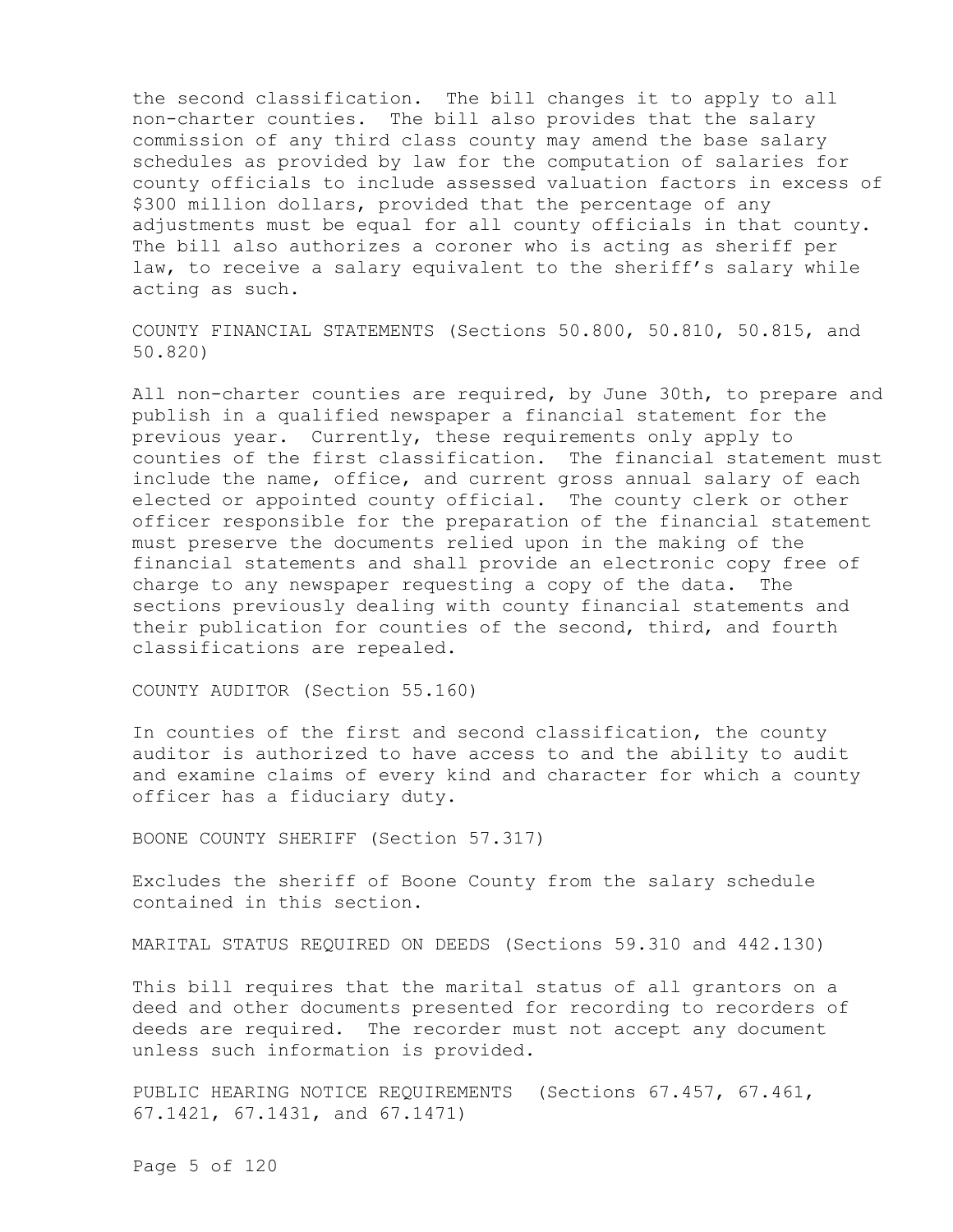The bill requires the governing body of the applicable city or county to provide notice of public hearing of Neighborhood Improvement Districts (NIDs) or Community Improvement Districts (CIDs) regarding procedures of those districts also be given to the Department of Revenue (DOR), which shall publish such information on its website. It also requires the governing body establishing the NID or CID to submit certain information to the State Auditor and DOR, and prohibits any NID or CID property assessments from being collected until the required information is submitted.

HOMELESSNESS PROGRAMS (Section 67.2300)

The bill provides that state funds for homelessness must be used for certain facilities, including parking areas, camping facilities, and short-term shelters, and must comply with certain requirements as provided in the bill. Additionally, any person who owns or operates a private camping facility pursuant to this bill will be immune from liability as provided in the bill. State funds otherwise used for permanent housing projects will be used to assist individuals with substance use, mental health treatment, and other services like short-term housing. The Department of Economic Development must award certain funds as bonuses for political subdivisions that reduce the number of individuals with days unhoused, days in jail, or days hospitalized.

This bill provides that no person shall be permitted to use stateowned lands for unauthorized sleeping, camping, or long-term shelters. Any violation shall be a Class C misdemeanor; however the first offense shall be a warning with no citation.

A political subdivision shall not adopt any policy under which the political subdivision prohibits the enforcement of any ordinance prohibiting public camping, sleeping, or obstruction of sidewalks. The Attorney General shall have the power to bring a civil action to enjoin the political subdivision from failing to enforce any ordinances prohibiting public camping, sleeping, or obstruction of sidewalks.

Any political subdivision with a higher per-capita homelessness rate than the state average will not receive further state funding until the Department determines the political subdivision has a lower homelessness rate than the state average or it enforces ordinances prohibiting unauthorized sleeping and camping.

A political subdivision may allocate up to 25% of funds it receives from the state through grants for public safety to the creation of homeless outreach teams as provided in the bill. These provisions will not apply to shelters for domestic violence victims.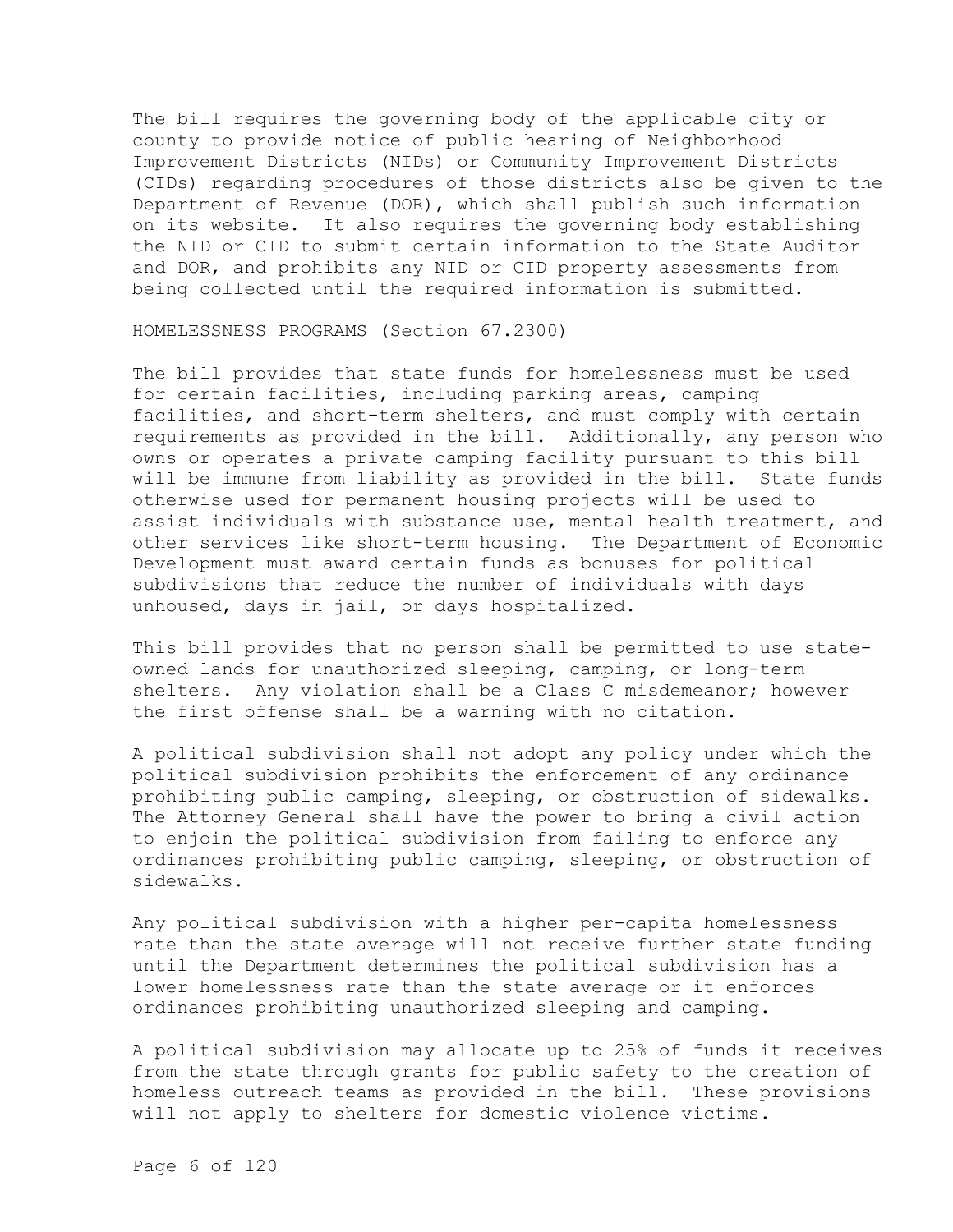The provisions of this section will be effective on January 1, 2023.

LOCAL GOVERNMENT EMPLOYEES' RETIREMENT SYSTEM (Section 70.631)

Currently, political subdivisions located in third class counties and Cape Girardeau County may, by majority vote of the governing body, elect to cover certain employee classes as public safety personnel members in the Local Government Employees' Retirement System (LAGERS). This bill removes this restriction and allows any political subdivision to cover such employee classes.

PROPERTY REGULATIONS (Sections 92.720, 92.740, 92.750, 92.760, 92.765, 92.770, 92.775, 92.810, 92.815, 92.817, 92.825, 92.835, 92.840, 92.852, and 92.855).

For any improved parcel of land identified as being vacant by St. Louis City operating under the Municipal Land Reutilization Law, the city collector must, within no more than two years after delinquency, file suit in the circuit court against such lands or lots to enforce the lien of the state and the city as provided under the Municipal Land Reutilization Act. The failure of the collector to bring suit within two years will not constitute a defense or bar an action for the collection of taxes.

Currently, a suit for the foreclosure of certain tax liens begins by filing a petition with the circuit clerk and the land utilization authority. For each petition filed, the city collector must make available to the public a list detailing each parcel included in the suit.

For any improved nonhomestead parcel, any person having any right, title or interest in, or lien upon, any parcel of real estate may redeem the parcel at any time prior to the time of the foreclosure sale of the real estate by paying all of the sums due as of the date of redemption to the city collector, including all debts owed to the city.

The city collector must mail a notice to the people named in the petition as having an interest in the parcel, or people otherwise known to the collector, at the address most likely to inform the parties of the proceedings.

The city collector must file with the court an affidavit of compliance with all notice requirements for the suit prior to any sheriff's sale. The affidavit must include the identities of all parties to whom notice was attempted and by what means. For notices returned undeliverable, the collector's affidavit must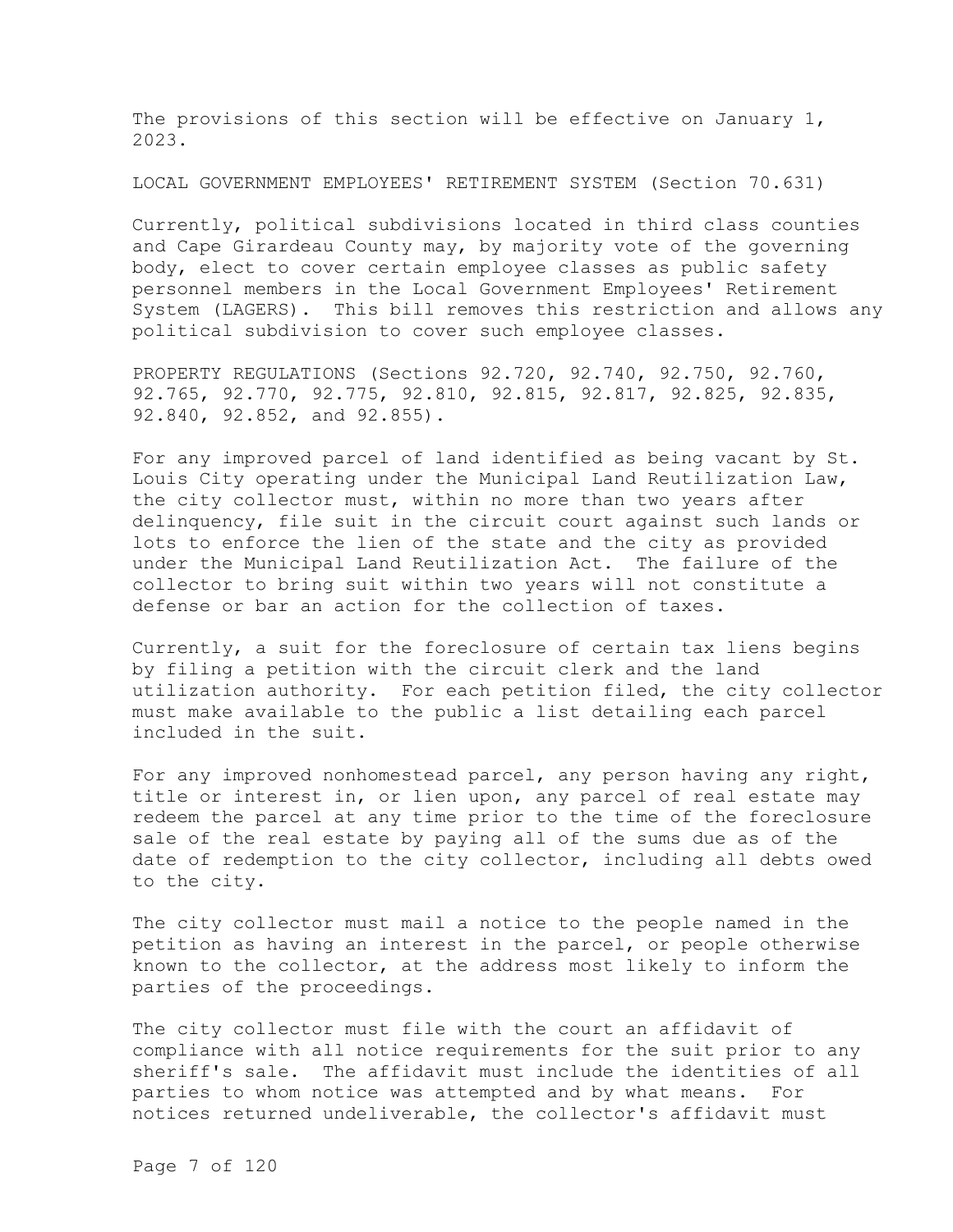certify what additional attempt was made and by what means.

The receipt of surplus funds will constitute a bar to any claim of right, title or interest in, or lien upon the parcel of real estate by the fund recipient. Currently, if the parcel of real estate is auctioned off at a sheriff's foreclosure sale for a sum greater than the total amount necessary to pay all the tax bills included in the judgment, all proceedings in the suit shall be ordered dismissed as to taxes owned.

No later than 120 days prior to the sheriff's sale, the collector must obtain a title abstract or report on any unredeemed parcels, which shall include all conveyances, liens, and charges against the real estate, and the names and mailing addresses of any interested parties and lienholders. Additionally, no later than 20 days prior to the sheriff's sale, the collector must send notice of the sale to the interested parties which shall include the date, time, and place of the sale and other information as provided in the bill.

The bill also modifies the requirement that the collector shall send notice of the sale to the parties having interest in the parcel no later than 40 days prior to the sheriff's sale, rather than 20 days. The notice must be sent to the addresses most likely to inform the parties of the proceedings.

Finally, no later than 20 days prior to the sheriff's sale, the sheriff must post a written notice on the parcel in a conspicuous location and attached to a structure. The notice must describe the property and advise that it is the subject of delinquent land tax collection proceedings and that it may be sold for the payment of delinquent taxes. This notice must also contain other information as provided in the bill. The sheriff must also attempt in person notice no later than 20 days prior to the sale to any person found at the property.

The city collector cannot enter into a redemption contract with respect to any improved parcel not occupied as a homestead. On an annual basis, the city collector will make publicly available the number of parcels under redemption contract.

The court must stay the sale of any parcel to be sold under foreclosure in an action for temporary possession of real property for rehabilitation, provided that the party who has brought such an action has, upon order of the court, paid to the circuit court the principal amount of all land taxes then due under the foreclosure judgment prior to the date of sale. Upon the granting by a court of temporary possession of the property, the court must direct payment to the collector of all principal land taxes paid to the circuit court. Additionally, the court shall order the permanent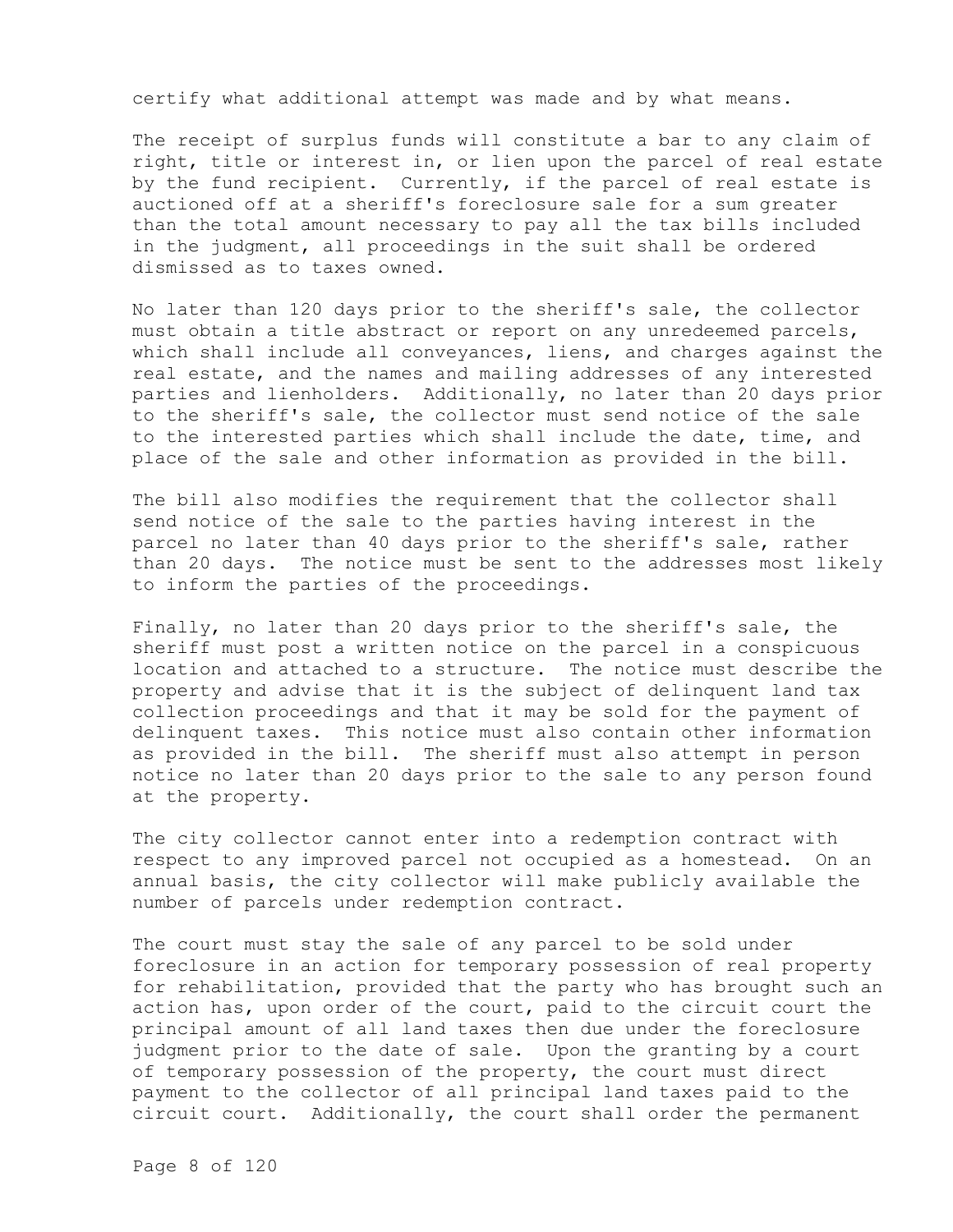extinguishment of penalties and interest arising from actions to collect delinquent land taxes.

If the owner of the parcel moves for restoration of possession, the owner must pay into the circuit court all land tax amounts currently due, including all penalties, interest, attorney's fees, and court costs retroactive to the date of accrual. If the court orders the property be restored to the owner, all funds paid on the principal land taxes shall be returned to the payer and all funds paid to the circuit court by the owner will be paid out to the collector.

No person will be eligible to bid at the time of the sheriff's sale unless the person has, no later than 10 days before the sale date, demonstrated to the collector or sheriff that they are not the owner of any parcel of real estate in the city which is subject to delinquent taxes or fees. The collector or sheriff may require prospective bidders to submit an affidavit attesting to the bid requirements of this bill.

Within six months after the sheriff sells the parcel of real estate, the court must set a hearing to confirm or set aside the foreclosure sale. The court's judgment must include a specific finding that adequate notice was provided to all necessary parties.

If there are any surplus funds from the sale then 10% of the funds shall be distributed to the Affordable Housing Trust Fund of the city or its equivalent. The city may also, by ordinance, elect to allocate a portion of its share of the sale proceeds towards a fund for the purpose of defending against claims challenging the sufficiency of notice.

The purchasers of the property must agree that in the event of their failure to obtain an occupancy permit prior to any subsequent transfer of the property, they will pay \$5,000 in damages without proof of loss or damages, except these damages shall not constitute a lien on the property. If any purchaser applies for an occupancy permit and inspectors do not inspect the parcel in 120 days, the cost of the application shall be dedicated to the sheriff for the purpose of providing notice to interested parties.

If the sale is not confirmed within six months after the sale, any set-aside of the sale may include a penalty of 25% of the bid amount over the opening bid amount and shall be paid to the Affordable Housing Trust Fund of the city or its equivalent.

Provisions relating to the recording of a sheriff's deed are modified. All such deeds must be recorded with the recorder of deeds within two months after the court confirms the sale, if no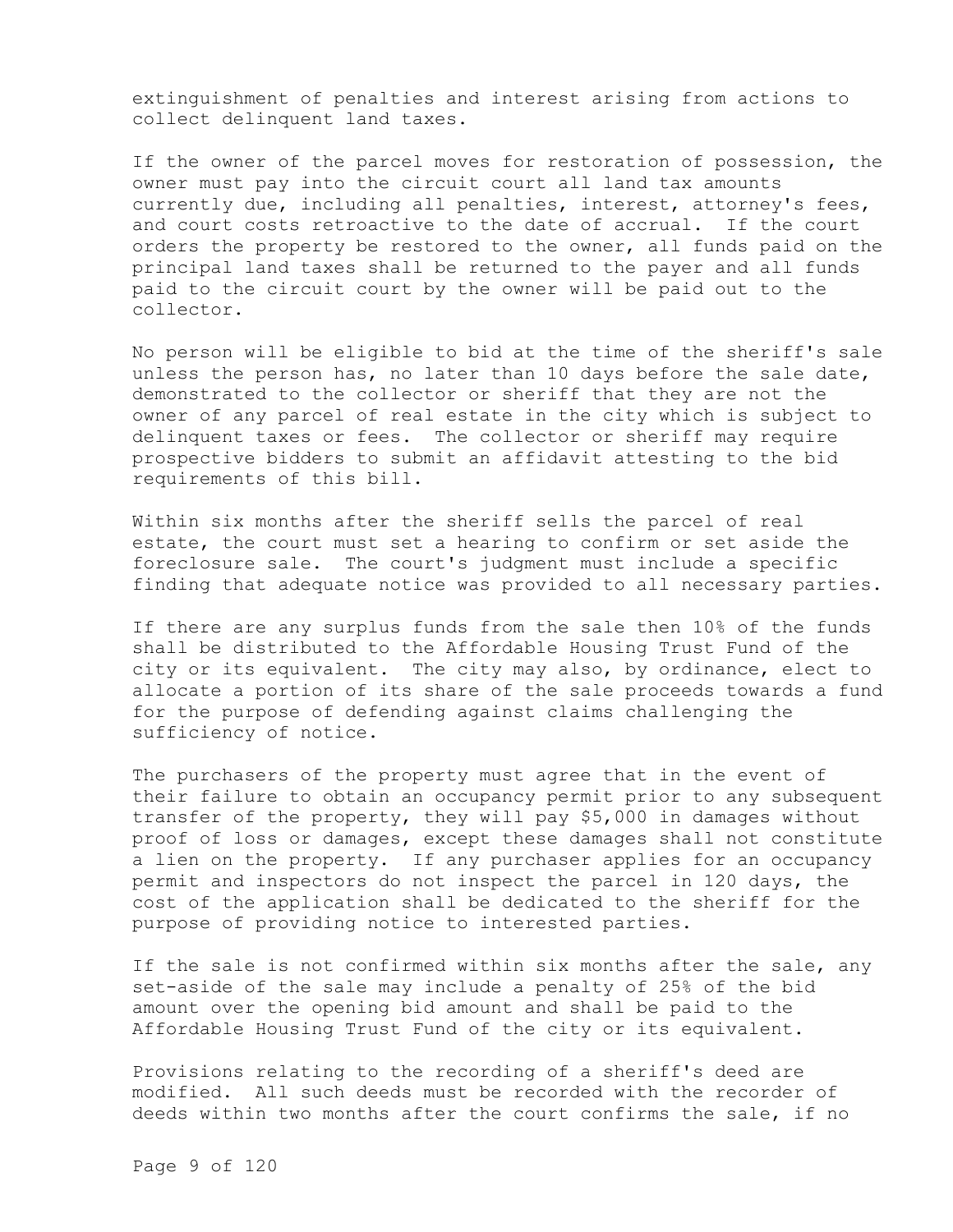proceeding to set aside the confirmation judgment is before the court. The sheriff's deed will be prima facie evidence that the suit and all proceedings met the requirements of law.

The provision is repealed that after two years from the date of the recording of the deed, there shall be a presumption that the suit and all proceedings met the requirements of law and no suit may be filed to attack the validity of the claim.

TAX INCREMENT FINANCING (Sections 99.825, 99.830 and 99.865)

A tax increment financing commission is required to provide notice of a public hearing prior to adoption of a redevelopment plan or project also to be given to the Department of Revenue, which must publish the information on its website. The bill also requires the governing body establishing the redevelopment to submit certain information to the State Auditor and DOR, and prohibits depositing any payments in lieu of taxes into the special allocation fund until the required information is submitted.

REQUIRED ANNUAL FINANCIAL STATEMENTS TO AUDITOR (Section 105.145)

This bill changes the laws regarding the consequences to a political subdivision for failure to file an annual financial statement with the State Auditor as required, which consequence is a fine. Any political subdivision that has gross revenues of less than \$5,000 or that has not levied a tax is not subject to the fine. If a political subdivision has outstanding fines due when filing its first annual financial statement after January 1, 2023, the Director of Revenue will make a one-time downward adjustment of the total amount due by at least 90%. In addition, the Director of the Department of Revenue has the authority to make a one-time downward adjustment to any fine he or she deems uncollectible.

DELINQUENT PROPERTY TAX AUCTIONS (Sections 140.170 and 140.190)

This bill allows a county collector to hold an auction of lands with delinquent property taxes through electronic media at the same time as the auction is held in-person.

SALES TAX EXEMPTION FOR SOCCER TICKETS (Section 144.051)

Beginning June 1, 2026, and ending July 31, 2026, a sales tax exemption is authorized for the sale of tickets to matches of the 2026 FIFA World Cup soccer tournament held in Jackson County.

TRANSPORTATION DEVELOPMENT DISTRICTS (Sections 238.212 and 238.222)

This bill requires notice that a petition has been filed to create

Page 10 of 120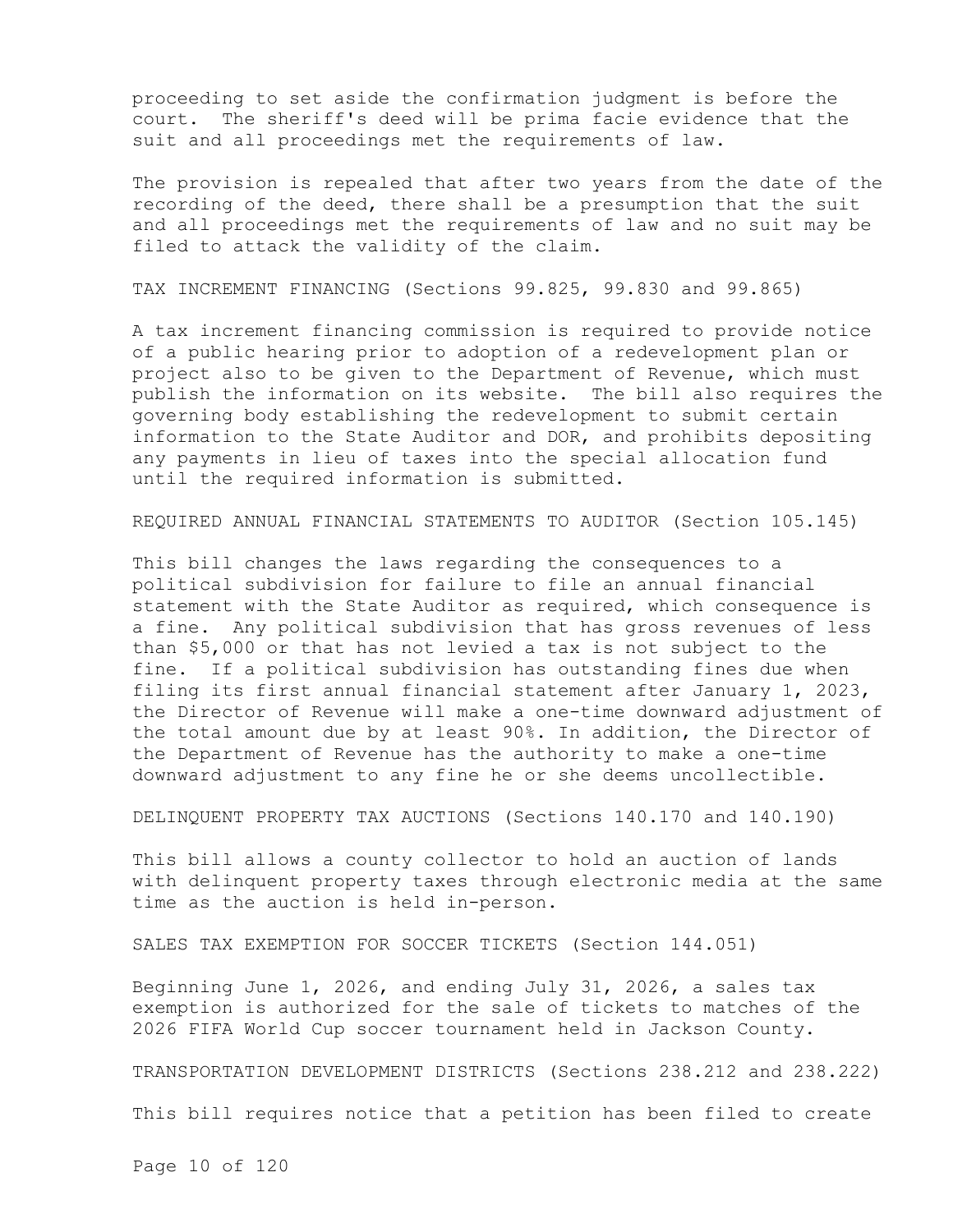a Transportation Development District (TDD) to also be given to the Department of Revenue (DOR), which shall publish the information on its website. It also requires the governing body establishing a TDD to submit certain information to the State Auditor and DOR, and prohibits any district taxes from being collected until the required information is submitted.

POLITICAL SUBDIVISION BUILDING CODES (Section 260.295)

No building code adopted by a political subdivision may prohibit the use of refrigerants that are approved for use by federal law, provided any related equipment is installed in accordance with federal laws. Any provisions of a building code that violates this section is null and void.

EMERGENCY VEHICLES (Section 304.022)

County and municipal park ranger vehicles are added to the types of vehicles that are defined as "emergency vehicles".

PUBLIC ADMINISTRATORS (Section 473.742)

This bill provides that if a public administrator is appointed by the court as both a guardian and a conservator to the same ward or protectee, it will be considered two letters. Upon majority approval of the county salary commission, a public administrator may be paid according to the assessed valuation schedule set forth in the bill. If the salary commission elects to pay a public administrator according to the salary schedule it cannot thereafter change to paying the public administrator according to the average number of open letters. Beginning January 1, 2023, public administrators whose terms start on or after that date shall be deemed to have elected to receive a salary as provided in the bill.

CONDEMNATION (Section 523.061)

As specified in this bill, if a jury trial of exceptions occurs and the circuit judge presiding over the condemnation proceeding has determined that a homestead taking has occurred or heritage value is payable, then the judge must apply the provisions specified in statute to increase the jury verdict as appropriate. A circuit judge who determines that heritage value is payable must not increase the commissioners' award or jury verdict to provide for the additional compensation due where heritage value applies if the plaintiff moves for exclusion of the heritage value and shows, after an evidentiary hearing by a preponderance of the evidence, that the property taken has been abandoned, has been declared a nuisance and been ordered to be vacated, has been demolished or repaired after notice and a hearing, or has been shown to have

Page 11 of 120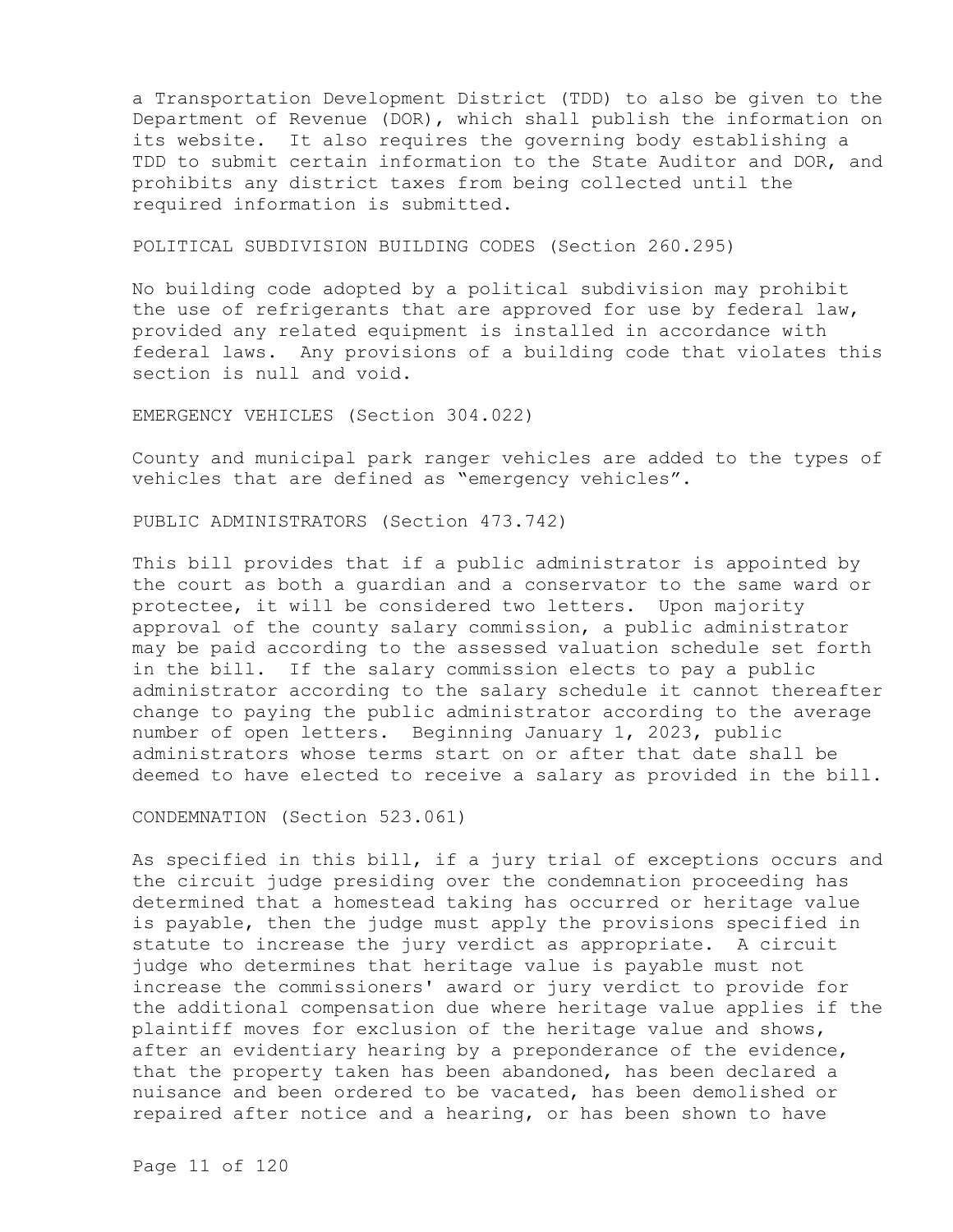materially and negatively contributed to a blighted area.

LAND CONVEYANCES (Sections 1, 2, 3, 4, 5)

The bill authorizes the Governor to sell, transfer, grant, convey, remise, release, and forever quitclaim all interest of the state of Missouri in land:

(1) Located in the City of Kirksville in Adair County to the Kirksville R-III School District;

(2) Located in City of Kirksville to Truman State University is also authorized;

(3) Located in the City of Rolla, Phelps County, to Edgewood Investments ; and

(4) Located in the City of St. Louis.

The land to be conveyed is described in the bill. The Commissioner of Administration shall set the terms and conditions for the conveyance. The Attorney General shall approve the form of the instrument of conveyance.

PROHIBITION AGAINST REQUIRED VACCINATION (Section 6)

Public employees cannot be required by a political subdivision as defined in this section to receive a COVID-19 vaccination as a condition of commencing or continuing employment.

- - - - - - - - - - - - - - - - - - - - - - - - - - - - - - - - SS HCS HB 1662 -- RESTRICTIONS ON REAL PROPERTY

This bill enacts provisions relating to restrictions on real property.

ZONING REGULATIONS ON HOME-BASED WORK BY POLITICAL SUBDIVISIONS (Sections 64.008, 65.710, and 89.500, RSMo)

The bill creates new provisions governing the regulation of homebased work, as defined in the bill, by certain political subdivisions. Specifically, counties, municipalities, and townships are prohibited from enacting a zoning ordinance or regulation that:

(1) Prohibits mail order or telephone sales for home-based work;

(2) Prohibits service by appointment within the home or accessory structure;

Page 12 of 120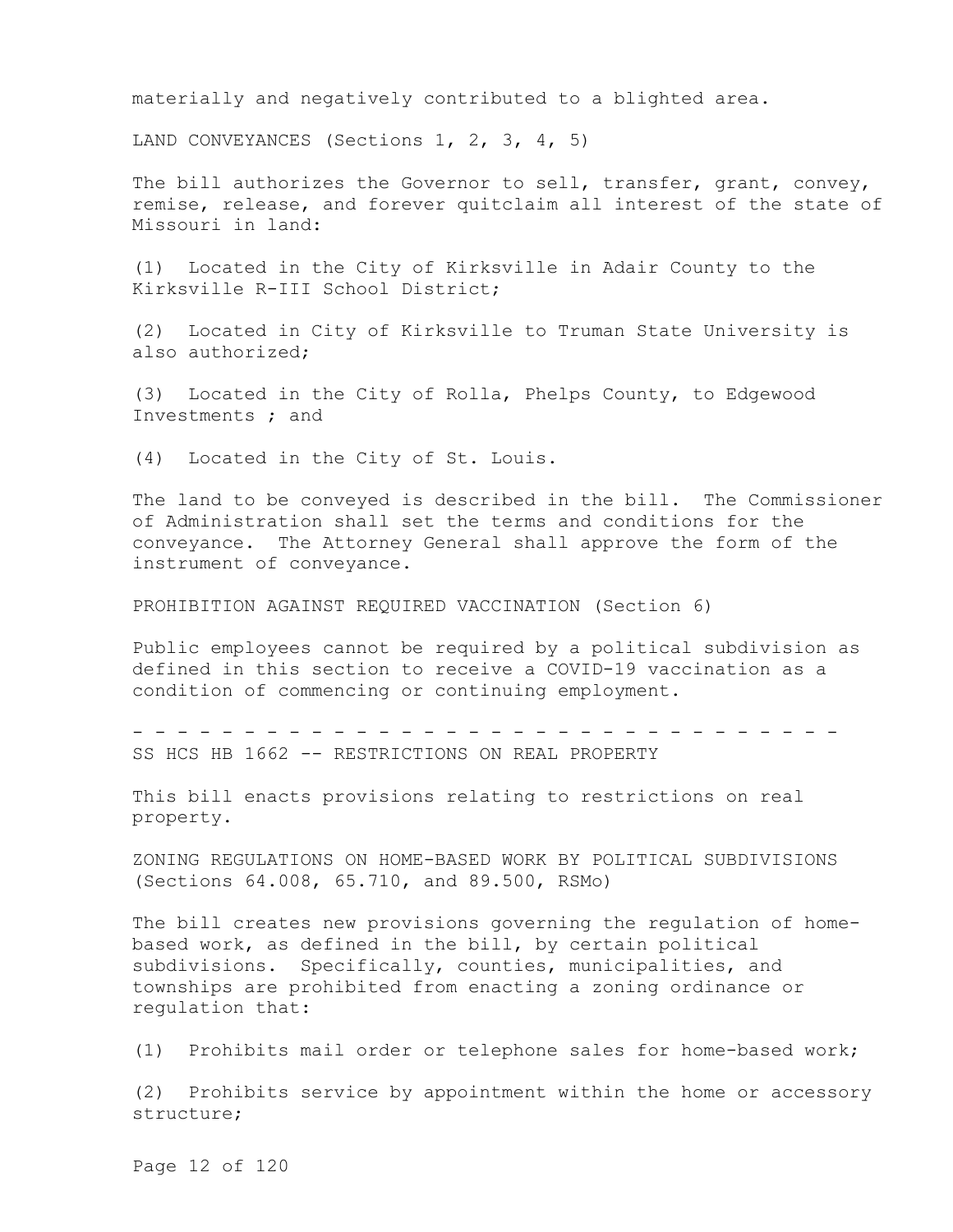(3) Prohibits or requires structural modifications to the home or accessory structure;

(4) Restricts the hours of operation for home-based work; or

(5) Restricts storage or the use of equipment that does not produce effects outside the home or accessory structure.

Furthermore, any such zoning ordinance or regulation may not explicitly restrict or prohibit a particular occupation.

These provisions do not supersede any deed restriction, covenant or agreement restricting the use of land nor any master deed, by law or other document applicable to a common interest ownership community.

## LOCAL RESTRICTIONS ON HOME-BASED BUSINESSES (Section 71.990)

This bill provides that a political subdivision shall not prohibit the operation of a no-impact, home-based business or require a person to apply for any permit or license to operate such a business. However, a political subdivision may establish reasonable regulations on such businesses that are narrowly tailored for the purpose of protecting public health and ensuring the businesses are compliant with state and federal law.

BUILDING CODES (Section 260.295)

No building code adopted by a political subdivision shall prohibit the use of refrigerants that are approved for use under the federal Clean Air Act.

RESTRICTIVE COVENANTS - DISCRIMINATORY COVENANTS (Sections 442.403)

This bill prohibits deeds recorded on or after August 28, 2022, from specifically referencing restrictions relating to a person's race, color, religion, or national origin.

The person preparing or submitting a deed for recording has the responsibility for ensuring compliance with this bill, and recorders of deeds may refuse to accept deeds that are in violation of the bill. Deeds in violation of this bill shall nevertheless constitute a valid transfer of real property.

The bill provides that the owner of real property may release the prohibited covenants by filing a certificate of release in a form specified under the bill.

Page 13 of 120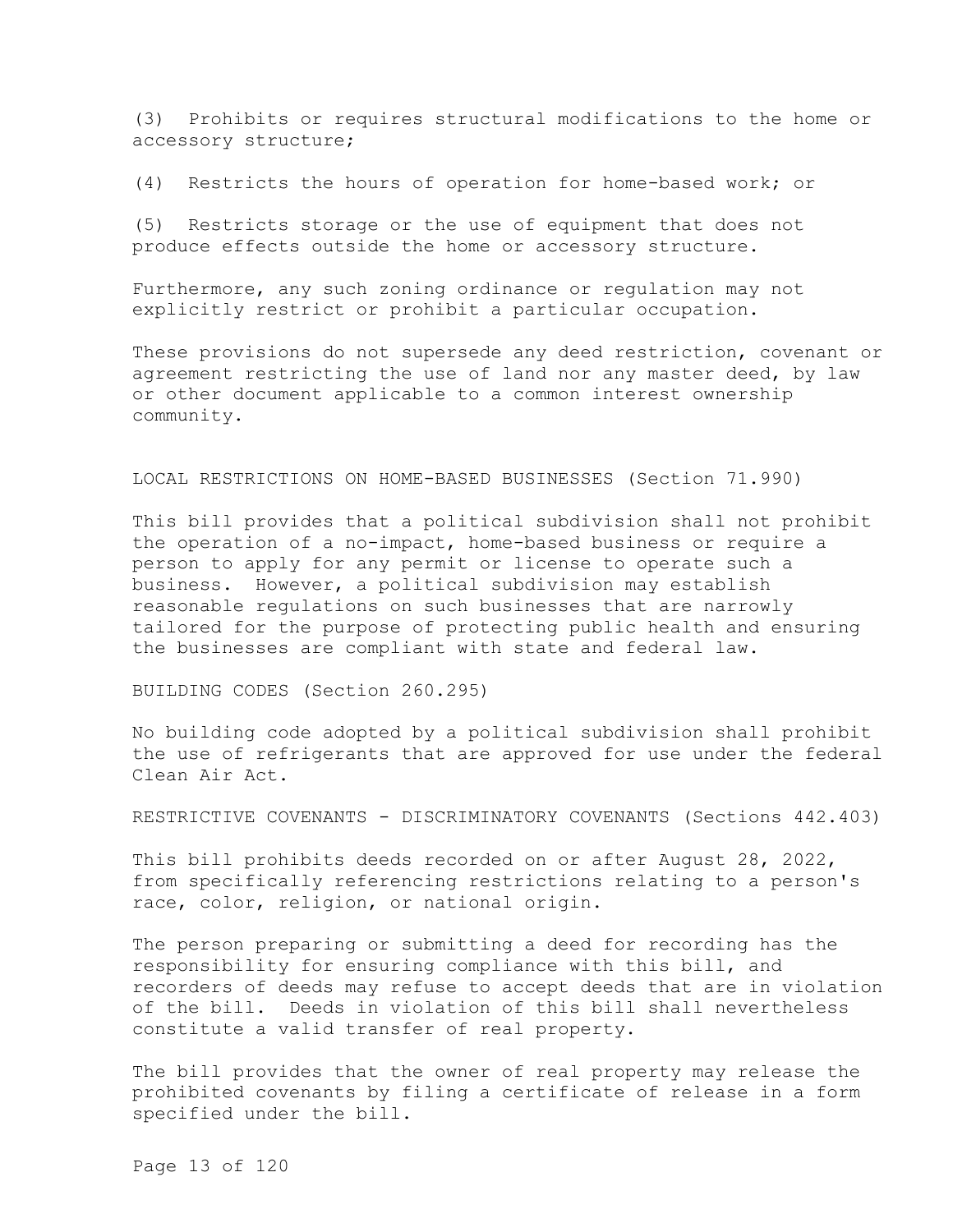RESTRICTIVE COVENANTS - RENEWABLE ENERGY (Sections 442.404 and B)

This bill specifies that no deed restriction, covenant, or similar binding agreement running with the land shall limit or prohibit the installation of solar panels or solar collectors, as defined in the bill, on the rooftop of any property or structure.

A homeowners' association may adopt reasonable rules regarding the placement of solar panels or solar collectors to the extent those rules do not prevent the installation of the device or adversely affect its functioning, use, cost, or efficiency.

These provisions shall apply only with regard to rooftops that are owned, controlled, and maintained by the owner of the individual property or structure.

These provisions shall take effect January 1, 2023 (Section B).

PROPERTY REGULATIONS IN CERTAIN CITIES AND COUNTIES (Sections 59.310, 92.720, 92.740, 92.750, 92.760, 92.765, 92.770, 92.775, 92.810, 92.815, 92.817, 92.825, 92.835, 92.840, 92.852, 92.855, and 442.130)

The bill adds various clerical provisions related to document recording, such as the requirement that a grantor's marital status be listed in a certain place on a document presented to the recorder of deeds. Additionally, the bill adds a provision specifying that the collector must file suit within two years in the circuit court against land or lots identified by a certain type of city as being vacant to enforce the lien of the state and the city. Failure of the collector to bring suit within the required two years does not constitute a defense or bar an action for the collection of taxes. For each petition filed, the collector must make a list detailing each parcel included in the suit available to the public. The bill also provides a process for any person who has a right or interest in any improved non-homestead parcel.

The bill provides that the city collector must mail notice to people named in the petition as having a right or interest in a parcel or lot to the address most likely to inform the parties. Additionally, the collector must file with the court an affidavit of compliance with all notice requirements for suit prior to any sheriff's sale. The affidavit must include the identities of the parties to whom notice was attempted. No later than 120 days before a sheriff's sale, the collector must obtain a title abstract or report on any unredeemed parcels and, no later than 20 days before the sale, the collector must send notice of the sale to lienholders and interested parties as noted on the title abstract.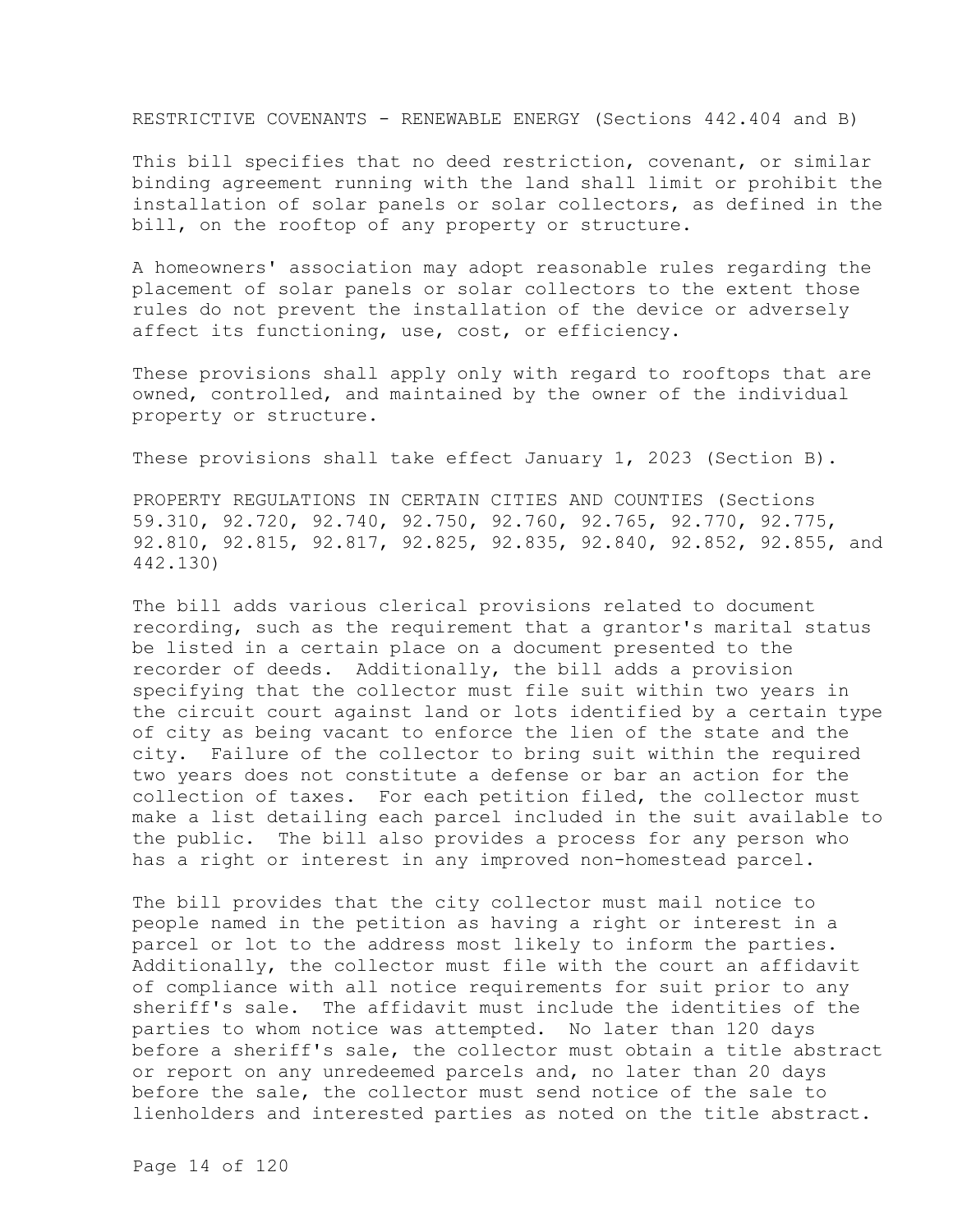No less than 40 days before the sale, rather than the current law of 20 days before the sale, the collector must send notice of the sale to parties having interest in the parcel as disclosed on the records of the assessor or otherwise known to the collector.

The bill provides that the city collector shall not enter into a redemption contract with respect to any improved parcel not occupied as a homestead. On an annual basis, the city collector shall make publicly available the number of parcels under redemption contract.

The court shall stay the sale of any parcel to be sold under foreclosure in an action for temporary possession of real property for rehabilitation, provided that the party that has brought such an action has, upon order of the court, paid to the circuit court the principal amount of all land taxes then due under the foreclosure judgment prior to the date of sale. Upon the granting by a court of temporary possession of the property, the court will direct payment to the collector of all principal land taxes paid to the circuit court. Additionally, the court must order the permanent extinguishment of penalties and interest arising from actions to collect delinquent land taxes.

If the owner of the parcel moves for restoration of possession, the owner shall pay into the circuit court all land tax amounts currently due, including all penalties. If the court orders the property be restored to the owner, all funds paid on the principal land taxes shall be returned to the payer and all funds paid to the circuit court by the owner shall be paid out to the collector.

The bill provides that no person shall be eligible to bid at the time of the sheriff's sale unless the person has, no later than 10 days before the sale date, demonstrated to the collector or sheriff that the person is not the owner of any parcel of real estate in the city that is subject to delinquent taxes or fees. The collector or sheriff may require prospective bidders to submit an affidavit attesting to the bid requirements of this bill.

This bill provides that, within six months after the sheriff sells the parcel of real estate, the court must set a hearing to confirm or set aside the foreclosure sale. The court's judgment will include a specific finding that adequate notice was provided to all necessary parties.

If there are any surplus funds from the sale, then 10% of the funds shall be distributed to the Affordable Housing Trust Fund of the city or its equivalent. The city may also, by ordinance, elect to allocate a portion of its share of the sale proceeds towards a fund for the purpose of defending against claims challenging the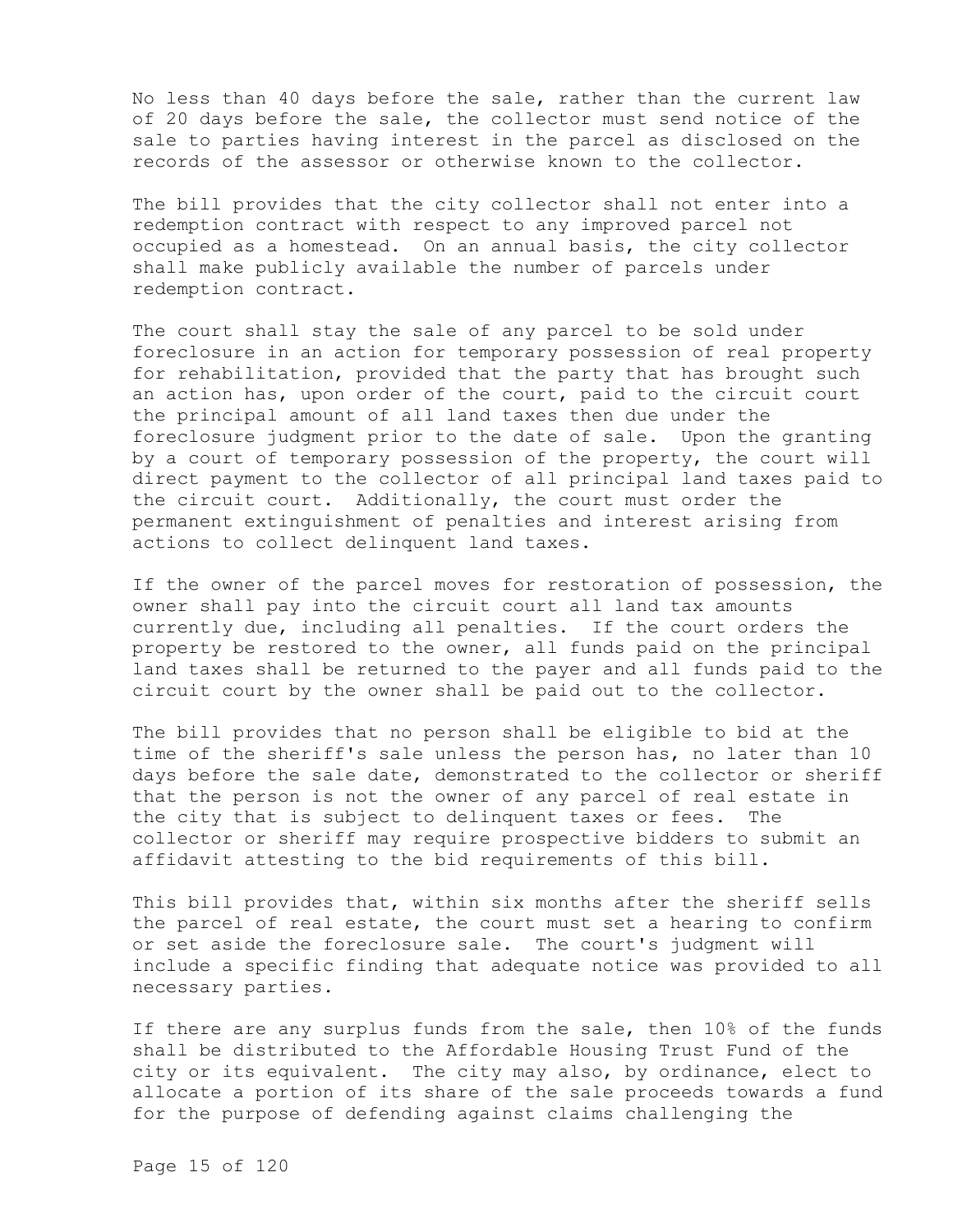sufficiency of notice.

Additionally, the bill provides that the purchasers of the property must agree that, in the event of their failure to obtain an occupancy permit prior to any subsequent transfer of the property, they shall pay \$5,000 in damages without proof of loss or damages, except these damages will not constitute a lien on the property. If the sale is not confirmed within six months after the sale, any set-aside of the sale, at the discretion of the court or collector, will include a penalty of 25% of the bid amount over the opening bid amount and shall be paid to the Affordable Housing Trust Fund of the city or its equivalent.

The bill modifies provisions relating to the recording of a sheriff's deed. All such deeds shall be recorded with the recorder of deeds within two months after the court confirms the sale, if no proceeding to set aside the confirmation judgment is before the court. The sheriff's deed will be prima facie evidence that the suit and all proceedings met the requirements of law.

The bill repeals the provision that, after two years from the date of the recording of the deed, there will be a presumption that the suit and all proceedings met the requirements of law and no suit may be filed to attack the validity of the claim.

Lastly, all written instruments conveying real estate or any interest in real estate must state the marital status of any natural person acting as grantor, mortgagor, or other party executing the instrument.

- - - - - - - - - - - - - - - - - - - - - - - - - - - - - - - - SS HB 1667 -- KRATOM PRODUCTS

This bill establishes the "Kratom Consumer Protection Act", which requires dealers who prepare, distribute, sell, or expose for sale a food that is represented to be a kratom product to disclose on the product label the basis on which this representation is made. A dealer is prohibited from preparing, distributing, selling, or exposing for sale a kratom product that does not conform to these labeling requirements.

A dealer may not prepare, distribute, sell, or expose for sale a kratom product that is adulterated or contaminated with a dangerous non-kratom substance, contains a level of 7-hydroxymitragynine in the alkaloid fraction that is greater than 2% composition of the product, containing any synthetic alkaloids, or does not include on its package or label the amount of mitragynine, 7 hydroxymitragynine, or other synthetically derived compounds of the plant Mitragyna speciosa.

Page 16 of 120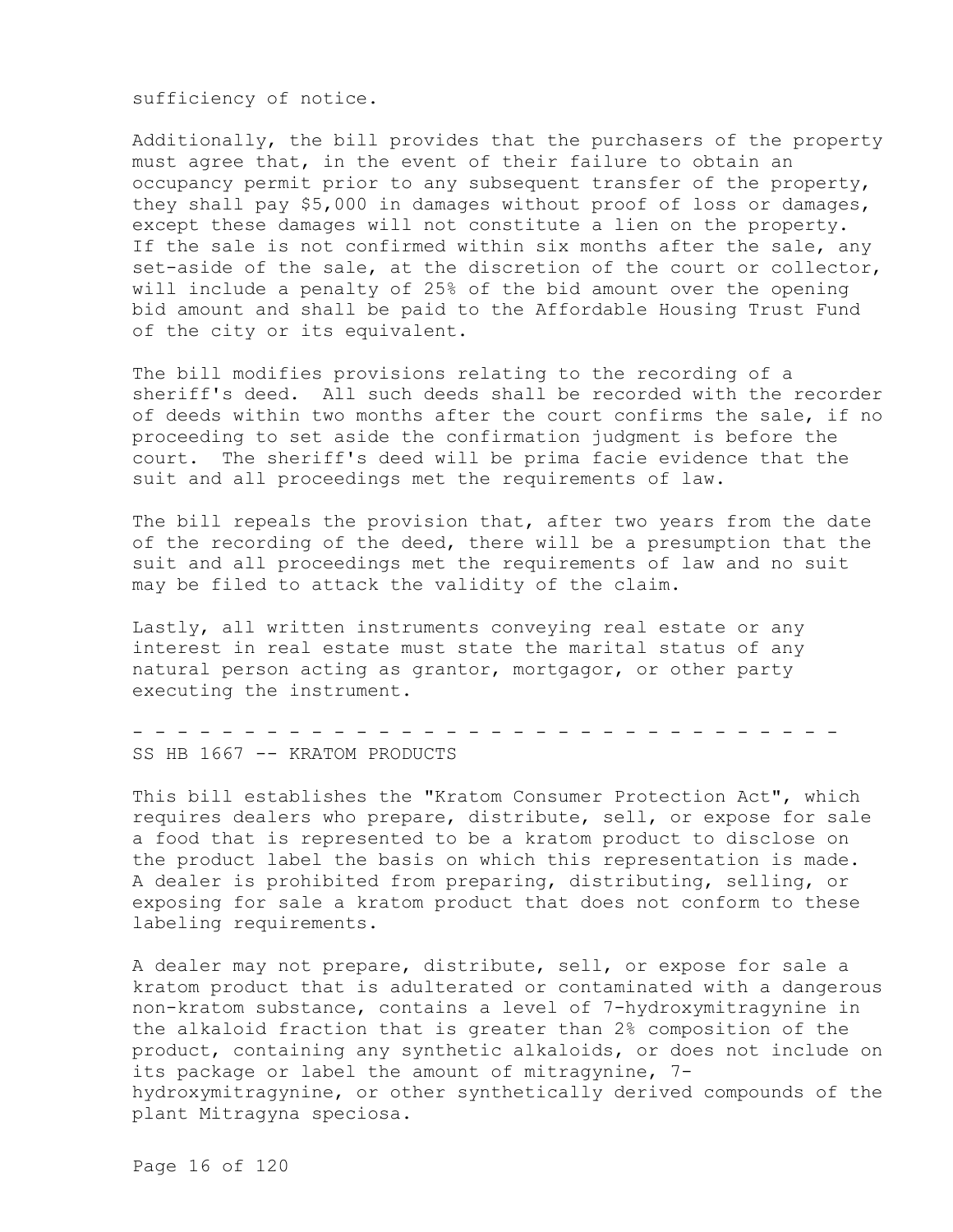A dealer may not distribute, sell, or expose for sale a kratom product to anyone under 18 years of age. The bill specifies penalties for a violation of the labeling requirements and allows for a person who is aggrieved by a violation of the labeling requirements to bring a cause of action for damages resulting from the violation.

- - - - - - - - - - - - - - - - - - - - - - - - - - - - - - - - HB 1697 -- COTTAGE INDUSTRIES

Currently, cottage food production operations must have an annual gross income of \$50,000 or less and are prohibited from selling food through the Internet. This bill removes the cap on annual gross income and the prohibition of online sales, provided that the cottage food production operation and purchaser are both located in Missouri.

- - - - - - - - - - - - - - - - - - - - - - - - - - - - - - - - CCS SS SCS HCS HB 1720 -- AGRICULTURAL ECONOMIC OPPORTUNITIES

This bill modifies the provisions relating to agricultural economic opportunities.

PET BREEDERS WEEK (Section 9.315 RSMo)

The bill designates the second full week of March as "Pet Breeders Week".

JOINT COMMITTEE ON RURAL ECONOMIC DEVELOPMENT (Section 21.915)

The bill establishes the Joint Committee on Rural Economic Development, which shall be composed of five members of the Senate to be appointed by the President Pro Tem and five members of the House of Representatives to be appointed by the Speaker of the House of Representatives. The Committee shall investigate and examine issues relating to the economic development of rural areas of the state, as described in the bill. The Committee may submit a report of its activities to the General Assembly, which shall include any recommendations for legislative action or administrative and procedural changes.

LAND SURVEYS (Sections 60.301, 60.315, and 60.345)

The bill adds "center of section" to the points of land included in the definition of "corners of the United States public land survey".

Page 17 of 120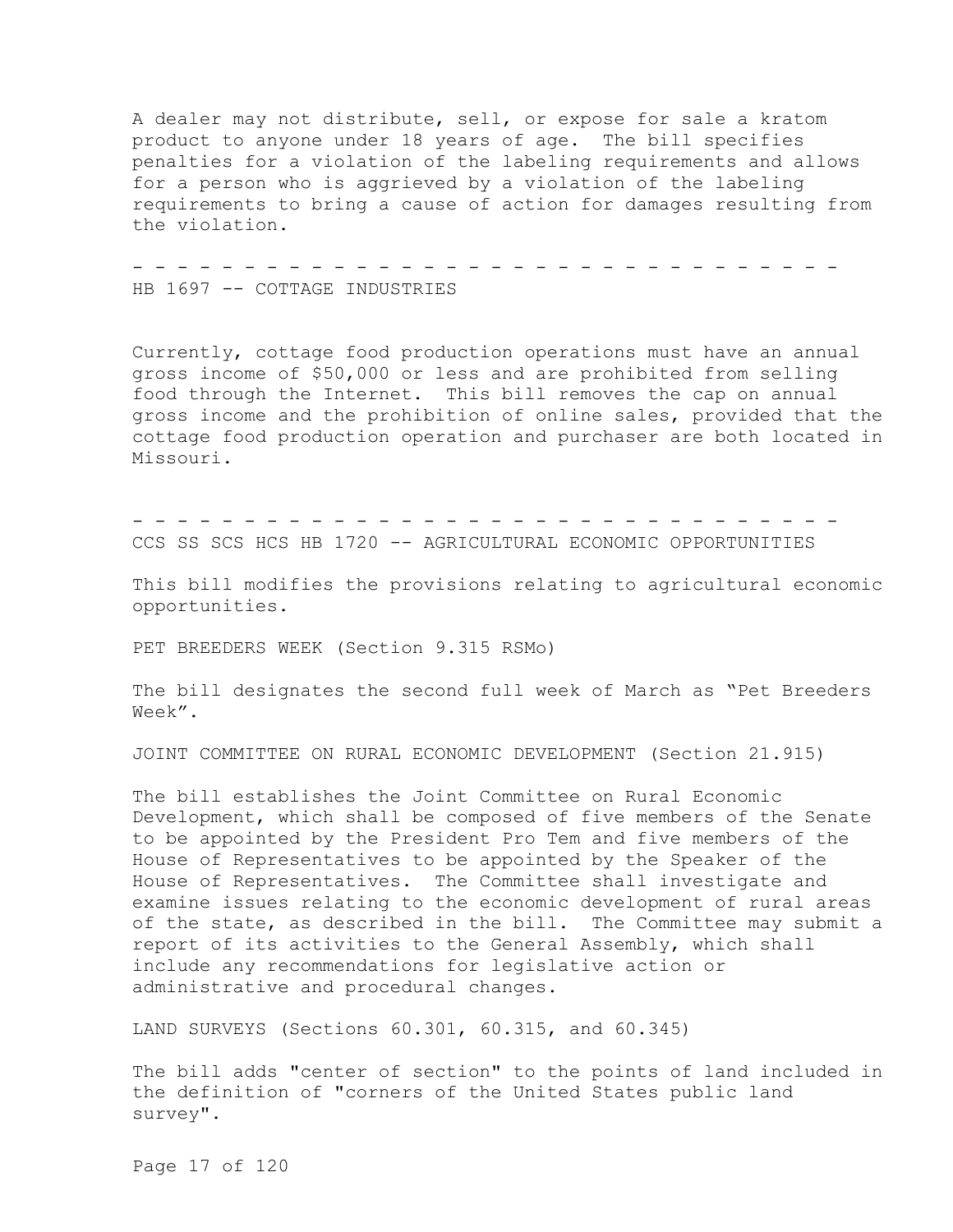The bill substitutes the phrase "an existent corner" with "a position" within the definition of "obliterated, decayed or destroyed corner".

A description of the procedure used to relate the intersection of meridional and latitudinal lines to the measurement between four known corners is repealed.

Certain options that can be used to reestablish lost standard corners and lost section and quarter-section corners are repealed and replaced with the single proportionate method.

The bill also provides that the proportional position shall be offset, if necessary, in a cardinal direction to the true line defined by the nearest adjacent corners on opposite sides of the quarter corner to be established.

WOOD ENERGY TAX CREDIT (135.305)

The bill extends the tax credit for Missouri wood energy producers from June 30, 2020 to June 30, 2024.

MEAT PROCESSING FACILITY INVESTMENT TAX CREDIT (135.686)

Currently, the Meat Processing Facility Investment Tax Credit for the expansion or modernization of meat processing facilities is set to expire on December 31, 2021. The bill extends the tax credit until December 31, 2024. The bill also limits the tax credit to taxpayers who own a meat processing facility in the state and employ less than 500 people at all processing facilities nationwide.

ETHANOL RETAILERS INCENTIVE (135.755)

For all tax years beginning on or after January 1, 2023, the bill authorizes a tax credit for retail dealers selling higher ethanol blend at the retail dealer's service station or for distributors that sell an ethanol blend directly to the final user in the state. The credit will be equal to \$0.05 per gallon of higher ethanol blend sold and dispensed through metered pumps at the service station or directly to the end user during the tax year. The tax credit will be nontransferable and nonrefundable but may be carried forward to any of the five subsequent tax years. The total amount of tax credits authorized under the bill in a given fiscal year will not exceed \$5 million. The program will sunset on December 31, 2024, unless reauthorized by the General Assembly.

BIODIESEL INCENTIVE PROGRAMS (Sections 135.775 and 135.778)

Page 18 of 120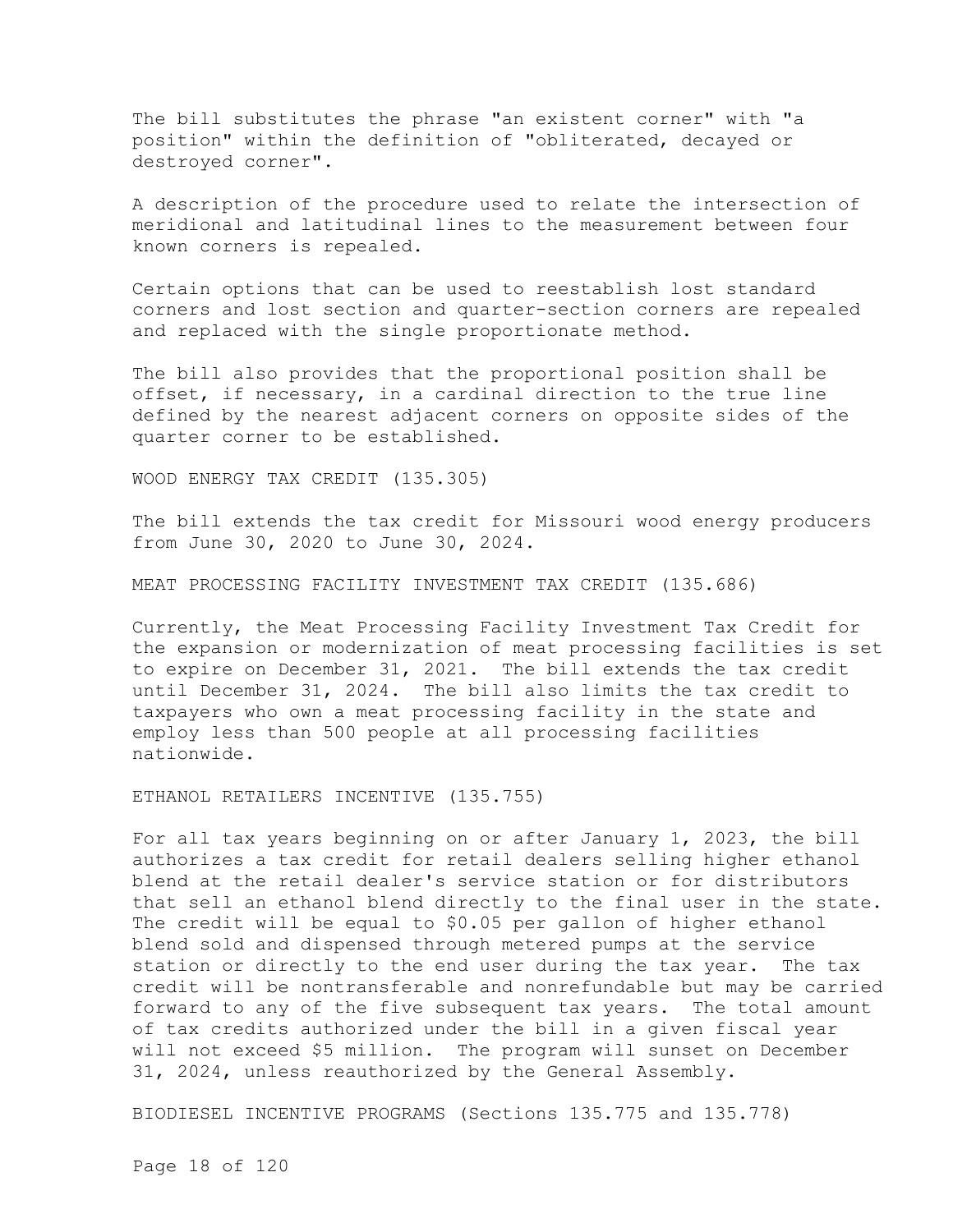For all tax years beginning on or after January 1, 2023, the bill authorizes a tax credit for retail dealers selling a biodiesel blend at the retail dealer's service station in the state or for distributors that sell a biodiesel blend directly to the final user in the state. The credit will be equal to \$0.02 per gallon for between a 5% and 10% blend and \$0.05 per gallon for in excess of a 10% blend sold and dispensed through metered pumps at the service station or directly to the final user located in the state during the tax year. If the tax credit exceeds the taxpayers tax liability, the difference shall be refundable. The total amount of tax credits authorized under the bill in a given fiscal year will not exceed \$16 million. The program will sunset on December 31, 2024, unless reauthorized by the General Assembly.

For all tax years beginning on or after January 1, 2023, the bill authorizes a tax credit for Missouri biodiesel producers in the state. The credit will be equal to \$0.02 per gallon produced by the Missouri biodiesel producer during the tax year. A biodiesel producer that does not qualify as a Missouri biodiesel producer, as defined by in the bill, may claim a prorated tax credit based on the percentage of the producer's feedstock that originates in Missouri.

If the tax credit exceeds the taxpayers tax liability, the difference shall be refundable. The total amount of tax credits authorized under the bill in a given fiscal year will not exceed \$4 million. The program will sunset on December 31, 2024, unless reauthorized by the General Assembly.

URBAN FARMS (Section 135.1610)

The bill allows a taxpayer to claim a tax credit against the taxpayer's state tax liability in an amount equal to 50% of the taxpayer's eligible expenses for establishing an urban farm or improving an urban farm in an urban area that produces agricultural products solely for distribution to the public.

The amount of the tax credit claimed shall not exceed the amount of the taxpayer's state tax liability in the tax year for which the credit is claimed, the taxpayer shall not be allowed to claim a tax credit under this section in excess of \$5,000 for each urban farm. However, any tax credit that cannot be claimed in the tax year the contribution was made may be carried over to the next three succeeding tax years until the full credit is claimed.

The total amount of tax credits authorized shall not exceed \$200,000. These tax credits cannot be transferred, sold, or assigned. Any taxpayer granted a tax credit who uses the farm for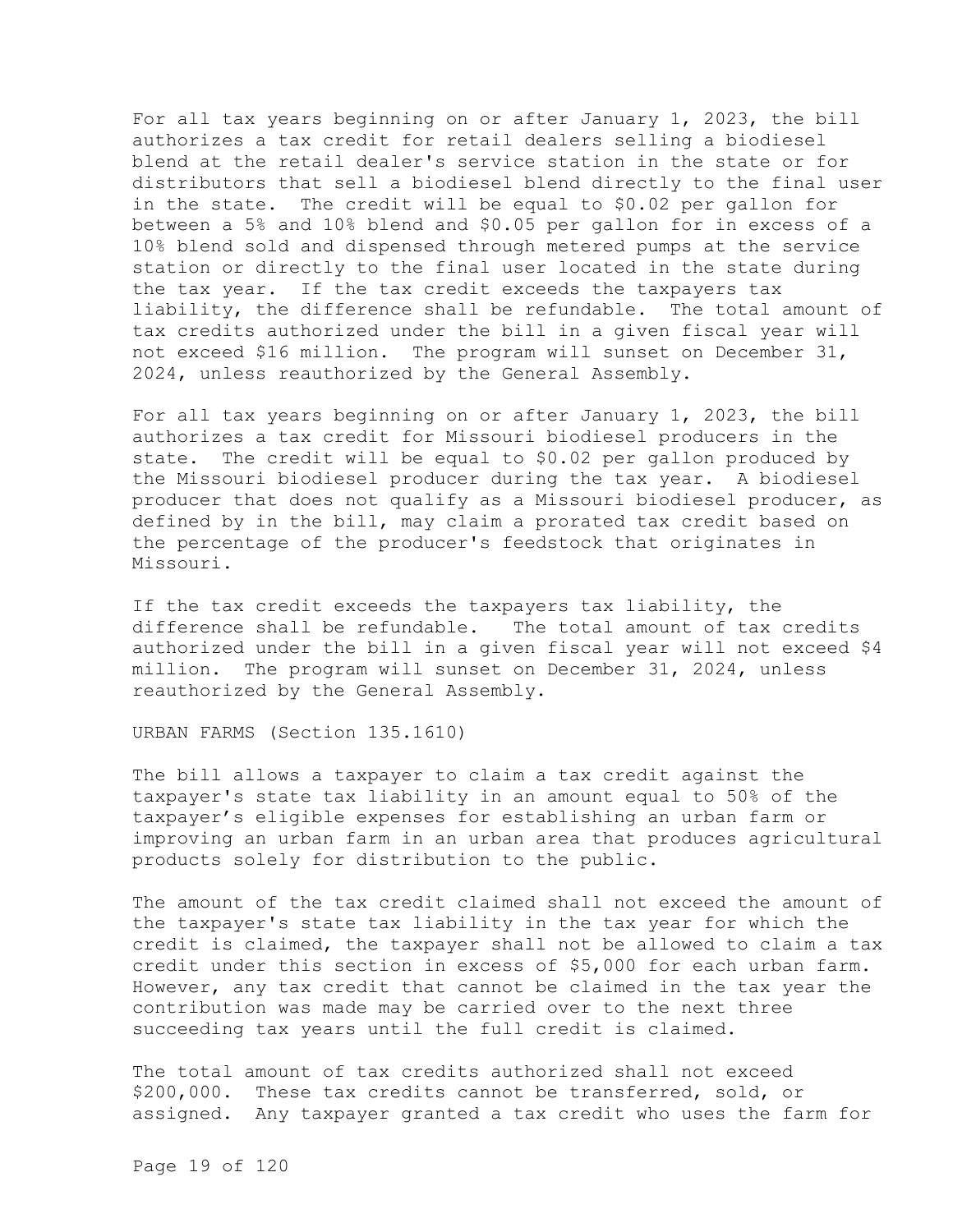which the credit was issued for personal benefit must repay the tax credit. The program sunsets December 31st, two years after the effective date.

ROLLING STOCK TAX CREDIT (Section 137.1018)

This bill reauthorizes a tax credit for eligible expenses incurred in the manufacture, maintenance, or improvement of a freight line company's qualified rolling stock, which expired on August 28, 2020. Such credit would be reauthorized until August 28, 2024.

SALES TAX EXEMPTIONS FOR FARM EQUIPMENT (Section 144.030)

The bill specifies that sales of certain farm machinery and equipment, including utility vehicles, used for any agricultural purpose are exempt from sales tax. Additionally, this bill provides and alters definitions for utility vehicles and farm tractors.

RECYCLED ASPHALT SHINGLES(Sections 260.221 and 644.060)

The bill specifies that processed recycled asphalt shingles may be used for fill, reclamation, and other beneficial purposes without any permits relating to solid waste management or any permits relating to the Missouri Clean Water Law if such shingles are inspected for toxic and hazardous substances, provided they may not be used for fill, reclamation, or other beneficial purposes within 500 feet of any lake, river, sink hole, perennial stream, or ephemeral stream or below surface level within 50ft of the water table.

SOYBEAN PRODUCERS ASSESSMENT (275.357)

Currently, the federal soybean producers assessment is 0.5% of the net market price of soybeans grown in this state and the state assessment is one half of the national assessment. This bill specifies that as long as the federal assessment remains at  $0.5\%$ , the state assessment must correspond to the state credit of the total assessment paid to the commodity merchandising council.

If federal assessment is reduced or ceases, the state assessment will be equal to 0.5% of the net market price of soybeans grown within the state. The bill specifies how the state and federal assessments are to be collected and remitted and that the state feeds are subject to refund.

LOCAL LOG TRUCKS (Sections 301.010, 301.062, 304.180 and 304.240) The bill modifies the definition of "local log truck" and "local

Page 20 of 120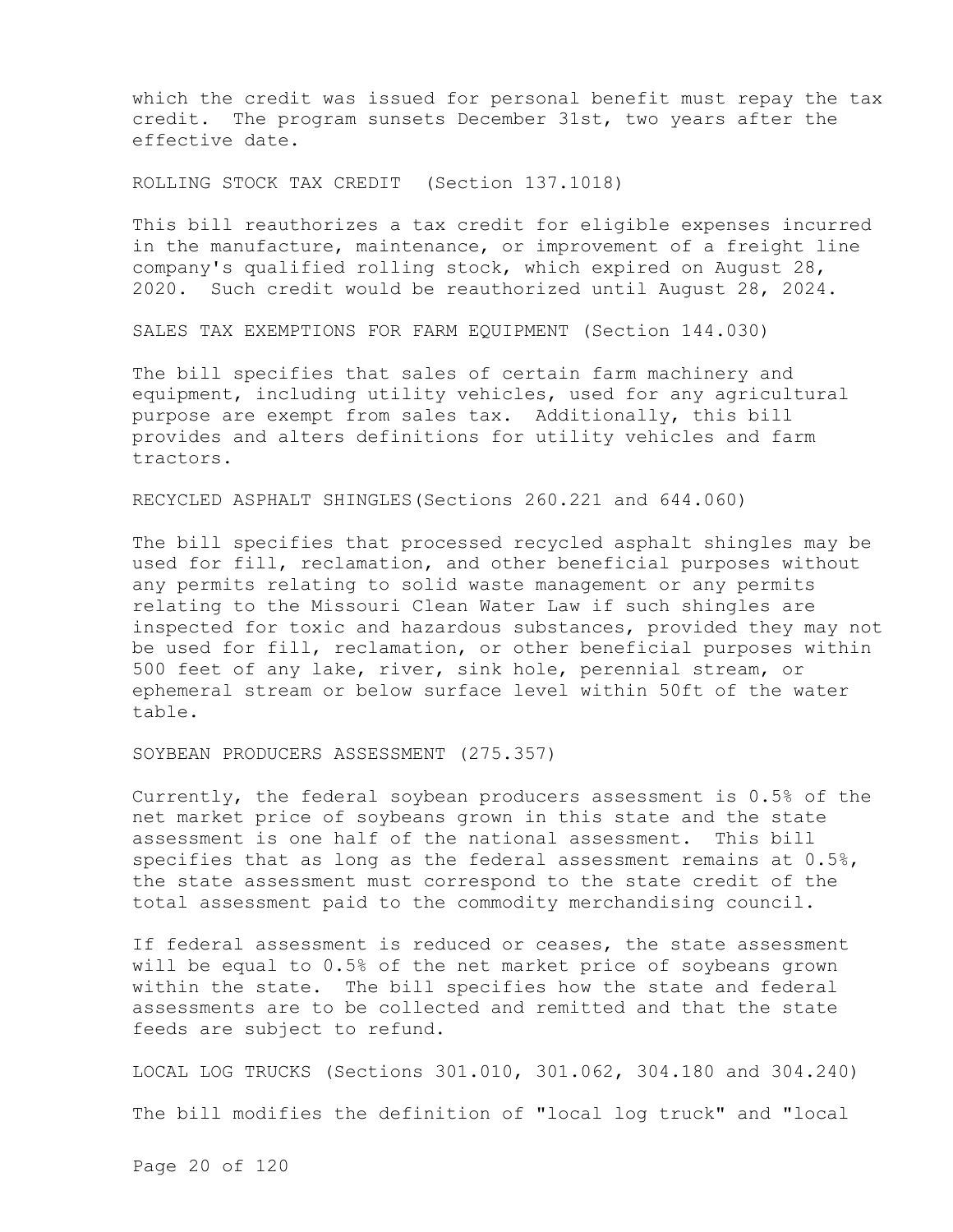log truck tractor" to specify weight distribution and a total maximum weight for each truck, and updates weight and distance limits. In addition, the bill also sets fines for load-limit violations involving a local log truck or a local log truck tractor.

AGRICULTURAL TAX CREDIT EXTENSIONS (Section 348.436)

Currently, the Agricultural Product Utilization Contributor Tax Credit under Section 348.430, and the New Generation Cooperative Incentive Tax Credit under Section 348.432 are set to expire on December 31, 2021. The bill extends the expiration date to December 31, 2024.

SPECIALTY AGRICULTURAL CROPS (Section 348.491 and 648.493)

This bill creates the "Specialty Agricultural Crops Act", a loan program established by the Missouri Agricultural and Small Business Development Authority for the purchase of certain specialty crop resources. The eligibility requirements are specified in the bill.

The maximum loan amount a producer may be eligible to receive is \$35,000. The bill specifies the maximum loan amounts available under the program and the considerations that are to be weighed by the authority when deciding upon a loan application. The bill waives the interest payments for any approved farmer for the first year, provides financing up to 90% of the anticipated cost of the specialty crop purchase, and allows the authority to charge a one time loan review fee of 1% to be charged by the lender. Nothing in the Specialty Agricultural Crops Act precludes any farmer from participating in any other agriculture program.

The bill provides a tax credit to any lender participating in the loan program equal to 100% of the interest waived by the lender for the first year of the loan. The amount of tax credits issued to all eligible lenders in a fiscal year may not exceed \$300,000. The tax credits created in the act may be claimed on a quarterly basis, are not refundable and may be carried over for no more than three years.

The program will sunset two years after the effective date.

FAMILY FARMS ACT (Section 348.500)

Currently, a small farmer may qualify for the Family Farm Livestock Loan Program if he or she is a farmer that is a Missouri resident who has less than \$250,000 in gross sales per year and is only eligible for one loan per family and for only one type of livestock. The bill allows a farmer to qualify if he or she has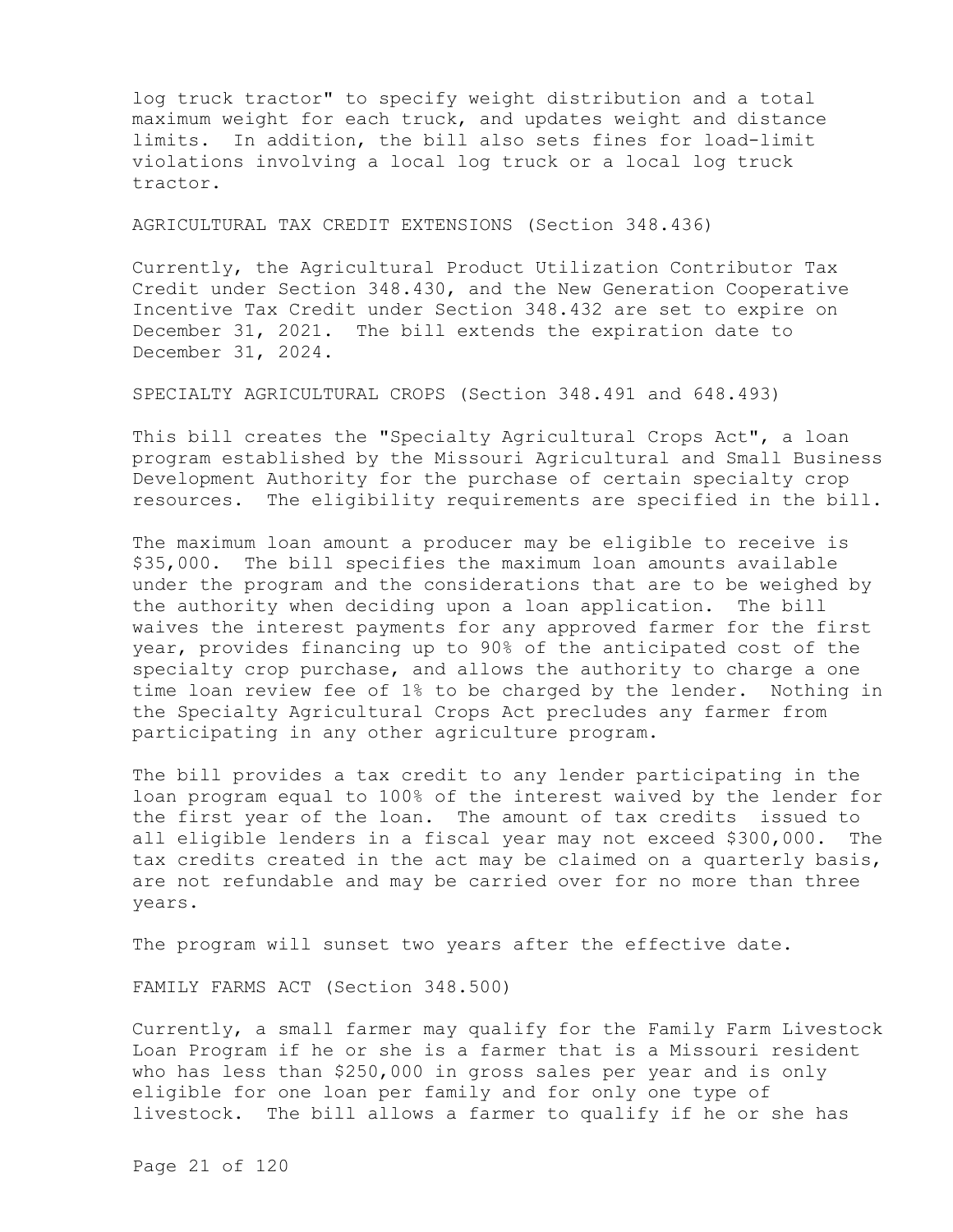less than \$500,000 in gross sales per year and removes the restriction to only one loan per family. In addition, the bill doubles the maximum amount of the loan for each type of livestock.

ANHYDROUS AMMONIA (Sections 643.050, 643.079, 643.245 and repeal of 266.355)

The bill repeals provisions of law that give the Department of Agriculture oversight over standards relating to anhydrous ammonia and authorizes the Air Conservation Commission to adopt, promulgate, amend, and repeal rules and regulations for covered processes at agricultural stationary sources that use, store, or sell anhydrous ammonia, and regulations necessary to implement and enforce the risk management plans under the federal Clean Air Act.

Each retail agricultural facility that uses, stores, or sells anhydrous ammonia that is an air contaminant source subject to a risk management plan under the federal Clean Air Act must pay an annual registration of \$200. The bill also establishes an annual tonnage fee for anhydrous ammonia of \$1.25 per ton used or sold.

Each distributor or terminal agricultural facility that uses, stores, or sells anhydrous ammonia that is an air contaminant source subject to a Risk Management Plan Program 3 under federal regulations relating to chemical accident prevention must pay an annual registration of \$5,000 and does not pay a tonnage fee.

The bill creates the "Anhydrous Ammonia Risk Management Plan Subaccount" within the Natural Resources Protection Fund which shall consist of fees required in these provisions.

The bill contains an emergency clause.

- - - - - - - - - - - - - - - - - - - - - - - - - - - - - - - -

HB 1725 -- LODGING ESTABLISHMENTS

Currently, lodging establishments are not liable for the loss of certain specified items, such as money or jewelry, unless the guest asks that the item be placed in a safe and the lodging establishment refuses or omits to do so. This bill states that the hotel may use a safe or safe deposit boxes located behind the registration desk and when deposited into a safe, must give the guest a receipt for the item. The bill also specifies that any lodging establishment that publishes current rates electronically on a public Internet platform does not have to post a written copy of the rates charged for each guest room.

Page 22 of 120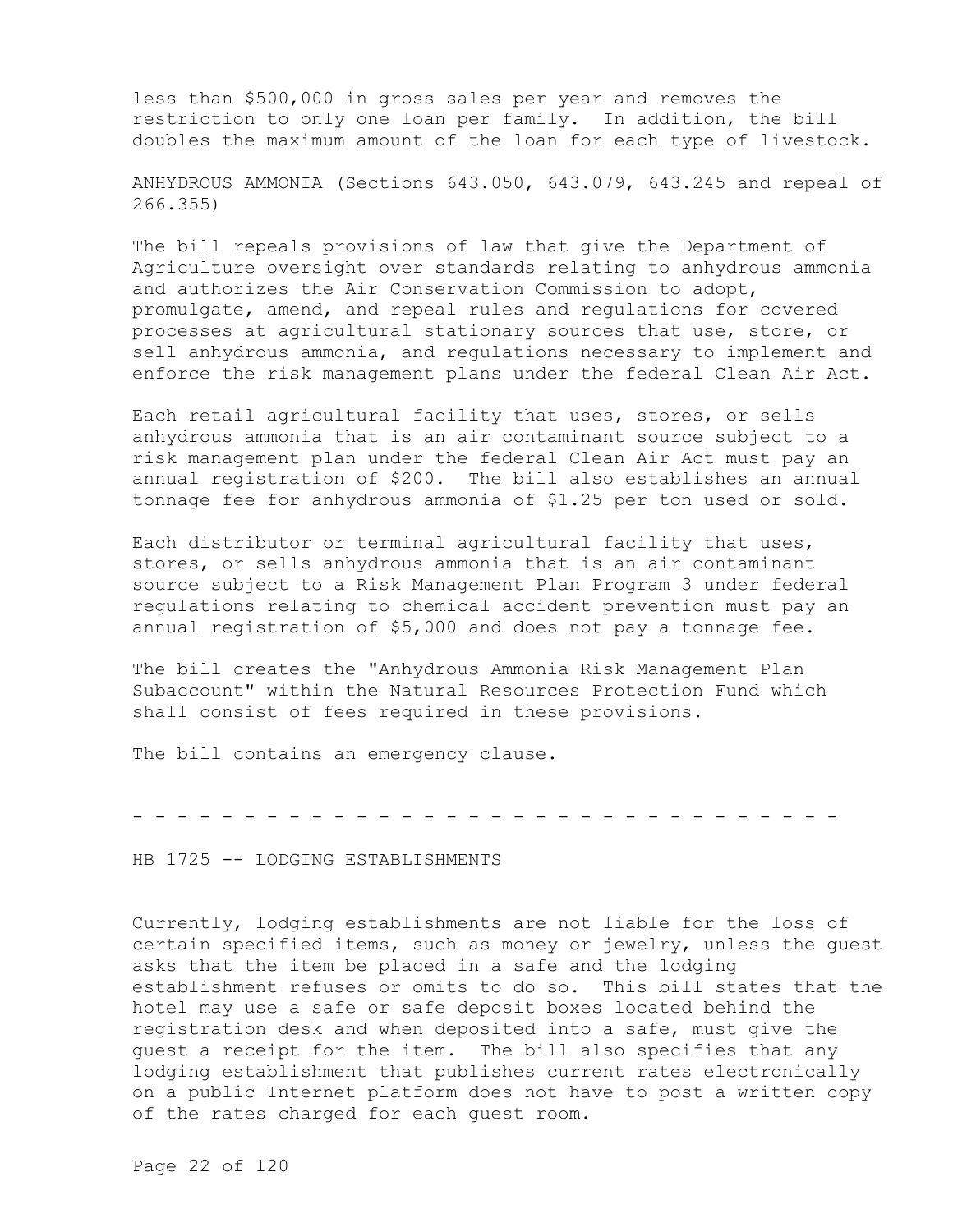- - - - - - - - - - - - - - - - - - - - - - - - - - - - - - - - SS SCS HB 1738 -- STATE DESIGNATIONS

This bill modifies provisions relating to state designations, including the following:

(1) Every June 19th, known as Juneteenth, shall be a state holiday (Section 9.010, RSMo);

(2) This bill designates the third week of September in every year as "Historically Black College and University Week" in Missouri (Section 9.170);

(3) The second Wednesday in May is designated as "Celiac Awareness Day" (Section 9.235);

(4) The third full week in September of each year is designated as "Sickle Cell Awareness Week" (Section 9.236);

(5) Designates June as "Myasthenia Gravis Awareness Month"(Section 9.275);

(6) Designates April 18 of each year as "Hypoplastic Left Heart Syndrome Awareness Day" (Section 9.288);

(7) The first full week in May each year is designated as "Tardive Dyskinesia Awareness Week" until August 28, 2026 (Section 9.289);

(8) Every July 20th as "Farmers and Ranchers Day" (Section 9.307);

(9) The first full week in February as "School Counseling Week" (Section 9.308);

(10) The third full week of March as "Victims of Coronavirus Memorial Week" (Section 9.317);

(11) September 22nd of every year as "Hazel Erby Day" (Section 9.339);

(12) Every May 10th as "School Bus Drivers' Appreciation Day" (Section 9.343);

(13) Every September 28th as "National Good Neighbor Day" and the week beginning on September 28th as "Missouri Good Neighbor Week" (Section 9.344);

(14) Designates September as "Polycystic Ovary Syndrome (PCOS) Awareness Day" (Section 9.345);

Page 23 of 120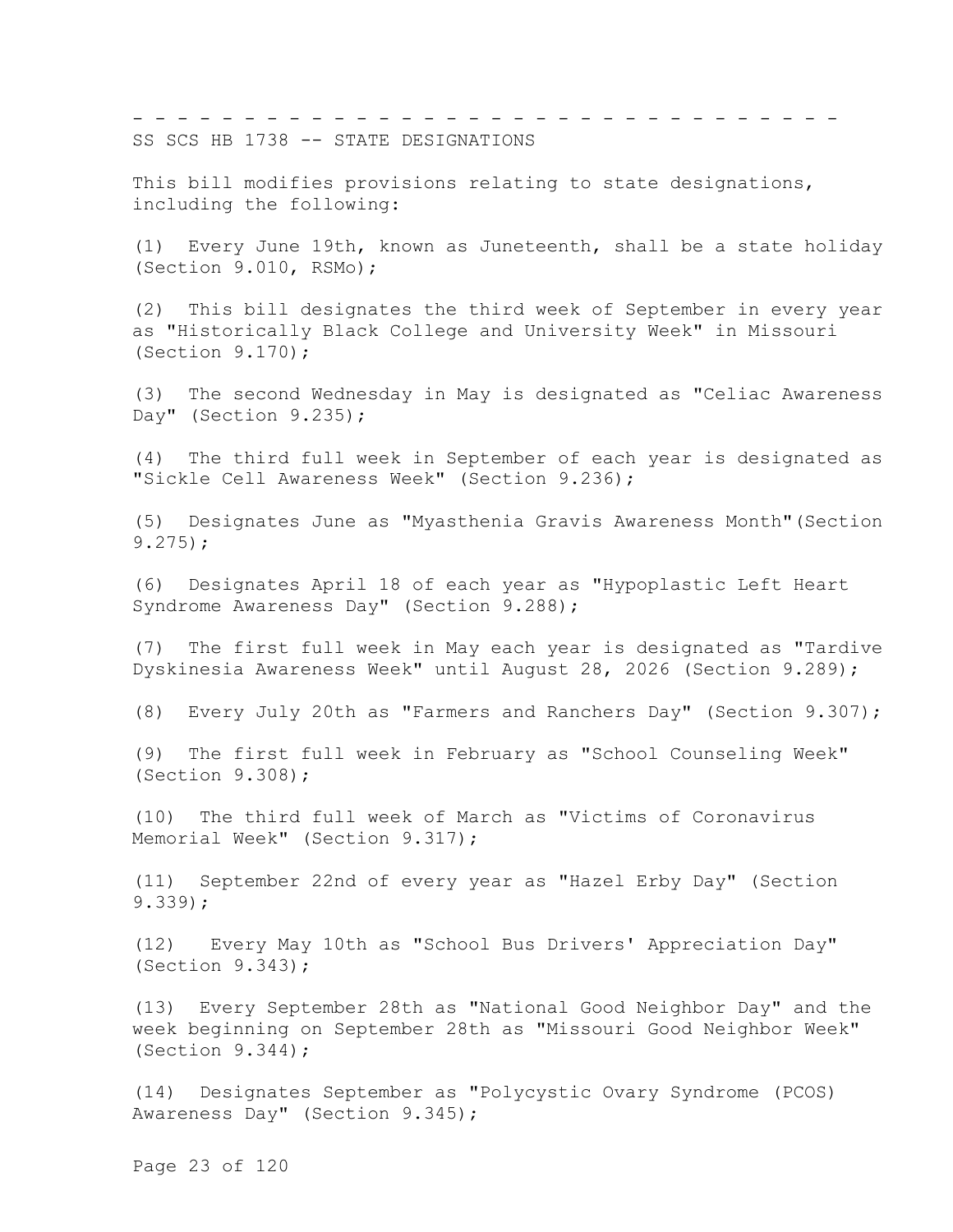(15) Designates July as "Uterine Fibroid Awareness Month" (Section 9.346);

(16) Every October is designated as "Substance Abuse Awareness and Prevention Month" (Section 9.347);

(17) September 15th of every year is designated as "Caregiver Appreciation Day" (Section 9.348);

(18) Every September 15th to October 15th as "Hispanic Heritage Month" (Section 9.349);

(19) October 1st of every year is designated as "Biliary Atresia Awareness Day" (Section 9.350);

(20) April 16th of every year is designated as "Missouri Donate Life Day" (Section 9.351);

(21) The month of May and May 10th every year are designated as "Lupus Awareness Month" and "Lupus Awareness Day" (Section 9.352);

(22) Designates March as "Triple Negative Breast Cancer Awareness Month" (Section 9.357);

(23) Every June 1st as "Sexual Assault Prevention and Awareness Day" (Section  $9.362$ );

(24) Changes the name of the official state dinosaur to the Parrosaurus Missouriensis dinosaur (Section 10.095);

(25) Designates archery as the official state sport (Section 10.245);

(26) Designates the "Chief of Police Ferman R Raines Memorial Highway" in Pulaski County (Section 227.475);

(27) Designates the "George Washington Highway" in St. Charles County (Section 227.774);

(28) Designates the "Daniel Boone Highway" in St. Charles County (Section 227.775);

(29) Renames the "Veterans Memorial Bridge" in Ripley County as the "Ripley County Veterans Memorial Bridge" (Section 227.785);

(30) Renames the "David Dorn Memorial Highway" in St. Louis as the "Captain David Dorn Memorial Highway" (Section 227.787);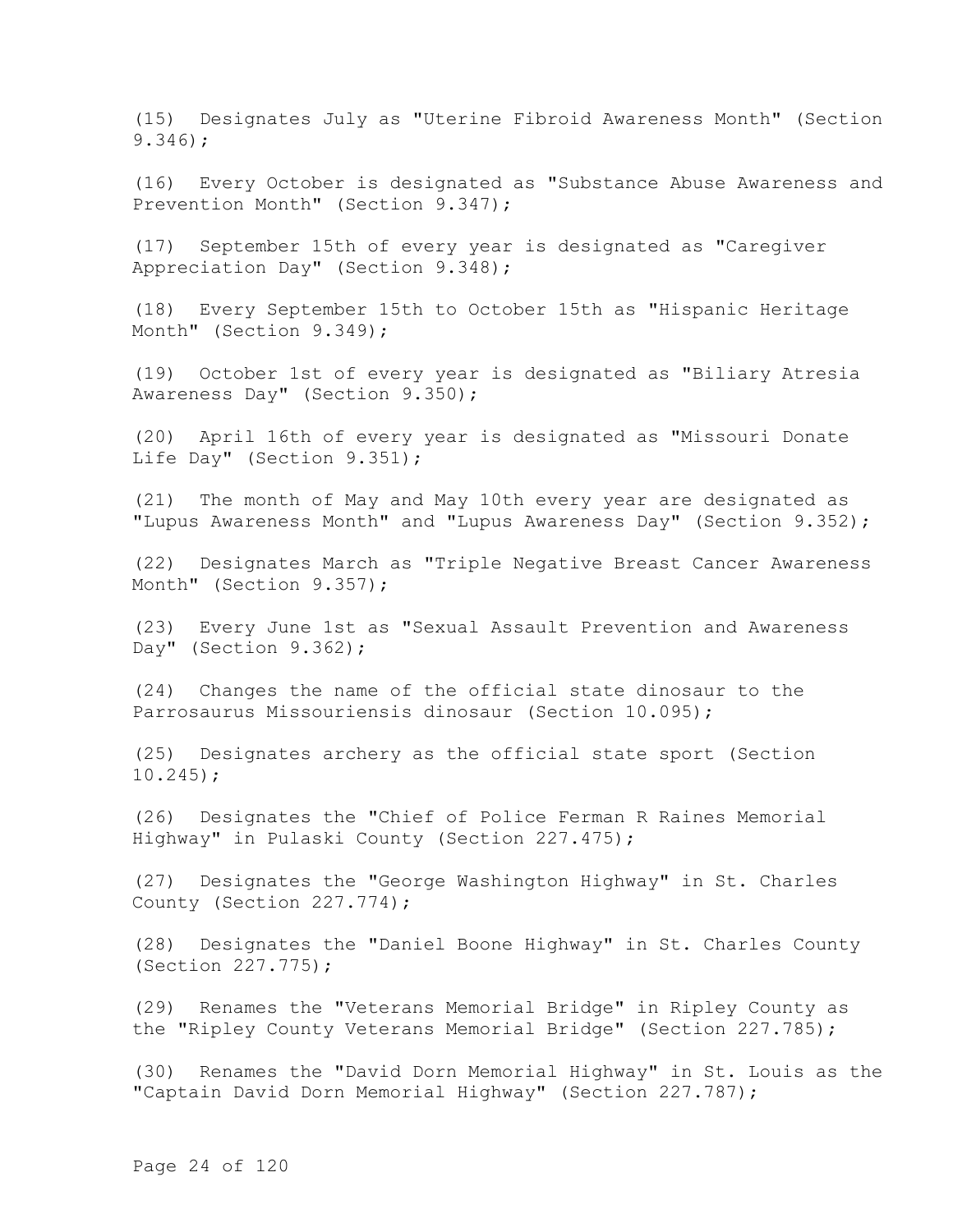(31) Designates the "WWII Henry Archie Black Memorial Bridge" in Polk County (Section 227.796);

(32) Designates the bridge on U.S. Highway 54 crossing the Missouri River at Jefferson City in Cole and Callaway counties the "Senator Roy Blunt Bridge" (Section 227.807)

(33) Designates the "Police Officer Richard C Fleming Memorial Highway" in Jackson County (Section 227.808);

(34) Designates the "Atomic Veterans Memorial Highway" in Jasper County (Section 227.809);

(35) Designates a portion of State Highway J in Pemiscot County as the "Annistyn Kate Rackley Memorial Highway" (Section 227.810);

(36) Designates the "Russell Lee Burton Memorial Highway" in Montgomery County (Section 227.811);

(37) Designates the "Firefighter Benjamin J Polson Memorial Highway" in St. Louis County (Section 227.812);

(38) Designates the "Samuel C Houston Memorial Highway" in Clay County (Section 227.813);

(39) Designates the "SP5 Billy J Meador Memorial Highway" in St. Francois County (Section 227.814);

(40) Designates the "WO1 Reginald D Cleve Memorial Highway" in St. Francois County (Section 227.815);

(41) Designates the bridge on Interstate 44 crossing over Hampton Avenue in St. Louis City as "Police Officer Tamarris Bohannon Memorial Bridge" (Section 227.816);

(42) Designates the "Championship Way" in Clinton and Clay Counties (Section 227.817);

(43) Establishes standards for the labeling and qualifying of liquor as "Ozark Highland" spirits (Section 311.028);

(44) Designates the "Marine LCPL Jared Schmitz Memorial Bridge" in St. Charles County (Section 1);

(45) Designates the "Mehlville Fire Captain Chris Francis Memorial Highway" in St. Louis County (Section 2);

(46) Every February 1st is designated as "National Girls and Women Sports Day" (Section 3);

Page 25 of 120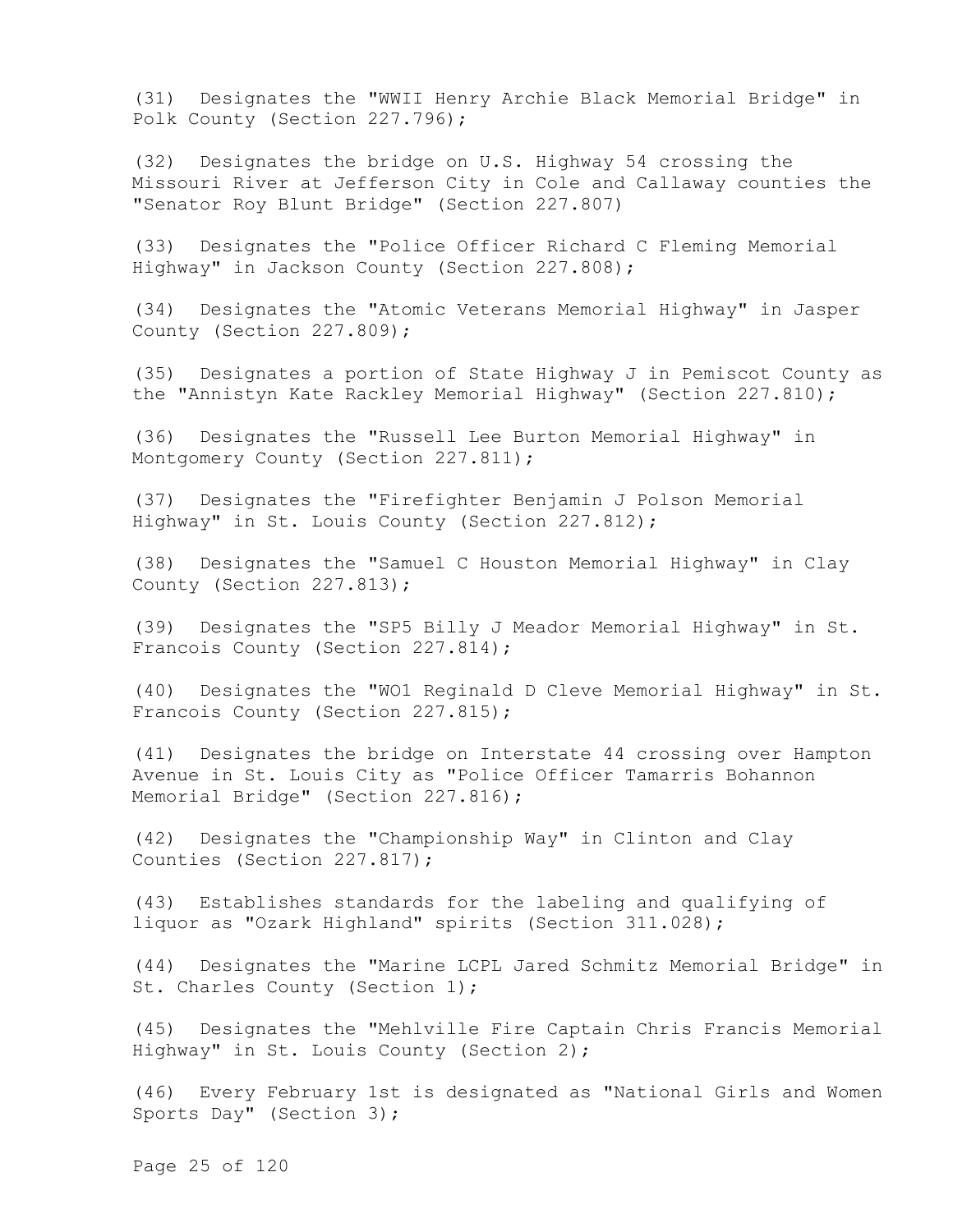(47) Every May 2nd is designated as "Pinhook Remembrance Day" (Section 4);

(48) January 15 of every year is designated as "Alpha Kappa Alpha Sorority Day" (Section 5);

(49) Every February 10 is designated as "Ethel Hedgeman Lyle Day" (Section 6);

(50) Designates April 11 through April 17 of each year as "Black Maternal Health Week" (Section 7);

(51) Designates April of each year as "Minority Health Month" (Section 8);

(52) Designates September as "Hydrocephalus Awareness Month" (Section 9);

(53) Designates July 2nd as "Mormon War Remembrance Day" (Section 9.280);

(54) Designates June as "Scoliosis Awareness Month" (Section 10);

(55) Designates April 15 as "Dangers of Inflation Awareness Day" (Section 11);

(56) Designates January 31 as "Constitution Day" (Section 9.142);

(57) Designates March 26 as "Epilepsy Awareness Day" (Section 12); and

(58) Designates March as "Problem Gambling Awareness Month" (Section 9.366).

SS SCS HB 1878 -- ELECTIONS

This bill modifies election laws. In its main provisions the bill:

- - - - - - - - - - - - - - - - - - - - - - - - - - - - - - - -

(1) Authorizes the Secretary of State (SOS) to quarterly audit voter registration lists and require election authorities to remove improper names. Audit procedures and deadlines are specified in the bill and noncompliance could result in a withhold of funds (Section 28.960, RSMo);

(2) Prohibits amendment or modification of Chapter 115 in the 26 weeks preceding a presidential election (Section 115.004);

Page 26 of 120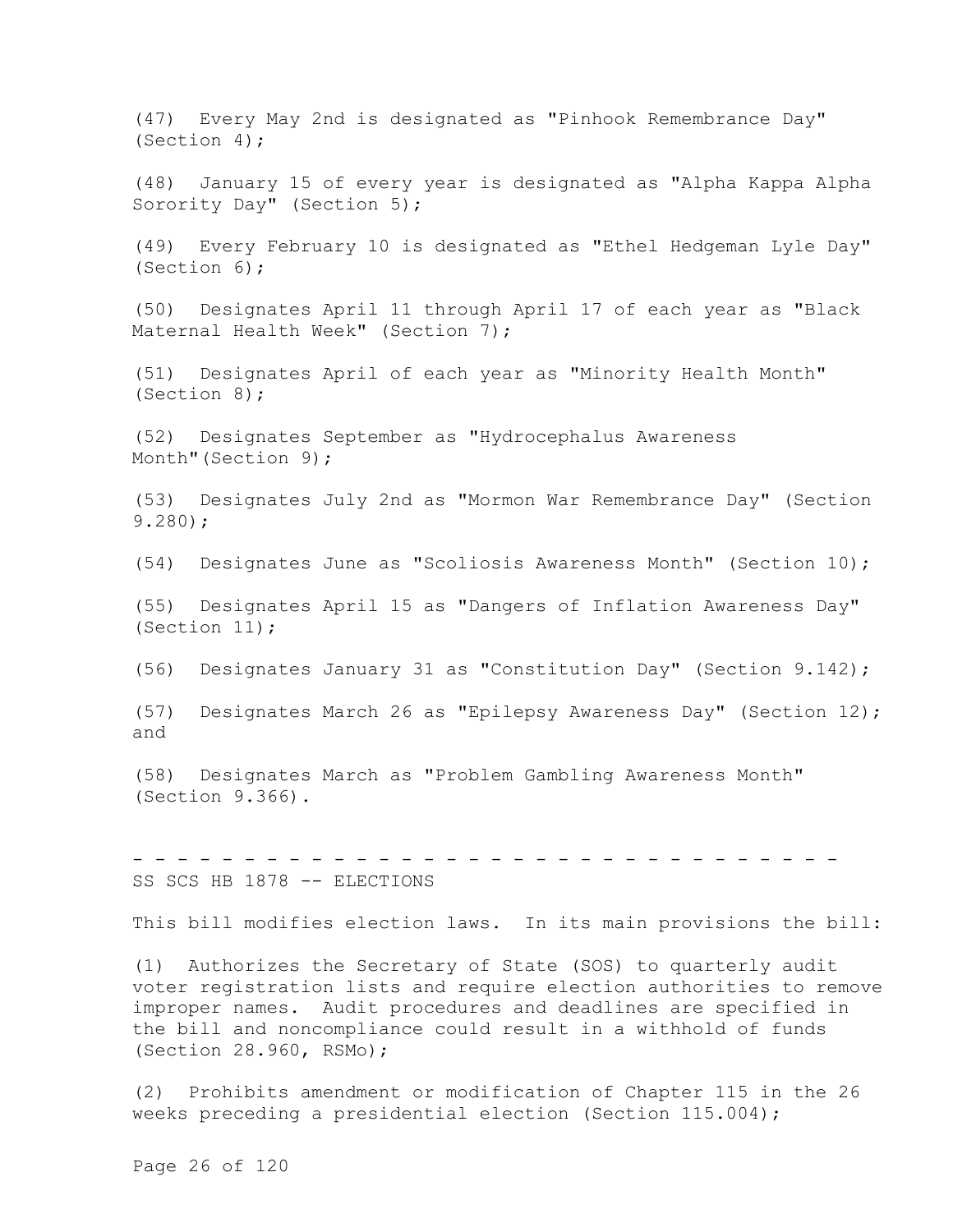(3) Removes obsolete references to ballot cards and requires voting machines to be air gapped as a security measure. The term "air gapped" is specified in the bill (Section 115.013, 115.417, and 115.447);

(4) Prohibits the state and its political subdivisions from receiving or expending private money, excluding in-kind donations as defined in the bill, for preparing, administering, or conducting an election or registering voters. If there is not sufficient appropriation of state funds to proportionately compensate counties pursuant to Sections 115.063 and 115.065, this section will not be enforced. The bill also prohibits candidates, candidate committees, campaign committees, and continuing committees from receiving in-kind donations (Section 115.022);

(5) Exempts board of election commissioners and county clerk employees from the requirement to reside in or register within the jurisdiction in which they serve (Sections 115.045 and 115.051);

(6) Allows appointment of election judges who reside outside the requisite election authority's jurisdiction without the need for written consent from the election authority in whose jurisdiction the potential judge resides. Procedures for selecting election judges from lists submitted by political party committees are specified (Sections 115.081 and 115.085);

(7) Repeals a provision that provides that in a presidential primary election, challengers may collect information about the party ballot selected by a voter and may disclose party affiliation information after the polls close (Section 115.105);

(8) Repeals the provision that requires an election for a presidential primary under Sections 115.755-115.785 to be held on the second Tuesday after the first Monday in March of each presidential election year (Section 115.123);

(9) Repeals specified registration exceptions for intrastate new residents (Section 115.135);

(10) Requires the Department of Revenue to use electronic applications when sending materials to election authorities under the existing voter registration program in place at the Division of Motor Vehicles and Drivers Licensing, within the Department of Revenue. No person with documentation showing non-citizenship will be offered registration to vote, and voter information may be analyzed to avoid mistakes using the statewide voter registration database as specified in the bill. Electronic applications shall be sent no later than three business days after completion of a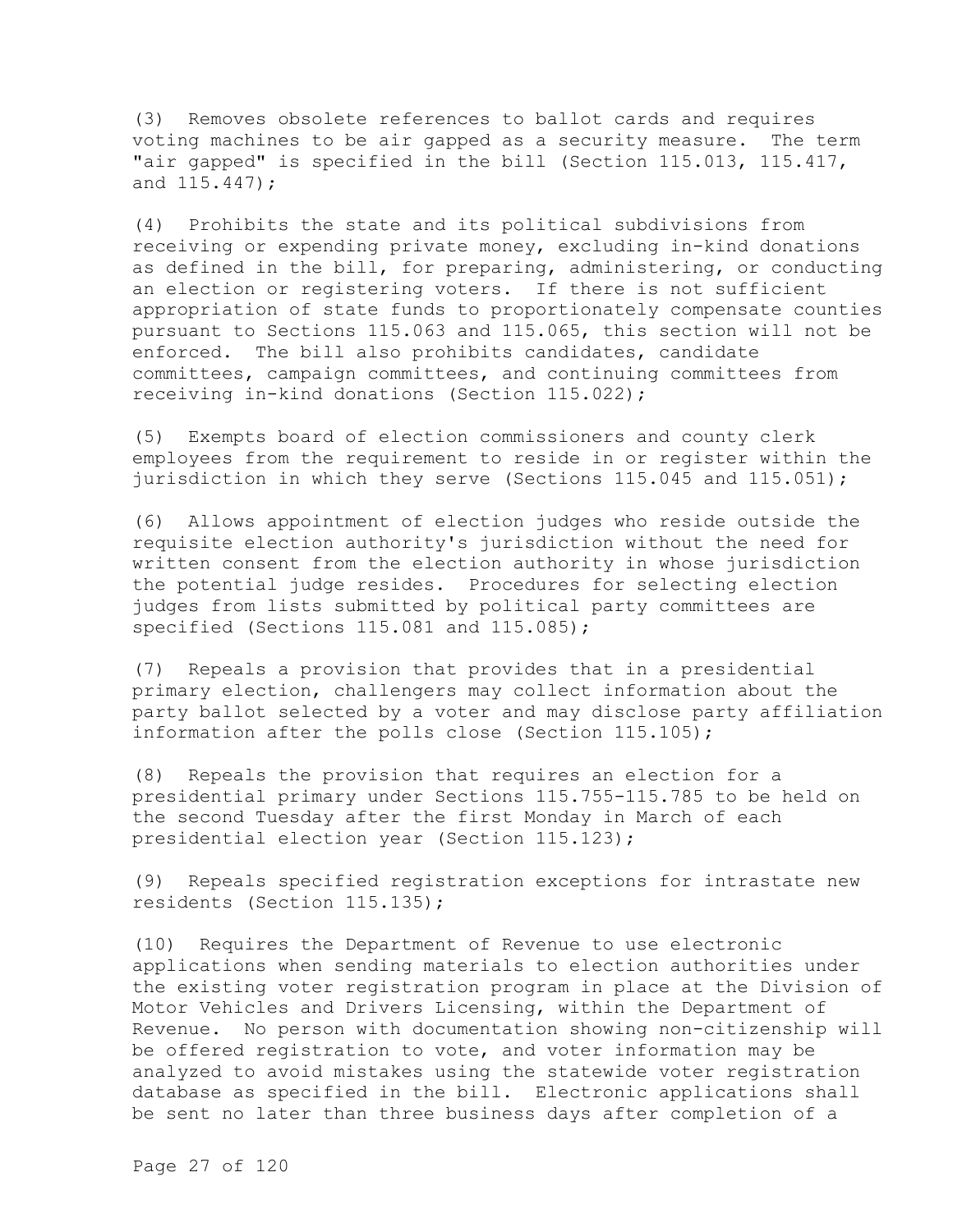form. The electronic applications shall be secure and in a format compatible with the existing Voter Registration System under Section 115.158. The Secretary of State and Director of the Department of Revenue shall guarantee the security and transmission of electronic data. Images of signatures may be used for the purpose of voter registration (Sections 115.151, 115.160, and 115.960);

(11) Requires, beginning January 1, 2023, that any person registering to vote must declare a political party affiliation from the established political parties or declare themselves unaffiliated. If a voter does not designate any political party affiliation, then the election authority shall designate the voter as unaffiliated. Voter identification cards will now contain a voter's political party affiliation. A voter can change his or her political party affiliation at any time by notifying his or her election authority in a signed, written notice substantially similar to the process for changing a voter's address under section 115.165, or when checking in to vote at any election. Prior to January 1, 2025, local election authorities must notify registered voters of the political party affiliation opportunities now offered using all current election mailings that would otherwise be mailed to registered voters (Sections 115.155, 115.163, 115.168, and 115.628);

(12) Restricts voter information released by election authorities by prohibiting the release of the date of birth of voters, instead allowing only the release of the year of birth, as well as prohibiting use of released information for commercial purposes. Specified voter history information will be forwarded to the Secretary of State within three months after an election (Section 115.157);

(13) Allows registered voters to file change of address forms in person after the deadline to register to vote including on election day at the Office of the election authority if they provide a type of personal identification under Subsection 1 of Section 115.427 which involves photographic identification (Section 115.165);

(14) Prohibits payment for soliciting voter registration applications and requires registration with the Secretary of State's office for soliciting more than 10 voter registration applications as specified in the bill (Section 115.205);

(15) Beginning January 1, 2023, the bill requires the use of a paper ballot that is hand-marked by the voter or in another manner authorized by Chapter 115. Any election authority with touchscreen direct-recording electronic vote-counting machines may continue using such machines already in their possession until January 1,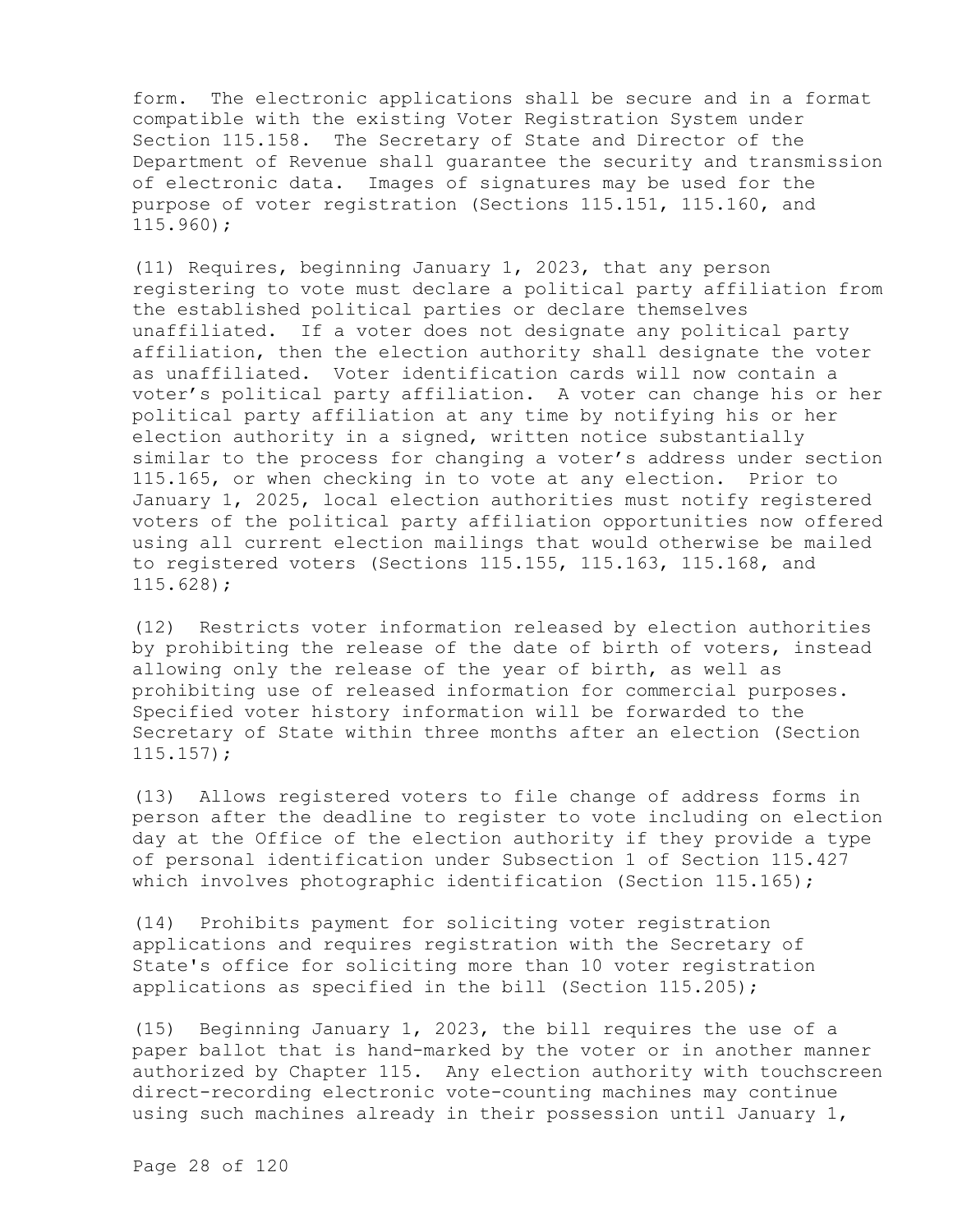2024. Each election authority shall, once every two years, allow a cyber security review of their office by the Secretary of State or an entity that specializes in cyber security reviews and the Secretary of State shall also allow such a cyber security review of its office by an entity that specializes in cyber security reviews. The Secretary of State will have the authority to require cyber security testing of vendors, upon appropriation. The Secretary of State may require that all election authorities be a member of an organization that provides information to increase cyber security and election integrity efforts (Sections 115.225 and 115.237);

(16) For the purpose of processing absentee ballots cast by voters in person in the election authority's office that is deemed designated as a polling place, the election authority may cause voting machines, if used, to be put in order, set, adjusted, tested, and made ready for voting within one business day of the printing of absentee ballots as provided in Section 115.281 (Section 115.257);

(17) Defines absentee ballots as those authorized to be cast away from a polling place or in the office of the election authority or other authorized location designated by the election authority. References to Space Force are included for purposes of voting processes and electronic ballot information authorized for the Armed Forces (Sections 115.275 and 115.902);

(18) Allows use of absentee ballots to vote in person with a form of personal identification as specified in the bill. Notarization requirements are also specified in the bill depending upon the excuse for voting absentee and whether or not voting is conducted in person. Affidavit forms are modified. No individual or group shall solicit voters regarding absentee ballot applications and such applications shall not be pre-filled and provided to voters (Sections 115.277, 115.279, and 115.283);

(19) Determines when absentee ballots are deemed to be cast, distinctions are made between absentee ballots received by the election authority in person and absentee ballots received through a common carrier (Section 115.286);

(20) Allows voter assistance in cases of temporary confinement due to illness or physical disability on election day, but repeals specific COVID-19 references to mail-in ballots that have expired (Sections 115.287, 115.291, and 115.652);

(21) This bill prohibits the use of mail-in ballots under executive or administrative order. Expired provisions are repealed relating to the use of mail-in ballots for the 2020 general election and absentee voting during the 2020 general election for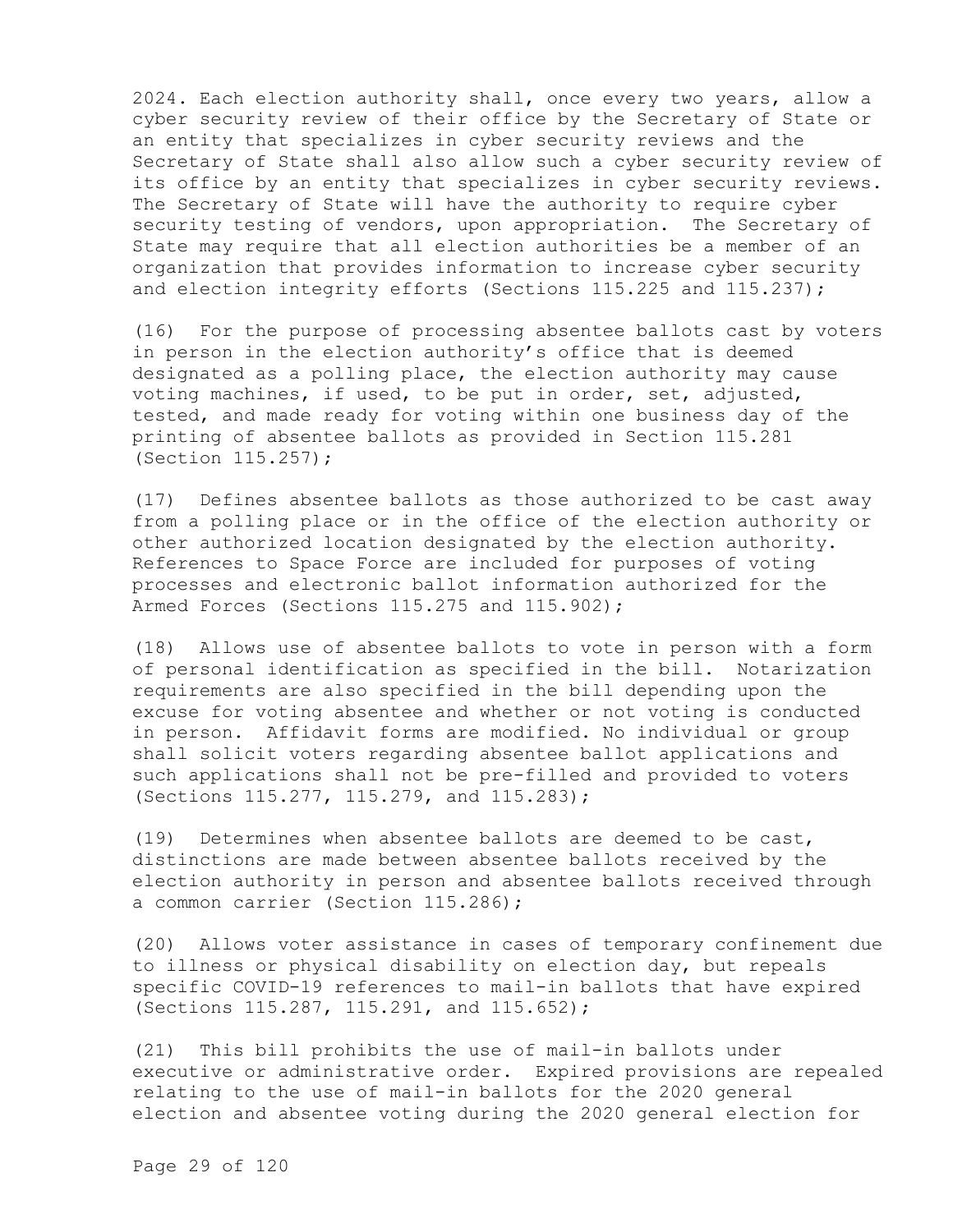voters who have contracted COVID-19 or who are at risk of contracting or transmitting COVID-19 (Sections 115.285, 115.302, and 115.652);

(22) Repeals obsolete intersectional references (Section 115.349);

(23) Specifies photographic identification requirements for voting a regular ballot or absentee ballot in person, but allows use of provisional ballots with any type of documentation currently allowed for voting. A line item appropriation for the Secretary of State's Office regarding notice of personal identification is repealed. Certain affidavit requirements are repealed and requirements for provisional ballots are specified in the bill (Section 115.427);

(24) Specifies that once a ballot is submitted, then it is deemed cast (115.435);

(25) Repeals reference to a presidential preference primary and provides that a series of caucuses will be conducted to nominate a candidate for president (Sections 115.776 and 115.904); and

(26) Provides that if any provision of Section A or the application thereof to anyone or to any circumstance is held invalid, the remainder of those sections and the application of such provisions to others or other circumstances will not be affected thereby (Section 1);

(27) Provides that a public official, as defined in the bill, has no authority in any civil action in a state or federal court to compromise or settle an action, consent to any condition, or agree to any order in connection therewith if the compromise, settlement, condition, or order nullifies, suspends, enjoins, alters, or conflicts with any provision of chapters 115 to 128. Any compromise, settlement, condition, or order that a public official agrees with that violates this prohibition is null and void. Nothing in this section should be construed to limit or restrict any powers granted by articles III or VIII or the Missouri constitution.

Requires parties to provide a copy of the pleading to the Speaker of the House of Representatives and the President pro tem of the Senate within fourteen days of filing the pleading with the court in cases challenging the constitutionality of a statute facially or as applied, cases challenging a statute as violating or being preempted by federal law, or cases challenging the construction or validity of a statute, as part of a claim or affirmative defense. The Speaker of the House and the President pro tem of the Senate may intervene to defend against the action at any time in the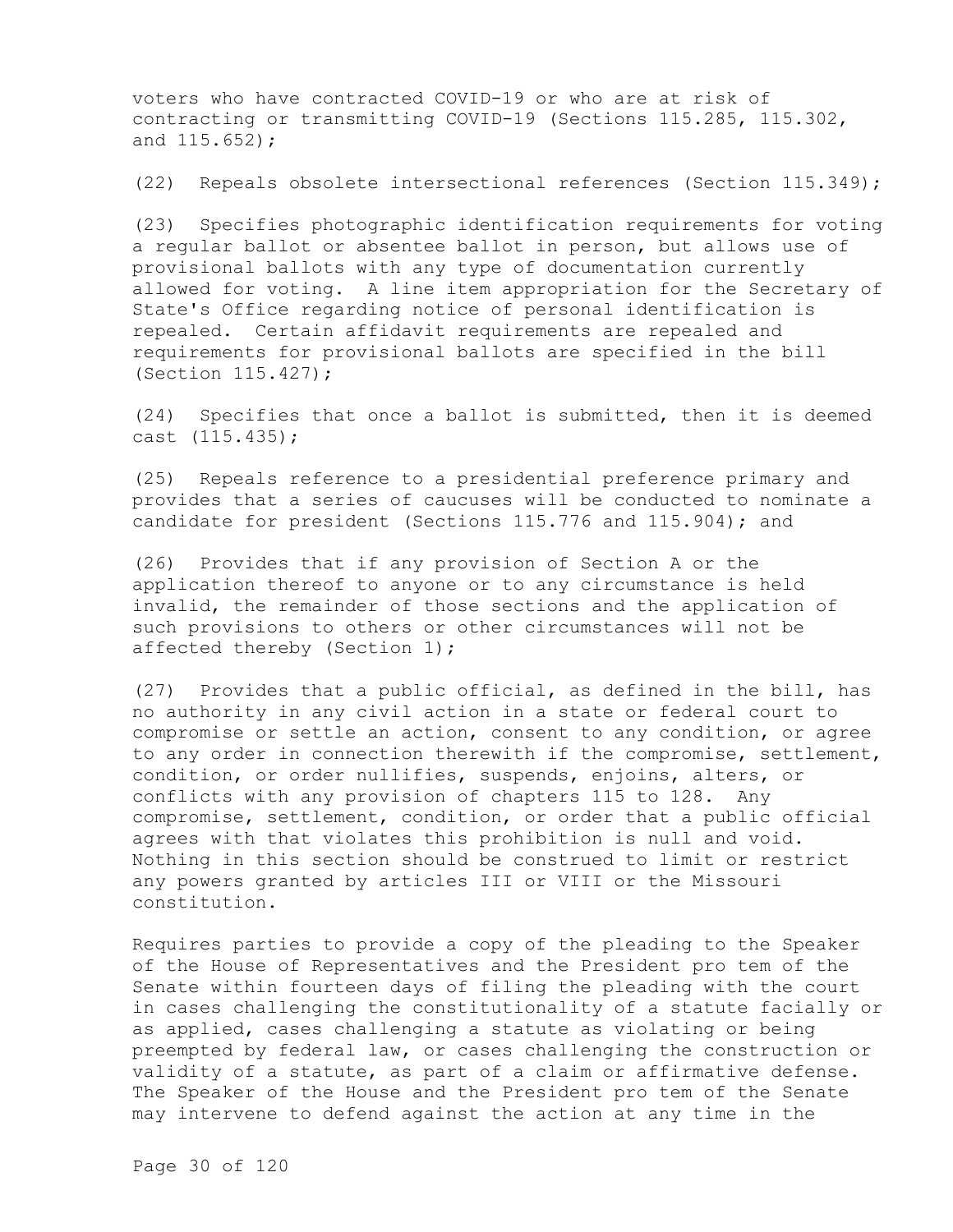action as a matter of right by serving motion upon the parties as provided by applicable rules of civil procedure.

The Speaker of the House and President pro tem of the Senate may intervene at any time in an action on behalf of their respective chambers, or acting jointly, intervene in an action on behalf of the General Assembly. They may obtain legal counsel other than from the Attorney General, with the cost of representation paid from funds appropriated for that purpose, to represent the respective chamber or General Assembly in any action. However, no individual member, or group of members, of the Senate or the House of Representatives, except the President pro tem and the Speaker, as provided under this bill, shall intervene in an action described in this bill or obtain legal counsel at public expense under this bill in the member's or group's capacity as a member or members of the Senate or the House of Representatives.

The participation of the Speaker of the House or the President pro tem of the senate in any state or federal action, as a party or otherwise, does not constitute a waiver of the legislative immunity or legislative privilege of any member, officer, or staff of the General Assembly (Section 2); and

(28) All audits required by subsection 6 of section 115.225 that are conducted by the secretary of state must be paid for by state and federal funding (Section 3).

- - - - - - - - - - - - - - - - - - - - - - - - - - - - - - - - SS HCS HB 2005 -- EMINENT DOMAIN

This bill specifies that the authority for an electrical corporation, except for an electrical corporation operating under a cooperative business plan as described in Section 393.110, RSMo to condemn property for purposes of constructing an electrical plant subject to a certificate of public convenience and necessity under Section 393.170 shall not extend to the construction of a merchant transmission line with Federal Energy Regulatory Commission (FERC) negotiated rate authority unless the line has a substation or converter station located in Missouri that is capable of delivering an amount of its electrical capacity to electrical customers in the state that is greater than or equal to the proportionate number of miles in the state. These provisions will not apply to applications filed prior to August 28, 2022.

Additionally, if an electrical corporation, except for one operating under a cooperative business plan, acquires an involuntary easement in this state by means of eminent domain and does not obtain the financial commitments necessary to construct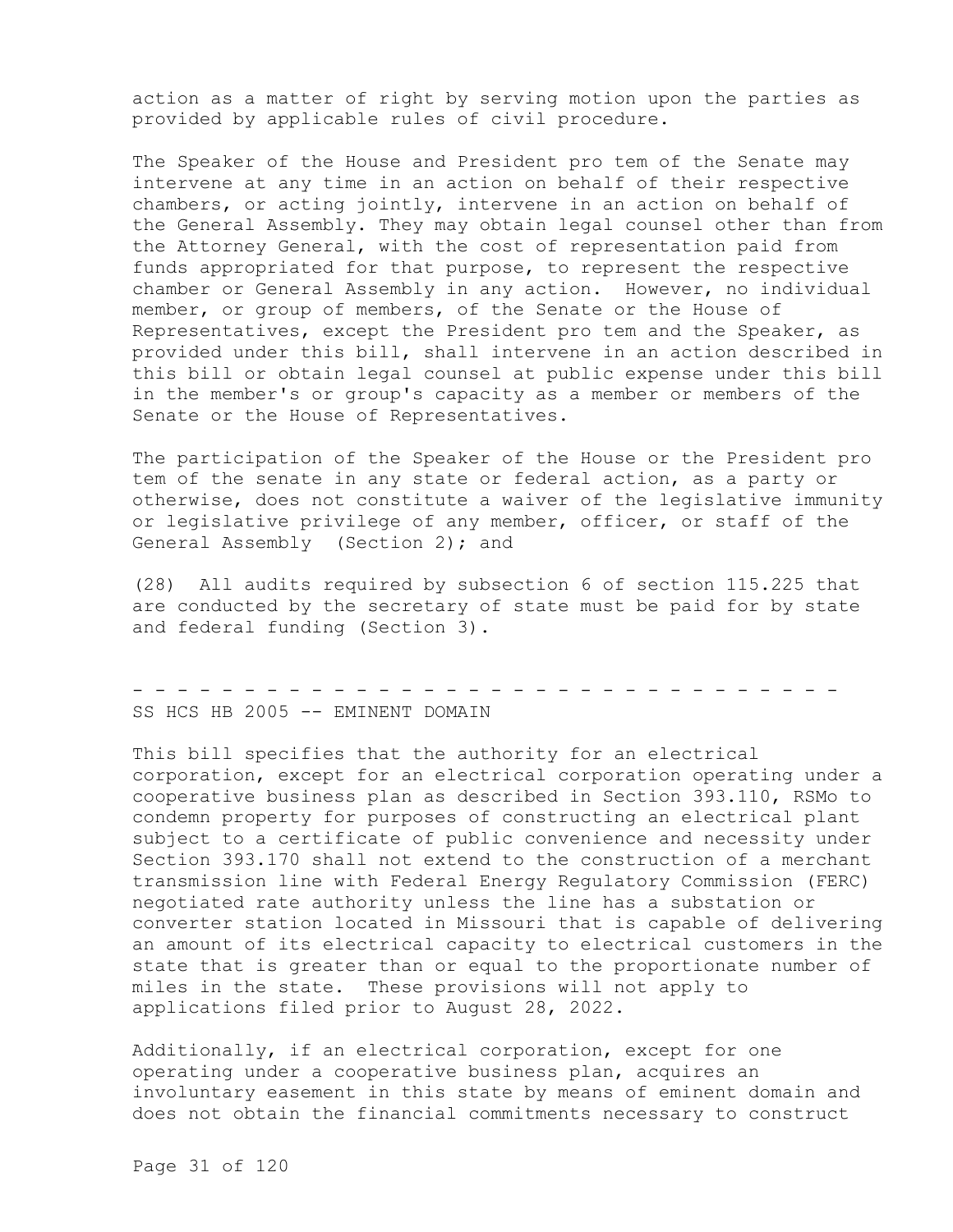the project for which the easement was necessary within seven years of the date such easement rights were recorded, the corporation shall return the easement to the fee simple title holder within 60 days and cause the dissolution of the easement. If the easement is returned, no reimbursement of any payment made by the corporation to the title holder will be due.

The bill specifies that a condemning authority shall be deemed to have engaged in good faith negotiations if, for condemnation of any agricultural or horticultural property, for the construction of an electrical transmission line designed to transmit electricity at 345 kV or greater, but not for condemnation of the property by an electrical corporation operating under a cooperative business plan as described in Section 393.110 for the purposes of constructing an electric plant subject to a certificate of convenience and necessity, the total compensation package offered was no lower than the amount reflected in the appraisal multiplied by 150%. These provisions will not apply to applications filed prior to August 28, 2022.

The bill also specifies that in eminent domain proceedings, just compensation for agricultural or horticultural land shall be 150% of fair market value, which will be determined by the court. In a condemnation proceeding for agricultural or horticultural land in which a court appoints three disinterested commissioners, at least one of the commissioners must be a farmer who has been farming in the county for at least 10 years.

- - - - - - - - - - - - - - - - - - - - - - - - - - - - - - - - SCS HB 2090 -- PAYMENT OF FUNDS FROM THE STATE TREASURY

PAYMENT OF STATE SALARIES (Section 33.100, RSMo)

Current law requires the salaries of all elective and appointive officers and employees of the state shall be paid out of the state treasury, in semimonthly or monthly installments as designated by the Commissioner of Administration. This bill allows salaries to additionally be paid out once every two weeks as designated by the Commissioner of Administration.

ELIMINATION OF THE PERSONNEL ADVISORY BOARD (Sections 36.020, 36.030, 36.050, 36.060, 36.070, 36.080, 36.090, 36.100, 36.120, 36.140, 36.250, 36.440, 36.510, 37.010, 105.950, 105.1114, and 288.220)

The bill eliminates the Personnel Advisory Board and gives all duties and responsibilities previously held by the Board to the Director of the Personnel Division (Director) and the Commissioner of Administration.

Page 32 of 120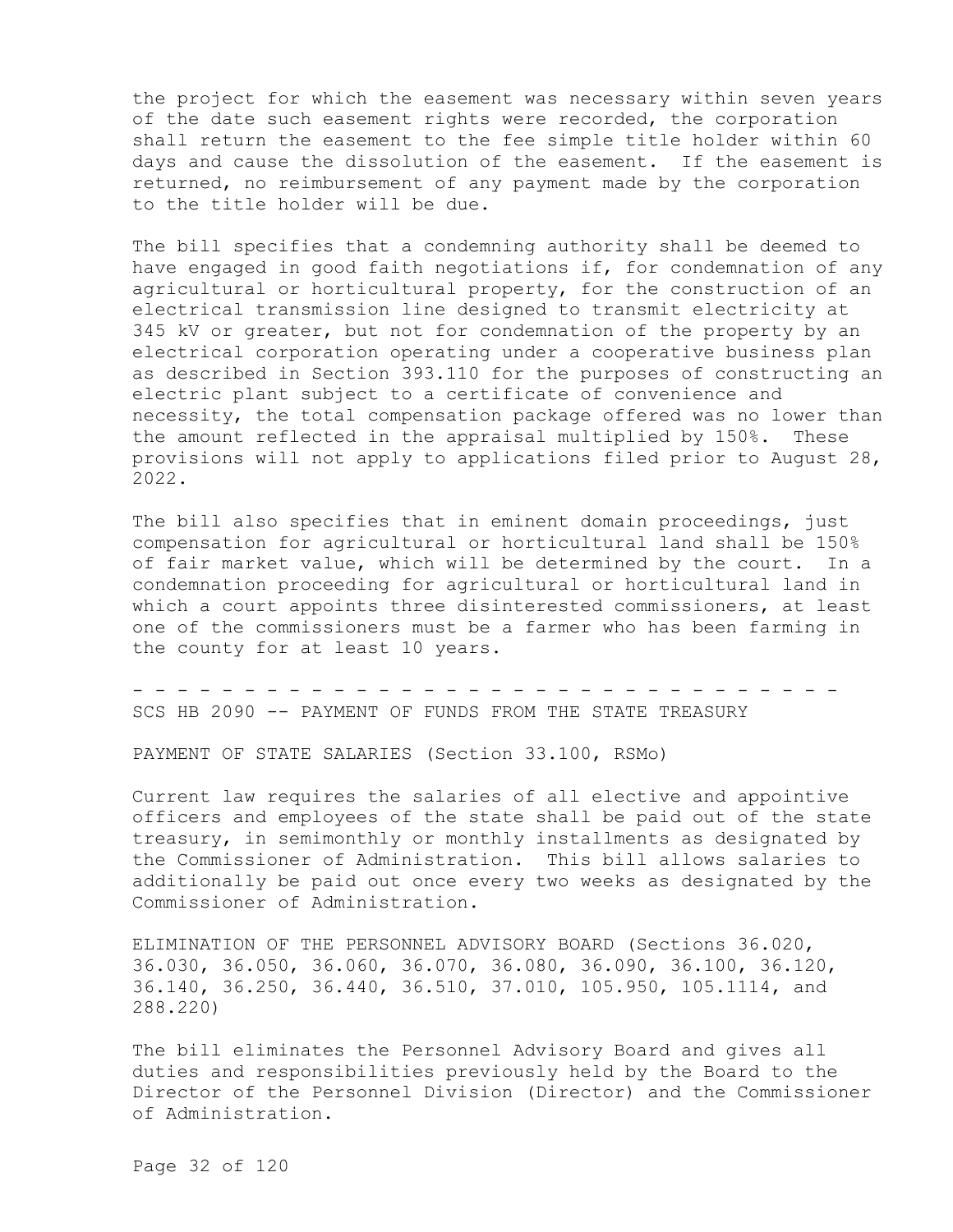Currently, the Director is appointed by the Governor from a list of qualified applicants submitted by the Board. This bill authorizes the Commissioner of Administration to appoint the Director. In addition, the Commissioner of Administration has the authority to remove the Director for no reason or for any reason not prohibited by law.

The bill allows the Director to make changes in the classification plan, classification title or in the statement of duties and qualifications for a new class as deemed necessary by the Director.

REFUND OF SALES AND USE TAX ASSESSMENTS (Section 136.370)

This bill requires the refund of sales and use tax assessments paid by a taxpayer when it is determined by the Administrative Hearing Commission or a court of law that the negligence of or incorrect information provided by an employee of the Department of Revenue resulted in the taxpayer failing to collect and remit sales and use tax assessments that were required to be collected for which the Department of Revenue subsequently audited the taxpayer.

A taxpayer must file a claim for refund not later than April 15, 2023.

INCOME TAX CREDIT (Section 1)

For the 2021 tax year, this bill allows a qualified taxpayer, as defined in the bill, to claim a one-time nonrefundable tax credit in the amount equal to the lesser of each taxpayer's Missouri income tax due for the tax year ending in 2021, or \$500 if filing an individual return, or \$1,000 if filing married combined return.

The Department of Revenue shall automatically adjust each qualified taxpayer's return for the 2021 tax year and shall issue refunds if necessary to qualified taxpayers.

Among other qualifications described in the bill, in order to be a qualified taxpayer under this provision, a person must have a Missouri adjusted gross income of less than \$150,000 if filing an individual tax return, or less than \$300,000 if a married couple filing a combined income tax return.

The Director of Revenue shall not authorize more than \$500 million in tax credits under the bill. If the total amount of tax credits claimed by qualified taxpayers exceeds \$500 million, the amount of the credit shall be prorated.

VACCINATION REQUIREMENTS (Section 2)

Page 33 of 120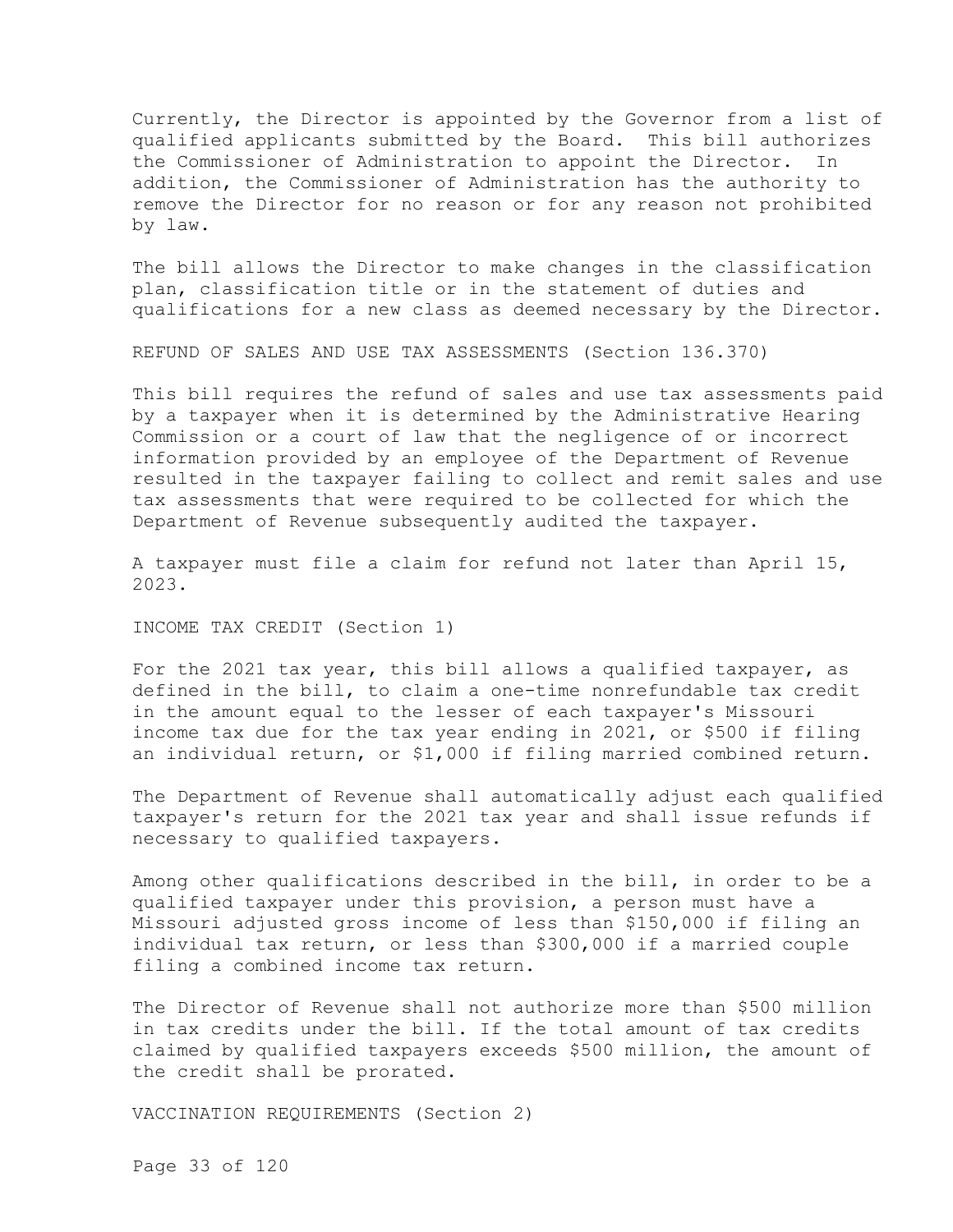The bill prohibits requiring any state employee to receive a vaccination against COVID-19 as a condition of commencing or continuing employment.

The bill contains provisions that do not apply to any state employee who is employed by the following facilities:

(1) Any facility that meets the definition of hospital in Section 197.020;

(2) Any long term care facility that licensed under Chapter 198;

(3) Any entity that meets the definition of facility in Section 199.170; or

(4) Any facility certified by the Centers for Medicare and Medicaid Services.

- - - - - - - - - - - - - - - - - - - - - - - - - - - - - - - - SS SCS HCS HBs 2116, 2097, 1690 & 2221 -- VISITATION RIGHTS OF PATIENTS

NO PATIENT LEFT ALONE ACT

This bill establishes the "No Patient Left Alone Act".

This bill specifies that, a health care facility, defined as a hospital, hospice, or long-term care facility, must allow a resident, patient, or guardian of such, to permit in-person contact with a compassionate care visitor during visiting hours. A compassionate care visitor may be the patient's or resident's friend, family member, or other person requested by the patient or resident. The compassionate care visitation is a visit necessary to meet the physical or mental needs of the patient or resident, including end-of-life care, assistance with hearing and speaking, emotional support, assistance with eating or drinking, or social support.

A health care facility must allow a resident to permit at least two compassionate care visitors simultaneously to have in-person contact with the resident during visitation hours. Visitation hours must include evenings, weekends, and holidays, and must be no less than six hours daily. Twenty-four hour visitation may be allowed when reasonably appropriate. Visitors may leave and return during visitor hours. Visitors may be restricted within the facility to the patient or resident's room or common areas and may be restricted entirely for reasons specified in the bill.

Page 34 of 120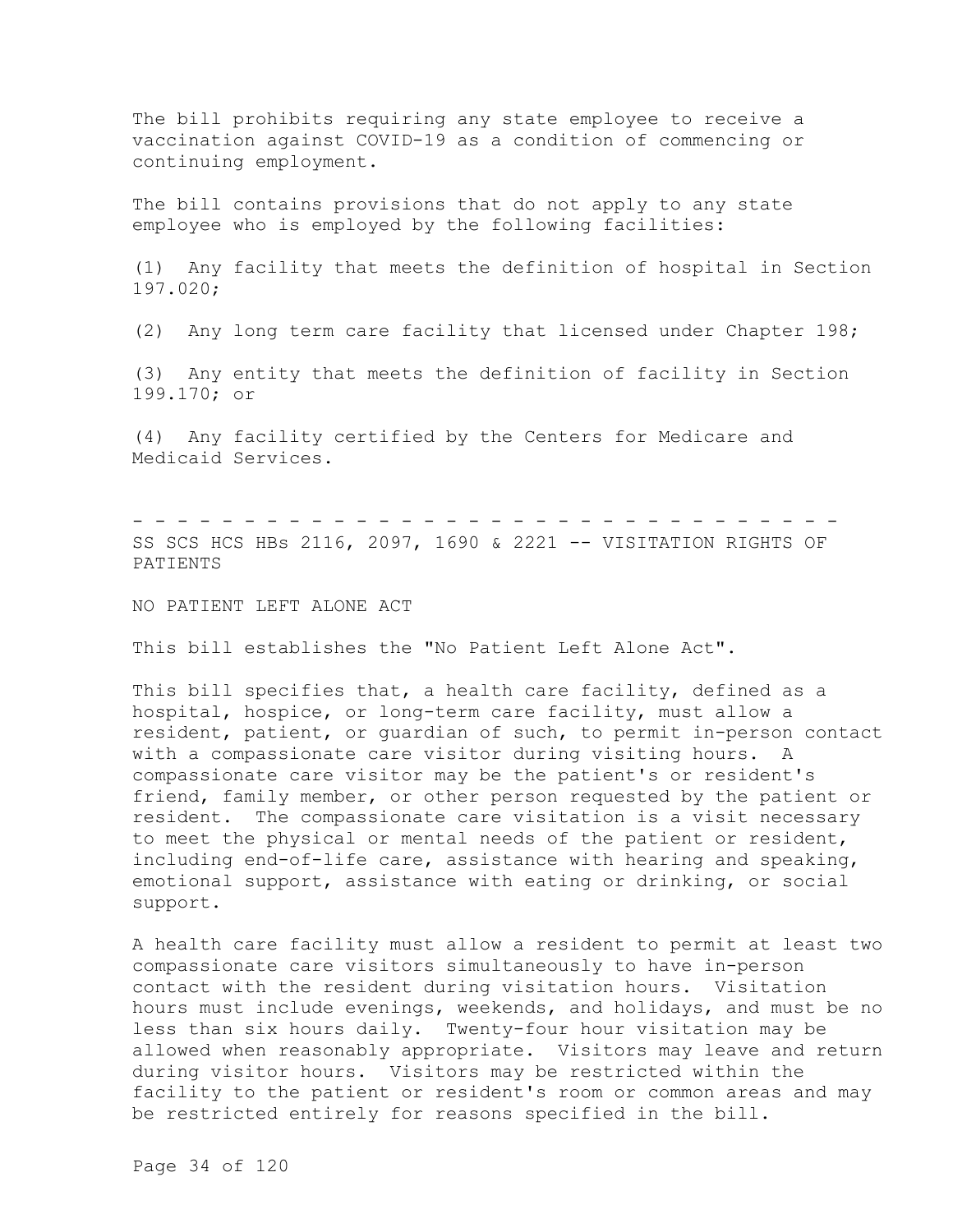By January 1, 2023, the Department of Health and Senior Services must develop informational materials for patients, residents, and their legal guardians regarding the provisions of this bill. Health care facilities must make these informational materials accessible upon admission or registration and on the primary website of the facility.

A compassionate care visitor may report any violation of the No Patient Left Alone Act by a health care facility to the Department of Health and Senior Services, as specified in the bill. The Department must investigate any such complaint within 36 hours of receipt.

No health care facility will be held liable for damages in an action involving a liability claim against the facility arising from compliance with the provisions of this bill; provided no recklessness or willful misconduct on the part of the facility, employees, or contractors has occurred.

ESSENTIAL CAREGIVER PROGRAM ACT

This bill established the "Essential Caregiver Program Act".

During a state of emergency declared pursuant to Chapter 44 relating to infectious, contagious, communicable, or dangerous diseases, a facility must allow a resident or client who has not been adjudged incapacitated under Chapter 475, a resident's or client's guardian, or a resident's or client's legally authorized representative to designate an essential caregiver for in-person contact with the resident or client in accordance with the standards and guidelines developed by the Department under this section. Essential caregivers must be considered a part of the resident's or client's care team, along with the resident's or client's health care providers and facility staff.

The hospital or facility must inform, in writing, a resident or their guardian or representative of this right to in-person essential care. The Department of Health and Senior Services and the Department of Mental Health must develop relevant standards and guidelines as described in the bill.

A hospital or facility may petition for suspension of in-person visitation for a period of up to seven days for good cause. A suspension cannot be extended for more than 7 consecutive days or for more than 14 consecutive days in a 12 month period or for more than 45 total days in a 12 month period.

The provisions of this bill will not apply to those residents whose

Page 35 of 120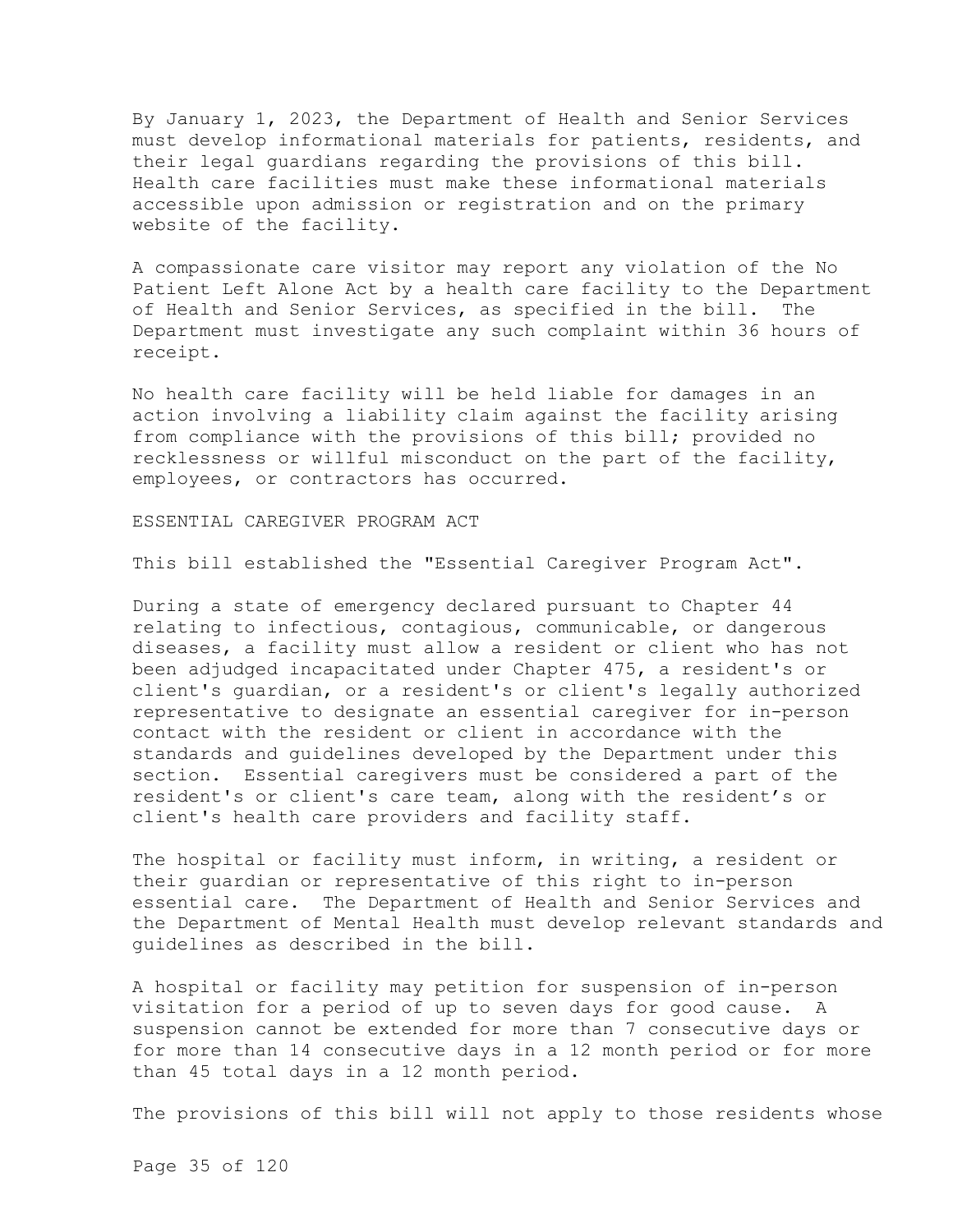condition necessitates limited visitation for reasons unrelated to the stated reason for the declared state of emergency.

A facility, its employees, and its contractors will be immune from civil liability for:

(1) An injury or harm caused by or resulting from exposure of a contagious disease or harmful agent; and

(2) Acts or omissions by essential caregivers who are present in the facility, as a result of the implementation of the Caregiver Program. This immunity will not apply to any act or omission of the facility, its employees, or its contractors that constitutes recklessness or willful misconduct.

- - - - - - - - - - - - - - - - - - - - - - - - - - - - - - - - CCS#2 SS HB 2149 -- PROFESSIONAL LICENSING

This bill modifies several provisions relating to professional licensing.

PHYSICAL THERAPISTS (Sections 334.530 and 334.655)

Currently, an individual applying to be licensed as a physical therapist must provide evidence of completion of a program of physical therapy education approved as reputable by the Board of the Healing Arts. This bill allows for the applicant to provide evidence of eligibility to graduate from such program within 90 days in lieu of the evidence of completion of the program.

Currently, an individual applying to be licensed as a physical therapist assistant must provide a certificate of graduation from an accredited high school or its equivalent and evidence of completion of an associate degree program of physical therapy education accredited by the Advisory Commission for Physical Therapists. This bill allows for the applicant to provide evidence of eligibility to graduate from such program within 90 days in lieu of the evidence of completion of the program.

Applicants must pass an examination with quality standard requirements established by the Board and any entity contracted by the Board to administer the board-approved examinations.

If the applicant fails the examination six or more times, he or she is no longer eligible for licensure.

HOME HEALTH LICENSING (Sections 197.400 and 197.445)

Current law limits licensed home health agencies to those that

Page 36 of 120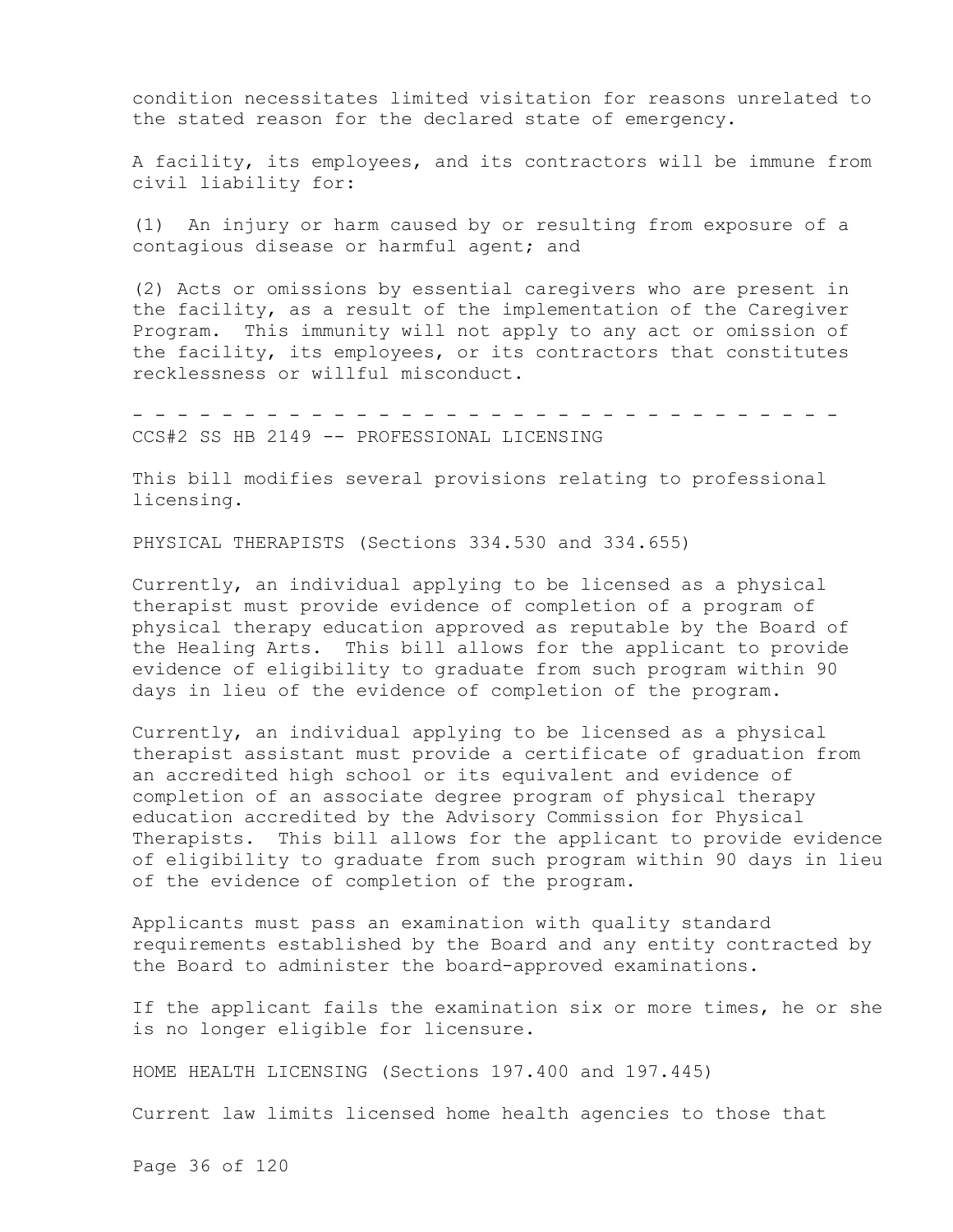provide two or more home health services at the residence of a patient according to a physician's written and signed plan of treatment. This bill permits such licensed entities to provide treatment according to written plans signed by physicians, nurse practitioners, clinical nurse specialists, or physician assistants, as specified in the bill if the plan is reviewed by a physician at least once every six months.

EXEMPTIONS FOR PROFESSIONAL LICENSING (Sections 324.005 and B)

A professional who has a current license to practice his or her profession from another state, commonwealth, territory, or the District of Columbia shall be exempt from Missouri licensure requirements if the professional:

(1) Is an active duty or reserve member of the Armed Forces, a member of the National Guard, a civilian employee of the U.S. Department of Defense (DOD), an authorized contractor under federal law, or a professional otherwise authorized under the DOD;

(2) Practices the same occupation or profession for which he or she holds a current license; and

(3) Is engaged in the practice of a profession through a partnership with the federal Innovative Readiness Training program within the DOD.

This exemption shall only apply while:

(1) The professional's practice is required by the program pursuant to military orders; and

(2) The services provided by the professional are within the scope of practice for individual's respective profession in Missouri.

This provision has an emergency clause.

LAND SURVEYORS (Sections 327.312, 327.313, 327.314, and 327.331)

Beginning January 1, 2024, this bill changes the name of a person licensed as a land surveyor-in-training to a land surveyor-intern. A person may apply to the Missouri Board for Architects, Professional Engineers, Professional Land Surveyors, and Professional Landscape Architects for enrollment as a land surveyor-intern if such person is a high school graduate or possesses a certificate of high school equivalence and has passed any examination required by the Board. Beginning January 1, 2024, this bill institutes new education, experience, and examination requirements for licensure as a land surveyor, as described in the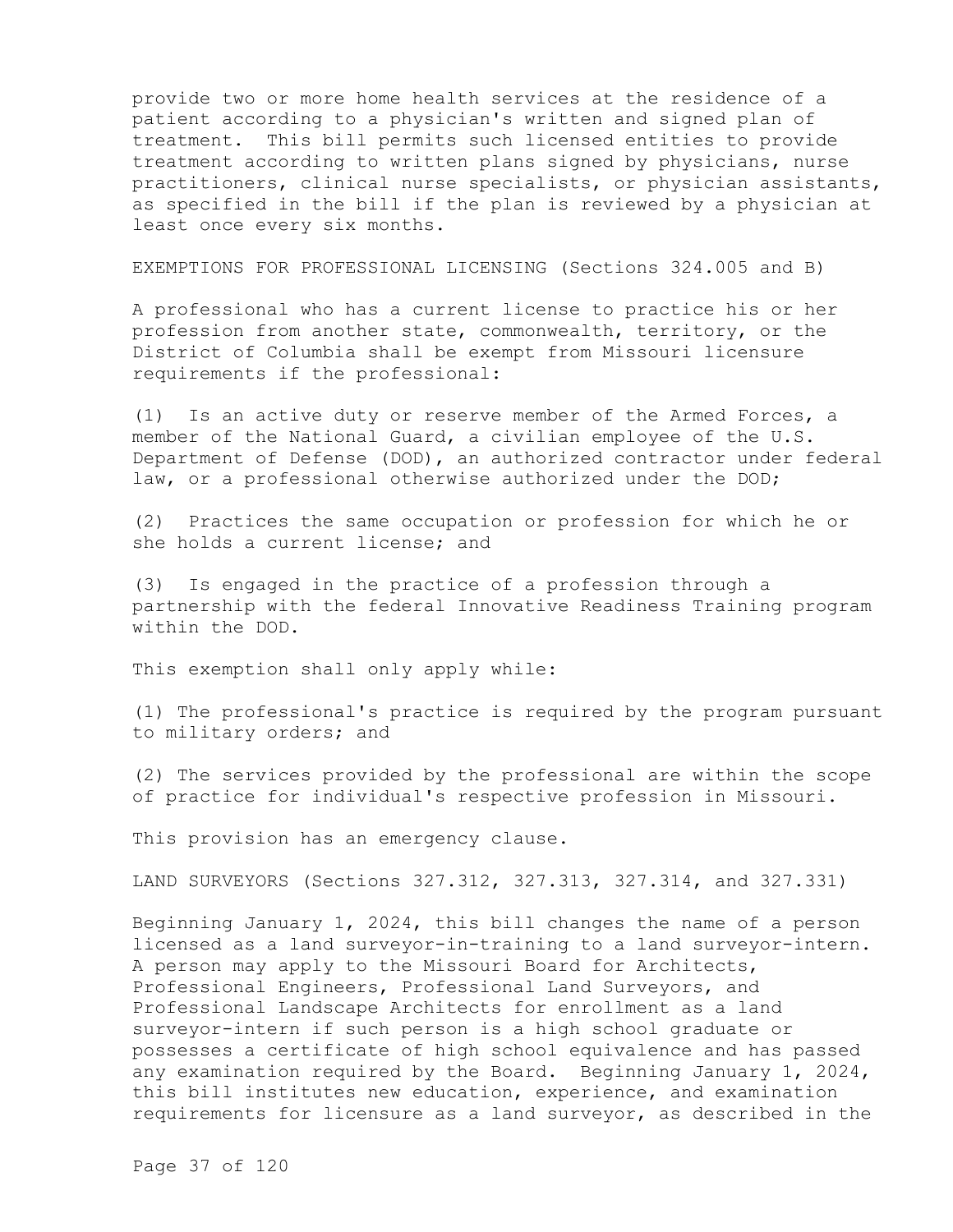bill.

MISSOURI DENTAL BOARD PILOT PROJECTS (Section 332.325)

This bill authorizes the Missouri Dental Board, in collaboration with the Department of Health and Senior Services and the Office of Dental Health within the Department of Health and Senior Services, to approve pilot projects designed to examine new methods of extending care to under-served populations. Such projects may employ techniques or approaches to care that may necessitate a waiver of statute or regulation and shall follow the requirements of the bill regarding scope, content, and reports.

The provisions of this section expire on August 28, 2026, and a report of the pilot projects approved by the Board shall be submitted to the General Assembly no later than December 1, 2025.

PHYSICIAN AND PHARMACIST PRESCRIPTION AND DISPENSATION OF IVERMECTIN AND HYDROXYCHLOROQUINE (Sections 334.100 and 338.055)

This bill prohibits the State Board of Registration for the Healing Arts from taking administrative action against a certificate of registration or authority, permit, or license required by this Chapter for any person due to the lawful dispensing, distributing, or selling of ivermectin tablets or hydroxychloroquine sulfate tablets for human use in accordance with prescriber directions. A pharmacist cannot contact the prescribing physician or the patient to dispute the efficacy of ivermectin tablets or hydroxychloroquine sulfate tablets for human use unless the physician or patient inquires of the pharmacist about the efficacy of ivermectin tablets or hydroxychloroquine sulfate tablets.

AUDIOLOGISTS AND SPEECH-LANGUAGE PATHOLOGISTS (Sections 345.015, 345.022, 345.050, 345.052, and 345.085)

This modifies provisions relating to audiology and speech-language pathology. In order to be eligible for licensure by the State Board of Registration for the Healing Arts by examination under this bill, each applicant shall present written evidence of completion of a clinical fellowship. Any person in a clinical fellowship shall hold a provisional license to practice speechlanguage pathology or audiology and shall be issued a license if the person meets requirements set forth in the bill.

This also modifies provisions relating to license reciprocity.

Currently, applicants who are licensed in another country or hold a certificate of competence issued by the American Speech-Language-Hearing Association may receive a license without an examination.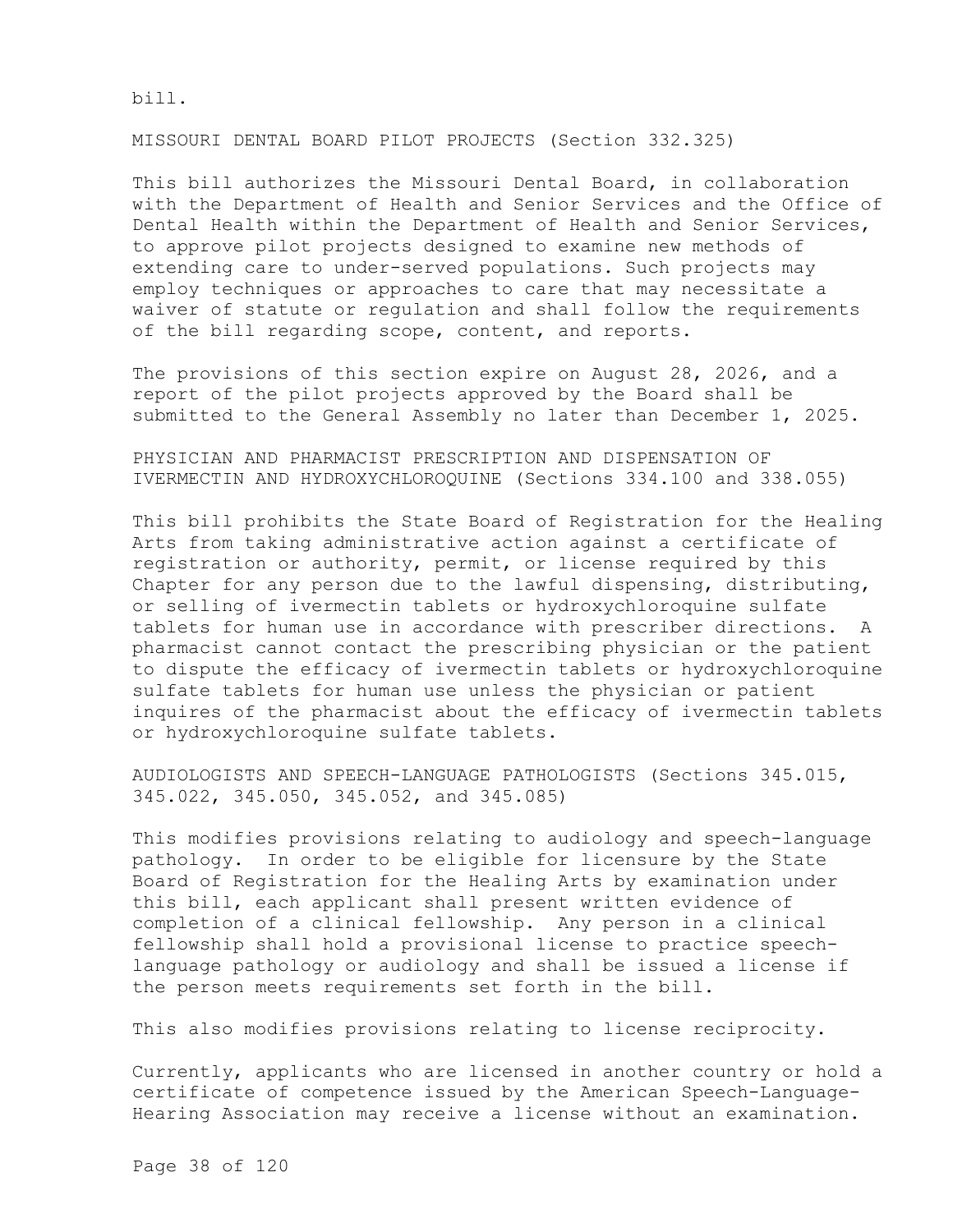This bill repeals this provision and implements a provision permitting any person who, for at least one year, has held a valid, current license issued by another state, a branch or unit of the military, a U.S. territory, or the District of Columbia, to apply for an equivalent Missouri license through the Board, subject to procedures and limitations as provided in the bill.

This bill also adopts the Audiology and Speech-Language Pathology Interstate Compact. The purpose of the compact is to increase access to audiology and speech-language pathology services by providing for the mutual recognition of other member state licenses. The compact sets forth requirements that must be met in order for a state to join the compact. Each member state shall require an applicant to obtain or retain a license in the home state and meet the home state's qualifications for licensure or renewal of licensure as well as all other applicable state laws.

The compact creates a joint public agency known as the Audiology and Speech-Language Pathology Compact Commission. The Commission has powers and duties as listed in the compact and shall enforce the provisions and rules of the compact. The Commission shall provide for the development, maintenance, and utilization of a coordinated database and reporting system containing licensure, adverse action, and investigative information on all licensed individuals in member states.

The compact shall come into effect on the date on which the compact is enacted into law in the 10th member state. Any member state may withdraw from the compact by enacting a statute repealing the same. The compact shall be binding upon member states and shall supersede any conflict with state law.

- - - - - - - - - - - - - - - - - - - - - - - - - - - - - - - - SS HB 2162 -- OPIOID ADDICTION TREATMENT

This bill establishes that the Director of the Department of Health and Senior Services, if a licensed physician, may issue a statewide standing order, or contract with a licensed physician to issue such order, for an addiction mitigation medication, defined as properly administered naltrexone hydrochloride. Any licensed pharmacist may sell and dispense an addiction mitigation medication under a physician protocol or statewide standing order. A pharmacist acting in good faith and with reasonable care that sells or dispenses an addiction mitigation medication shall not be subject to any criminal or civil liability or professional disciplinary action for prescribing or dispensing such medication or for any resulting outcome. It shall be permissible for any person to possess an addiction mitigation medication.

Page 39 of 120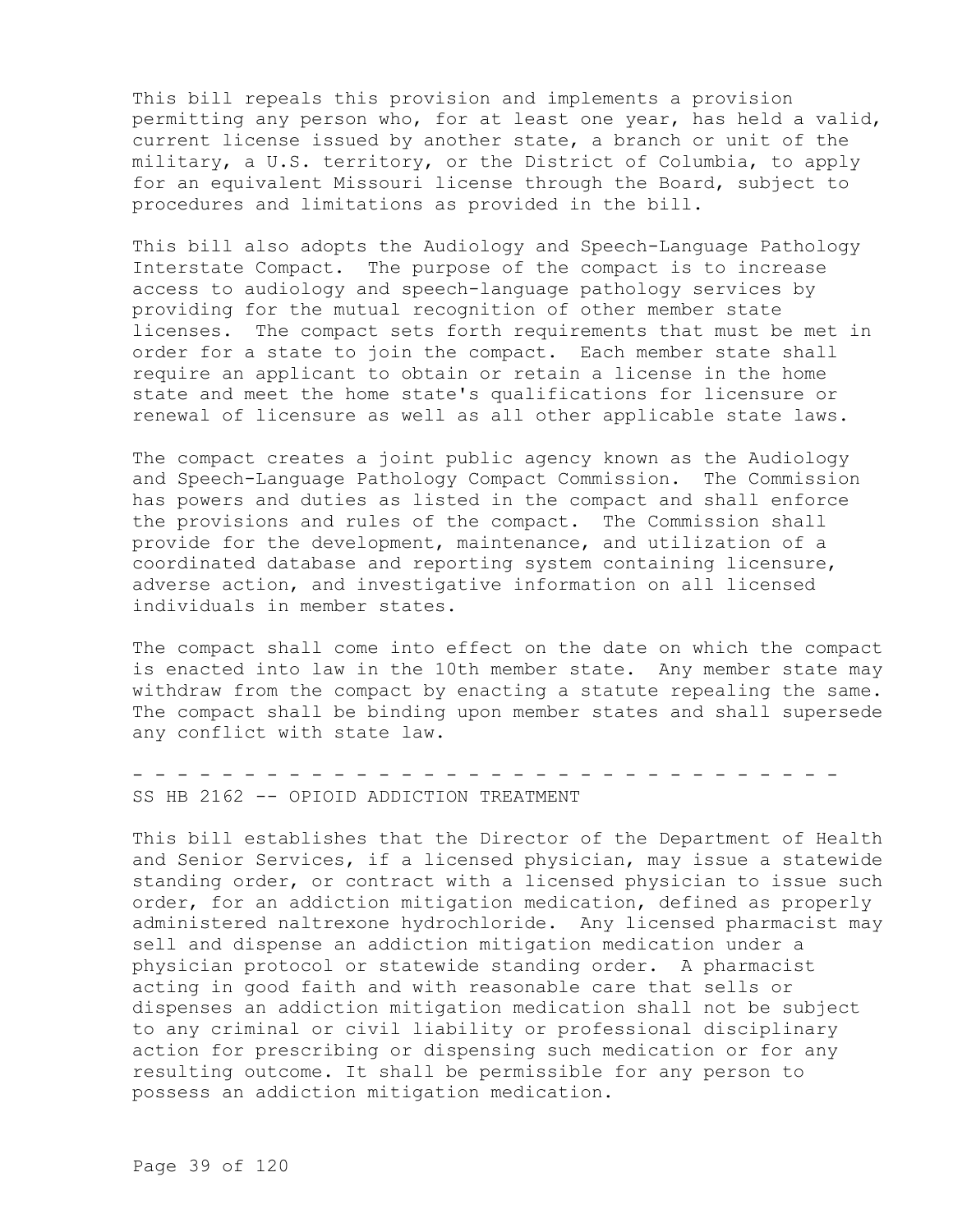This bill provides that, in addition to those departments that currently have access, the Department of Corrections, the Office of Administration, and the judiciary shall have access to the "Opioid Addiction Treatment and Recovery Fund" to pay for opioid addiction treatment and prevention services and health care and law enforcement costs related to opioid addiction treatment and prevention.

- - - - - - - - - - - - - - - - - - - - - - - - - - - - - - - - CCS SS SCS HCS HB 2168 -- INSURANCE

This bill modifies provisions relating to insurance.

UNEMPLOYMENT INSURANCE (Sections 288.132, 288.133, and B)

This bill provides that any employer required to make contributions under the unemployment compensation laws must pay an annual unemployment automation adjustment equal to .02% of its total taxable wages for the 12 month period ending the preceding June 30th. The Division of Employment Security is permitted to lower this rate under certain circumstances. These provisions have a delayed effective date of January 1, 2023.

MOTOR VEHICLE FINANCIAL RESPONSIBILITY (Sections 303.025, 303.041, and C)

The bill specifies that the Department of Revenue must establish, by rule, a process for the voluntary suspension of motor vehicle registration for vehicles which are inoperable or being stored and not in operation. The owner or nonresident must not further operate the vehicle until notifying the Department that the vehicle will be in use, and the Department must reinstate the registration upon receipt of proof of financial responsibility. Owners or nonresidents who operate a motor vehicle during a period of inoperability or storage claimed under the bill will be guilty of a Class B misdemeanor and may additionally be guilty of a violation of The Motor Vehicle Financial Responsibility Law.

The bill also provides that the Department may verify motor vehicle financial responsibility as provided by law, but must not otherwise take enforcement action unless the Director determines a violation has occurred as described in the bill.

Currently, a first violation of The Motor Vehicle Financial Responsibility Law is punishable as a Class D misdemeanor, meaning a fine may be imposed of up to \$500; a second or subsequent offense is punishable by up to 15 days in jail and/or a fine not to exceed \$500. This bill specifies that a second or subsequent offense may be punished by up to 15 days in jail and will be punished by a fine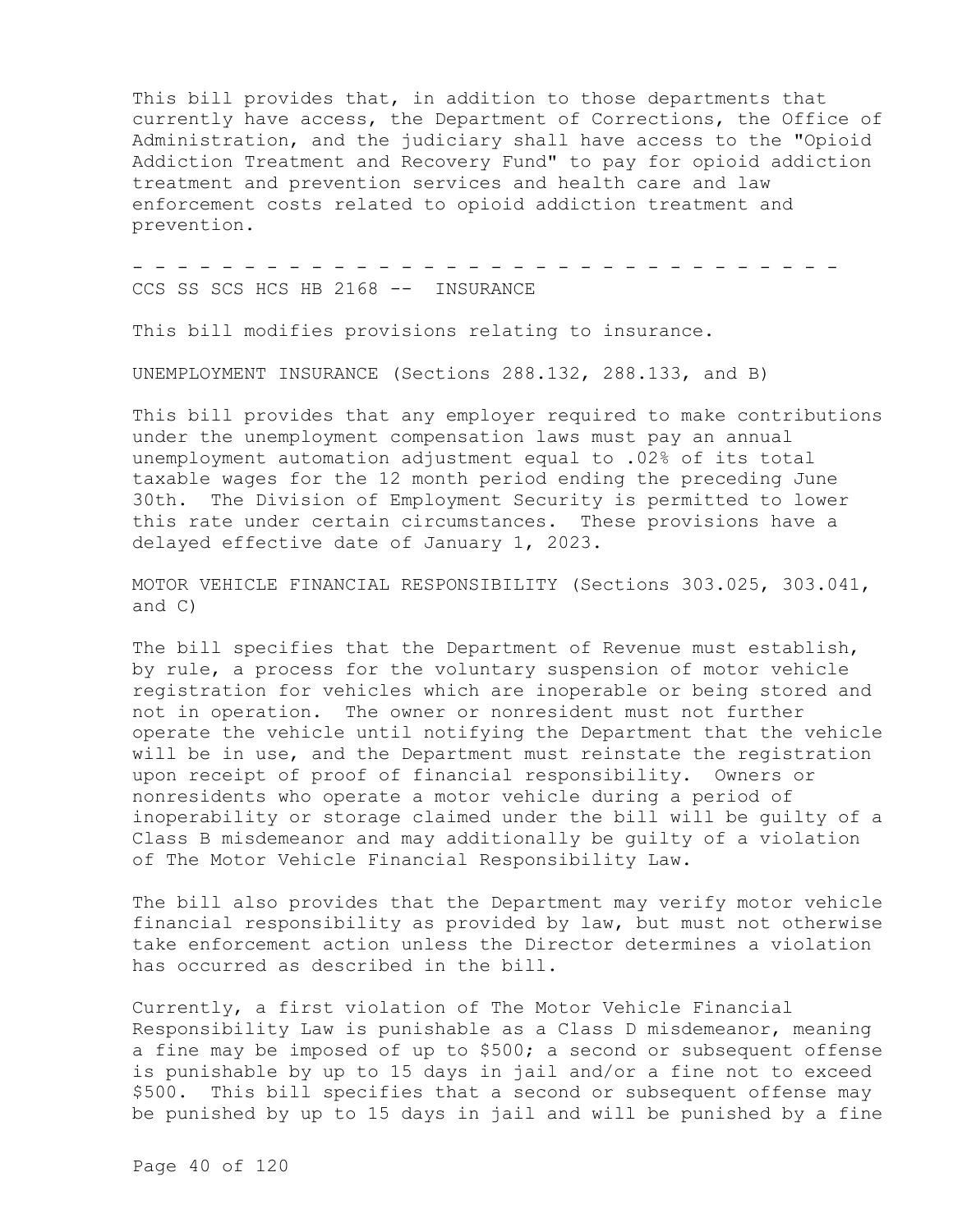not less than \$200 but not to exceed \$500. Fines owed to the state for violations of the Motor Vehicle Financial Responsibility Law may be eligible for payment in installments. Rules for the application of payment plans will take into account individuals' ability to pay.

PETROLEUM STORAGE TANK INSURANCE FUND (Section 319.129)

Currently, the Petroleum Storage Tank Insurance Fund expires on December 31, 2025. This bill extends the expiration date to December 31, 2030.

This also gives rule making authority to the Board of Trustees.

TRAVEL INSURANCE (Section 375.159)

The bill specifies that these provisions do not apply to cancellation fee waivers or travel assistance services, as defined in the bill.

This bill allows the Director of the Department of Commerce and Insurance to issue a limited lines travel insurance producer license to a person or business entity that has filed an application with the Director. A limited lines producer may sell, solicit, or negotiate travel insurance through a licensed insurer. The existing grounds for license suspension or revocation by the Director will apply to limited lines travel insurance producers and travel retailers, as defined in the bill. The bill specifies that certain information travel retailers are currently required to provide to customers must have been approved by the travel insurer.

Any person licensed to produce major lines of insurance may produce travel insurance as well. A property and casualty insurance producer is not required to be appointed by an insurer in order to produce travel insurance.

The bill specifies that travel insurance is subject to taxation of premiums as provided by law, with certain disclosures to be made as specified in the bill.

Travel protection plans, as defined in the bill, may be offered if the protection plan makes certain disclosures and provides information and materials described in the bill.

Except as otherwise provided in the bill, persons offering travel insurance to residents of this state are subject to the Unfair Trade Practices Act. If there is any conflict between the bill and the other insurance laws of the state regarding travel insurance, the provisions of the bill will control. It will be an unfair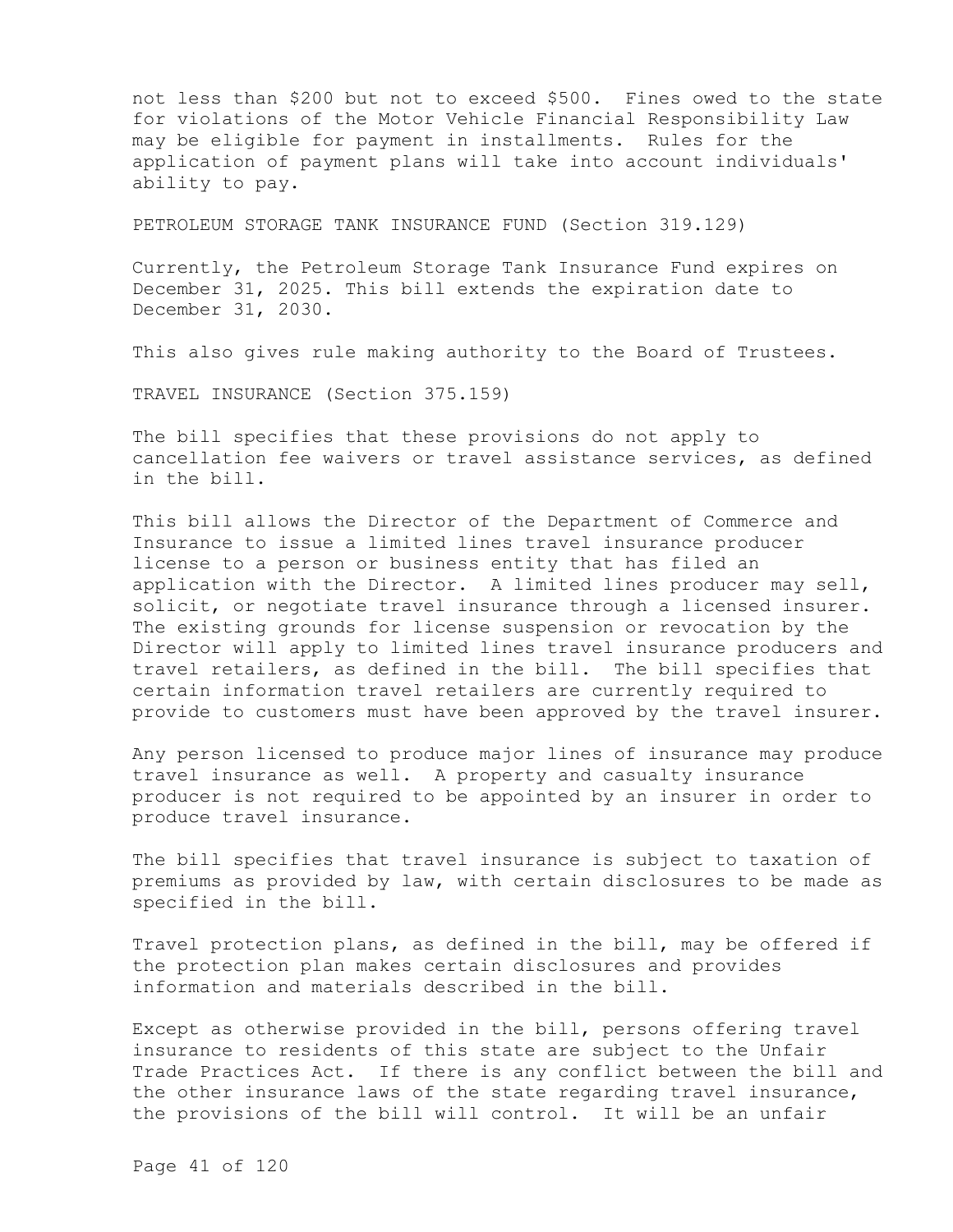trade practice to offer or sell a policy of travel insurance that could never result in payment to the insured.

The bill requires documents provided to consumers prior to purchasing travel insurance to be accurate, and requires disclosure of and an opportunity to learn more about preexisting condition exclusions. The bill specifies that certain documents required by law must be provided to the purchaser as soon as practicable following the purchase of a travel protection plan, and provides for minimum periods in which policies can be canceled for a full refund. The bill requires disclosure of whether the travel insurance is primary or secondary coverage, and specifies that marketing the policies directly to consumers through an aggregator site, as defined in the bill, must not be an unfair trade practice if an accurate summary of the coverage is provided on the web page and the consumer has access to the full policy through electronic means.

This bill prohibits the use of selling travel insurance by means of a negative option or "opt-out" that would require the consumer to take action to decline coverage, such as unchecking a box on an electronic form, when purchasing a trip. It is an unfair trade practice to market blanket travel insurance coverage, as defined in the bill, as free. Where a consumer's destination jurisdiction requires travel insurance, it will not be an unfair trade practice to require purchase of coverage through the travel retailer, or agreement to obtain and provide proof of coverage from another source, prior to departure.

A person shall not represent himself or herself as a travel administrator, as defined in the bill, for issuance of travel insurance unless the person holds one of the types of license described in the bill. Insurers are responsible for the acts of travel administrators administering their policies, and are responsible for ensuring relevant books and records are maintained to be provided to the Director upon request.

Travel insurance must be classified and filed for purposes of forms and rates under an inland marine line of insurance, except as otherwise provided in the bill. Eligibility and underwriting standards for travel insurance may be developed, provided they also meet the state's underwriting standards for inland marine insurance.

VALUATION OF INSURANCE POLICIES AND CONTRACTS (Section 376.380)

Current law requires insurers providing life insurance, accident and health policies, deposit-type contracts, or annuity or pure endowment contracts, to hold reserves in an amount determined under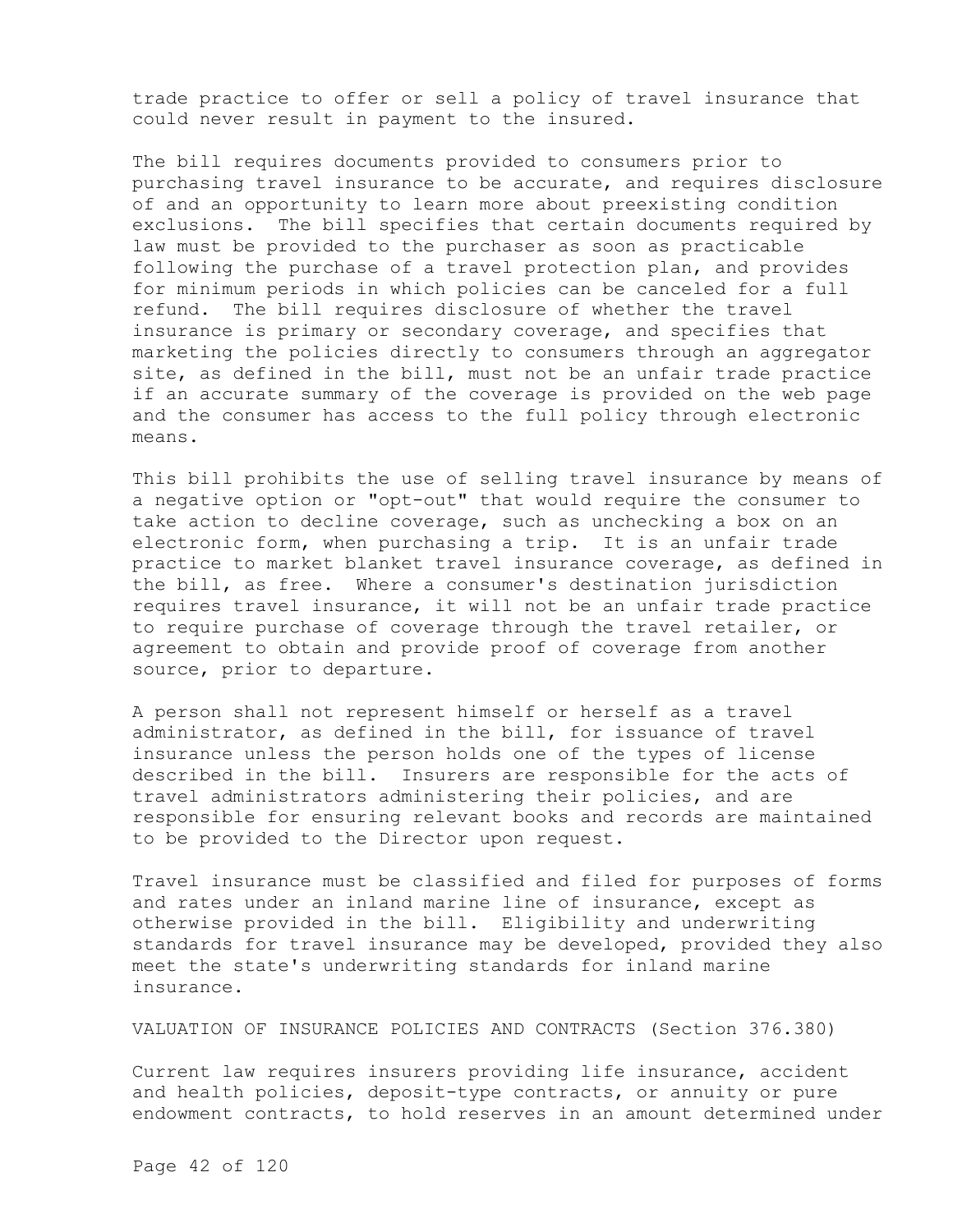the National Association of Insurance Commissioners' valuation manual.

This bill repeals an exception specifying that insurers licensed and doing business in Missouri which have less than \$300 million of ordinary life insurance premium may instead utilize a different method specified by law to determine the reserve amounts, provided the insurer meets certain conditions.

ELECTRONIC DELIVERY OF INSURANCE DOCUMENTS AND NOTICES (Section 379.011)

In this bill, if a policy of insurance is purchased through the Internet, a mobile application, a computer, a mobile device, a tablet, or any other electronic device or platform or if a policy of insurance is initially delivered by electronic means, a party shall be considered to have affirmatively consented to have all future notices and documents related to the policy or claims of such policy delivered by electronic means. However, the policy holder can later withdraw his or her consent to have documents delivered electronically.

MEDICAL RETAINER AGREEMENTS (Section 376.1800)

This bill allows dentists and chiropractors to sell, offer, and market medical retainer agreements.

- - - - - - - - - - - - - - - - - - - - - - - - - - - - - - - - SS SCS HB 2331 -- HEALTH CARE

This bill modifies several provisions relating to programs administered by the Department of Health and Senior Services.

MEDICAL PRECEPTORSHIP TAX CREDIT (Section 135.690, RSMo)

Beginning January 1, 2023, this bill creates a tax credit for any community-based faculty preceptor, as defined in the bill, who serves as the community-based faculty preceptor for a medical student core preceptorship or a physician assistant student core preceptorship, as defined in the bill. The amount of the tax credit will be worth \$1000 for each preceptorship, up to a maximum of \$3000 per tax year, if he or she completes up to three preceptorship rotations during the tax year and did not receive any direct compensation for the preceptorships. To receive the credit, a community-based faculty preceptor must claim the credit on his or her return for the tax year in which he or she completes the preceptorship rotations and must submit supporting documentation as prescribed by the Division of Professional Registration within the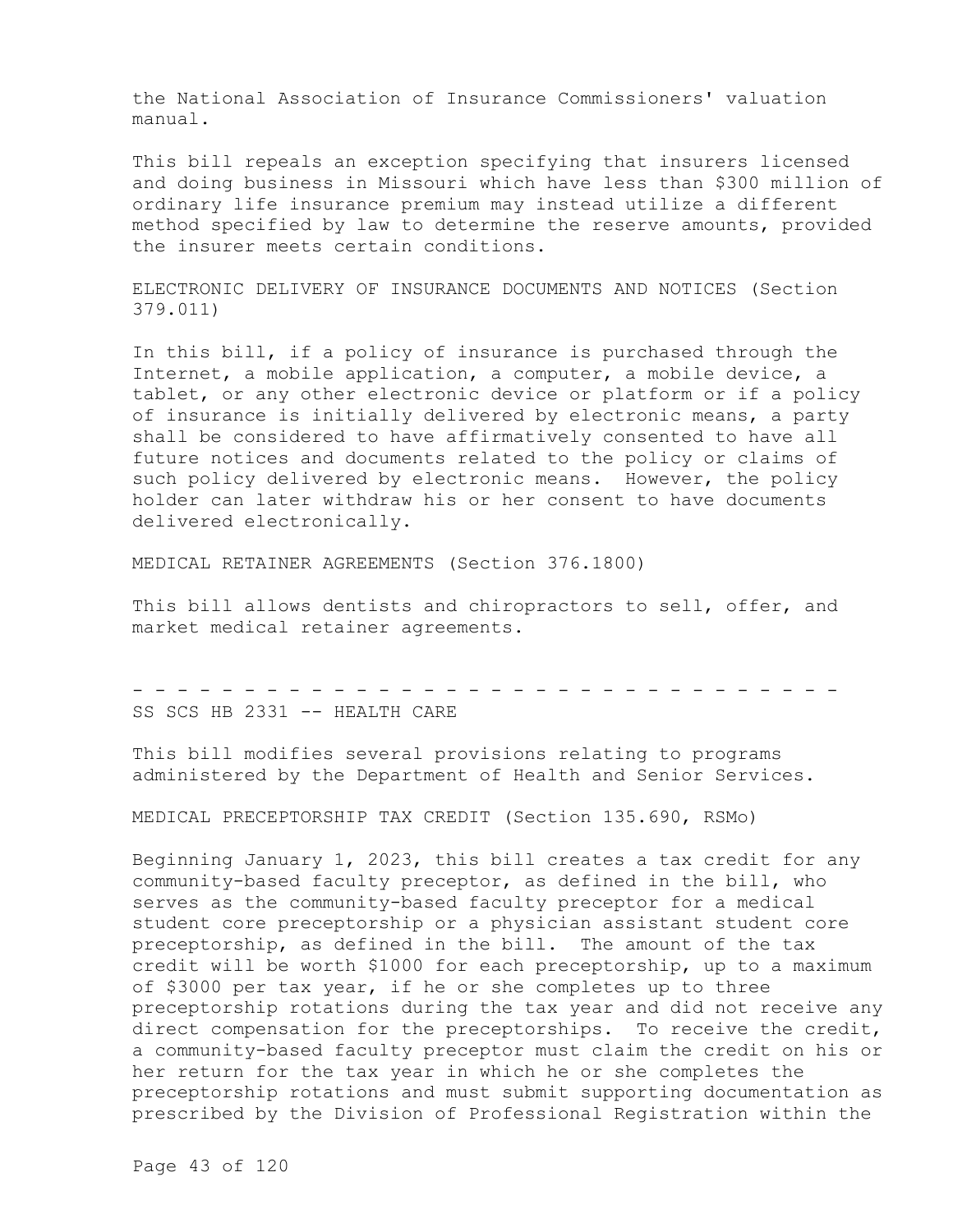Department of Commerce and Insurance and the Missouri Department of Health and Senior Services.

This tax credit is nonrefundable and cannot be carried forward or carried back, transferred, assigned or sold. No more than 200 preceptorship tax credits will be authorized for any one calendar year and will be awarded on a first-come, first-served basis, capped at a total amount of \$200,000 per year. Some discretion to use remaining funds in a particular fiscal year is provided.

Additionally, this bill creates a "Medical Preceptor Fund" which is funded from a license fee increase of \$7.00 per license for physicians and surgeons and from a license fee increase of \$3.00 per license for physician assistants. This will be a dedicated fund designed to fund additional tax credits that may exceed the established cap of \$200,000 per year.

The Department will administer the tax credit program. Each taxpayer claiming a tax credit must file an application with the Department verifying the number of hours of instruction and the amount of the tax credit claimed. The hours claimed on the application must be verified by the program director on the application. The certification by the Department affirming the taxpayer's eligibility for the tax credit provided to the taxpayer must be filed with the taxpayer's income tax return.

The departments of Commerce and Insurance and Health and Senior Services will jointly administer the tax credit and each taxpayer claiming a tax credit must file an affidavit with his or her income tax return, affirming that he or she is eligible for the tax credit. Additionally, the departments of Commerce and Insurance and Health and Senior Services will jointly promulgate rules implement the provisions of this bill.

ALZHEIMER'S STATE PLAN TASK FORCE (Sections 172.800 and 191.116)

This bill repeals an obsolete reference to the Alzheimer's Disease and Related Disorders Task Force. Additionally, the bill changes the date that the Alzheimer's State Plan Task Force must submit a report of recommendations from June 1, 2022, to January 1, 2023, and extends the task force expiration date from December 31, 2026, to December 31, 2027.

EMERGENCY HEALTH CARE SERVICES (Sections 190.100, 190.101, 190.103, 190.176, 190.200, 190.241, 190.243, 190.245, and 190.257)

The bill establishes the "Time-Critical Diagnosis Advisory Committee" whose members are appointed by the Department of Health and Senior Services as outlined in the bill for the purpose of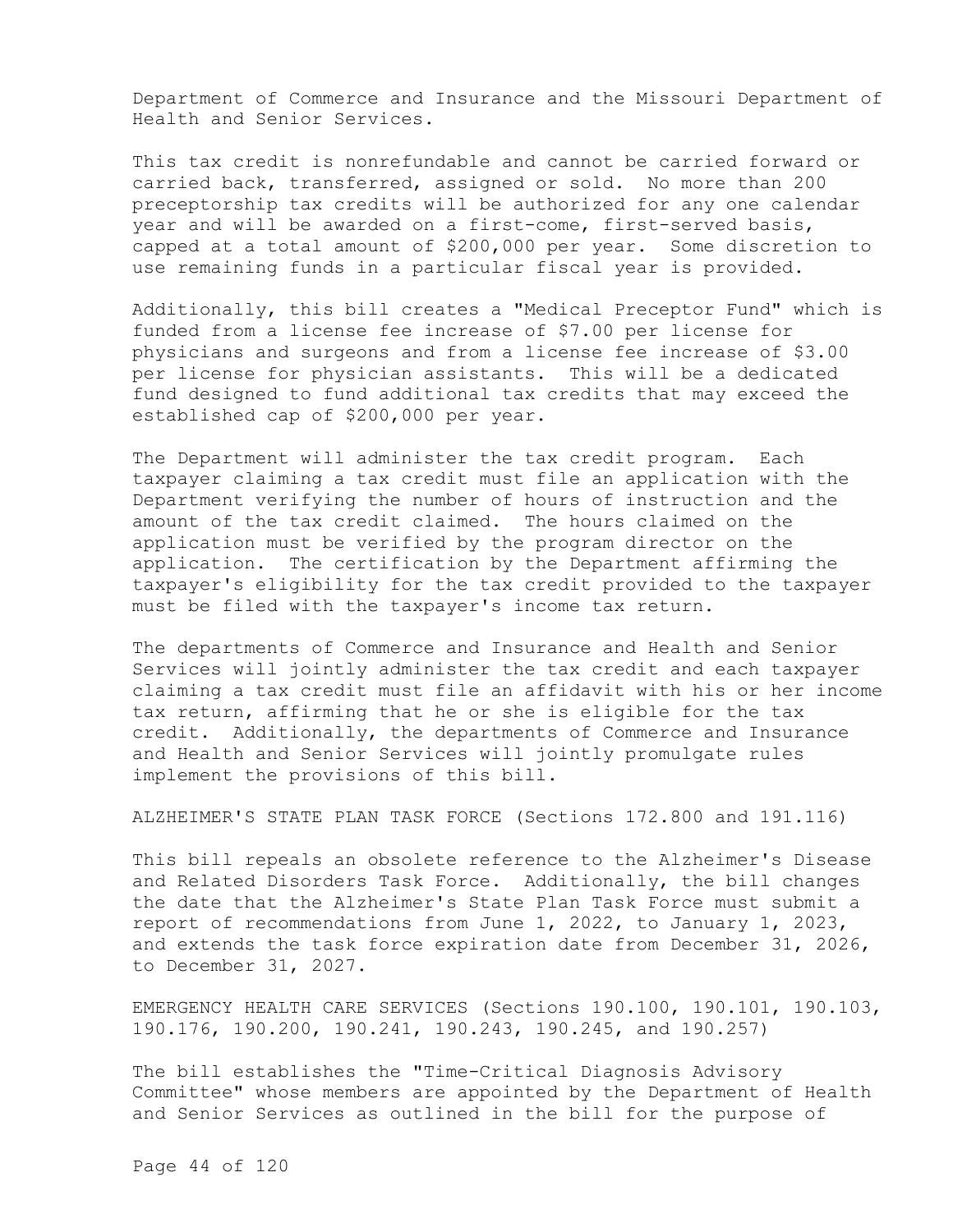improvement of public and professional education related to time critical diagnosis, research endeavors, policies and recommendations for changes.

The bill makes several other changes related to trauma, STEMI, and stroke care and centers.

MEDICAL STUDENT LOAN PROGRAMS (Sections 191.500, 191.515, 191.520, 191.525, 335.230, and 335.257)

This bill modifies provisions of current law relating to the Medical Student Loan Program administered by the Department of Health and Senior Services by adding psychiatry, dental surgery, dental medicine, or dental hygiene students to the list of eligible students in the program, as well as adding psychiatric care, dental practice, and dental hygienists to the definition of "primary care". Additionally, this bill modifies the loan amount students may be eligible to receive from \$7,500 each academic year to \$25,000 each academic year.

This bill also modifies the Nursing Student Loan Program by modifying the amount of financial assistance available to students from \$5,000 each academic year for professional nursing programs to \$10,000 each academic year and from \$2,500 each academic year for practical nursing programs to \$5,000 each academic year.

This bill modifies the Nursing Student Loan Repayment Program by removing the June and December deadlines for qualified employment verification while retaining the requirement that such employment be verified twice each year.

THE OLDER AMERICANS ACT (Sections 192.005, 251.070, and 660.010)

This bill transfers authority for the implementation of the federal Older Americans Act of 1965 from the Department of Social Services to the Department of Health and Senior Services.

OVERSIGHT OF HEALTH CARE FACILITIES (Sections 192.2225, 197.100, 197.256, 197.258, 197.415, 198.006, 198.022, 198.026, 198.036, 198.525, 198.526, and 198.545)

Currently, the Department of Health and Senior Services conducts at least two inspections per year for licensed adult day care programs, at least one of which is unannounced. As specified in this bill, the Department will be required to conduct at least one unannounced inspection per year.

Currently, the Department conducts an annual inspection of licensed hospitals. Under this bill, such inspections would instead be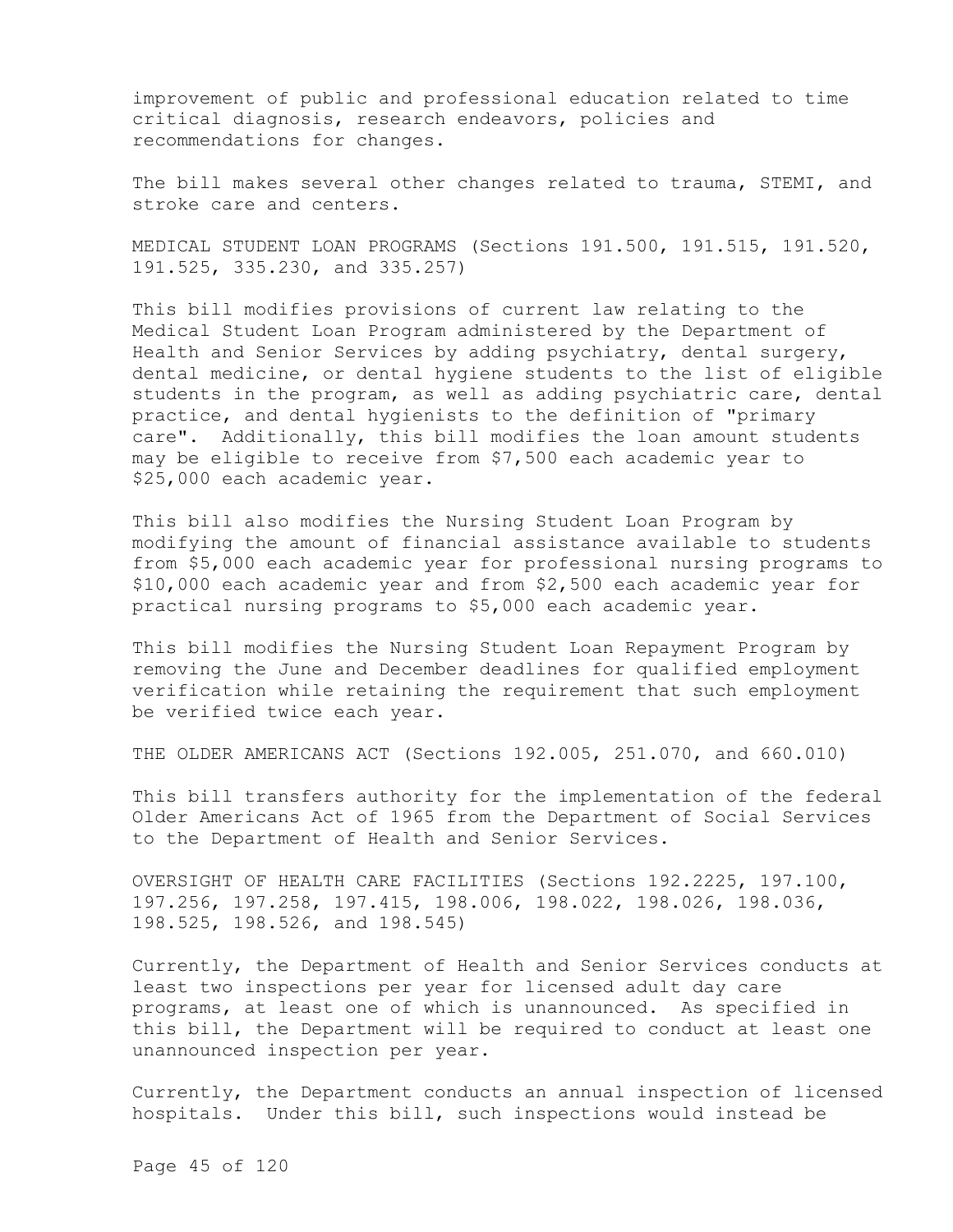performed in accordance with the schedule set forth under federal Medicare law.

A hospice currently seeking annual renewal of its certification will be inspected by the Department of Health and Senior Services. Under this bill, the Department may conduct a survey to evaluate the quality of services rendered by the applicant. Additionally, current law requires annual inspections of a certified hospice and this bill instead requires such inspections to be performed in accordance with the schedule set forth under federal Medicare law.

Currently, the Department conducts an inspection of licensed home health agencies at least every one to three years, depending on the number of months the agency has been in operation following the initial inspection. Under this bill, such inspections will instead be performed in accordance with the schedule set forth under federal Medicare law.

This bill updates a reference to a Missouri regulation regarding long-term care facility orientation training.

Current law requires the Department to inspect long-term care facilities at least twice a year, one of which will be unannounced. Under this bill, the Department will be required to conduct at least one unannounced inspection per year. Additionally, current law requires that the Department issue a notice of noncompliance or revocation of a license by certified mail to each person disclosed to be an owner or operator of a long-term care facility. This bill instead requires that such notice be sent by a delivery service to the operator or administrator of the facility.

Finally, this bill modifies the "Missouri Informal Dispute Resolution Act" relating to informal dispute resolutions between the Department of Health and Senior Services and licensed long-term care facilities. Current law requires the Department to send to a facility by certified mail a statement of deficiencies following an inspection. This bill requires that such notice be sent by a delivery service that provides dated receipt of delivery. Additionally, current law provides a facility 10 calendar days following receipt of notice to return a plan of correction to the Department. This bill changes the 10 calendar days to 10 working days.

ORGAN DONATION (Sections 194.210, 194.255, 194.265, 194.285, 194.290, 194.297, 194.299, 194.304, 194.321, 301.020, and 302.171)

This bill modifies the "Revised Uniform Anatomical Gift Act".

Currently, moneys in the Organ Donor Program Fund are limited to

Page 46 of 120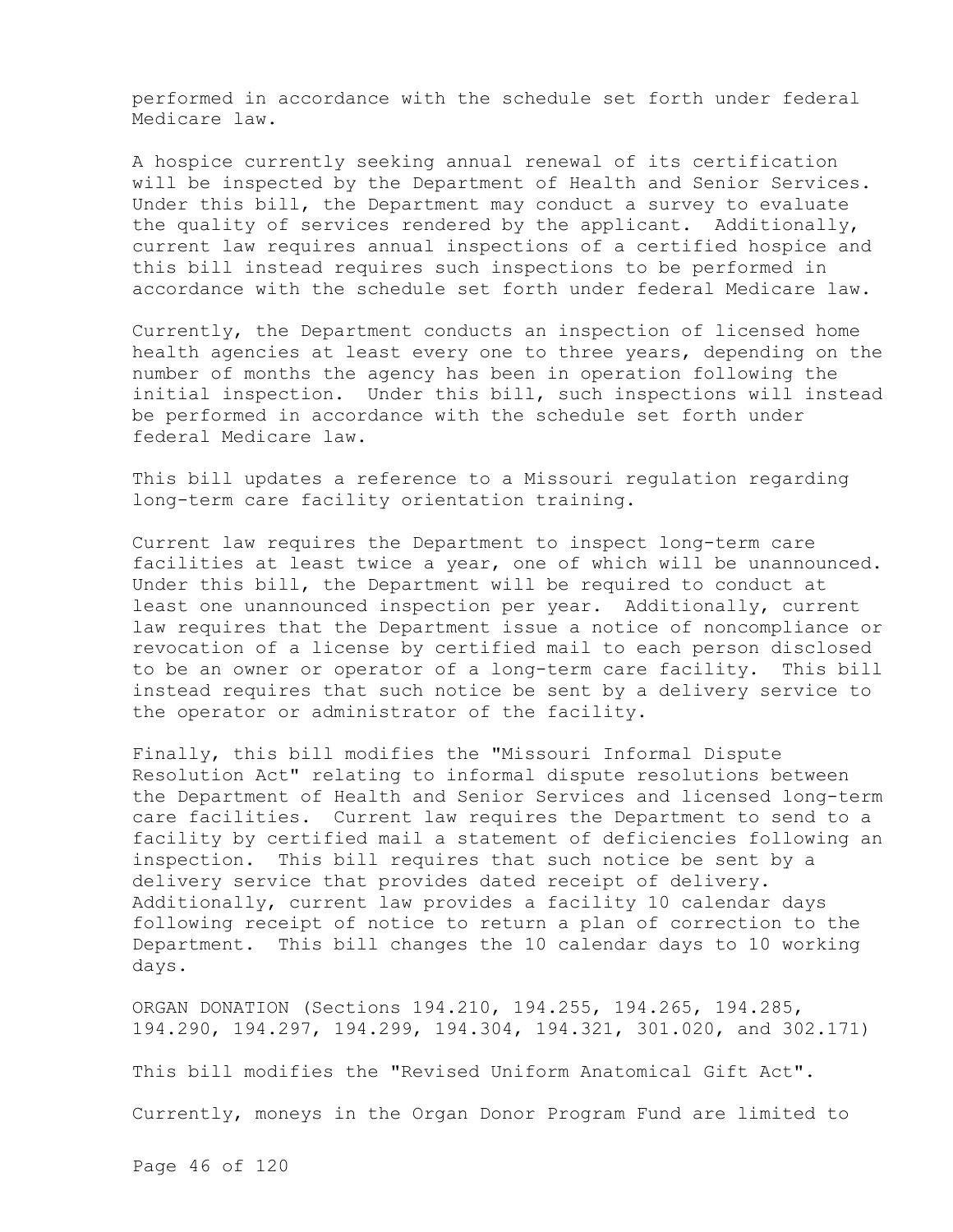use for grants by the Department of Health and Senior Services to certified organ procurement organizations for the development and implementation of organ donation programs, publication of informational booklets, maintenance of an organ donor registry, and implementation of organ donation awareness programs in schools. This act modifies the fund to be used by the Department for educational initiatives, donor family recognition efforts, training, and other initiatives, as well as reimbursement for expenses incurred by the Organ Donation Advisory Committee. The Department will no longer be required to disperse grants to organ procurement organizations, but will have the authority to enter into contracts with such organizations or other organizations and individuals for the development and implementation of awareness programs. Additionally, the moneys in the fund will be invested and interest earned will be credited to the fund. The fund may seek other sources of moneys, including grants, bequests, and federal funds.

Currently, applicants for motor vehicle registrations and driver's licenses may make a \$1.00 donation to the Organ Donor Program Fund. This act changes that to a donation of not less than \$1.00.

This act provides no hospital, physician, procurement organization, or other person may consider COVID-19 vaccination status of a potential organ transplant recipient or donor at any stage in organ transplant processing.

MEDICAL MARIJUANA FACILITY BACKGROUND CHECKS (Section 195.815)

Currently, all owners, officers, managers, contractors, employees, and other support staff of licensed or certified medical marijuana facilities must submit fingerprints to the State Highway Patrol for state and federal criminal background checks. Additionally, the Department of Health and Senior Services may require fingerprint submissions of owners, officers, managers, contractors, employees, and other support staff for licensure authorizing that person to own or work at a medical marijuana facility. This bill limits those individuals that must submit to such fingerprinting to employees, contractors, owners, and volunteers. This bill provides a definition of contractor for purposes of the provisions of the bill.

HOME HEALTH LICENSING (Sections 197.400 and 197.445)

Current law limits licensed home health agencies to those that provide two or more home health services at the residence of a patient according to a physician's written and signed plan of treatment. This bill permits such licensed entities to provide treatment according to written plans signed by physicians, nurse

Page 47 of 120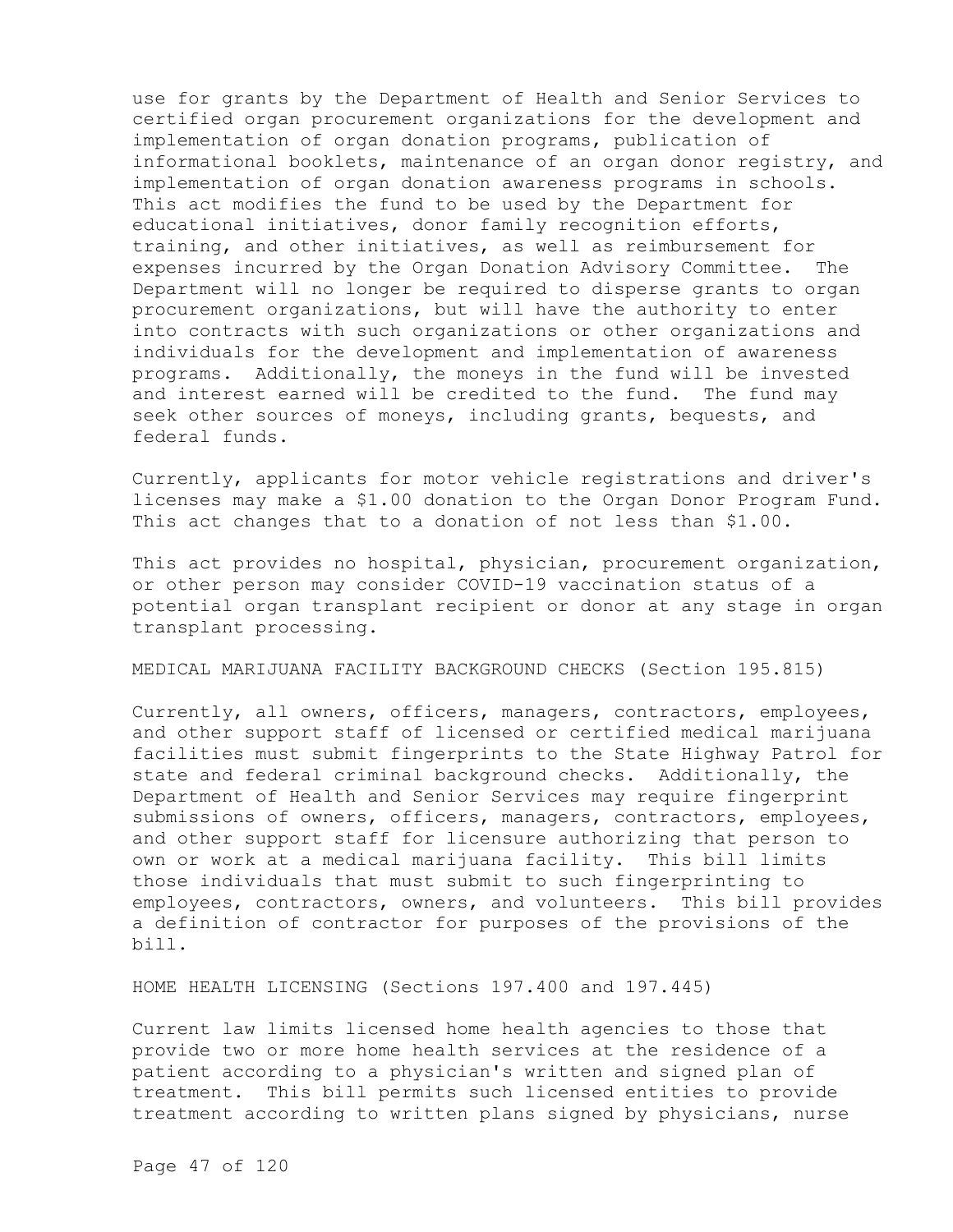practitioners, clinical nurse specialists, or physician assistants, as specified in the bill.

Currently, physicians or health care providers who are providing services to women with high-risk pregnancies are required to identify such women and report them to the Department of Health and Senior Services within 72 hours for referral for services. The provision authorizing Department services for such women has previously been repealed and this bill repeals the reporting requirements for the physicians and health care providers.

REPEAL OF CERTAIN STATUTES RELATING TO THE DUTIES OF THE DEPARTMENT OF HEALTH AND SENIOR SERVICES (Sections 191.743, 196.866, and 196.868)

Additionally, producers of ice cream, mellorine, or other frozen dessert products are currently required to be licensed by the Department and pay an associated license fee. This bill repeals such requirement and fee.

- - - - - - - - - - - - - - - - - - - - - - - - - - - - - - - - HB 2365 -- EARLY LEARNING OUALITY ASSURANCE

This bill removes the Department of Health and Senior Services and the Department of Social Services from the program collaboration as their prior role is now combined in the Office of Childhood under the Department of Elementary and Secondary Education. The bill removes the label of pilot program from the Early Learning Quality Assurance Reporting Program and authorizes the Program to provide continuous improvement and ongoing updated consumer education. This bill amends the sunset provision to provide the Program will sunset August 28, 2028.

- - - - - - - - - - - - - - - - - - - - - - - - - - - - - - - -

SS HB 2400 -- BUSINESS ENTITIES

PERSONAL PRIVACY PROTECTION ACT (Section 105.1500, RSMo)

This bill establishes the "Personal Privacy Protection Act" prohibiting public agencies, from disclosing or requiring the disclosure of personal information. Specifically, public agencies are prohibited from:

(1) Requiring any individual to provide the public agency with personal information or otherwise compel the release of such personal information;

(2) Requiring any entity exempt from federal income taxation under Section 501(c) of the Internal Revenue Code to provide the public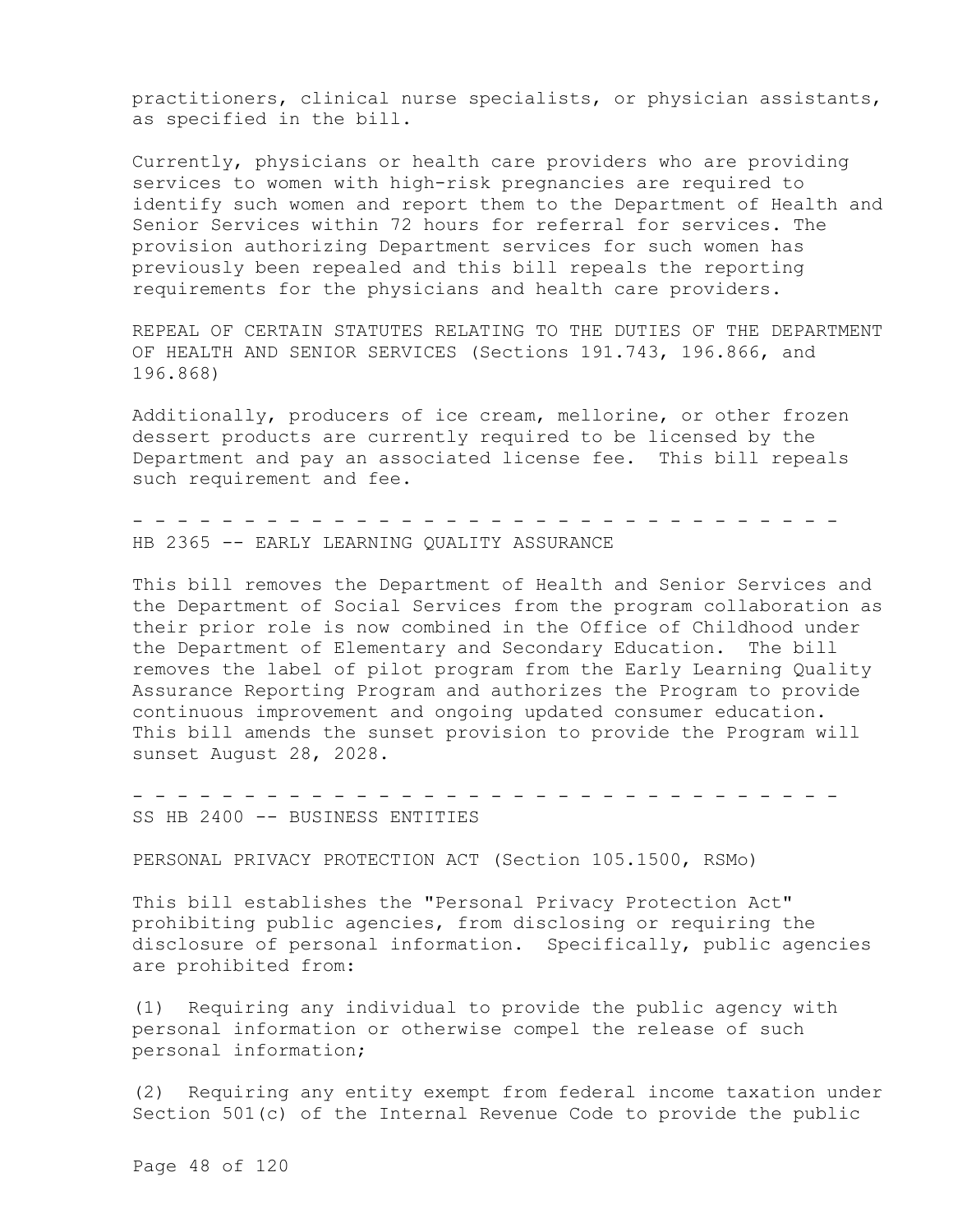agency with personal information or otherwise compel the release of personal information;

(3) Releasing, publicizing, or otherwise publicly disclosing personal information in possession of a public agency; or

(4) Requesting or requiring a current or prospective contractor or grantee with the public agency to provide the public agency with a list of entities exempt from federal income tax under Section 501(c) of the Internal Revenue Code to which it has provided financial or nonfinancial support.

The bill contains various exceptions to these prohibitions. Any person or entity may bring a civil action for appropriate injunctive relief, damages, or both. Furthermore, a person who knowingly violates a prohibition in this bill is guilty of a class B misdemeanor.

LLC CAMPAIGN CONTRIBUTIONS (Section 130.029)

The bill permits any limited liability company that has not elected to be classified as a corporation under federal law to make campaign contributions to any committee, provided such limited liability company has been in existence for at least one year prior to making such contribution and such entity submits a form to the Missouri Ethics Commission indicating that such LLC is a legitimate business with a legitimate business interest and is not created for the sole purpose of making campaign contributions.

BUSINESS HEADQUARTER TAX CREDIT EXTENSION (Sections 135.110, 135.155)

Currently, a tax credit is authorized for a 10-year period for businesses that establish a headquarters in the state, with an additional possible 10-year period if certain conditions are met. This bill allows for a further six years of tax credits if such conditions are being met.

Currently, such tax credit shall only be available for headquarters that commence operations on or before December 31, 2025. This bill extends such date to December 31, 2031.

TAX CREDIT ACCOUNTABILITY ACT (Sections 135.800-135.815)

This bill modifies the definition of "domestic and social tax credits" by removing the health care access fund tax credit, which has expired, and by adding the previously authorized Health, Hunger, and Hygiene tax credit.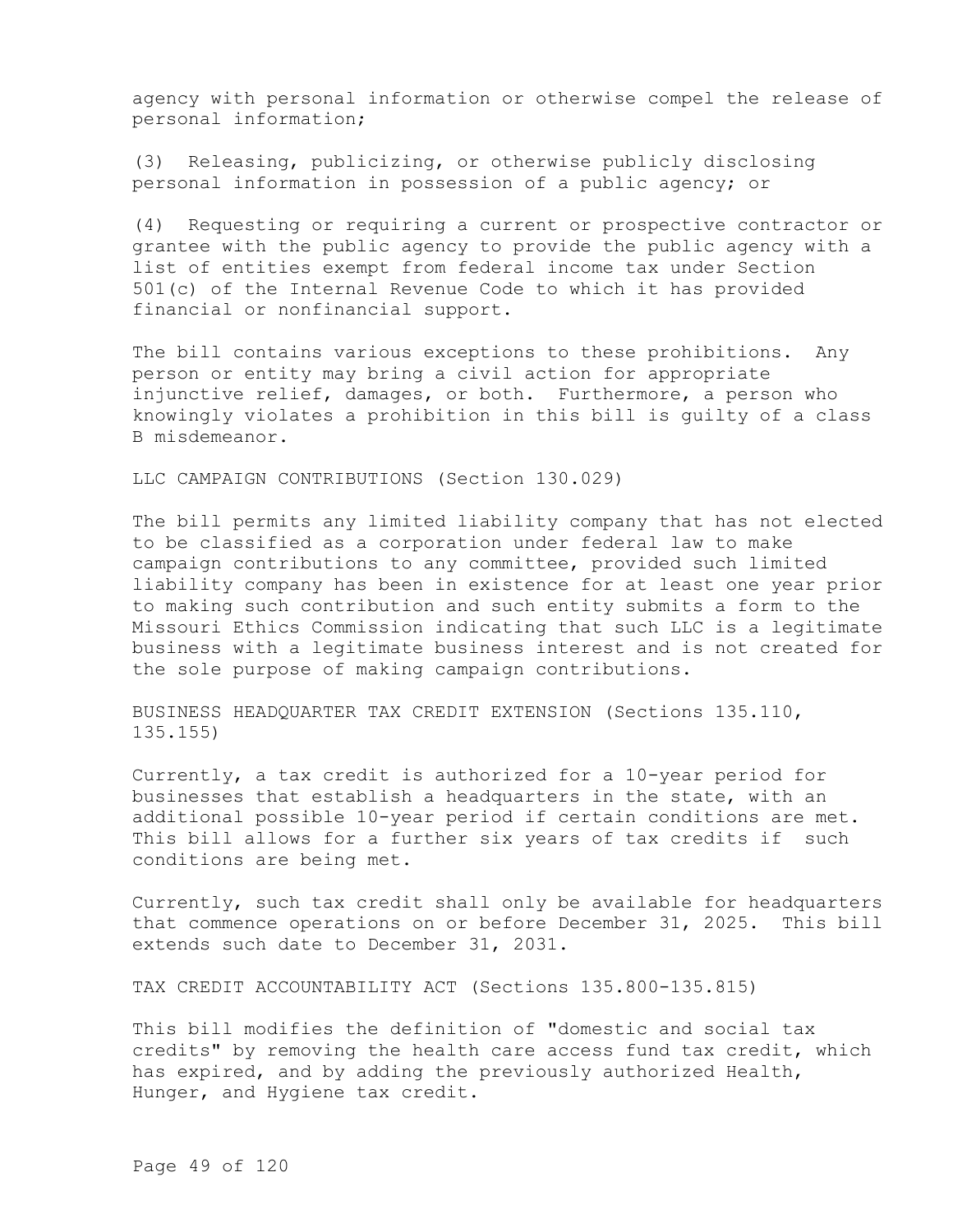This bill also modifies the definition of "recipient" to provide that such term does not include the transferee of a tax credit .

This bill requires an applicant for a tax credit, as a part of the application process, to sign a statement affirming that the applicant is aware of the reporting requirements and penalty provisions of the Tax Credit Accountability Act.

This bill requires that a person or entity begin submitting annual reports within one month after the credit issuance date.

This bill requires such annual reports to include both the estimated and actual project costs. This bill allows the name of a tax credit recipient to be made available either on the Department of Economic Development's website or through the Missouri Accountability Portal.

This bill modifies the penalties for late filing of required reports. Failure to file the first annual report for more than three months shall result in a penalty of 1% of the value of the credits, not to exceed 10%. Failure to file the second or third annual report for more than three months shall result in a penalty of 1.5% of the value of the credits, not to exceed 20% per report.

Current law provides for a penalty equal to 100% of the value of the credits for fraud in the tax credit application process. This bill increases such penalty to 200% for fraud in the application or reporting process.

This bill also provides that the Administrative Hearing Commission shall determine whether fraud has occurred. The Department of Revenue (DOR), the Department of Economic Development (DED), or the administering agency may file a fraud complaint to the Administrative Hearing Commission, as described in the bill.

Currently, an administering agency is required to send a notice of delinquency 90 days after the annual report is due. This bill changes such requirement to 30 days.

This bill allows DOR to enter into agreements to compromise or abate some or all of any penalties administered under the bill.

Currently, tax credit applicants are required to forfeit and repay tax credits if such applicant purposely and directly employs unauthorized aliens. This bill changes such standard to an applicant knowingly employing unauthorized aliens.

S CORP TAX CREDIT (Section 143.081)

Page 50 of 120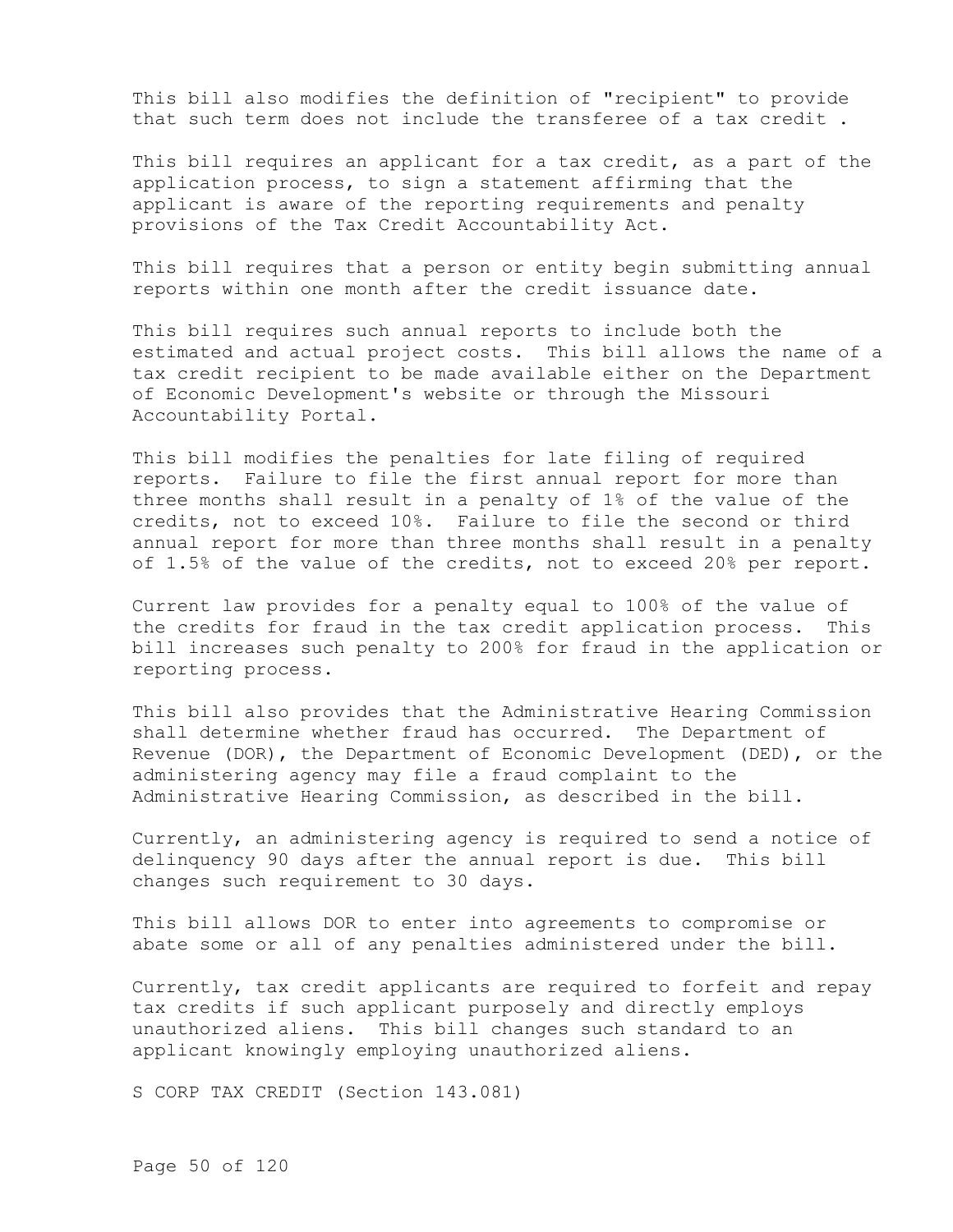Current law authorizes a tax credit for the amount of income tax paid to another state for income that is also taxed in this state. This bill allows such tax credit to be claimed by resident shareholders of an S corporation for the amount of tax imposed by this state on income earned in another state but not taxed by such state.

HEALTH INSURANCE DEDUCTION TAX CREDIT (Section 143.119)

This bill modifies the tax credit for self-employed taxpayers who are ineligible for the federal health insurance deduction by making it nonrefundable, nontransferable, and not eligible to be carried forward or backward to any other tax year.

This bill also requires a taxpayer to have a Missouri income tax liability of less than \$3,000. A taxpayer shall not be able to claim such tax credit and the state health insurance deduction in current law for the same tax year.

This tax credit shall sunset on December 31, 2028.

SALT PARITY ACT (Section 143.436)

This bill establishes the "SALT Parity Act".

Currently, in lieu of a corporate income tax on a pass-through entity, shareholders of such pass-through entity must pay income tax on the shareholder's pro rata share of the entity's income attributable to Missouri.

For tax years ending on or after December 31, 2022, this act allows the pass-through entity to elect to pay the tax, as described in the act. The tax shall be equal to the sum of each member's income and loss items reduced by a deduction allowed for qualified business income, as described in federal law, and modified by current provisions of state law relating to the taxation of passthrough entities, with such sum multiplied by the highest rate of tax in effect for the state personal income tax.

A nonresident who is a member, shall not be required to file a tax return for a tax year if, for such tax year, the only income derived from this state for such member is from one or more affected business entities, as defined in the act, that has elected to pay the tax imposed under this act.

Each partnership and S corporation shall report to each of its members, for each tax year, the member's pro rata share of the tax imposed by this act.

Page 51 of 120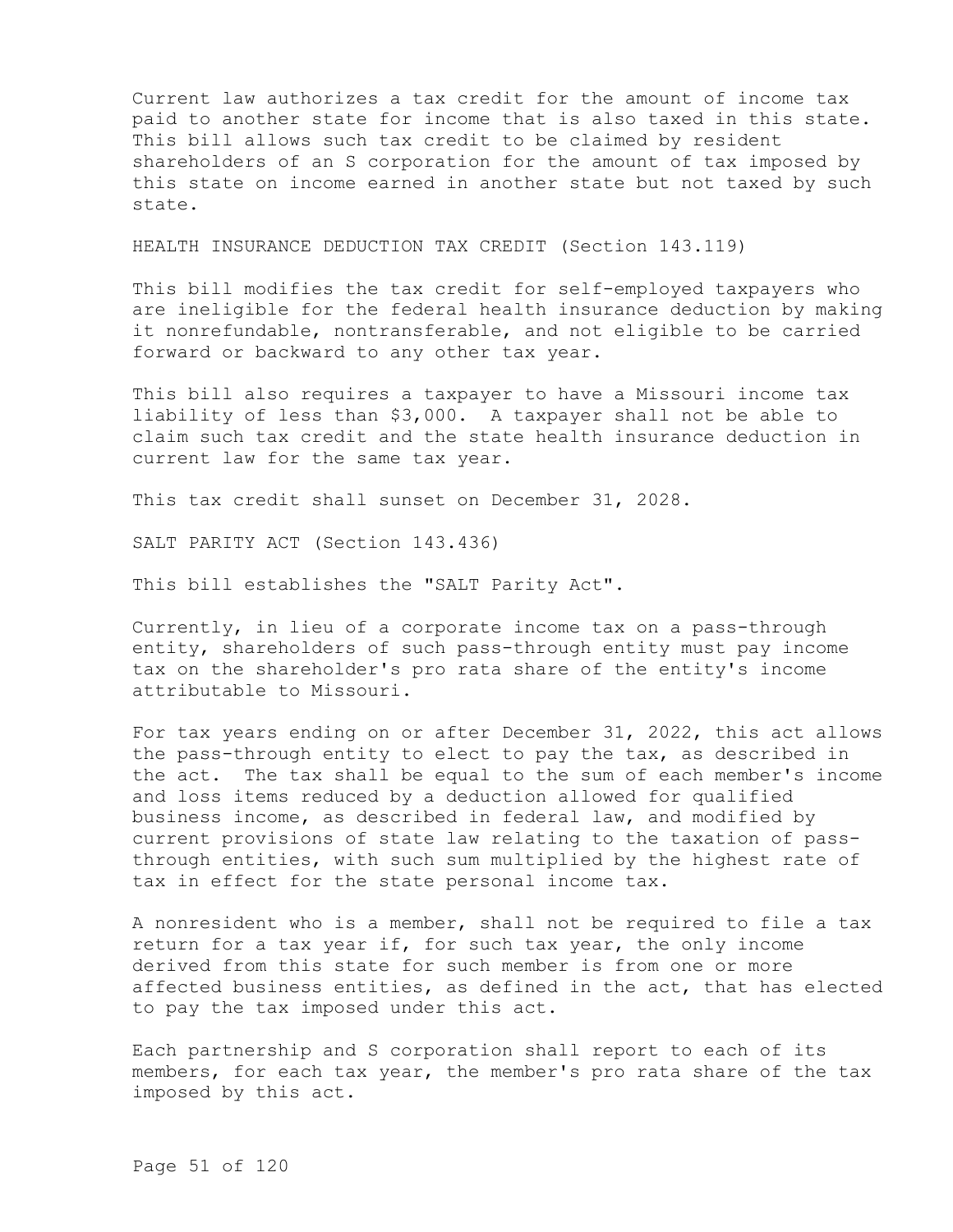Each taxpayer, including part-year residents, that are subject to the state personal income tax shall be allowed a tax credit if such taxpayer is a member of an affected business entity that elects to pay the tax imposed by this act. The tax credit shall be equal to the taxpayer's pro rata share of the tax paid under this act. Such tax credit shall be nonrefundable, but may be carried forward to subsequent tax years, except that a tax credit authorized for taxes paid to other states shall not be carried forward.

Each corporation that is subject to the state corporate income tax shall be allowed a tax credit if such corporation is a member of an affected business entity that elects to pay the tax imposed by this act. The tax credit shall be equal to the corporation's pro rata share of the tax paid under this act. Such tax credit shall be nonrefundable, but may be carried forward to subsequent tax years.

Partnerships and S corporations may elect to pay the tax imposed under this act by submitting a form to be provided by the Department of Revenue. A separate election shall be made for each tax year. Such election shall be signed either by each member of the electing entity, or by any officer, manager, or member of the electing entity who is authorized to make such election and who attests to having such authorization under penalty of perjury.

An affected business entity shall designate a representative for the tax year to act on behalf of the affected business entity in any action required or permitted to be taken by an affected business entity pursuant to this act, a proceeding to protest taxes, an appeal to the Administrative Hearing Commission, or review by the judiciary with respect to such action, and the affected business entity's members shall be bound by those actions.

TRANSIENT ACCOMMODATION UTILITY SALES TAX (Section 144.010 and 144.011)

This bill exempts from the definition of "retail sale" or "sale at retail" for the purposes of sales tax law the purchase by persons operating hotels, motels, or other transient accommodation establishments of certain utilities, which are used to heat, cool, or provide water or power to the guests' accommodations, as specified in the bill, and which are included in the charge made for the accommodations. Any person required to remit sales tax on these purchases prior to August 28, 2022, is entitled to a refund on such taxes.

MISSOURI RX PLAN (Section 208.798)

Currently, the state pharmaceutical assistance program, known as the "Missouri RX Plan", is set to terminate on August 28, 2022.

Page 52 of 120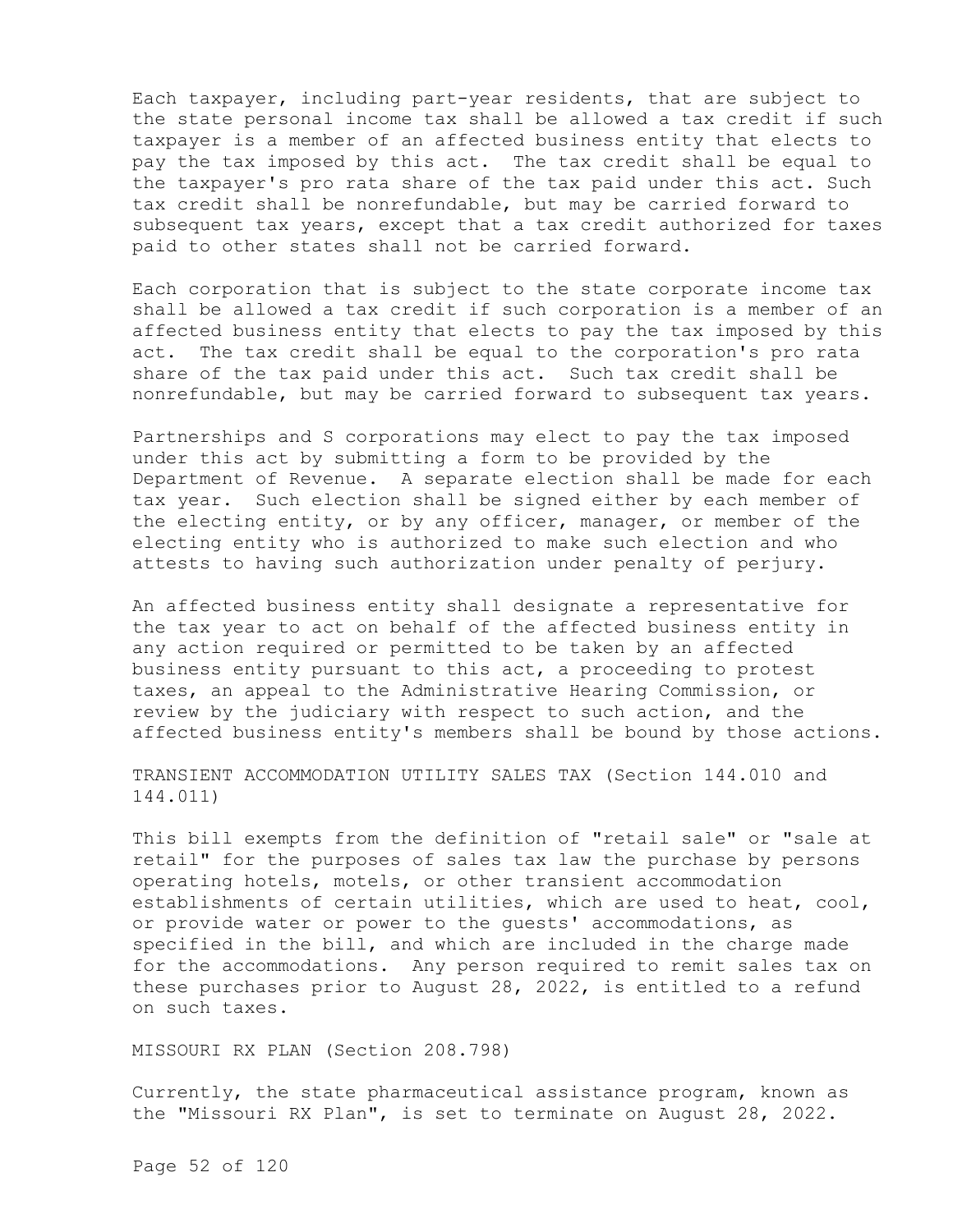This bill extends the Missouri RX Plan to instead terminate on August 28, 2029.

PROFESSIONAL EMPLOYER ORGANIZATIONS (Section 285.730)

A fully insured welfare benefit plan sponsored by a registered professional employer organizations (PEO) for the benefit of its covered employees shall be treated for the purposes of state law as a single employer welfare benefit plan.

For purposes of sponsoring welfare benefit plans for its eligible covered employees, a registered PEO shall be considered the employer of all of its eligible covered employees, and all eligible covered employees of one or more clients participating in a health benefit plan sponsored by a registered PEO shall be considered employees of such registered PEO.

GAMBLING BOAT FACILITIES (Sections 313.800 and 313.805)

This bill requires that a "nonfloating facility" for the purposes of licensing excursion gambling boats to be within 1,000 feet from the closest edge of the main channel of the Missouri or Mississippi River.

This bill also allows the water beneath or inside of such facility to be in tanks in addition to rigid or semi rigid storage containers or structures.

The bill also makes technical corrections to provisions relating to the transition from a floating facility to a non floating facility.

CHARITABLE ORGANIZATIONS ANNUAL FILING REPORTING (Section 407.475)

This bill specifies that the state shall not impose any additional annual filing or reporting requirements on a charitable organization that are more stringent, restrictive, or expansive than the report already required to be submitted to the Attorney General's office unless such filing or report is specifically required by federal law.

This provision shall not apply to labor organizations, state grants or contracts, or investigations by the Attorney General of charitable organizations as set forth in state statute.

The restriction on additional annual filing or reporting requirements on a charitable organization shall not apply when such organization is providing any report or disclosure required by state law to be filed with the Secretary of State.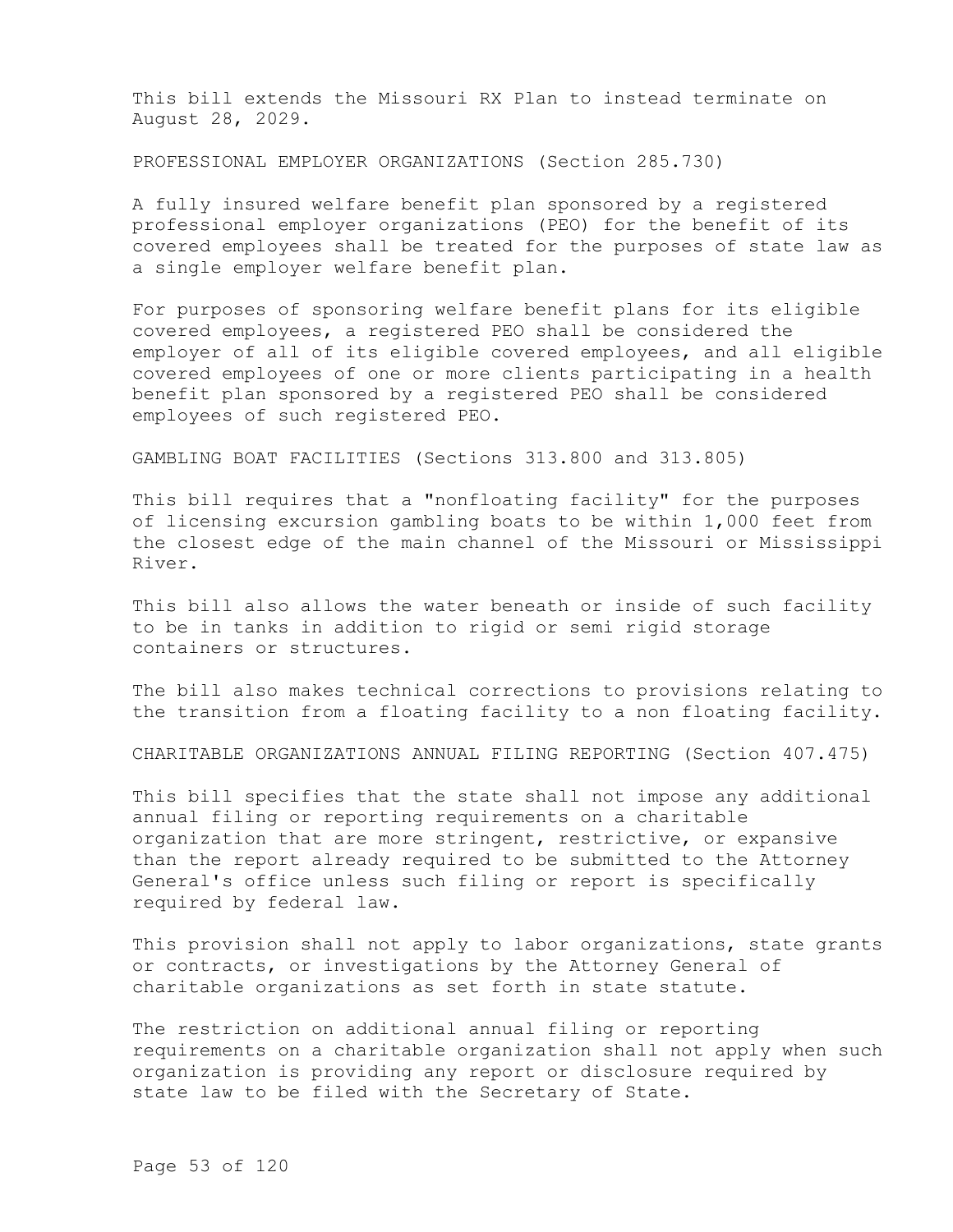SHOW-ME HEROES PROGRAM (Section 620.515)

This bill modifies the Show-Me Heroes Program to provide for grants for veteran apprenticeship training programs

This bill provides that the Department of Higher Education and Workforce Development may award grants from the Show-Me Heroes Program or a program administering the Show-Me Heroes Program to one or more nonprofit organizations that facilitate the participation of veterans and active duty United States military personnel transitioning to civilian employment in apprenticeship training programs, as described in the bill.

The grant shall be used only to recruit or assist veterans or active duty United States military personnel transitioning into civilian employment to participate in an apprenticeship training program.

MISSOURI ONE START PROGRAM (Sections 620.800, 620.803, 620.806, and 620.809)

This bill modifies the Missouri One Start Program by adding, modifying, and repealing certain definitions.

The definition of "committee", "existing Missouri business", and "training program" are removed. Definitions for "application", "recruitment services", and "relocation costs" are added. The definition of "project facility" is modified by removing county average wage requirements in cases where multiple facilities make up the project facility. The definition of "training project costs" is modified to include relocation costs and costs of training project services not otherwise included in the definition. This bill also repeals the Missouri One Start Job Training Joint Legislative Oversight Committee, which was tasked with providing a report on all assistance to qualified companies under the Missouri One Start Program.

The bill authorizes the Department of Economic Development (DED) to contract with other entities to provide recruitment services to qualified companies.

The bill provides that recruitment services for qualified companies shall be administered by DED, while financial assistance for training projects shall be administered by a local education agency certified by DED for that purpose. This bill also repeals a provision prohibiting a qualified company from receiving more than 50% percent of its training program costs from the Missouri One Start Job Development Fund.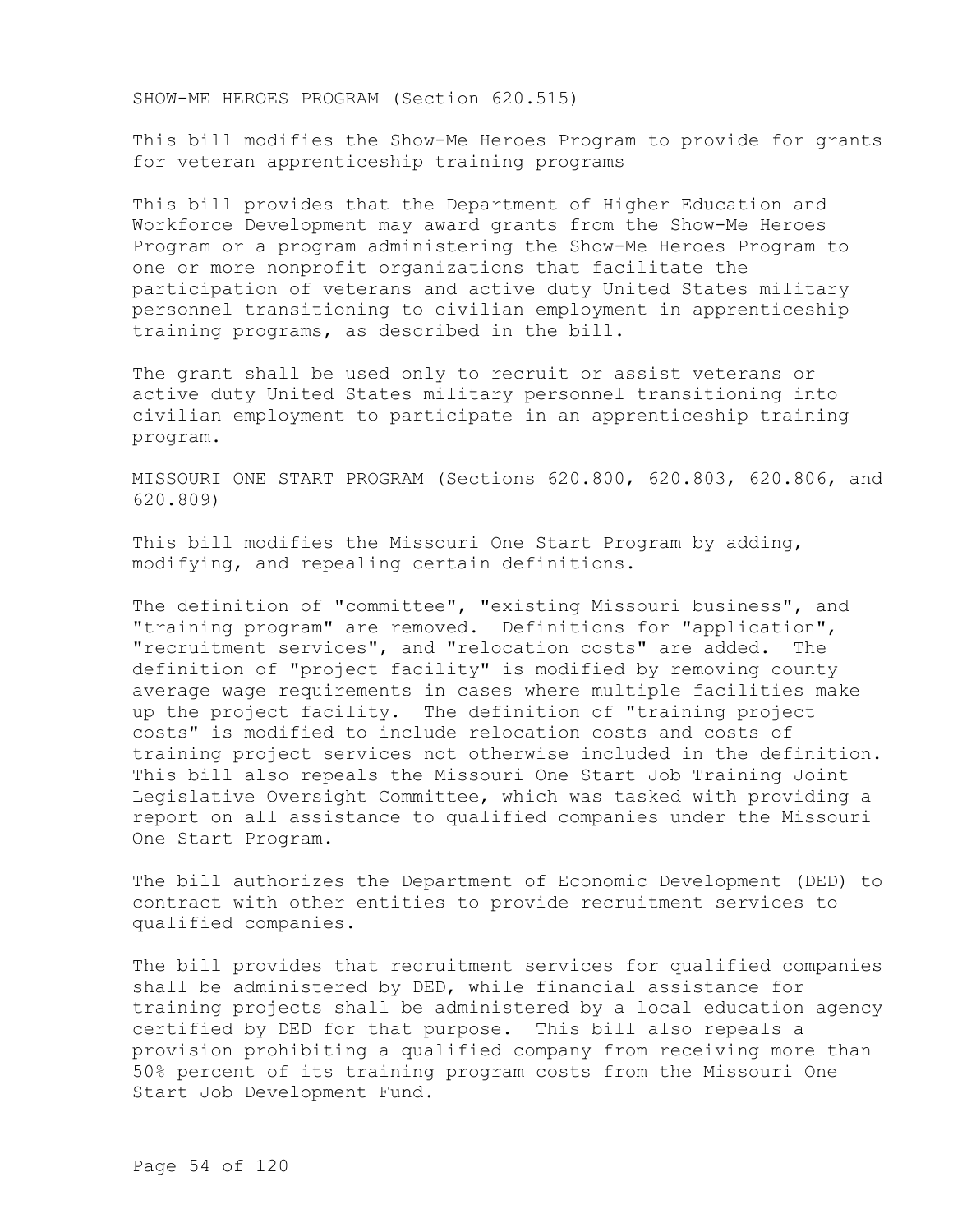Beginning July 1, 2023, all unobligated moneys in such funds shall be transferred to the "Missouri One Start Community College Training Fund", which is created by the bill, and to which all new jobs credits and retained jobs credits shall be deposited.

## CITIZEN'S LAND DEVELOPMENT COOPERATIVE ACT (Section 620.850)

This bill establishes the "Citizen's Land Development Cooperative Act", which creates the "Citizen's Land Development Cooperative Commission" within the Department of Economic Development (DED). The Commission shall consist of 11 members to be appointed by the Governor.

The Commission shall gather information and make annual reports to the Governor and the General Assembly regarding the establishment and operation of citizen's land development cooperatives. Annual reports submitted by the Commission shall include recommendations on policies relating to the citizen's land development cooperatives, related tax reforms, studies, assistance to local communities, applying for and accepting private funds, and annual financial accounting reports, as described in the act.

The Department of Economic Development shall develop and maintain a program to make grants to communities seeking to establish community investment corporations and encourage them to become self-sustaining from land rentals and other fees within the first five years of their formation.

The Commission shall seek funding from local, state, federal, and private sources to make grants and loans and otherwise enhance the development of citizen's land development cooperatives. This bill creates the "Citizen's Land Development Cooperative Fund".

QUALIFIED RESEARCH EXPENSE TAX CREDIT (Section 620.1039)

Currently, no tax credits for qualified research expenses, as defined in the bill, can be approved, awarded, or issued.

Beginning January 1, 2023, the Director of the Department of Economic Development (DED) may authorize a tax credit of either 15% of a taxpayer's qualified research expenses or 20% if the additional research expenses relate to research that is conducted in conjunction with a public or private college or university located in this state. For tax credits that exceed the taxpayer's tax liability, the difference between the credit and the tax liability may be carried forward for 12 years.

The annual aggregate cap on the amount of these tax credits that can be authorized by DED is \$10 million with no single taxpayer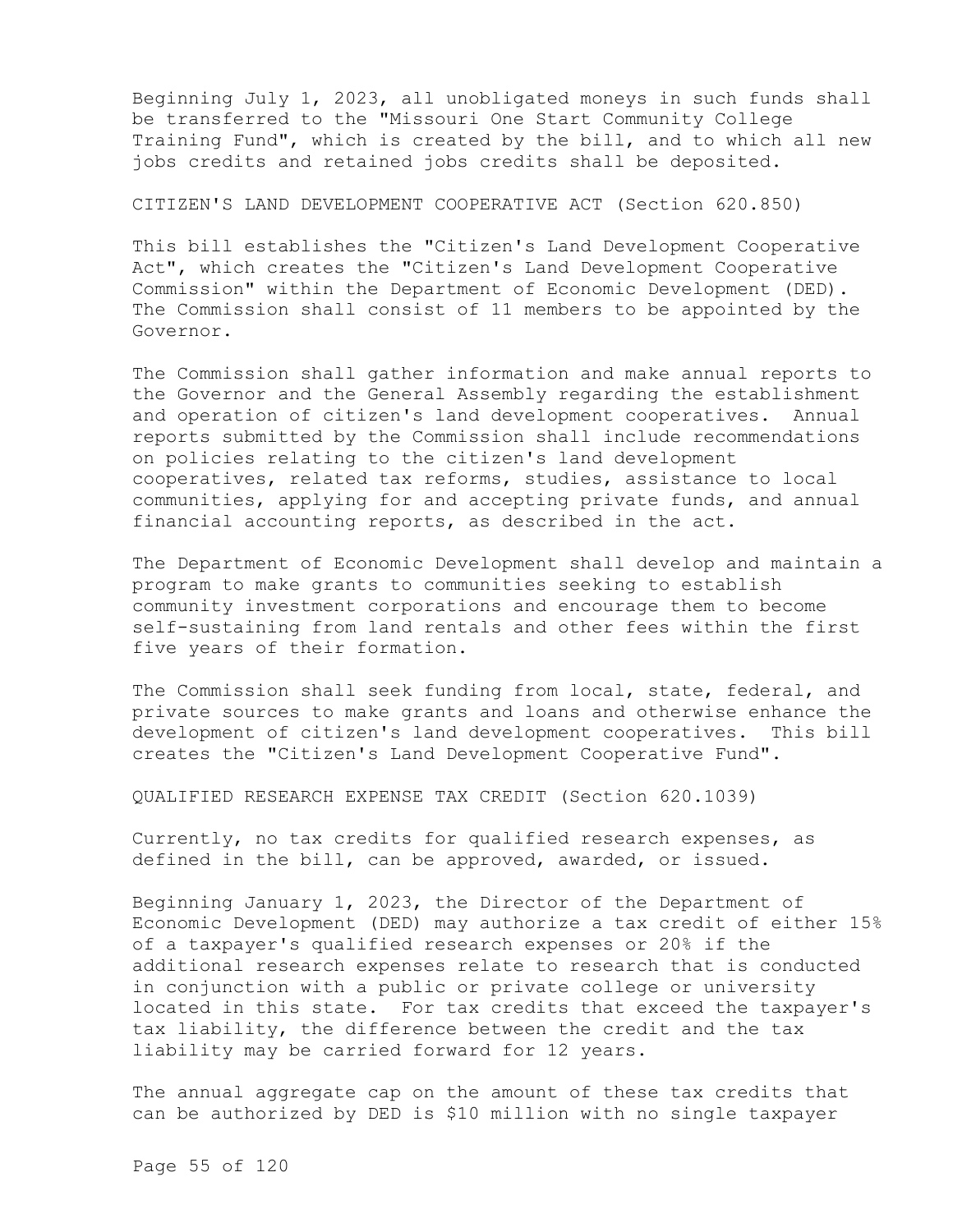being issued or awarded more than \$300,000. Of the \$10 million cap in tax credits, \$5 million will be reserved for minority business enterprises, women's business enterprises, and small businesses. Any reserved amount not issued or awarded to a minority business enterprise, women's business enterprise, or small business by November 1st of the tax year may be issued to any taxpayer otherwise eligible for a tax credit under this bill.

Additionally, purchases of Missouri qualified research and development equipment, as defined in the bill, are specifically exempt from all state and local sales and use tax.

The provisions of the new program authorized under this bill sunset on December 31st, 2028.

MEET IN MISSOURI ACT SUNSET EXTENSION (Section 620.1620)

Extends the sunset on the Meet in Missouri Act from August 28, 2022 to August 28, 2028.

MISSOURI WORKS PROGRAM (Section 620.2020)

This bill provides that a qualified company or industrial development authority shall not be prohibited from receiving tax credits or retaining withholding tax, or both, if applicable, through the Missouri Works Program for reporting fewer jobs than the number required for the tax year if a statewide state of emergency existed for more than 16 months of the qualified company's or industrial development authority's tax year, provided that the qualified company or industrial development authority otherwise met all program requirements.

- - - - - - - - - - - - - - - - - - - - - - - - - - - - - - - - HB 2416 -- MOTOR VEHICLE DEALER PRACTICES

This bill establishes that it is not a violation of law for a motor vehicle dealer to do the following away from the dealer's place of business:

(1) Deliver a motor vehicle to a customer for a test drive;

(2) Deliver documents for a customer to sign;

(3) Deliver documents to or obtain documents from a customer; or

(4) Deliver a motor vehicle to a customer.

- - - - - - - - - - - - - - - - - - - - - - - - - - - - - - - - SS SCS HCS HB 2485 -- ENVIRONMENTAL REGULATION

Page 56 of 120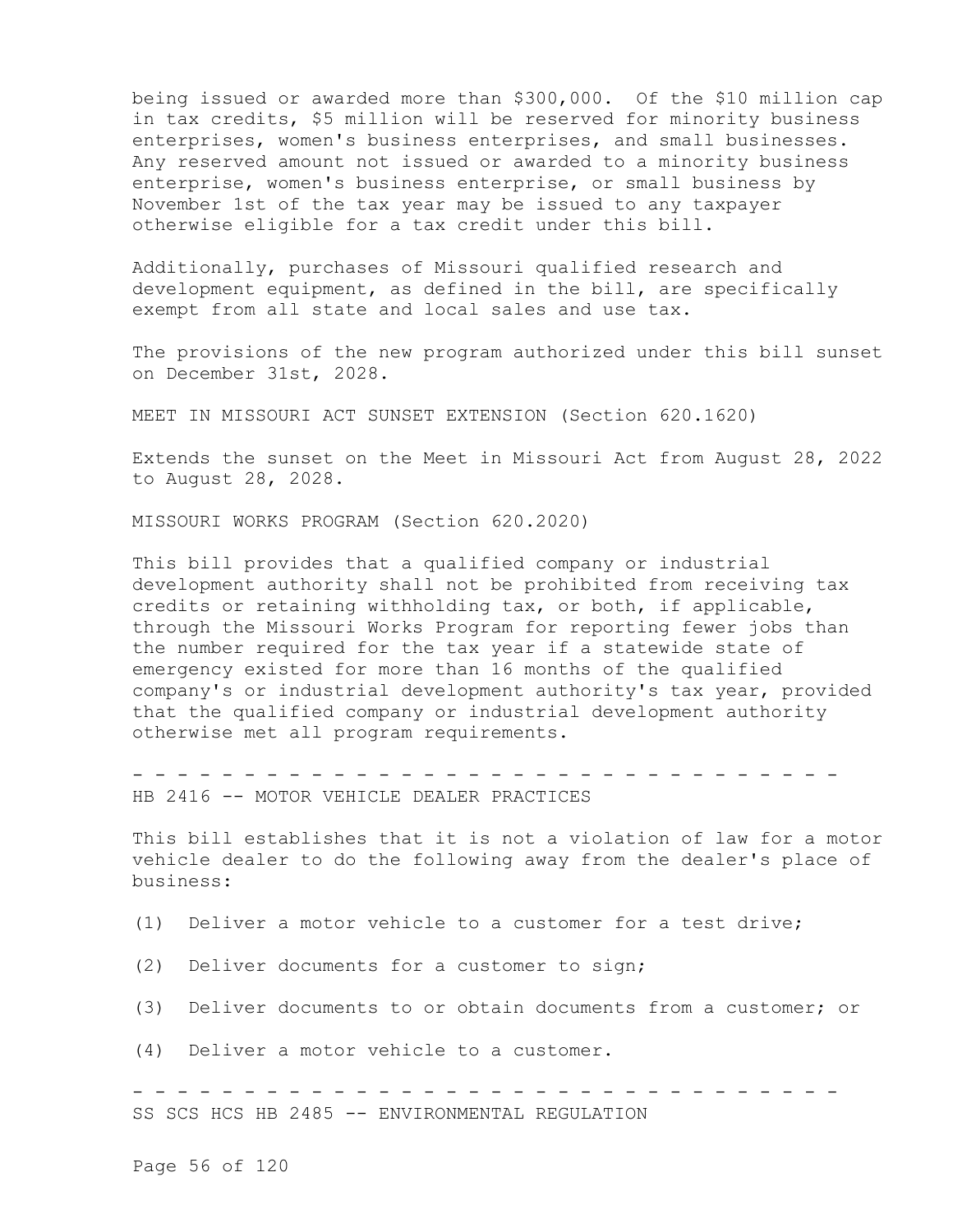This bill modifies provisions relating to environmental regulation.

ADVANCED RECYCLING (Sections 260.200 and 260.205, RSMo)

This bill defines and redefines certain terms including, but not limited to, "advanced recycling", "advanced recycling facility", "depolymerization", "gasification", "mechanical processing", "mill scale and slag", "post-use polymer", "pyrolysis", "recovered feedstock", "recycled content", "recycled plastics", "solid waste", and "solvolysis". The bill specifies that an advanced recycling facility, is not subject to the solid waste processing facility operating permit requirements and no permit is required for the use of advanced recycling at an advanced recycling facility, as long as the feedstocks received by such facility are source-separated or diverted or recovered from municipal or other waste streams prior to acceptance at the advanced recycling facility.

PROCESSED RECYCLED ASPHALT SHINGLES (Sections 260.221 and 644.060)

This bill specifies that processed recycled asphalt shingles, as defined in the bill, may be used for fill, reclamation, and other beneficial purposes without any permits relating to solid waste management or any permits relating to the Missouri Clean Water Law if such shingles are inspected for toxic and hazardous substances, provided they may not be used for fill, reclamation, or other beneficial purposes within 500 feet of any lake, river, sink hole, perennial stream, or ephemeral stream, and shall not be used for such purposes below surface level and closer than 50 feet above the water table.

The bill shall not be construed to authorize the abandonment, accumulation, placement, or storage of recycled asphalt shingles or processed asphalt shingles on any property without the consent of the property owner.

HAZARDOUS WASTE MANAGEMENT (Sections 260.373, 260.437, and 260.520)

Under the bill, the Hazardous Waste Management Commission shall not promulgate rules that are stricter than, apply prior to, or apply mandatory obligations outside of the requirements of regulations promulgated pursuant to the Resource Conservation and Recovery Act.

The bill repeals the Commission's authority to retain, modify, or repeal rules relating to:

(1) Thresholds for determining whether a hazardous waste generator is a large quantity generator, small quantity generator, or conditionally exempt small quantity generator;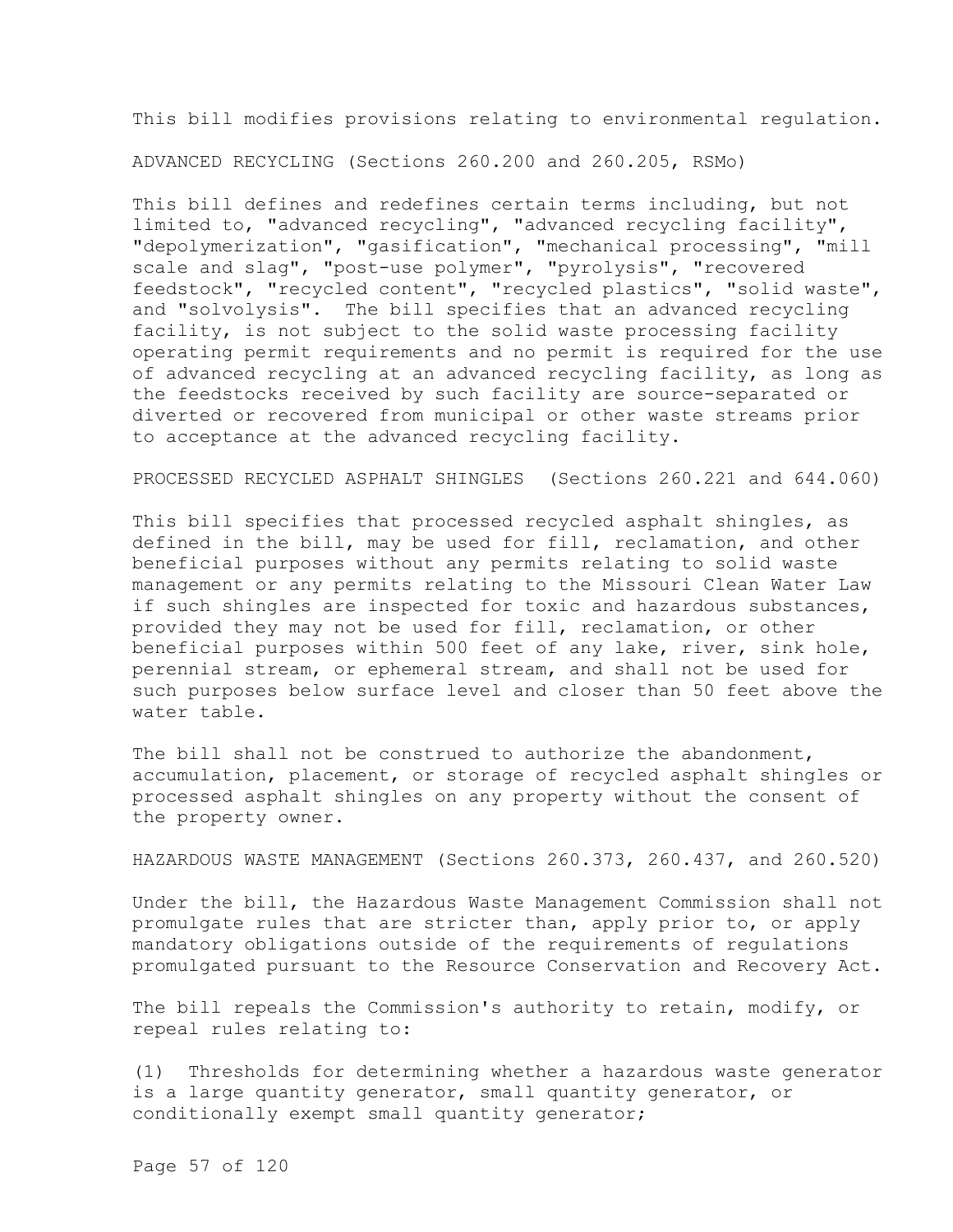(2) Rules requiring hazardous waste generators to display hazard labels on containers and tanks during the time hazardous waste is stored on-site;

(3) The exclusion for hazardous secondary materials used to make zinc fertilizers; and

(4) The exclusions for hazardous secondary materials that are burned for fuel or that are recycled.

The Commission shall promulgate rules for the reporting of hazardous waste activities to the Department of Natural Resources, effective beginning with the reporting period July 1, 2017-June 30, 2018, that allow for the submittal of reporting data in any format on an annual basis by large quantity generators and treatment storage and disposal facilities.

The bill also repeals a requirement that the Department identify certain rules relating to hazardous waste in the Missouri Code of State Regulations that are inconsistent with certain rules promulgated by the Commission.

On December 31, 2017, any rule relating to hazardous waste, resource recovery, or used oil contained in the Missouri Code of State Regulations that remains inconsistent with certain rules promulgated by the Commission shall be null and void to the extent that such rule is inconsistent, and the least stringent rule shall control. Any rule that applies mandatory obligations outside of the requirements of certain federal regulations promulgated pursuant to Subtitle C of the Resource Conservation and Recovery Act, as amended, shall be null and void.

Except for provisions of law relating to voluntary remediation of contaminated real property, the Commission shall not promulgate rules that are stricter than, apply prior to, or apply mandatory obligations outside of the requirements of certain federal regulations promulgated pursuant to the Comprehensive Environmental Response, Compensation, and Liability Act, as amended, for provisions of law relating to abandoned or uncontrolled sites. The Commission shall file with the Missouri Secretary of State any amendments necessary to ensure that rules are not inconsistent with the provisions of the bill. Any rule that is inconsistent with provisions of the bill or applies mandatory obligations outside of the federal regulations shall be null and void.

Except for provisions of law relating to voluntary remediation of contaminated real property, the Director of the Department of Natural Resources shall not promulgate rules that are stricter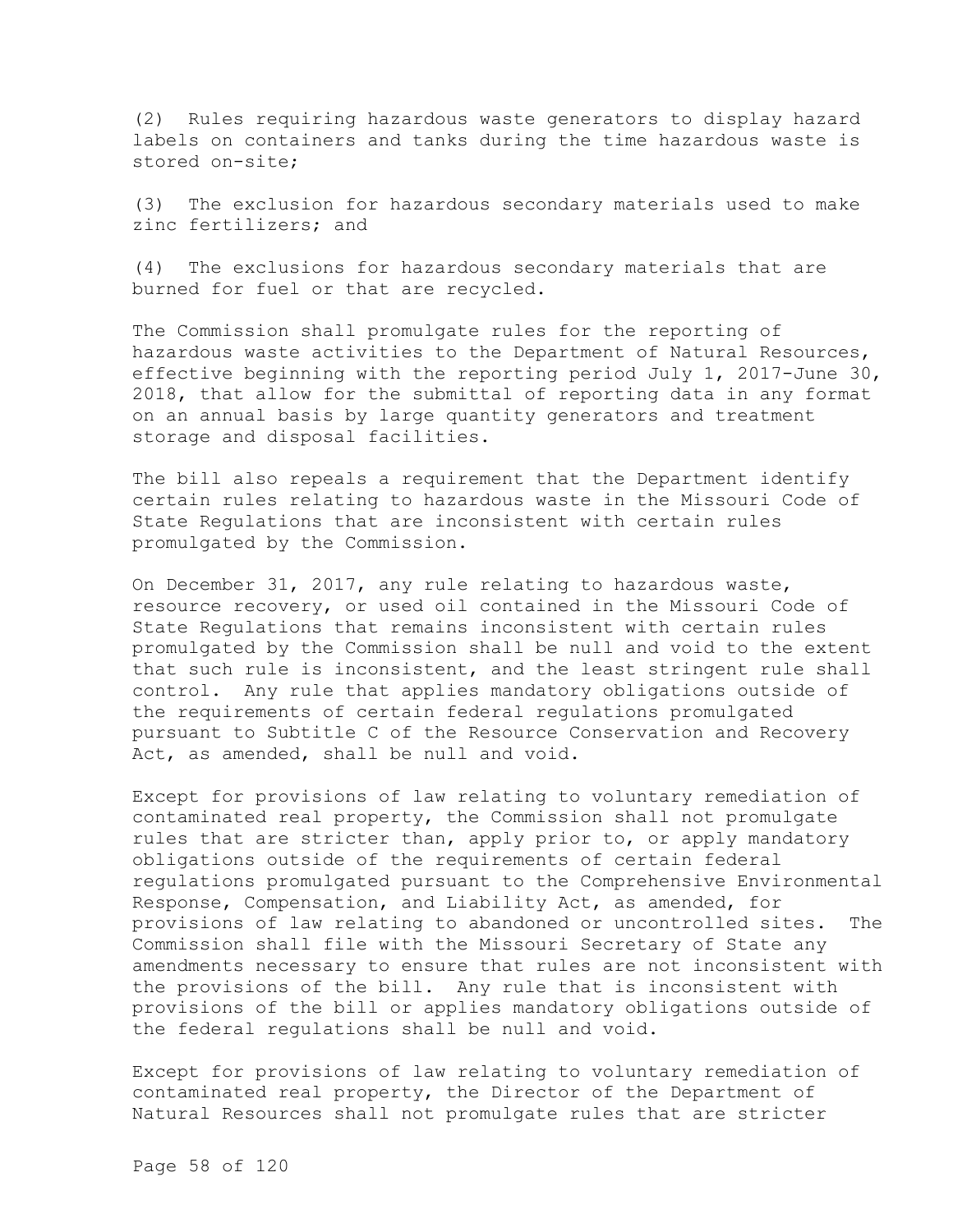than, apply prior to, or apply mandatory obligations outside of the requirements of certain federal regulations promulgated pursuant to the Comprehensive Environmental Response, Compensation, and Liability Act, as amended, for provisions of law relating to the cleanup of hazardous substances. The Director shall file with the Missouri Secretary of State any amendments necessary to ensure that rules are not inconsistent with the provisions of the bill. Any rule that is inconsistent with provisions of the bill or applies mandatory obligations outside of the federal regulations shall be null and void.

PENALTIES ISSUED BY DEPARTMENT OF NATURAL RESOURCES (Section 640.095)

This bill specifies that in instances where the Department of Natural Resources has authority to issue penalties and determines that a penalty should be levied, the Department is required to provide information as set forth in the bill to the alleged violator in order for the alleged violator to understand the basis for the penalty. Any statement provided by the Department in compliance with this provision shall be treated as confidential information and shall not be disclosed to any party except the alleged violator.

- - - - - - - - - - - - - - - - - - - - - - - - - - - - - - - - SS SCS HCS HB 2627 -- STATE DESIGNATIONS

This bill designates:

January 31st of every year as "Constitution Day" (Section 9.142, RSMo);

The third week of September as "Historically Black College and University Week" (Section 9.170);

The third week of September is designated as "Sickle Cell Awareness Week" (Section 9.236);

April 18th of every year is designated as "Hypoplastic Left Heart Syndrome Awareness Day" (Section 9.288);

The first full week of May as "Tardive Dyskinesia Awareness Week" until August 28, 2027(Section 9.289);

The second full week of March as "Pet Breeders Week" (Section 9.315);

December 3rd of every year is designated as "Betty L. Thompson Day"

Page 59 of 120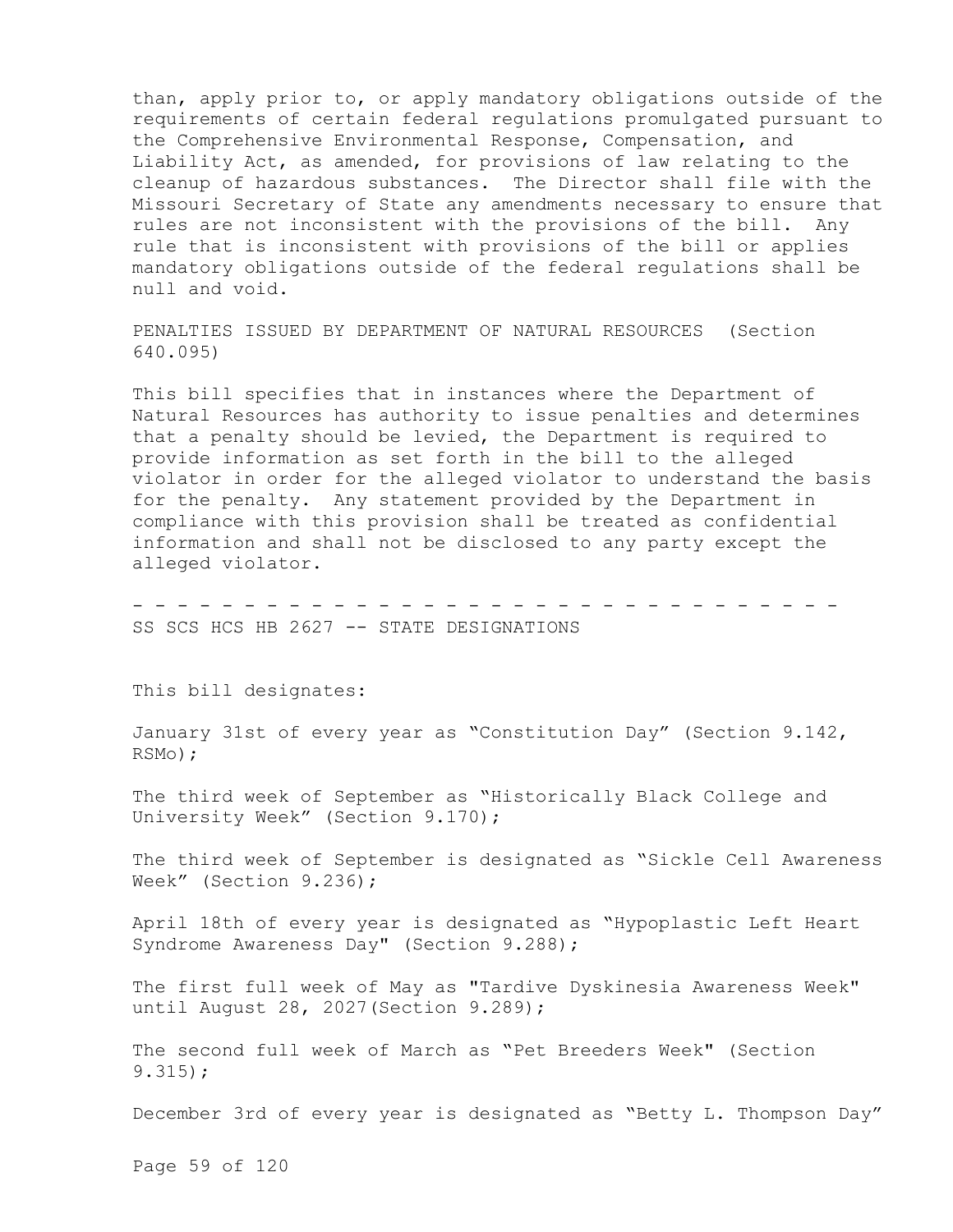(Section 9.340);

The month of February as "Black History Month" (Section 9.353);

November as "Native American Heritage Month" (Section 9.356);

The month of March as "Problem Gambling Awareness Month" (Section 9.366);

The portion of State Highway F from State Highway 94 continuing west to Femme Osage Creek Road in St. Charles County as "Daniel Boone Highway" (Section 227.775;)

The bridge on U.S. Highway 54 crossing the Missouri River at Jefferson City in Cole and Callaway counties as the "Senator Roy D. Blunt Bridge" (Section 227.807);

The portion of the State Highway 171 from State Highway Z continuing to State Highway 43 in Jasper county as "Atomic Veterans Memorial Highway" (Section 227.809);

The bridge on I-44 crossing over Hampton Ave as "Police Officer Tamarris Bohannon Memorial Bridge" (Section 227.816);

This bill designates the first week of October as "Phi Mu Alpha Week" (Section 1);

September as "Hydrocephalus Awareness Month" (Section 2);

January 15th of every year as "Alpha Kappa Alpha Sorority Day" (Section 3;)

February 10th of every year as "Ethel Hedgeman Lyle Day" (Section 4); and

Adds "Captain" to the "David Dorn Memorial Highway" designated portion of I-70 (Section 227.787).

- - - - - - - - - - - - - - - - - - - - - - - - - - - - - - - - HCS HB 2909 -- FEDERAL CONGRESSIONAL REDISTRICTING

This bill creates boundaries for the eight Missouri Congressional districts beginning with the 118th Congress of the United States.

The bill contains an emergency clause.

Page 60 of 120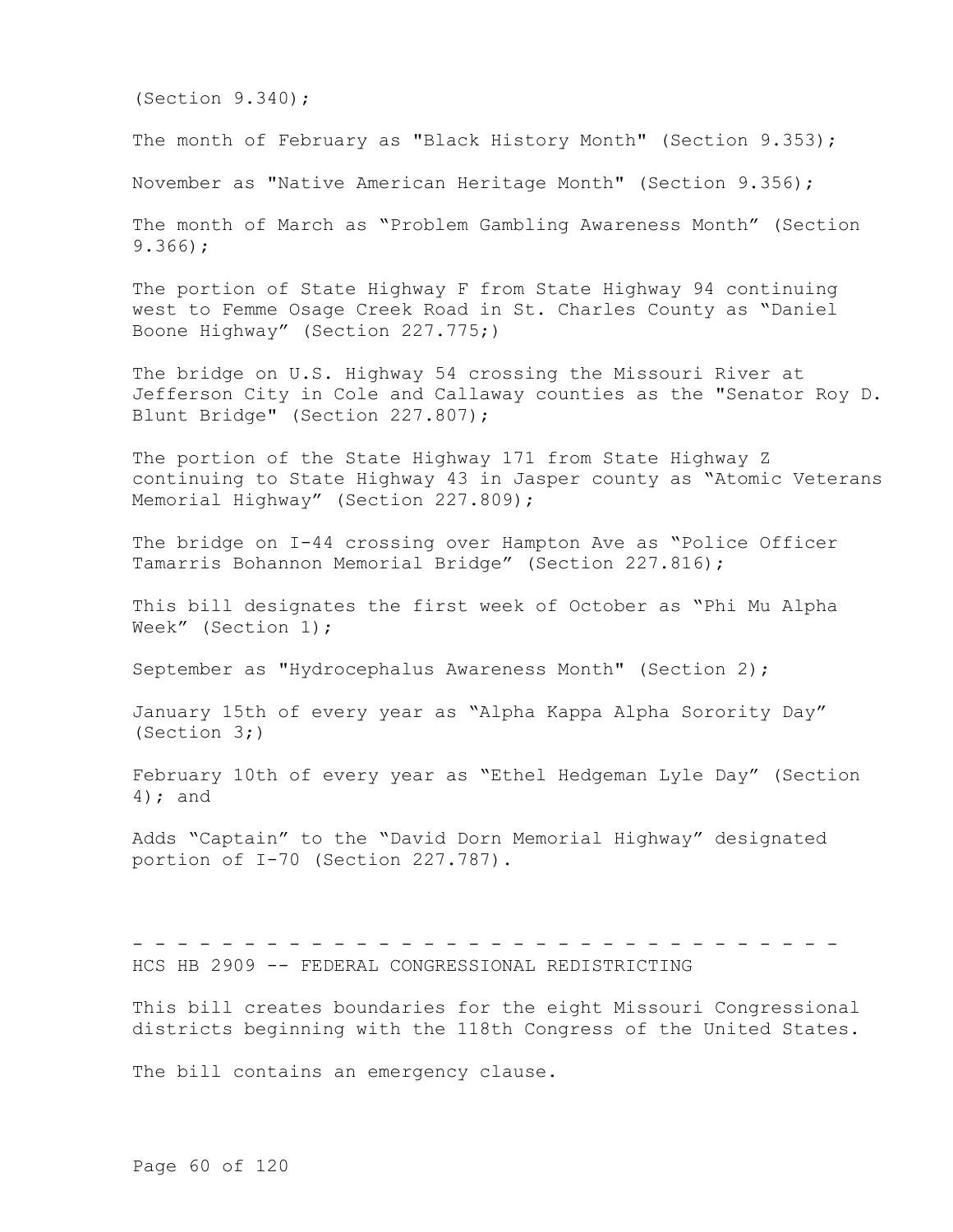- - - - - - - - - - - - - - - - - - - -HJR 116 -- NATIONAL GUARD

Upon voter approval, this proposed Constitutional amendment would establish a "Missouri Department of the National Guard" in charge of the Adjutant General appointed by and serving at the pleasure of the Governor, by and with the advice and consent of the Senate, charged with providing the state militia, upholding the Constitutional rights and liberties of Missourians, and other defense and security mechanisms as may be required.

- - - - - - - - - - - - - - - - - - - - - - - - - - - - - - - - SB 652 -- SALES TAX EXEMPTION

This bill provides that beginning June 1, 2026, and ending July 31, 2026, a sales tax exemption is authorized for the sale of tickets to matches of the 2026 FIFA World Cup soccer tournament held in Jackson County.

- - - - - - - - - - - - - - - - - - - - - - - - - - - - - - - - SB 655 -- LOCAL GOVERNMENT EMPLOYEE RETIREMENT

Currently, political subdivisions located in third class counties and Cape Girardeau County may, by majority vote of the governing body, elect to cover certain employee classes as public safety personnel members in the Local Government Employees' Retirement System (LAGERS). This bill removes this restriction and allows any political subdivision to cover such employee classes.

- - - - - - - - - - - - - - - - - - - - - - - - - - - - - - - - SS SCS SB 672 -- WORKFORCE DEVELOPMENT

This bill modifies provisions relating to workforce development.

JOINT COMMITTEE ON RURAL ECONOMIC DEVELOPMENT (Section 21.915, RSMo)

This bill establishes the Joint Committee on Rural Economic Development, which shall be composed of five members of the Senate to be appointed by the President Pro Tem, no more than three of which shall be from the majority party, and five members of the House of Representatives to be appointed by the Speaker of the House of Representatives, no more than three of which shall be from the majority party. The Committee shall investigate and examine

Page 61 of 120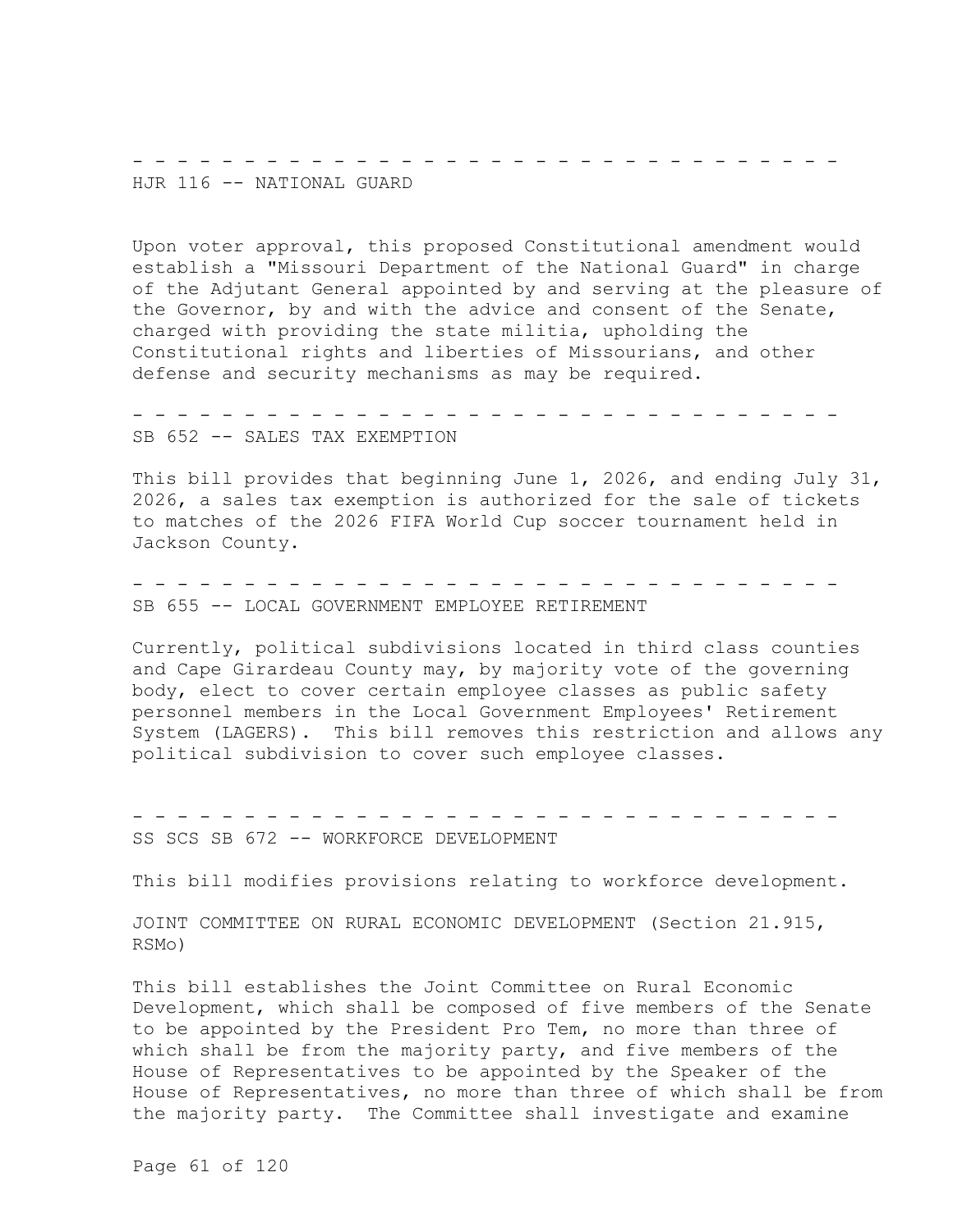issues relating to the economic development of rural areas of the state, as described in the bill. The Committee may submit a report of its activities to the General Assembly, which shall include any recommendations for legislative action or administrative and procedural changes.

FAST TRACK WORKFORCE INCENTIVE GRANT (Sections 173.2553 and 173.2554)

This bill modifies provisions relating to the Fast Track Workforce Incentive Grant Program.

As defined in the bill, an "eligible student" shall include an individual who is enrolled with an eligible training provider, as such term is defined in the bill.

Occupations relating to eligible apprenticeships are added to the programs of study that the Coordinating Board for Higher Education shall annually review.

Grants shall be awarded in an amount equal to the related educational costs for an eligible apprentice after all other governmental assistance provided for the apprenticeship has been applied.

This bill repeals requirements that the eligible student complete counseling and execute a promissory note in order to be eligible for a grant.

Currently, a Fast Track grant is allowed to be converted into a loan if a student fails to meet certain conditions. This bill repeals such ability.

These provisions of the bill shall sunset on August 28, 2029.

TARGETED INDUSTRIAL MANUFACTURING ENHANCEMENT ZONES (Section 620.2250)

This bill establishes the "Targeted Industrial Manufacturing Enhancement Zones Act".

This bill allows any two or more contiguous or overlapping political subdivisions, as defined in the bill, to create Targeted Industrial Manufacturing Enhancement (TIME) zones for the purpose of completing infrastructure projects to promote economic development. Prior to the creation of a TIME zone, each political subdivision shall propose an ordinance or resolution that sets forth the names of the political subdivisions which will form the zone, the general nature of the proposed improvements, the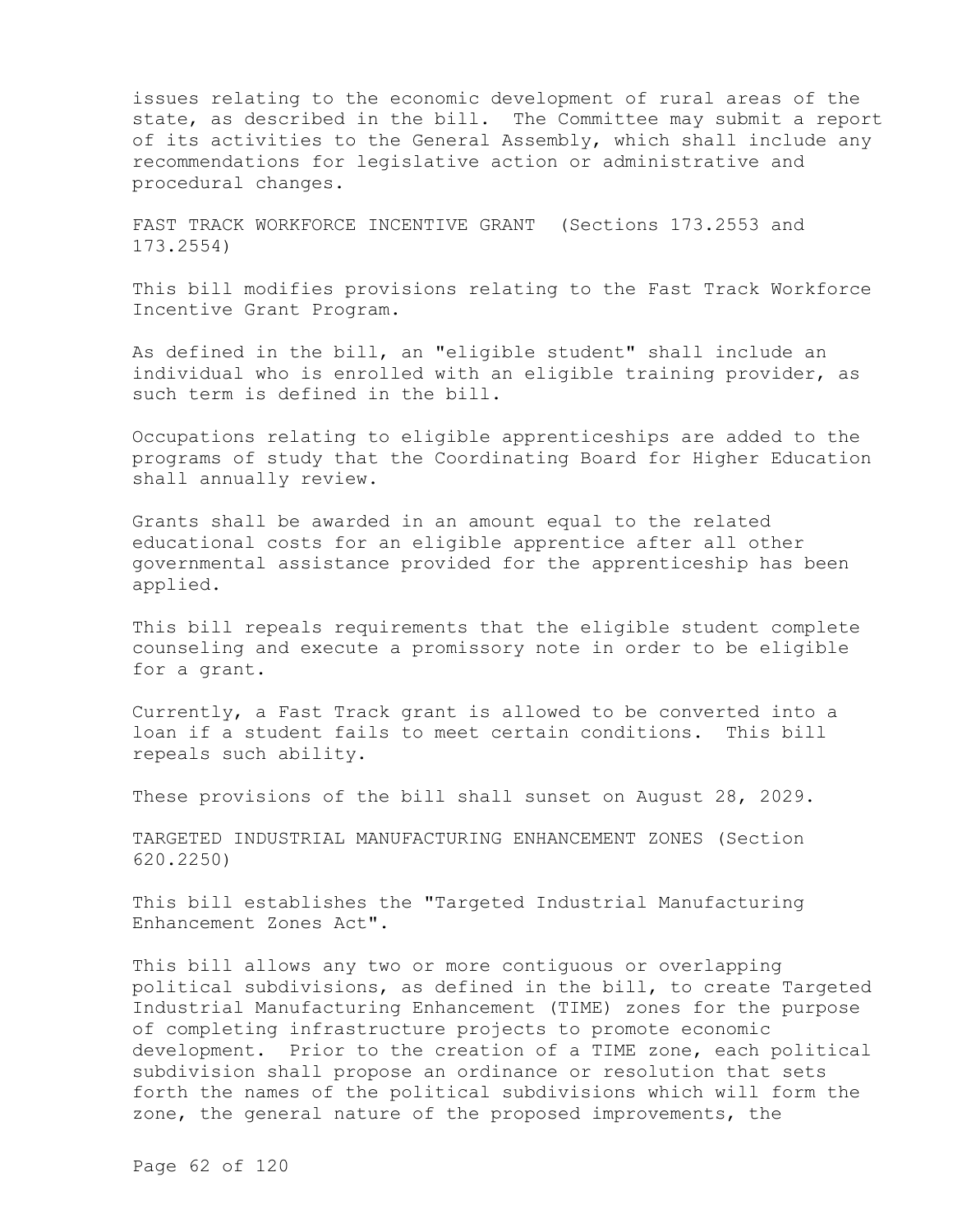estimated cost of such improvements, the boundaries of the proposed TIME zone, and the estimated number of new jobs to be created in the TIME zone. The political subdivisions shall hold a public hearing prior to approving the ordinance or resolution creating the TIME zone.

This bill allows the zone board governing the TIME zone to retain 25% of withholding taxes on new jobs created within the TIME zone to fund improvements made in the TIME zone. Prior to retaining such withholding taxes, the zone board shall enter into an agreement with the Department of Economic Development. Such agreement shall specify the estimated number of new jobs to be created, the estimated average wage of new jobs to be created, the estimated net fiscal impact of the new jobs, the estimated costs of improvements, and the estimated amount of withholding tax to be retained over the period of the agreement. The Department shall not approve an agreement unless the zone board commits to the creation of a certain number of new jobs, as described in the bill.

The term of such agreement shall not exceed 10 years. A zone board may apply to the Department for approval to renew any agreement. In determining whether to approve the renewal of an agreement, the Department shall consider the number of new jobs created and the average wage and net fiscal impact of such new jobs, and the outstanding improvements to be made within the TIME zone, the funding necessary to complete such improvements, and any other factor the Department requires. The Department may approve the renewal of an agreement for a period not to exceed 10 years. If a zone board has not met the new job creation requirements by the end of the agreement, the Department shall recapture the withholding taxes retained by the zone board.

The zone board shall submit an annual report to the Department and to the General Assembly, as described in the bill.

No political subdivision shall establish a TIME zone with boundaries that overlap the boundaries of an advanced industrial manufacturing (AIM) zone.

The total amount of withholding taxes retained by TIME zones under this bill shall not exceed \$5 million per year.

No new TIME zone shall be created after August 28, 2025.

- - - - - - - - - - - - - - - - - - - - - - - - - - - - - - - - SS SB 678 -- POLICE DEPARTMENT FUNDING

Currently, the city of Kansas City is required to provide one-fifth of its general revenue per fiscal year to fund the Kansas City

Page 63 of 120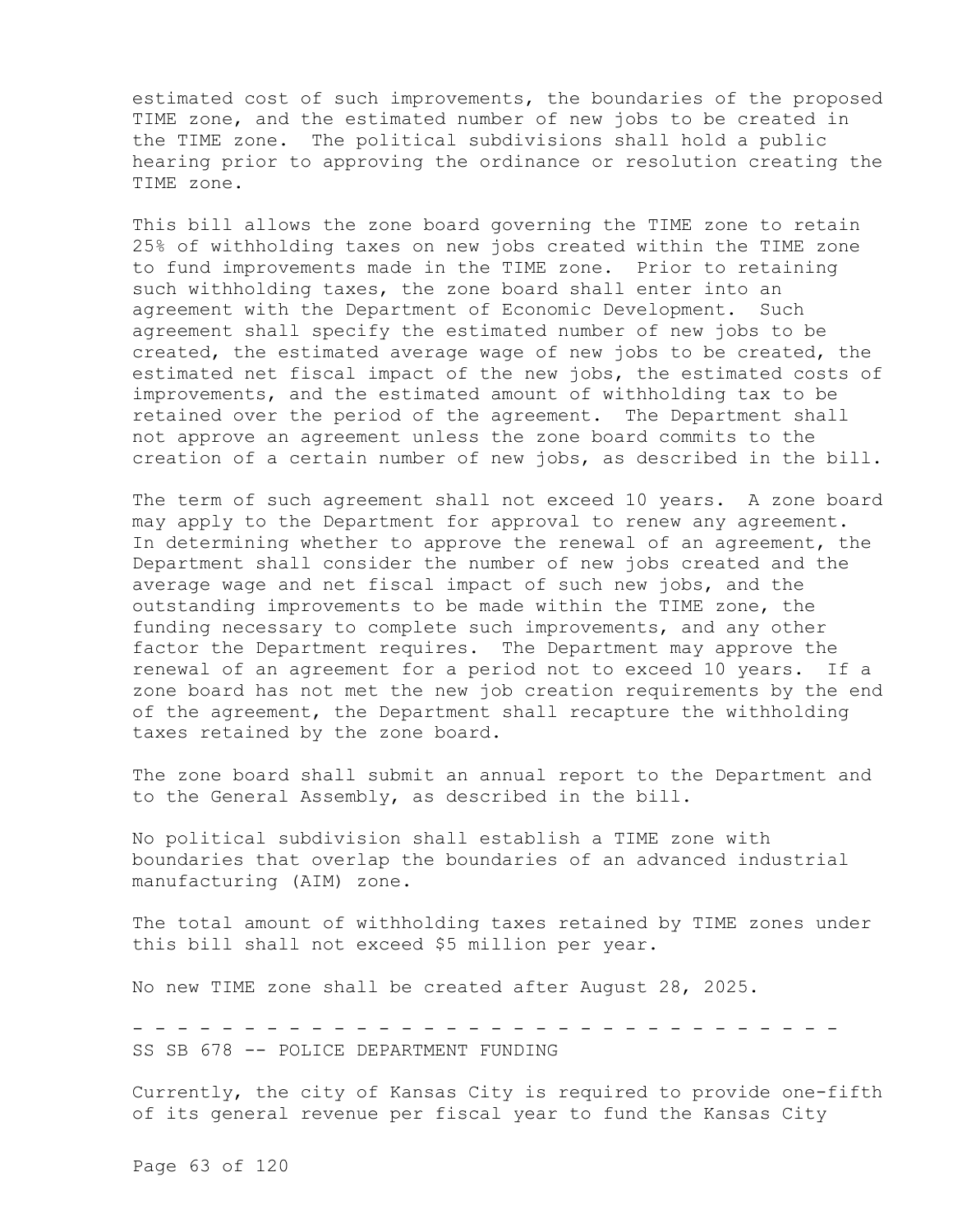Board of Police.

This bill increases such funding to one-fourth of the city's general revenue.

- - - - - - - - - - - - - - - - - - - - - - - - - - - - - - - - CCS #2 HCS SS SCS SBs 681 & 662 -- ELEMENTARY AND SECONDARY EDUCATION

This bill contains sections relating to elementary and secondary education.

DRINKING WATER IN SCHOOLS (Section 160.077 RSMo)

This bill establishes the "Get the Lead Out of School Drinking Water Act".

Beginning in the 2023-2024 school year and for each subsequent school year, each school shall provide drinking water with a lead concentration below five parts per billion (5 ppb).

On or before January 1, 2024, each school shall complete requirements outlined in the bill including: conducting an inventory of all drinking water outlets and outlets used for dispensing water for cooking or cleaning utensils in each school building, develop a plan for testing each outlet and make such plan available to the public and providing general information on the health effects of lead contamination to employees and parents of children at each school.

Schools shall prioritize early childhood, kindergarten, and elementary school buildings in updating and filtering drinking water outlets for lead as stated in the bill.

Before August 1, 2024, or the first day on which students will be present in the building, whichever is later, schools shall conduct testing for lead as stated in the bill. Within two weeks after receiving test results, schools shall make all testing results and any remediation plans available on the school's website.

The bill outlines procedures to be undertaken if a sample draw shows a lead concentration of 5 ppb or greater. Affected schools with test results greater than 5 ppb shall contact parents and staff within seven business days of receiving such result.

If, in the 10 years prior to the 2023-24 school year, a fixture tested above 5 ppb for lead, such fixture does not need repeat testing but instead shall be remediated.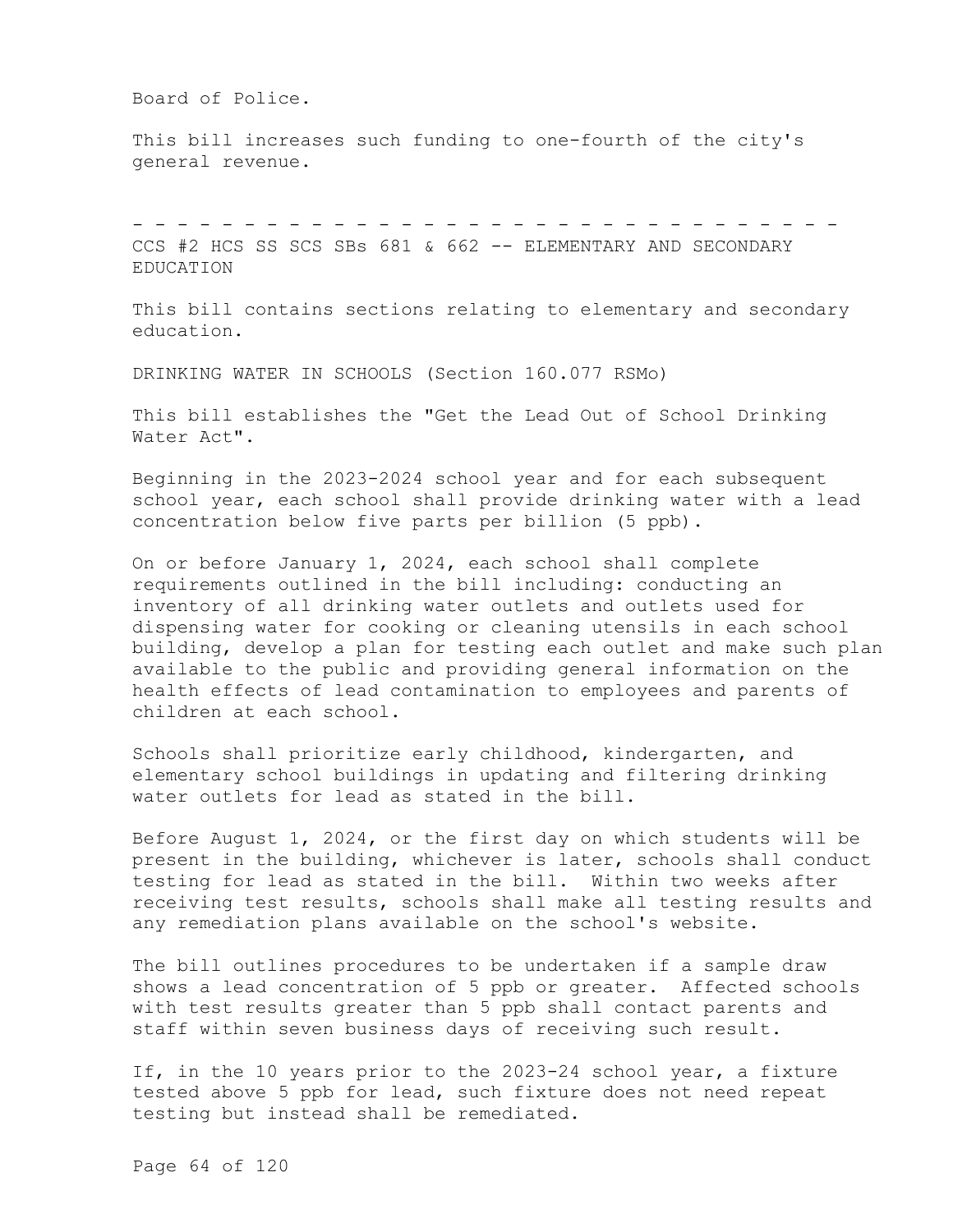Subject to appropriation, the Department of Natural Resources, with support from the Department of Elementary and Secondary Education (DESE) and the Department of Health and Senior Services (DHSS), is authorized to give schools additional funding for filtration, testing, and other remediation of drinking water systems.

A school district may seek reimbursement from several federal sources for costs associated with expenses districts may incur for compliance with the bill.

In conjunction, DHSS with DESE, shall publish a report biennially based on the findings of the water testing conducted under the bill.

No school building constructed after January 4, 2014, shall be required to install, maintain, or replace filters.

Finally, any school that tests and does not find a drinking water source with a lead concentration above 5 ppb shall be required to test such sources only every 5 years.

CORPORAL PUNISHMENT (Section 160.261)

The bill requires school districts to notify parents and receive written permission before using corporal punishment. The bill repeals language related to the jurisdiction of the Children's Division within the Department of Social Services (DSS) and its ability to investigate reports of alleged child abuse by personnel of a school district, a teacher, or other school employee. It also repeals language related to how a school and school district are to handle reports of alleged child abuse.

SHOW ME SUCCESS DIPLOMA PROGRAM (Section 160.560)

The bill establishes the "Show Me Success Diploma Program" as an alternative pathway to graduation for high school students. A student may earn the Show Me Success Diploma beginning at the end of the 10th grade. By July 1, 2023, DESE shall develop detailed requirements for students to become eligible for the Show Me Success Diploma.

Students who earn a Show Me Success Diploma may elect to remain in high school. Alternatively, a student having earned the diploma may instead enroll in a qualifying postsecondary educational institution. For each student enrolled in such an institution, an amount equal to 90% of the pupil's proportionate share of the state, local, and federal aid that the district or charter school receives for such student shall be deposited into a Higher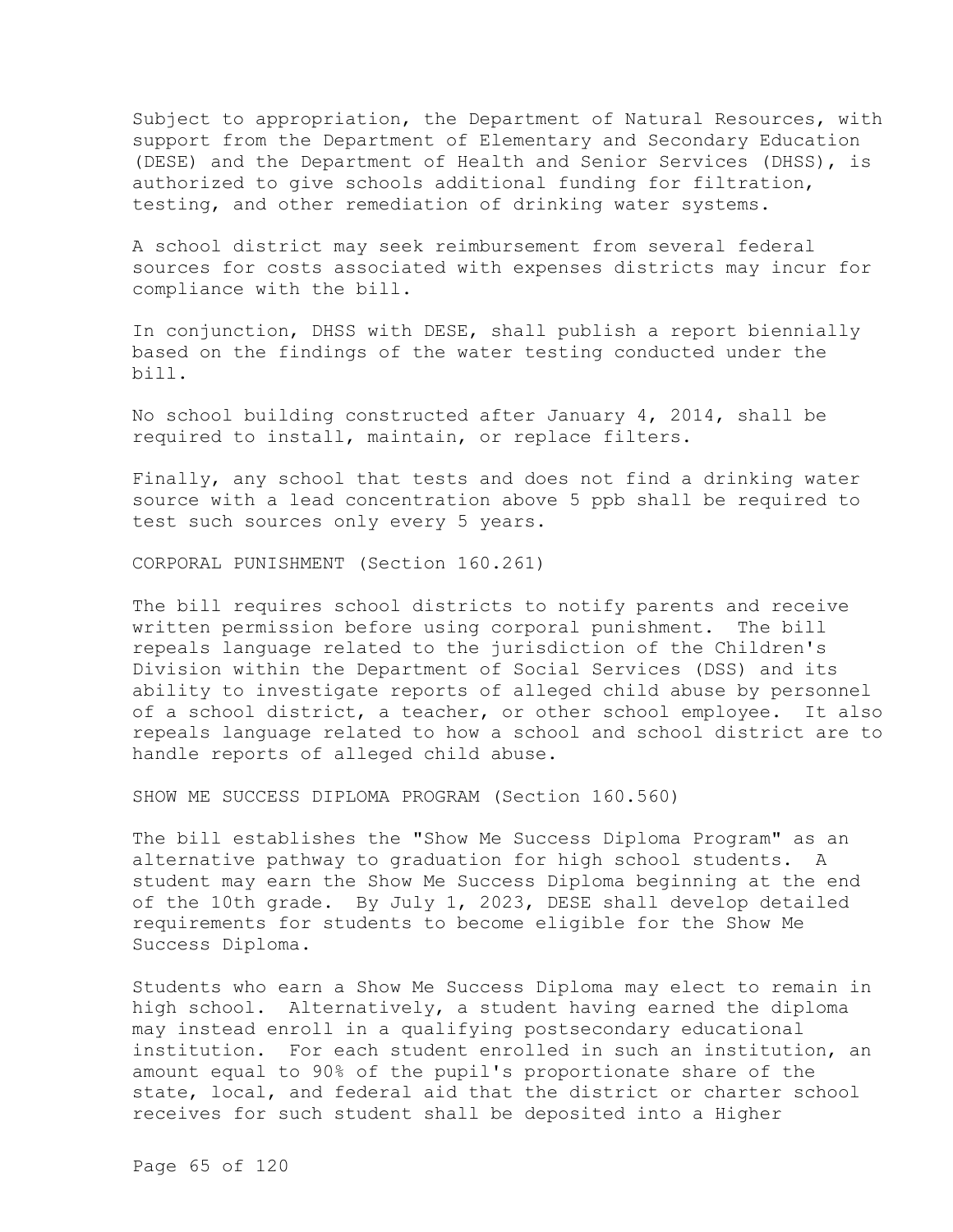Education Savings Account that lists the student as the beneficiary.

ADULT HIGH SCHOOLS (Sections 160.2700 & 160.2705).

This bill repeals the on-site requirement for childcare at adult high schools and allows adult high schools to provide synchronous instruction connecting students to a live class at a Missouri adult high school to be treated as in-person instruction. The bill provides that adult high schools shall be deemed a "secondary school system" for purposes of offering childcare services without a license

MISSOURI ADVISORY BOARD FOR EDUCATOR PREPARATION (Section 161.097)

The bill changes the composition of the Missouri Advisory Board for Educator Preparation (MABEP) to include at least three active elementary or secondary classroom teachers and at least three faculty members within approved educator preparation programs. The MABEP shall hold regular meetings that allow members to share needs and concerns and plan strategies to enhance teacher preparation.

The State Board of Education (SBE) shall, in consultation with MABEP, align literacy and reading instruction coursework for teacher education programs. All reading and special education certificates shall include training as outlined in the bill.

SCHOOL INNOVATION WAIVERS (Section 161.214)

This bill defines school intervention teams, which shall mean a group of persons representing certain schools as set forth in the bill, to submit a state innovation waiver plan to the SBE for certain purposes, including improving student readiness for employment, higher education, vocational training, technical training, or any other form of career and job training; increasing the compensation of teachers; or improving the recruitment, retention, training, preparation, or professional development of teachers.

The State Board may grant school innovation waivers to exempt schools from requirements imposed by current law, or from any regulations promulgated by the State Board or DESE. If a school innovation waiver is granted to a school district or group of school districts, the waiver shall be applicable to every elementary and secondary school within the school district or group of school districts unless the plan specifically provides otherwise.

Any plan for a school innovation waiver shall contain certain

Page 66 of 120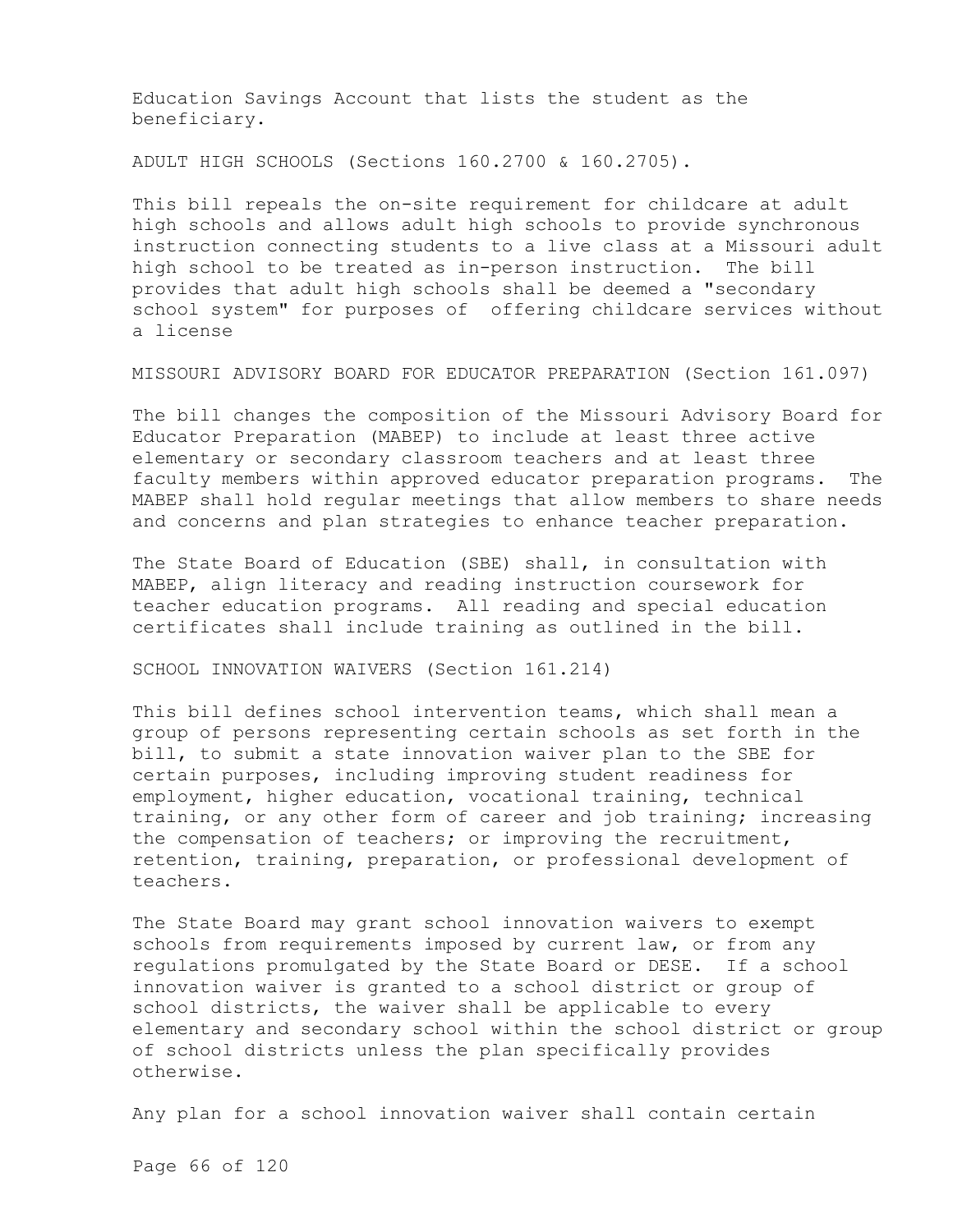information as described in the bill, including the specific provision of law for which a waiver is being requested and an explanation for why such provision of law inhibits the goal stated in the plan. The plan shall also demonstrate that the intent of the law can be addressed in a more effective, efficient, or economical manner and that the waiver or modification is necessary to implement the plan.

In evaluating a plan submitted by a school innovation team, the State Board shall consider whether the plan meets certain criteria set forth in the bill. The State Board may propose modifications to the plan in cooperation with the school innovation team.

Any waiver granted under this bill shall be effective for no longer than three school years, but school innovation waivers may be renewed. No more than one school innovation waiver shall be in effect with respect to any one elementary or secondary school at one time.

The State Board shall not authorize the waiver of any statutory requirements relating to teacher certification, teacher tenure, or any requirement imposed by federal law.

READING INTERVENTION (Section 161.241)

The SBE, in collaboration with the Coordinating Board for Higher Education and the Commissioner's Literacy Advisory Council established by the bill, shall develop a plan to establish a comprehensive system of services for reading instruction. The SBE shall also create an Office of Literacy and shall take other actions relating to improving literacy set forth in the bill. The bill also creates the Evidence-based Reading Instruction Program Fund, to be used for purposes set forth in the bill.

COMPETENCY-BASED EDUCATION GRANT PROGRAM (Section 161.380)

The bill establishes the "Competency-Based Education Grant Program" and the "Competency-Based Education Grant Fund". By application, DESE shall award grants from the Fund to eligible school districts for the purpose of providing competency-based education programs. The Department shall facilitate the creation, sharing, and development of course assessments, curriculum, training and guidance for teachers, and best practices for the school districts that offer competency-based education courses.

COMPETENCY-BASED EDUCATION TASK FORCE (Section 161.385)

The bill establishes the "Competency-Based Education Task Force" to study and develop competency-based education programs in public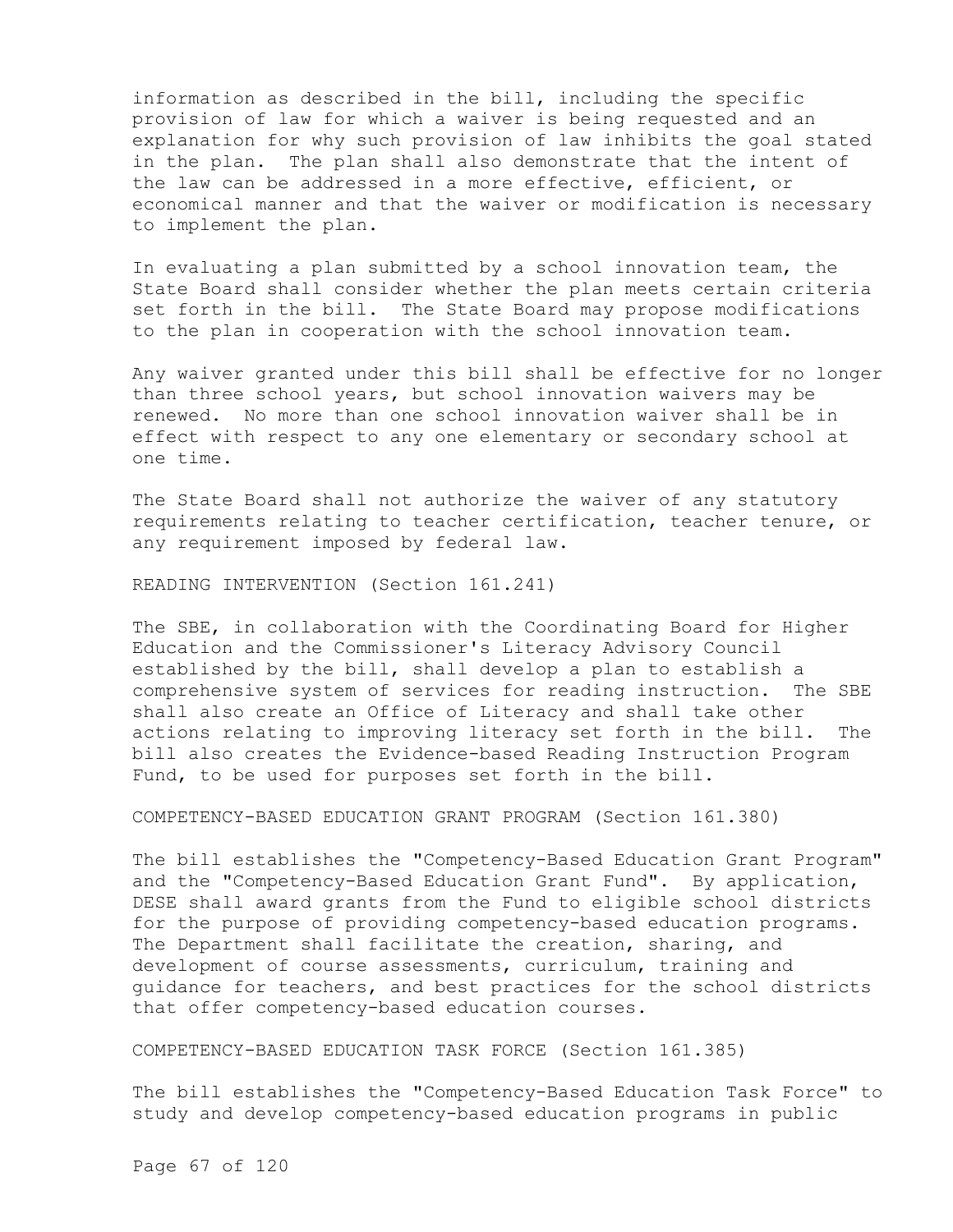schools. The membership of the Task Force shall include but not be limited to: two members of the House of Representatives appointed by the Speaker, two members of the Senate appointed by the President Pro Tem and four members appointed by the Governor. The Task Force shall conduct interviews and at least three public hearings to identify promising competency-based education programs and obstacles to implementing such programs. By December 1st of each year, the Task Force shall present its findings and recommendations to the Speaker of the House of Representatives, the President Pro Tem of the Senate, the Joint Committee on Education, and the SBE.

HOLOCAUST EDUCATION (Section 161.700)

This bill designates the second week in April as "Holocaust Education Week".

Holocaust education shall include age-appropriate instruction to elementary school students in 6th grade and higher.

A curriculum framework of instruction shall be developed by DESE for studying the Holocaust. Such curriculum framework shall be made available to up to 25 school districts or schools within a district as a pilot program in consultation with the Holocaust Education and Awareness Commission beginning in the 2023-2024 school year.

Each participating school district shall provide a plan of professional development for teachers.

The pilot program shall start in participating school districts in the 2023-2024 school year and shall be expanded to include all school districts by the 2025-2026 school year.

The Department shall provide for an evaluation regarding the success and impact of the pilot program upon completion of the first year of the pilot program and shall report the results of such evaluation to the General Assembly.

SCHOOL BOARD COMMUNITY ENGAGEMENT POLICY (Section 162.058)

Before July 1, 2023, school districts and charter schools shall adopt a community engagement policy based on community input that provides residents a method of communicating with the governing board of the school district or charter school. The policy creates a process for items related to educational matters to be added to the board agenda. The policy components are set forth in the bill.

PUBLIC SCHOOLS AND SCHOOL DISTRICTS (Section 162.084)

Page 68 of 120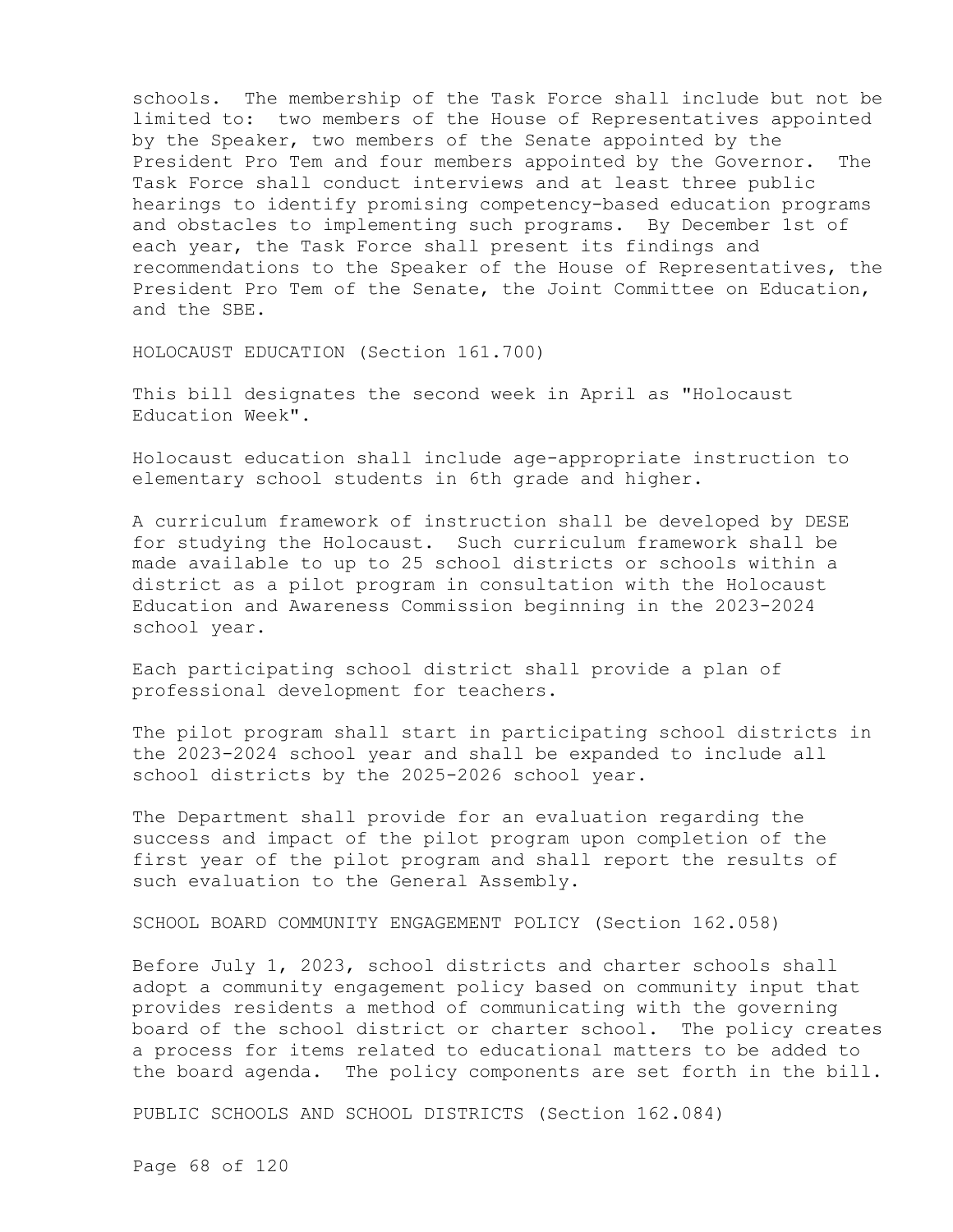The bill requires that any individual public elementary school, secondary school, charter school, or school district that is in the bottom 5% of scores on the annual performance report shall mail a letter to the parents and guardians of each student in such school or district informing the parents and guardians of the score and any options available to such students as a result of the school's or district's current status. Special school districts and any state operated schools in which all of the students enrolled are students with disabilities are exempted from this provision.

SCHOOL BOARD DISTRICTS (Sections 162.261-162.563)

The bill allows for any seven-director school district or an urban district to be divided into subdistricts, or a combination of subdistricts and at-large districts, and provides for the process for the election of subdistrict board members.

The bill allows for the division process to be submitted to a vote of the district either by a majority vote of the school board or by an initiative petition signed by 10% of the number of votes cast in the most recent school board election. If the ballot measure to divide the district is passed, the bill provides direction on conducting public hearings and the final development of plans to carryout the division of the district. The required details of the plan proposal are outlined in the bill. Subdistricts shall be of contiguous and compact territory and as nearly equal in population as practicable.

The bill contains appeals language for any resident of the district that objects to the division of the district by the election authority, and prevents any district that votes to divide from making changes for five years after the division.

The bill also prohibits school districts from requiring signatures on a petition as a method of filing for a school board candidate.

GIFTED CHILDREN (Section 162.720)

This bill requires that if 3% or more of students enrolled in a school district are identified as gifted, the district is required to establish a state-approved gifted program for gifted children. If a school district has an average daily attendance of 350 students or fewer, the district's gifted program shall not be required to provide services by a teacher certified to teach gifted education. Any teacher who provides gifted services through the program, and is not certified, shall annually participate in at least six hours of professional development focused on gifted development. These provisions shall apply starting in the 2024- 2025 school year.

Page 69 of 120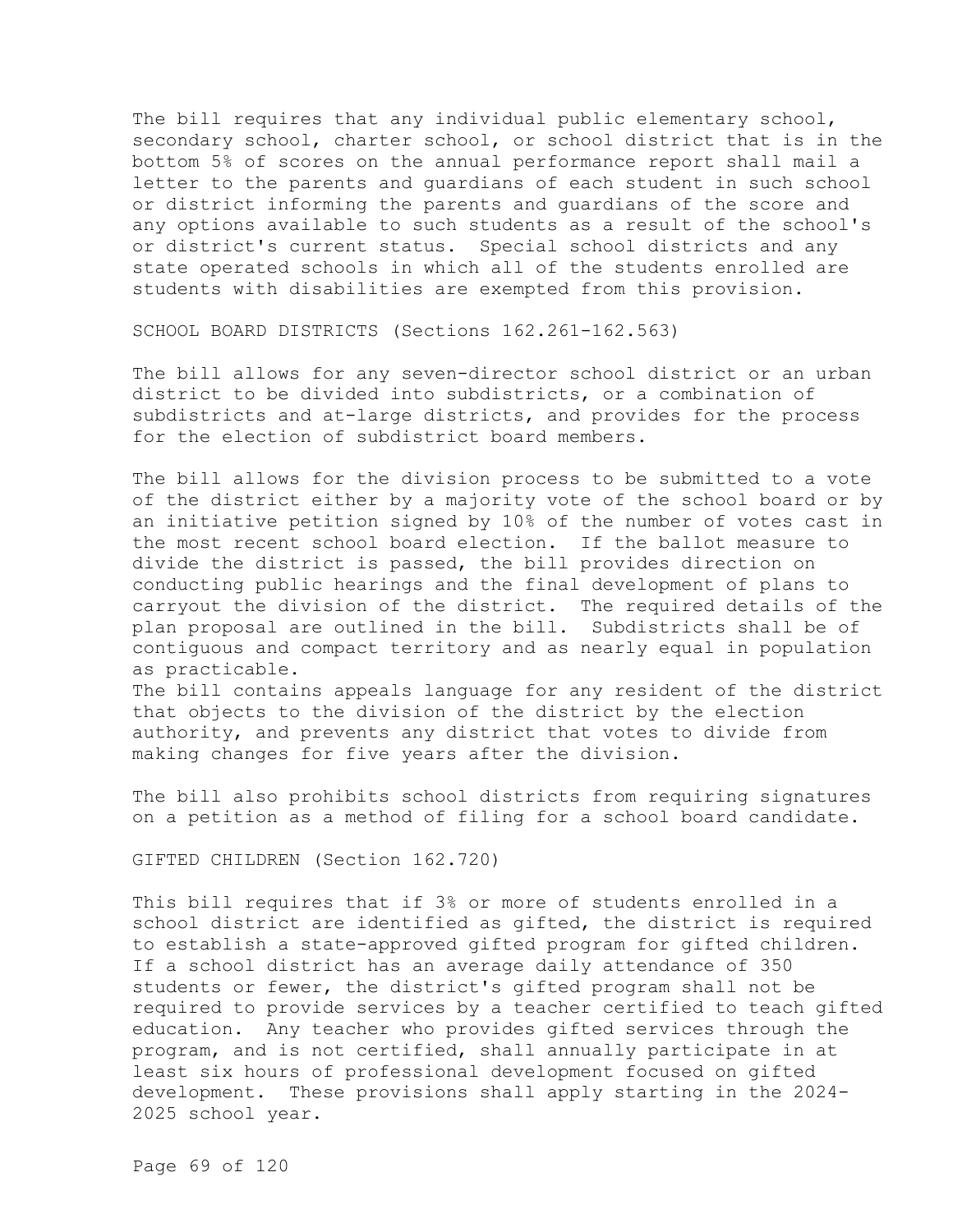SPECIAL EDUCATION REIMBURSEMENT (Section 162.974)

This bill states that any money reimbursed to a school district with 500 or fewer students for high-needs children that exceeds three times the current expenditure per average daily attendance is excluded from such calculation when reported to DESE.

COMPETENCY-BASED HIGH SCHOOL CREDITS (Section 162.1255)

The bill allows school districts and charter schools to receive state school funding under the foundation formula for high school students who are taking competency-based courses offered by their school district or charter school.

Attendance of a student enrolled in a competency-based course shall equal the product of the district or charter school's prior year average attendance percentage multiplied by the total number of attendance hours normally allocable to a non-competency-based course of equal credit value.

DOLLAR VALUE MODIFIER (Section 163.016)

This bill provides that the Gasconade County R-II, Maries County R-II, and the West St. Francis County R-IV school districts which all cross county lines shall each use the dollar value modifier of the county with the highest dollar value modifier.

SCHOOL DISTRICT RESIDENCY TUITION WAIVER (Section 167.151)

For all school years beginning on or after July 1, 2023, this bill allows any person or a beneficiary of a trust that owns residential or agricultural real property in any school district, and pays a school tax of at least \$2,000 in that district and owned property for at least four years, may send up to four of such owner's or beneficiary's children to a school within that district, excluding a charter school, without a tuition payment, upon notification to the district at least 30 days prior to enrollment, and the district shall count that child for the district's average daily attendance. BRAILLE INSTRUCTION (Section 167.225)

This bill establishes the "Blind Students' Rights to Independence, Training, and Education Act" or the "BRITE Act". The bill provides definitions for "accessible assistive technology device", "adequate instruction", and "nonvisual access and skills" among other definitions.

The Act requires blind and visually impaired students to have an Individualized Education Plan or Individualized Family Support Plan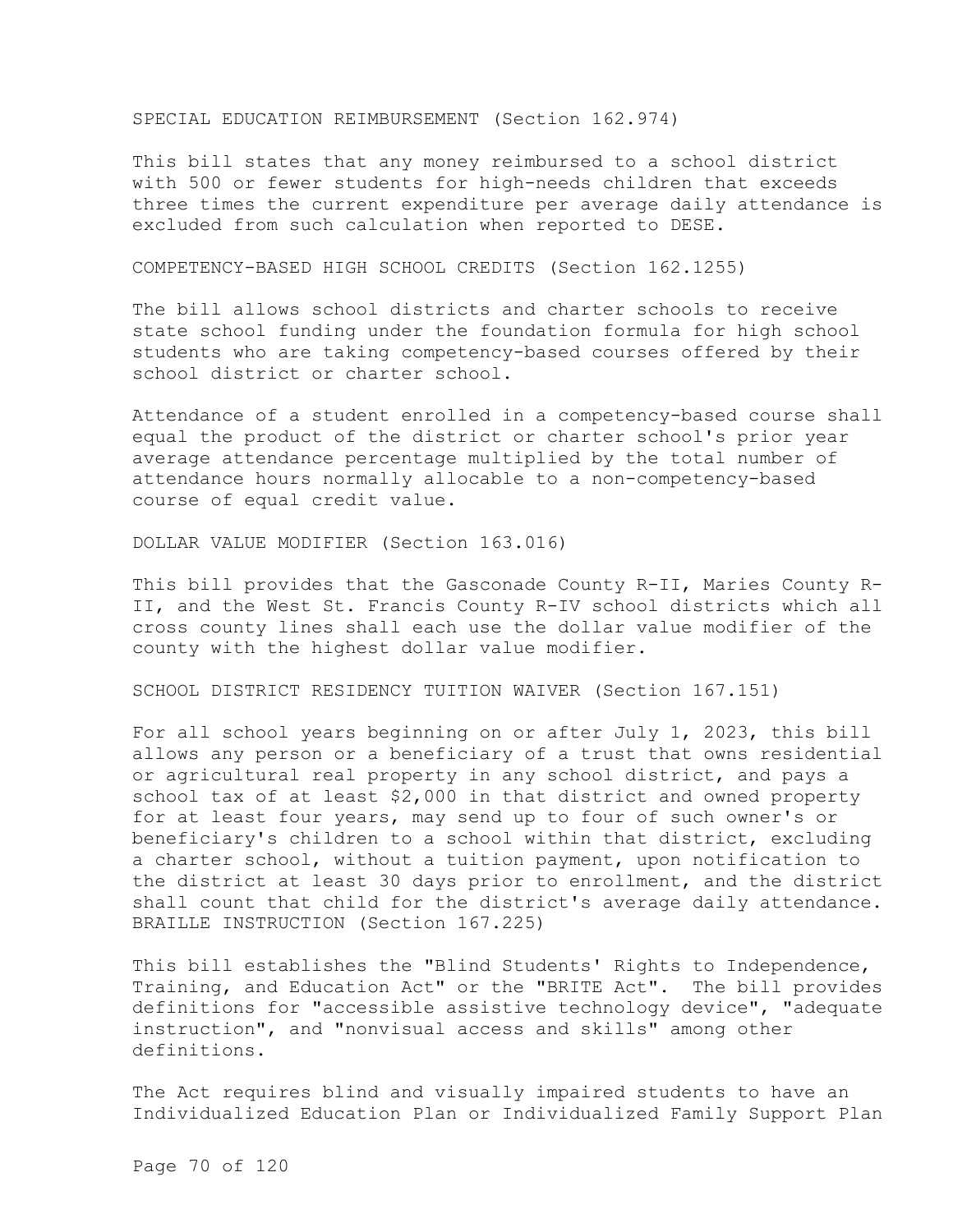that shall specify results obtained from evaluations on reading and writing skills, and should include the need for instruction in Braille or the use of Braille. All instruction in Braille reading and writing shall be sufficient to allow a student to effectively and efficiently communicate at an appropriate age level.

The Act includes additional guidance for the instruction of Braille and the use of nonvisual accessible assistive technology and provides direction to school districts regarding accessible assistive technology requiring a school district to provide duplicative accessible assistive technology to be used in a blind student's home without requiring payment or family assumption of liability for loss or damage.

The Act requires districts to perform an orientation and mobility evaluation to be conducted by certified individuals and provides guidance on the instruction for orientation and mobility, and districts may not limit a student's instruction in the home, school, and community and provide transportation in the preferred mode of the instructor.

The Act requires educators hired to teach Braille, accessible assistive technology, and orientation and mobility, to hold a valid certificate as outlined in the Act. The Act requires school districts to comply with the Individuals with Disabilities Education Act even during declared emergencies, to bear the cost of any required eye report, and to develop nonvisual accessibility policies to reduce or eliminate common barriers for blind individuals.

READING INTERVENTION (Sections 167.268, 167.640, 167.645, & 170.014)

The bill changes the term "reading intervention plans" to "reading success plans" throughout the bill and applies provisions regarding such plans to charter schools. The development of guidelines for formulating policies for such plans is changed from the State Board of Education to DESE.

Each school district and charter school shall have on file a policy for reading success plans. The reading success plans shall provide all parents and guardians of students with a plan that includes suggestions for regular parent-guided home reading.

Each school district and charter school shall provide intensive reading instruction to students as set forth in the bill.

The bill repeals provisions relating to reading assessments and now states that school districts and charter schools shall assess all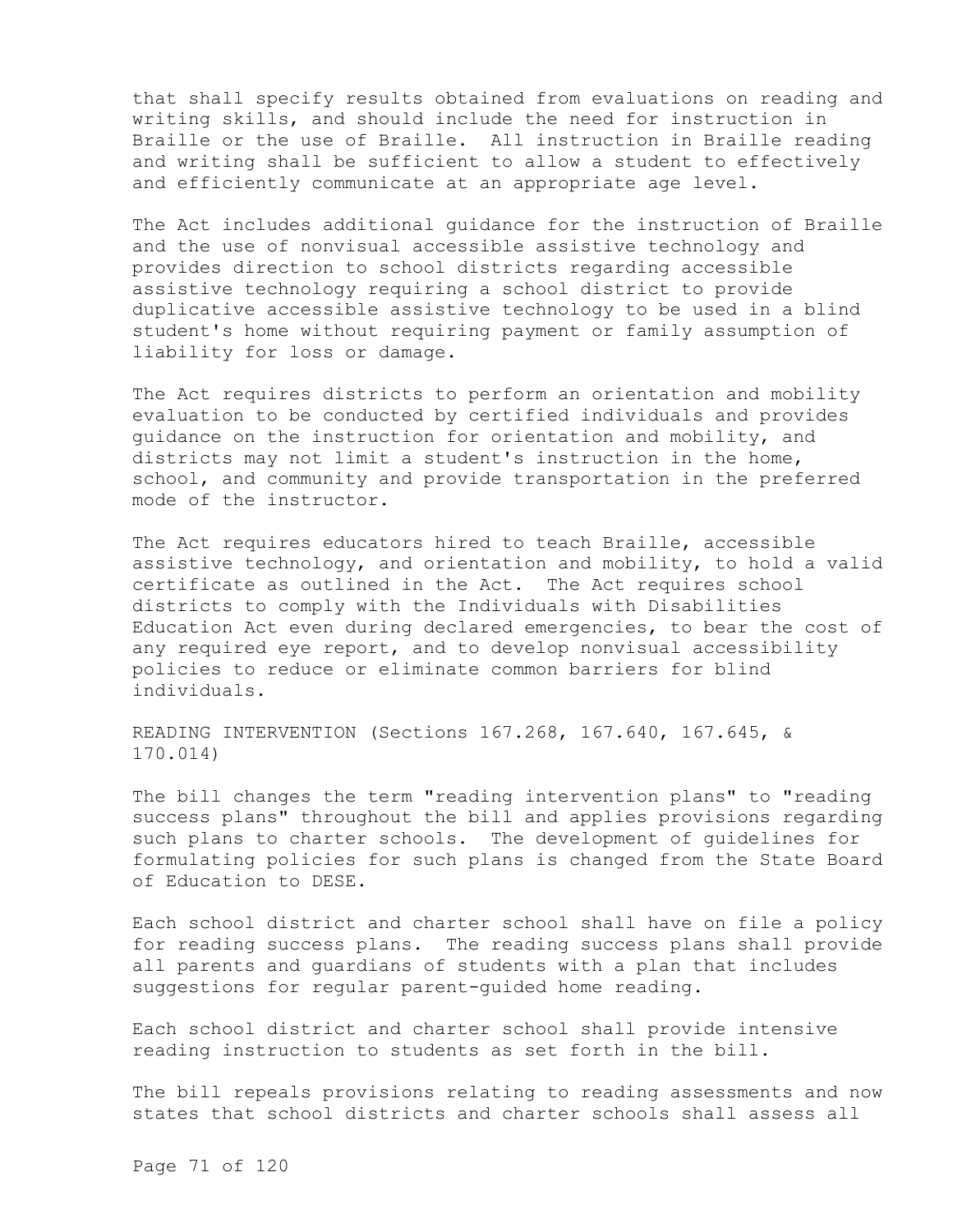students enrolled in kindergarten through 3rd grade at the beginning and end of each school year for their level of reading or reading readiness. Additionally, all school districts and charter schools shall assess any newly enrolled student in grades one through five for their level of reading or reading readiness.

At the beginning of the school year, each school district and charter school shall provide a reading success plan to any student who exhibits a substantial deficiency in reading or has been identified as being at risk of dyslexia.

Each school district or charter school shall ensure the parent or guardian of any student in kindergarten through 3rd grade who exhibits a substantial deficiency in reading and shall provide them information listed in the bill.

If a student has a substantial reading deficiency at the end of 3rd grade, promotion or retention of the student shall be discussed by the student's parent or guardian and appropriate school staff. School districts and charter schools shall provide students identified as having a substantial reading deficiency with certain services as set forth in the bill.

Each school district and charter school shall ensure that intensive reading instruction is provided through a reading development initiative to each kindergarten through 5th grade student who is assessed as exhibiting a substantial reading deficiency. Such instruction shall comply with criteria listed in the bill.

The provisions relating to reading assessments have an effective date of January 1, 2023.

Additionally, each school district and charter school shall provide professional development services to enhance the skills of elementary teachers in responding to children's unique reading issues and needs to increase the use of evidence-based strategies.

INDIVIDUALIZED HEALTH CARE PLANS AT SCHOOLS (Section 167.625)

This bill establishes "Will's Law", requiring individualized health care plans to be developed by school nurses in public schools and charter schools. Such plans shall be developed in consultation with a student's parent or guardian and appropriate medical professionals that address procedural guidelines and specific directions for particular emergency situations relating to the student's epilepsy or seizure disorder. Plans are to be updated at the beginning of each school year and as necessary. Notice must be given to any school employee that may interact with the student, including symptoms of the epilepsy or seizure disorder and any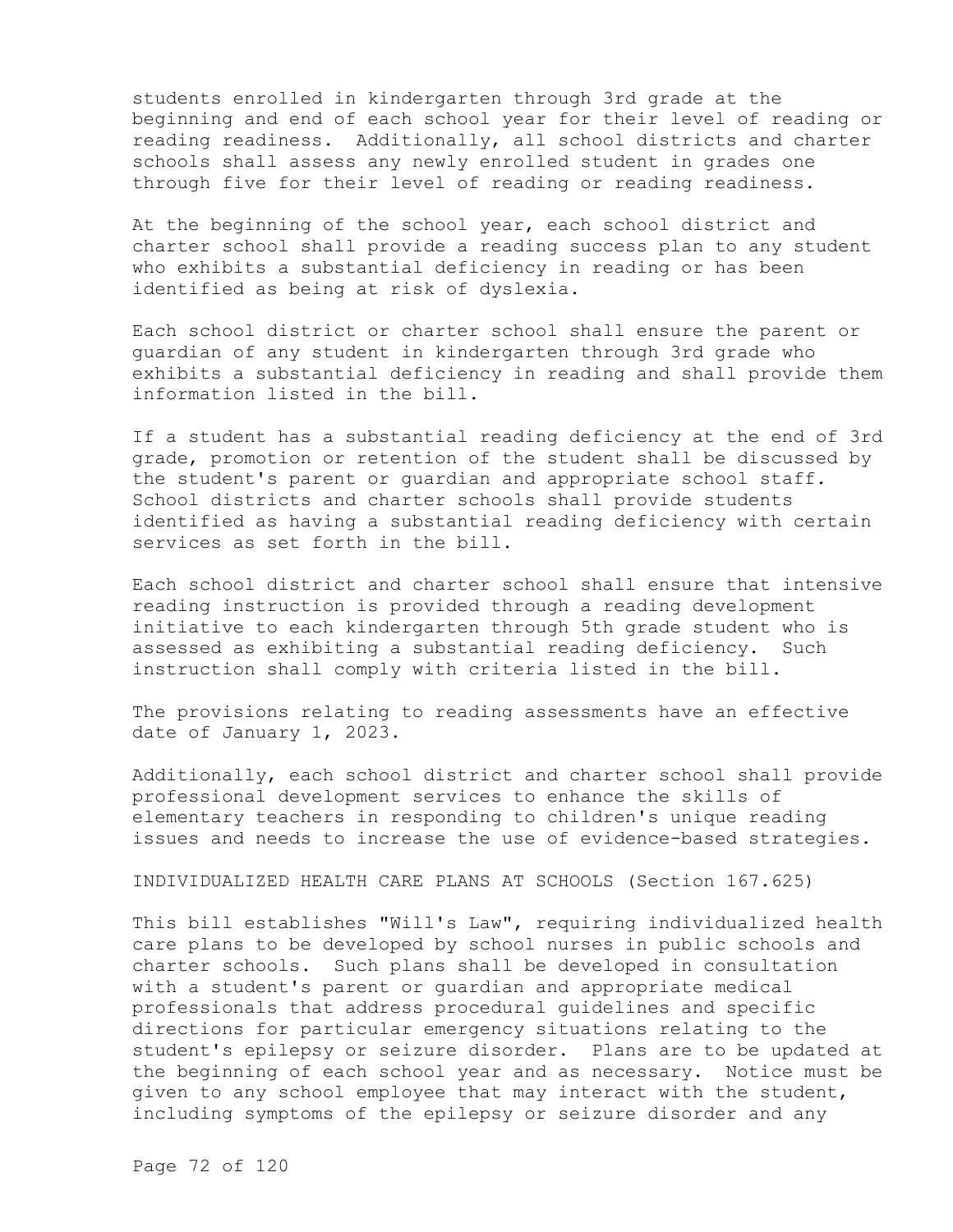medical and treatment issues that may affect the educational process.

All school employees shall be trained every two years in the care of students with epilepsy and seizure disorders. Training shall include an online or in-person course of instruction approved by the Department of Health and Senior Services. School personnel shall obtain a release from a student's parent to authorize the sharing of medical information with other school employees as necessary.

The bill also protects school employees from being held liable for any good faith act or omission while performing their duties.

This provision contains an emergency clause.

RECOVERY PROGRAMS FOR HIGH SCHOOL STUDENTS (Section 167.850)

This bill allows the Commissioner of the Department of Education to approve and authorize up to four pilot recovery high schools to be established and operated by individual public school districts or groups of such districts. Recovery high schools shall serve as an alternative public high school setting and recovery program for students in recovery from substance use disorder or substance dependency, or such a condition along with co-occurring disorders as described in the bill, who would academically and clinically benefit from placement in the recovery high school and who are committed to working on their recovery.

Districts seeking to operate a recovery high school shall submit proposals as specified by December 1st in the year prior to the first school year in which the school would begin operation. The proposal must include a financial plan. The district or districts may partner with one or more local nonprofit organizations or other local educational agencies regarding the establishment and operation of a recovery high school. The proposal may contain requests for waivers of existing regulations, which shall be deemed granted if the proposal is approved by the SBE with the recommendation of the Commissioner.

The Commissioner of the Department of Education may specify an authorization period for the recovery high school which shall be no less than four years. The recovery high school, shall submit to the Commissioner an analysis of school outcomes, as described in the bill annually.

Pupil attendance, dropout rate, student performance or statewide assessments, or other data considered in the Missouri School Improvement Program and school accreditation shall not be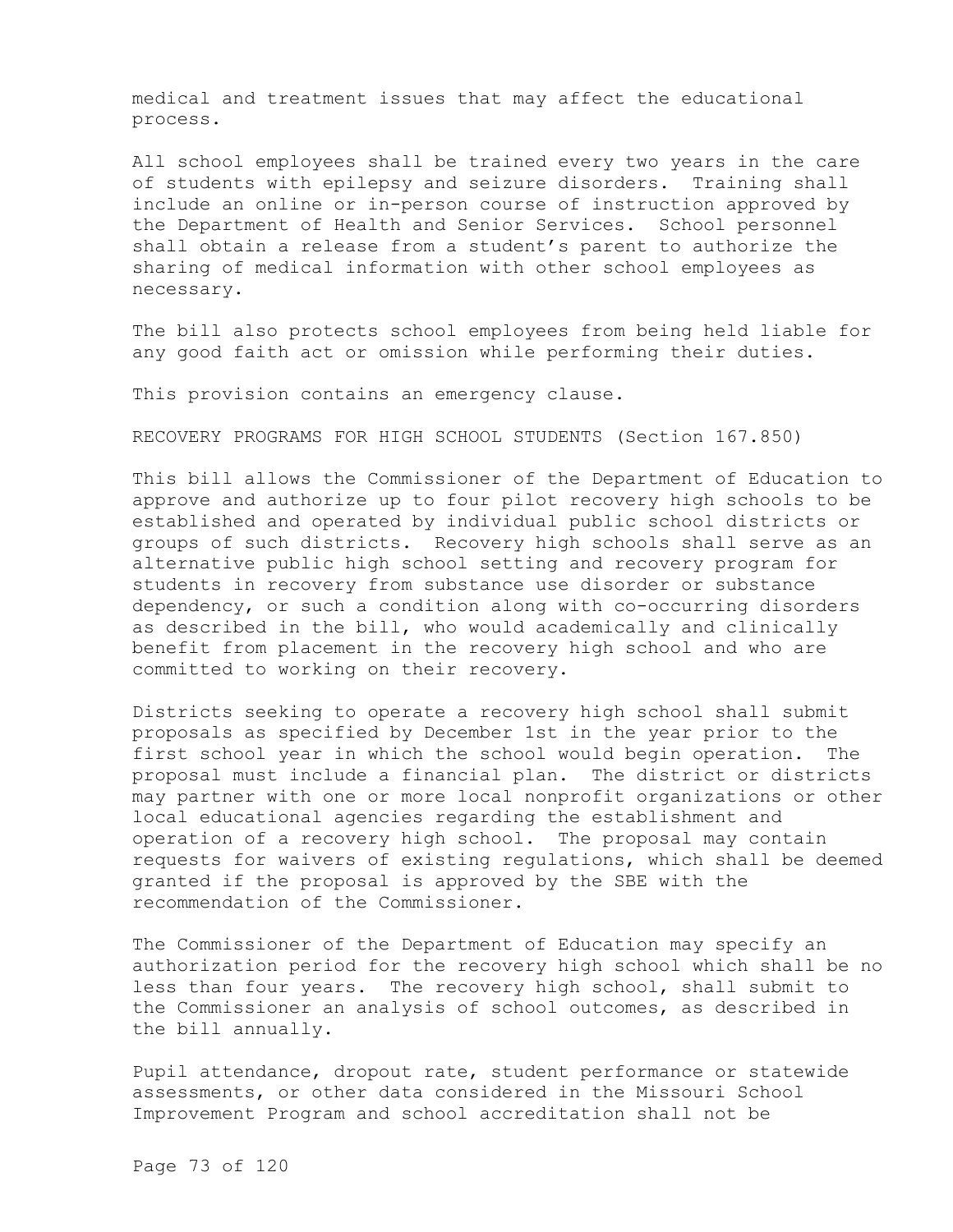attributed to general accreditation of either a sending district or the district or districts operating the recovery high school and may only be used by the Commissioner in the renewal process for the recovery high school.

School districts may enroll their students in a recovery high school by entering into an agreement with the district or districts operating the school.

Recovery high schools shall adopt a policy establishing a tuition rate by February 1st of the preceding school year; that the sending district shall pay the tuition rate or an amount of per-student state and local funding as described in the bill, whichever is lower; and that the sending district will remain responsible for special education and disability expenses in excess of the tuition paid.

The Commissioner may enter into an agreement with the appropriate official or agency of another state to develop a reciprocity agreement for otherwise eligible, non-resident students seeking to attend a recovery high school. Such reciprocity agreement shall require the out-of-state student's district of residence to pay to the recovery high school an annual amount equal to 105% of the recovery high school's tuition rate. No student enrolled pursuant to a reciprocity agreement shall be considered a resident pupil for purposes of calculating state aid.

TEACHING CERTIFICATES (Section 168.021)

The bill expands on the current licensing process for the visiting scholars teacher certification by allowing individuals to obtain a certification to teach if they are employed by a district as part of an initiative designed to fill vacant positions in hard-to-staff schools or subject areas.

The bill also allows provisionally certified teachers an alternative route to achieve their full professional certification beyond the qualifying score on a designated exam, the details of the alternative route are included in the bill.

SUBSTITUTE TEACHING (Sections 168.036 & 168.037)

This bill creates a four-year certificate for individuals that want to substitute teach. Applicants for certification must complete a background check and also have at least 36 college hours or have completed a 20-hour online training. Individuals must also have a high school diploma or equivalent. An alternative route to certification is provided for qualified individuals with technical or business expertise or Armed Forces experience and a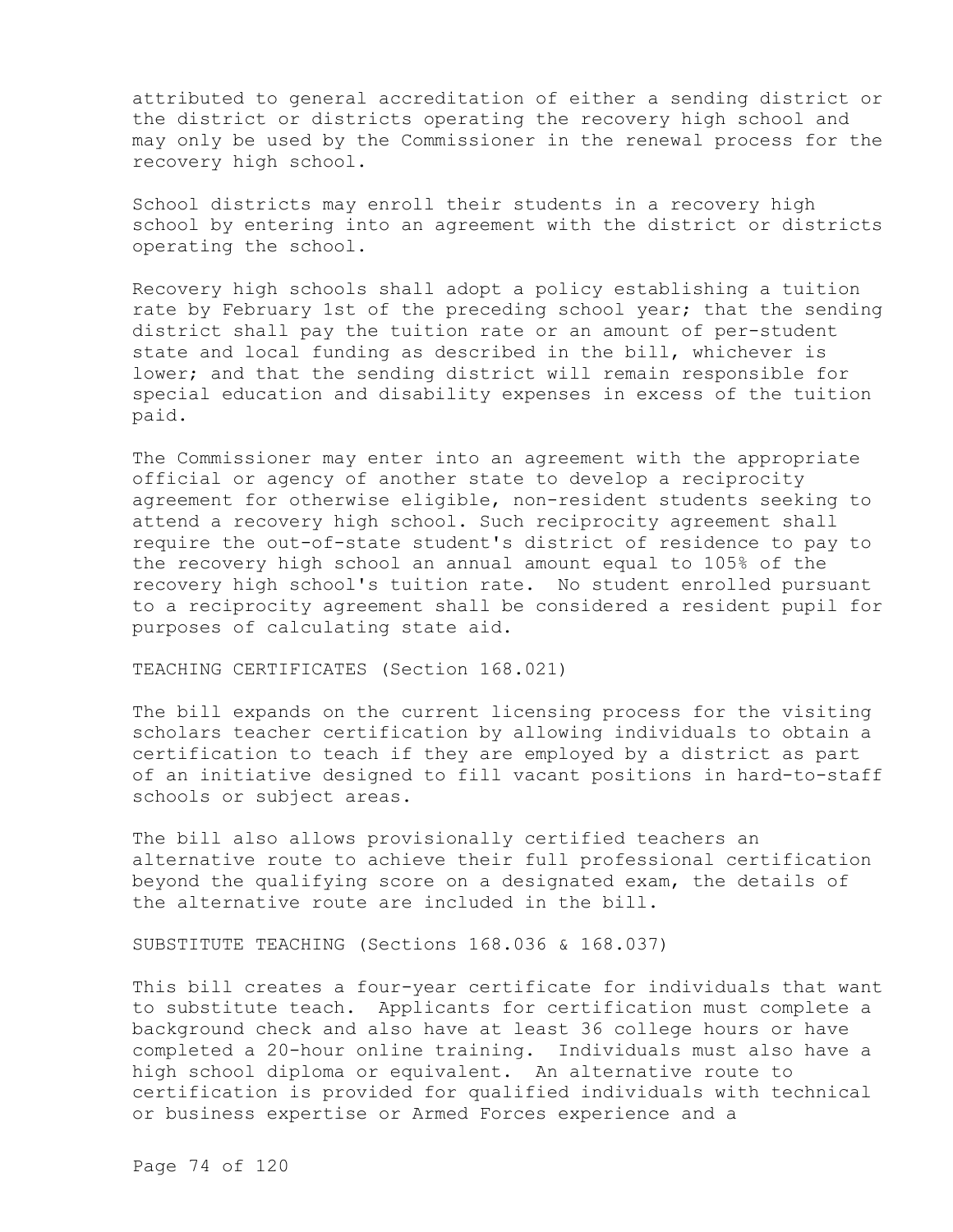superintendent sponsorship.

Until June 30, 2025, this bill allows retired teachers that have a substitute certification to substitute teach part-time or as a temporary substitute and not have those hours and salary affect their retirement allowance.

Substitute certificates will expire if the individual fails to substitute teach for at least five days or 40 hours in a calendar year. No individual under 20 years old may substitute in 9th through 12th grade.

The bill also requires DESE to develop and maintain an online substitute training program with 20 hours of training related to subjects appropriate for substitute teaching. The bill authorizes school districts to develop district specific orientations lasting two hours.

Beginning January 1, 2023, the bill authorizes substitute teachers that apply for a fingerprint background check the opportunity to submit the results to up to five different school districts for a specified fee.

The bill adds a web-based survey to be developed and maintained by DESE that will collect information from substitute teachers at the end of each day of teaching. Districts will provide links to substitute teachers to access the survey, which will contain questions regarding the support and interaction with school staff, student health and safety issues, among other relevant questions.

The bill requires school districts and charter schools to annually provide DESE with information relating to substitute teaching as outlined in the bill and contains an emergency clause for one section.

SCHOOL DISTRICT SUPERINTENDENT SHARING (Section 168.205)

Beginning July, 1 2023, this bill allows a school district that enters into an agreement with another district to share a superintendent to receive an additional \$30,000 per year in state aid for up to five years. The bill directs districts to spend the additional compensation and half of the savings from sharing a superintendent on teacher salaries or counseling services.

TEACHER CAREER PLANS (Sections 168.500 & 168.515)

This bill modifies provisions regarding career ladder admission and stage achievement for teachers. Additional responsibilities and volunteer efforts outside of compensated hours may include uncompensated coaching, supervising, and organizing extracurricular

Page 75 of 120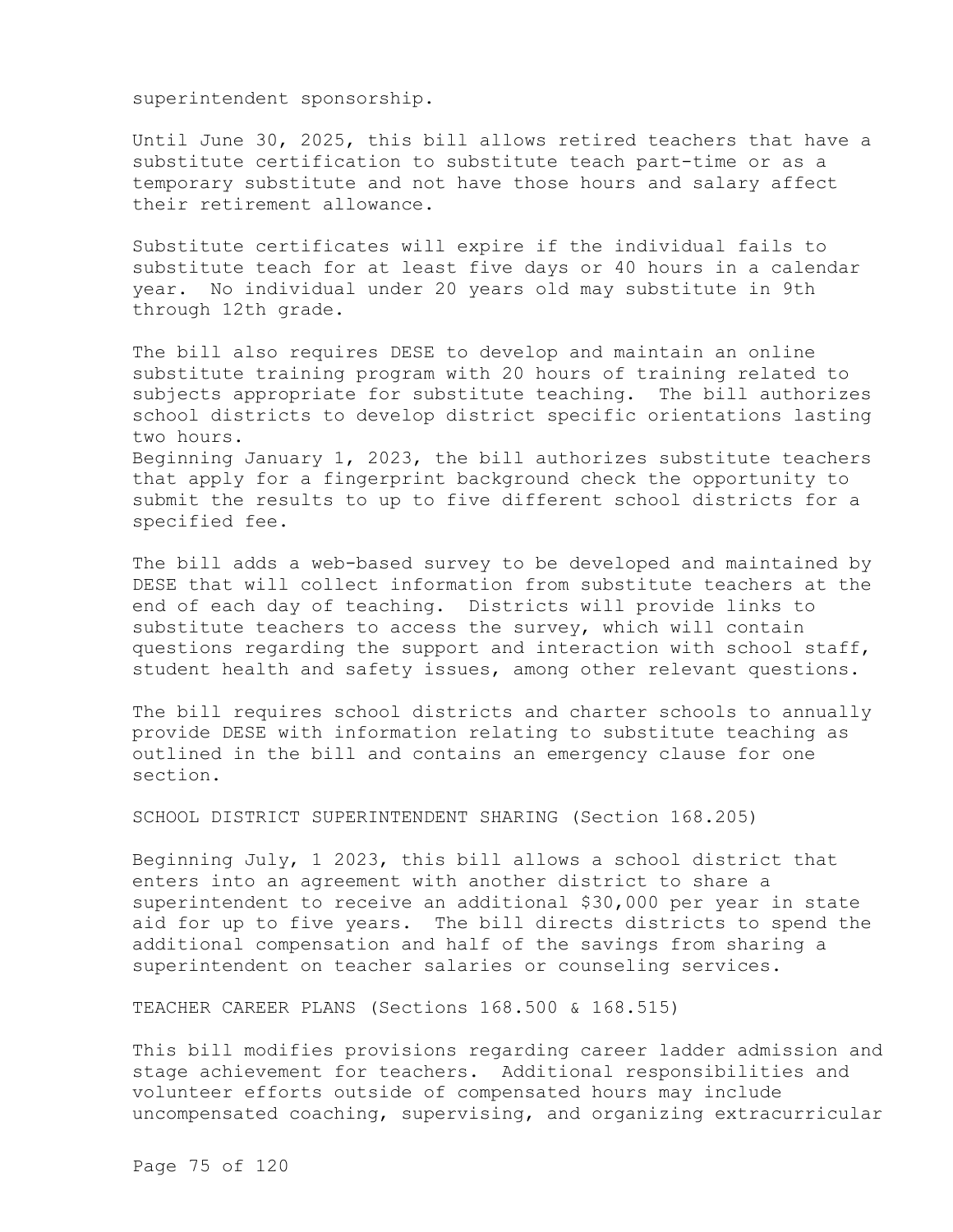activities, serving as a mentor or tutor to students, additional teacher training or certification, or assisting students with college or career preparation. The bill increases the state percentage of funding for salary supplements for career ladder from 40% to 60% and lowers the number of years before a teacher is eligible from five to two years.

COMPUTER SCIENCE COURSES (Section 170.018)

This bill modifies the definition of "computer science course" by including any elementary, middle, or high school course that embeds computer science content within other subjects.

The bill requires, for all school years on or after July 1, 2023, certain coursework and instruction in computer science and computational thinking in public and charter high schools, middle schools, and elementary schools. Courses and instruction offered under this bill must meet certain standards established by the State Board of Education and DESE.

This bill requires school districts to submit to DESE certain information related to their computer science courses and demographic enrollment information for such courses. Such information shall be posted on DESE's website by September 30th of each school year.

On or before June 30th annually, DESE shall publish a list of computer science course codes and names with a course description and shall indicate which courses meet or exceed DESE's computer science performance standards.

A computer science advisor shall be appointed by DESE to implement these provisions of the bill.

Beginning July 1, 2023, computer science courses successfully completed and counted toward state graduation requirements shall be equivalent to one science or practical arts credit for the purpose of satisfying admission requirements at any public institution of higher education in the state (Section 170.018).

COMPUTER SCIENCE EDUCATION TASK FORCE (Section 170.036)

The bill establishes the "Computer Science Education Task Force" comprised of 18 members, including but not limited to: two members of the House of Representatives with one member to be appointed by the Speaker and one member to be appointed by the Minority Leader, two members of the Senate with one member being appointed by the President Pro Tem and one appointed by the Minority Leader, and the Governor or his or her designee. The Task Force shall develop a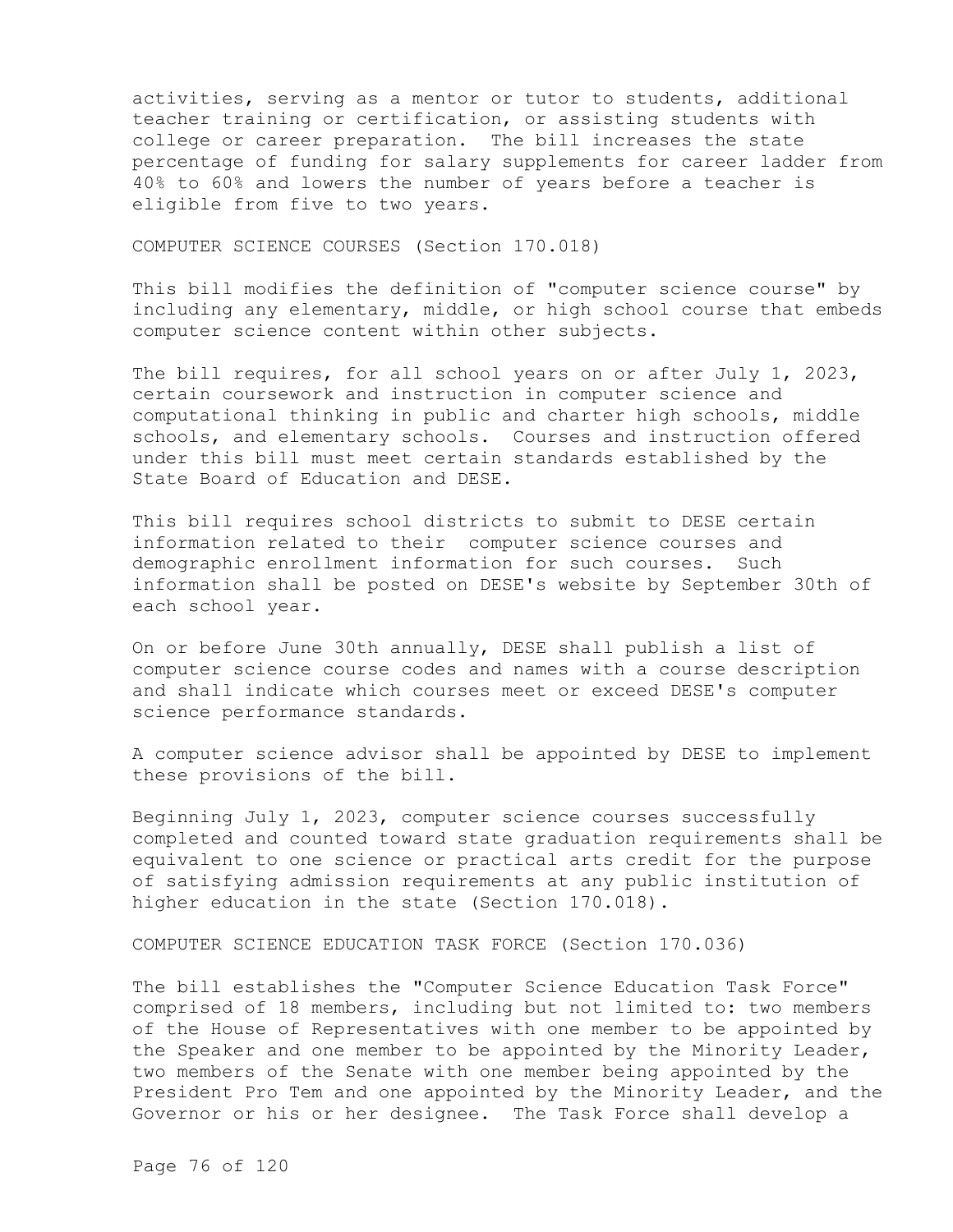strategic plan for expanding a statewide computer science education program, as described in the bill.

The Task Force shall hold its first meeting within three months of the effective date of the bill and shall present a summary of its activities and recommendations for legislation to the General Assembly before June 30, 2023. The Task Force shall dissolve on June 30, 2024.

SUICIDE AWARENESS & PREVENTION (Sections 170.047 & 170.048)

Beginning July 1, 2023, this bill requires a public school or charter school with pupils in grades seven to 12 that issues pupil or student identification cards to print the 3-digit dialing code that directs calls and routes text messages to the Suicide and Crisis Lifeline, 988.

MENTAL HEALTH AWARENESS TRAINING (Section 170.307)

This bill establishes a mental health awareness training requirement for pupils in public schools and charter schools that shall be given any time during a pupil's four years of high school. Instruction shall be included in the district's existing health or physical education curriculum. Instruction shall be based on a program established by DESE.

HALF-DAY EDUCATIONAL PROGRAMS (Section 171.033)

This bill modifies the number of hours or days required for halfday educational programs, the minimum hours of actual pupil attendance and minimum scheduled make-up hours shall be reduced by one-half.

WORKFORCE DIPLOMA PROGRAM (Section 173.831)

This bill establishes the "Workforce Diploma Program" within DESE to assist students in obtaining a high school diploma and in developing employability and career and technical skills through campus-based, blended, or online modalities.

Before September 1, 2022, and annually each year after, DESE shall issue a request for qualifications for interested Program providers to become approved providers to participate in the Program. Each approved program provider shall meet qualifications set forth in the bill, including having at least two years of experience in providing adult dropout recovery services.

DESE shall announce approved program providers prior to October 16th each year, and approved program providers shall begin

Page 77 of 120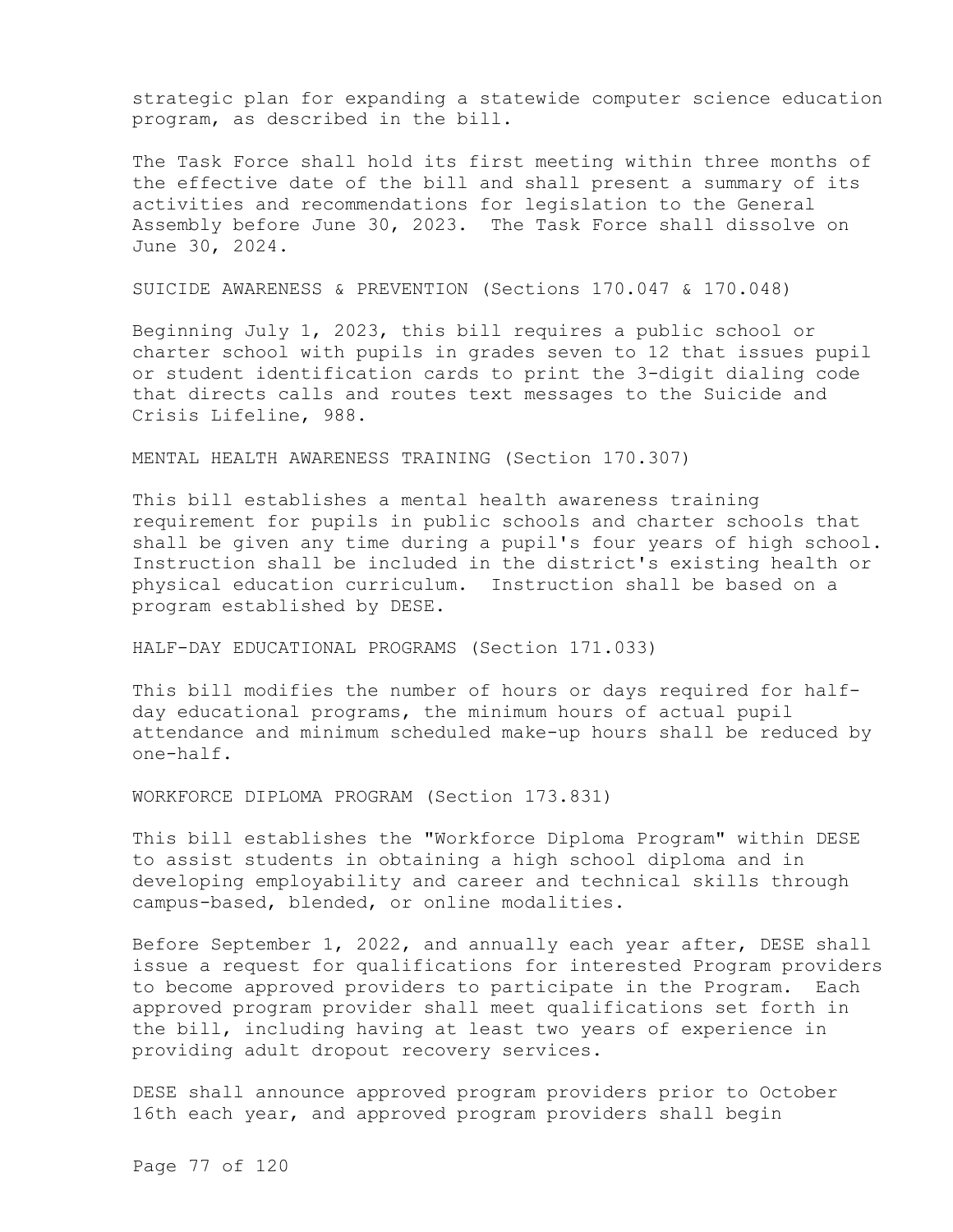enrolling students before November 15th each year. Approved program providers shall maintain approval without reapplying annually unless the provider has been removed pursuant to this bill.

All approved program providers shall comply with requirements set by DESE to ensure an accurate accounting of a student's accumulated credits, an accurate accounting of credits necessary to complete a high school diploma, and any coursework to be aligned with the academic performance standards of this state.

Subject to appropriations, DESE shall set and pay approved program providers for meeting certain milestones. However, no approved program provider shall receive funding for a student if such provider already receives federal or state funding or private tuition for such student. Additionally, no approved program provider shall charge student fees of any kind, including textbook fees, tuition fees, lab fees, or participation fees, unless the student chooses to obtain additional education offered by the provider that is not included in the program.

In order to receive payments, approved program providers shall be required to submit monthly invoices to DESE before the 11th calendar day of each month for the milestones met by students in the previous month. DESE shall pay approved program providers in the order in which invoices are submitted until all available funds are exhausted.

The Department of Education shall also provide a written update to approved program providers by the last day of each month, which shall include the aggregate total dollars that have been paid to the providers, and the estimated number of enrollments still available for the program year.

Prior to July 16th of each year, each approved program provider shall report certain information set forth in the bill to DESE for each individual participating student, on a student-by-student basis, including the total number of students who have been funded through the Program, the total number of credits earned, the total number of employability skills certifications issued, the total number of industry-recognized credentials earned, stackable credentials, and technical skill assessments, the total number of graduates, the average costs per graduate, and the graduation rate.

Additionally, prior to September 16th of each year, each approved program provider shall conduct and submit to DESE the aggregate results of a survey of each individual participating student, on a student-by-student basis, who graduated from the program of the provider. This bill provides that the survey shall be conducted in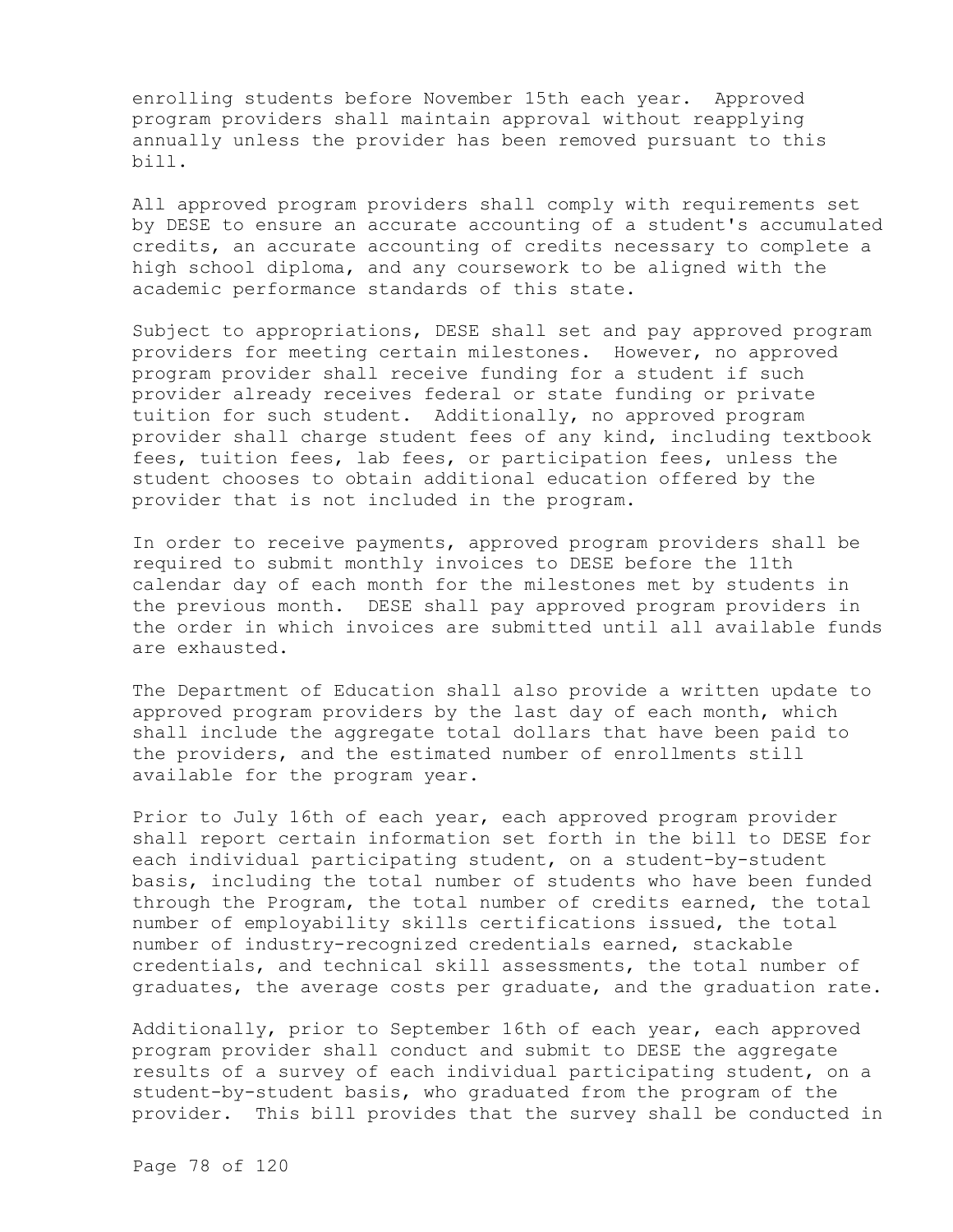the year after the student's graduation year and the following four consecutive years. The survey shall include certain data collection elements as provided in the bill, including employment status, wage, access to employer-sponsored health care, and postsecondary enrollment status.

Data from each approved program provider shall be reviewed by DESE at the end of the second fiscal year of the program to ensure that each provider is achieving minimum program performance standards. Any provider failing to meet such standards shall be placed on probationary status for the remainder of the fiscal year. If a provider fails to meet the standards for two consecutive years, such provider shall be removed from the approved program provider list.

Additionally, this bill provides that no approved program provider shall discriminate against a student on the basis of race, color, religion, national origin, ancestry, sex, sexuality, gender, or age.

If an approved program provider determines that a student would be better served by participating in a different program, the provider may refer the student to the state's adult basic education services.

Further, the bill creates the "Workforce Diploma Program Fund" in the State Treasury. The Fund shall consist of grants, gifts, donations, bequests, and moneys appropriated for purposes of the Program.

Finally, the Program shall sunset on August 28, 2028.

ADVANCED PLACEMENT EXAMS (Section 173.1352)

The bill creates provisions relating to advanced placement examinations that requires each institution, which includes instate public community college, college, or university that offer postsecondary freshman-level courses to adopt and implement a policy to grant undergraduate course credit to entering freshman students for each advanced placement examination where a student achieves a score of three or higher for any similarly correlated course offered by the institution.

IMAGINATION LIBRARY OF MISSOURI (Section 178.694)

This bill provides definitions for "affiliate", "eligible child", and "reading selection" and creates within DESE's Office of Childhood, the "Imagination Library of Missouri Program".

Page 79 of 120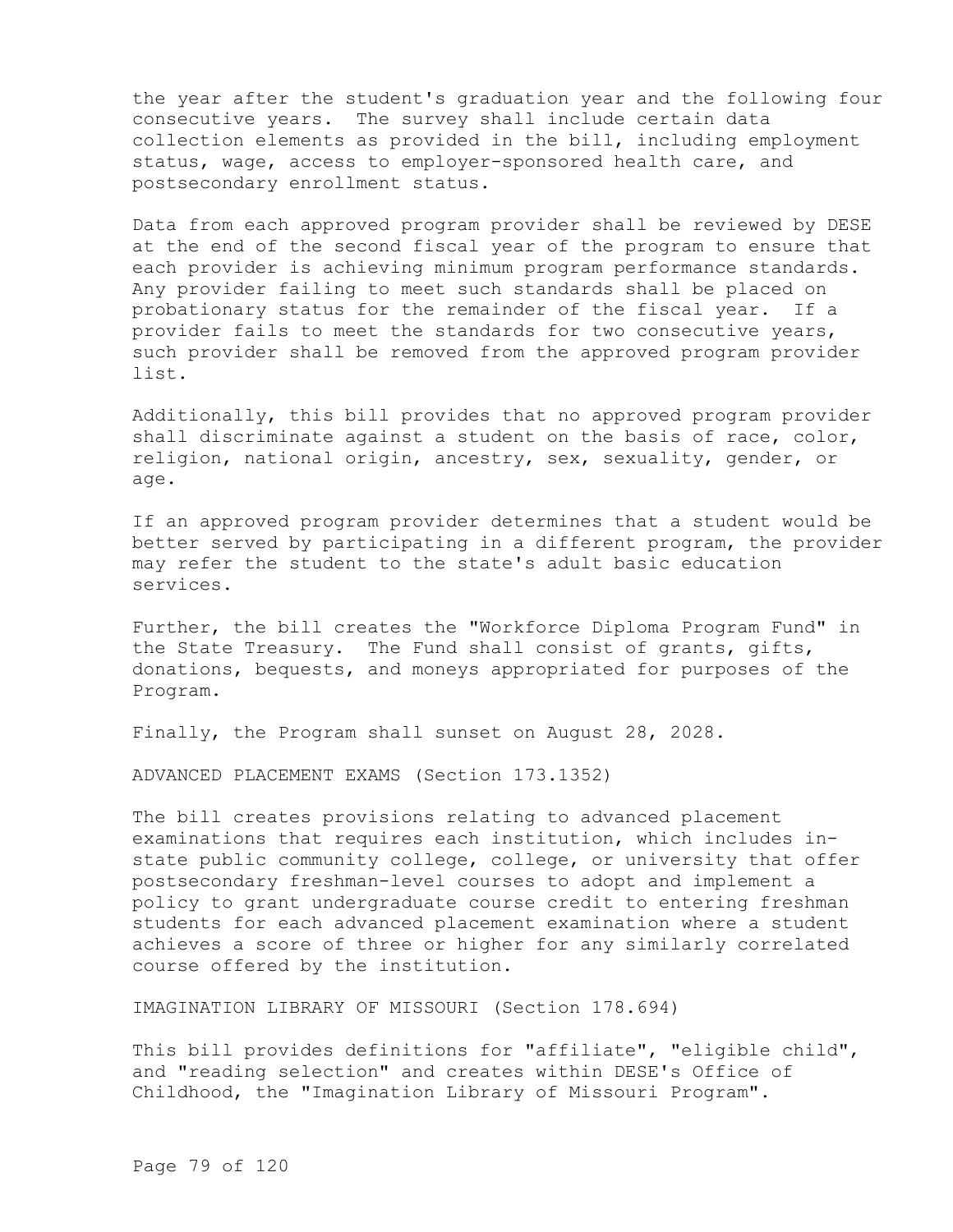The bill requires the Office of Childhood to establish a nonprofit entity that will be known as the "Dolly Parton's Imagination Library Affiliate" and beginning in the 2023-24 school year to coordinate with school districts to provide a reading selection to all eligible children ages zero to five years old on a monthly basis.

The bill also creates the "Imagination Library of Missouri Program Fund" and directs the General Assembly to appropriate at least \$5 million annually to the Fund and for DESE to develop rules for the distribution of the funds to school districts.

The Program will sunset four years from the effective date.

LITERACY ADVISORY COUNCIL (Section 186.080)

The Commissioner of Education shall establish the "Literacy Advisory Council". The Council shall include members representing stakeholder groups listed in the bill. The Council shall provide recommendations to the Commissioner and the SBE regarding any identified improvements to literacy instruction and policy for students as set forth in the bill.

VEHICLES USED TO TRANSPORT SCHOOL CHILDREN (Sections 302.010 & 304.060)

This bill modifies a definition of "school bus" to include only vehicles designed for carrying more than 10 passengers.

The bill also provides that school districts shall have the authority to use vehicles other than school buses to transport school children, specifies that the SBE shall not adopt rules or regulations governing the use of transportation network companies for the transportation of school children, repeals the requirement that drivers of non-school-bus vehicles transporting school children have a school bus driver's license endorsement, and provides that the vehicles other than school buses shall meet any additional requirements of the school district.

The SBE shall not require an individual using a motor vehicle with a gross vehicle weight of 12,000 pounds or less for the purpose of providing student transportation services in a vehicle other than a school bus to obtain any license other than a class F license.

- - - - - - - - - - - - - - - - - - - - - - - - - - - - - - - - SS SCS SB 683 -- CHILD CARE

This bill modifies current law relating to child care subsidies and child care facility licensing by transferring supervision and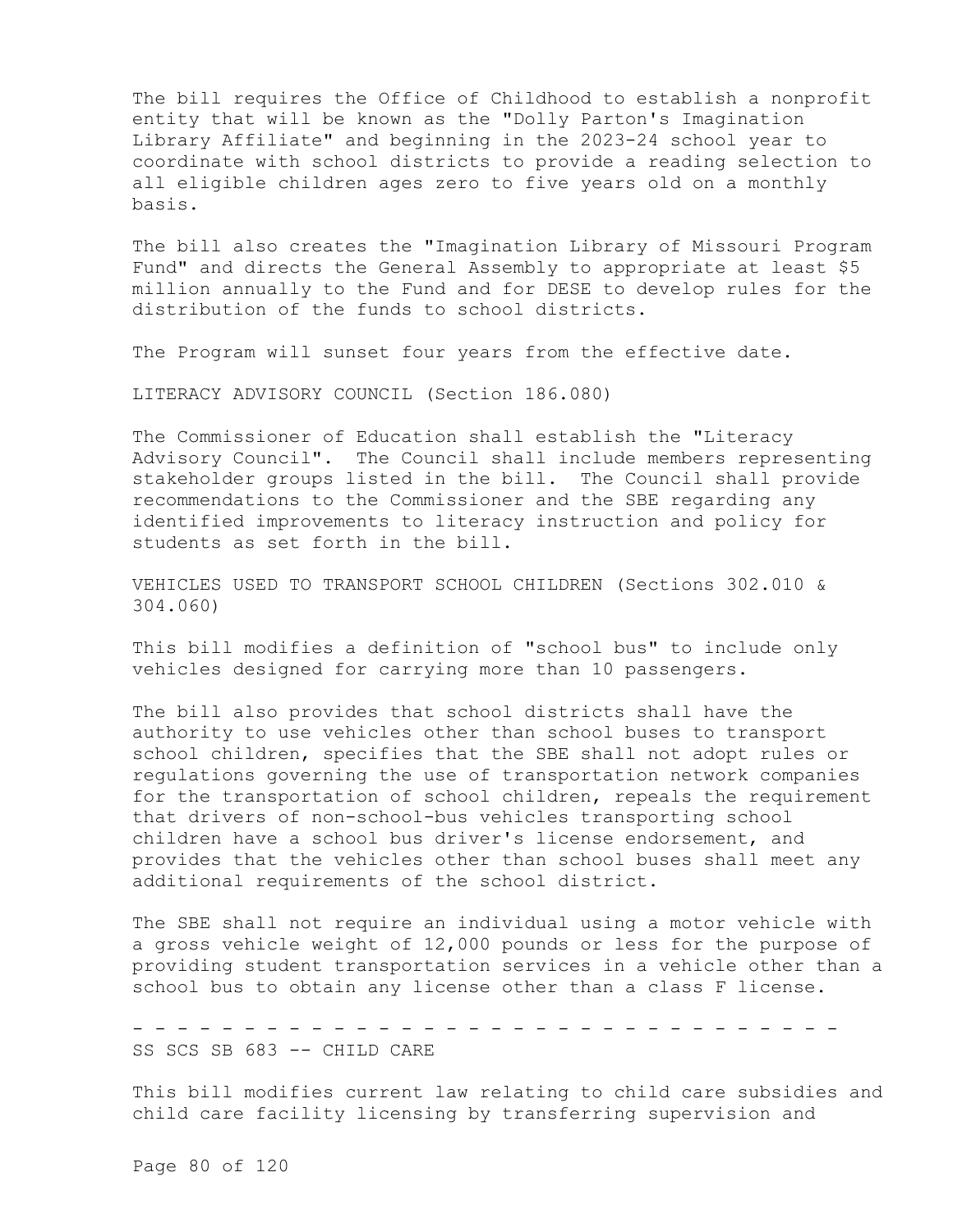implementation authority from the Department of Social Services and the Department of Health and Senior Services to the Department of Elementary and Secondary Education pursuant to the Governor's Executive Order creating the Office of Childhood within the Department of Elementary and Secondary Education. The bill modifies child care facility licensure statutes by adding "day camps", as defined in the bill, to the list of facilities exempt from licensure. As specified in this bill, every child care facility shall disclose the licensure status of the facility and parents or guardians utilizing an unlicensed child care facility shall sign a written notice acknowledging the unlicensed status of the facility. This provision has an emergency clause.

Additionally, this bill excludes from the number of children counted toward the maximum number of children for which a family child care home is licensed up to two children who are five years or older and who are related within the third degree of consanguinity or affinity to, adopted by, or under court appointed guardianship or legal custody of a child care provider who is responsible for the daily operation of a licensed family child care home organized as a legal entity in Missouri. If more than one member of the legal entity is responsible for the daily operation of the family child care home, then the related children of only one such member shall be excluded. A family child care home caring for such children shall provide notice to parents or guardians as specified in the bill. Additionally, nothing in the bill shall prohibit the Department of Elementary and Secondary Education from enforcing existing licensing regulations, including supervision requirements and capacity limitations based on the amount of child care space available.

The bill allows the Children's Division within the Department of Social Services to enter into contracts for services to assist in its child abuse and neglect investigations in order to ascertain child safety.

This bill adds definitions to explain who is required to undergo a background check.

Currently, neighborhood youth development programs that provide activities to children ages six to 17 are exempt from child care licensure. This bill changes the age range to five to 18.

This bill establishes the "Correctional Center Nursery Program", which requires the Department of Corrections to establish a correctional center nursery in one or more of the correctional centers for women operated by the Department by July 1, 2025. The Program allows eligible inmates and children born to them while in the custody of the Department to reside together in the institution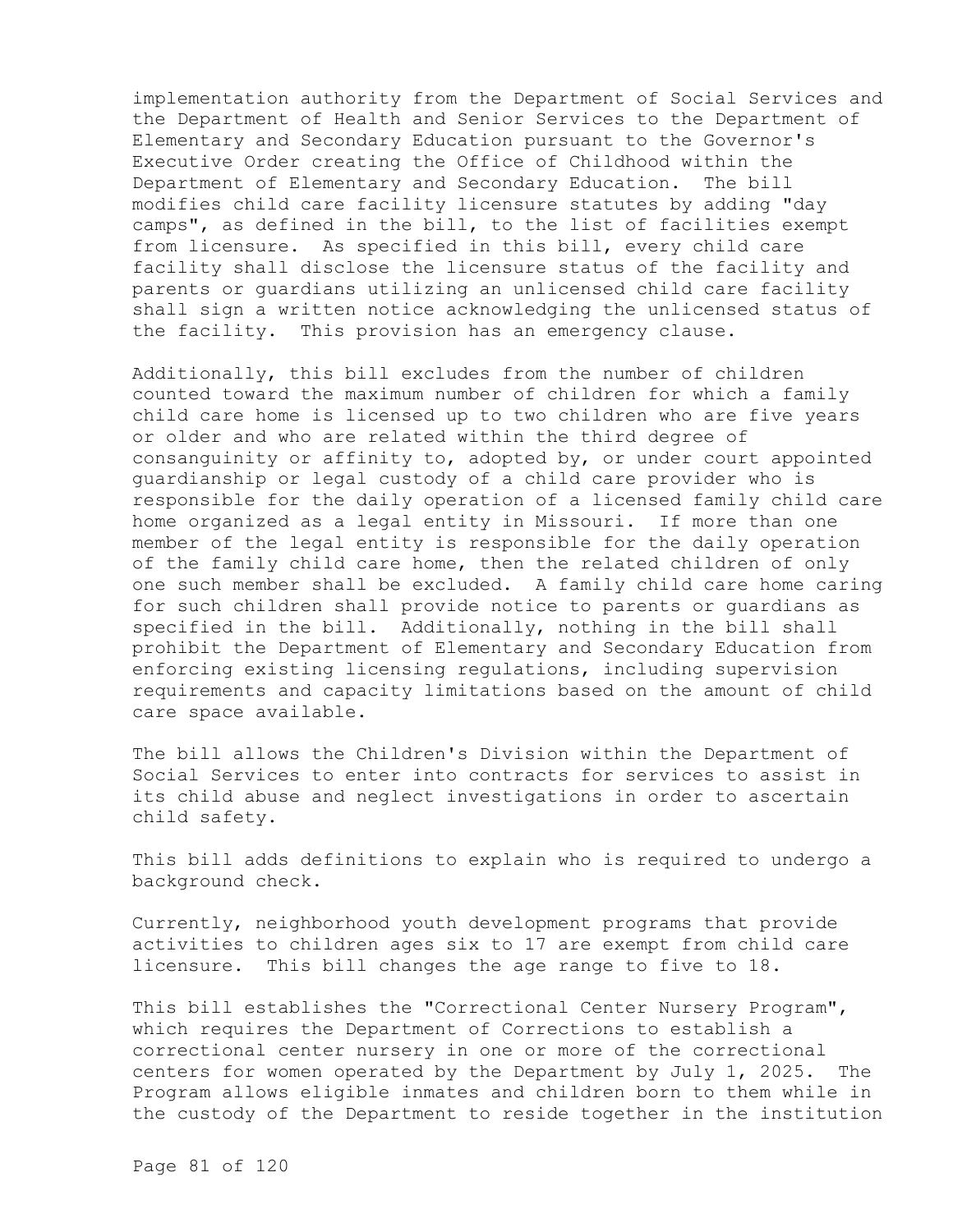for up to 18 months post-delivery. Nothing in this bill shall affect, modify, or interfere with the inmate's custodial rights to the child nor establish legal custody of the child with the Department. This bill also establishes the "Correctional Center Nursery Program Fund", which shall be used to maintain the Program. This bill provides that neither the Department of Corrections, nor the Program, shall be subject to regulation, licensing, or oversight by the Department of Health and Senior Services, Department of Social Services, Children's Division, juvenile officer of any jurisdiction, or Office of Childhood unless the Department of Corrections agrees to voluntary regulation, licensing, or oversight.

Finally, the operation of a correctional center nursery program under this bill and the presence of inmates' children in the Program shall not be considered a dangerous condition that would result in the waiver of sovereign immunity.

Currently, the Children's Division shall conduct a diligent search for the biological parent or parents of a child in the custody of the Division if the location or identity of such parent or parents is unknown. This bill requires such search to be active, thorough, and timely and if a child is removed from a home and placed in the custody of the Division, the search shall be conducted immediately following the removal of a child.

Additionally, current law requires the Division to immediately begin diligent efforts to locate and place a child with a suitable grandparent when an initial emergency placement of a child is deemed necessary. This bill changes "diligent efforts" to "diligent search" and expands the search to include relatives other than grandparents. A diligent search for relatives shall occur within 30 days from the time the emergency placement is deemed necessary for the child. The Division shall continue to search for suitable relatives for the child's placement until a suitable relative is identified and located or the court excuses further search.

Whenever a court determines that a foster home placement with a child's relative is appropriate, the Division shall complete a diligent search to locate and notify the child's grandparents, adult siblings, parents of siblings, and all other relatives of the child's possible placement.

- - - - - - - - - - - - - - - - - - - - - - - - - - - - - - - - CCS HCS#2 SB 710 -- HEALTH CARE

This bill modifies provisions relating to health care.

Page 82 of 120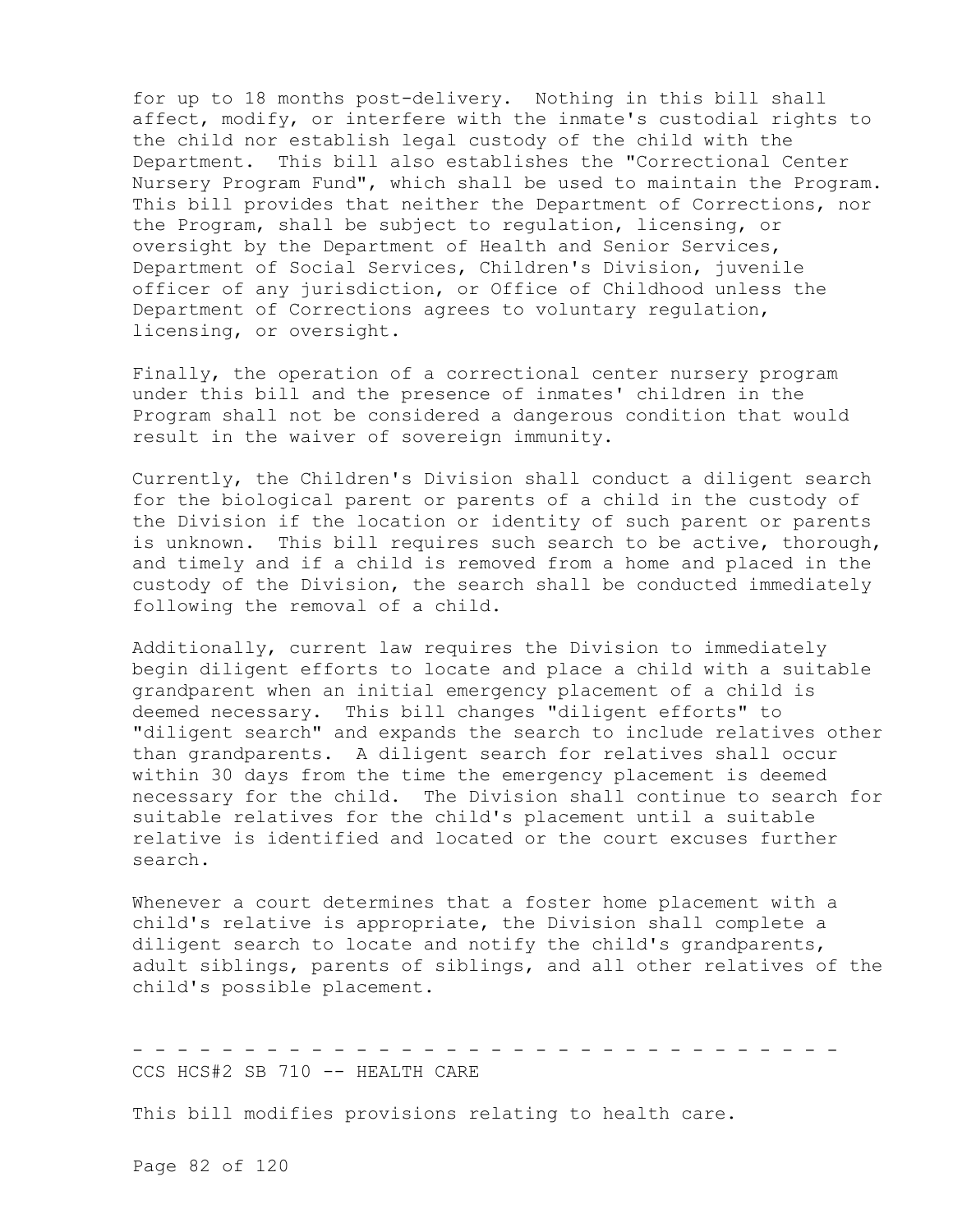WILL'S LAW (Sections 167.625 and B)

This bill establishes "Will's Law," requiring individualized health care plans to be developed by school nurses in public schools and charter schools. Such plans shall be developed in consultation with a student's parent or guardian and appropriate medical professionals that address procedural guidelines and specific directions for particular emergency situations relating to the student's epilepsy or seizure disorder. Plans are to be updated at the beginning of each school year and as necessary. Notice must be given to any school employee that may interact with the student, including symptoms of the epilepsy or seizure disorder and any medical and treatment issues that may affect the educational process.

All school employees shall be trained every two years in the care of students with epilepsy and seizure disorders. Training shall include an online or in-person course of instruction approved by the Department of Health and Senior Services. School personnel shall obtain a release from a student's parent to authorize the sharing of medical information with other school employees as necessary.

This bill protects school employees from being held liable for any good faith act or omission while performing their duties.

SICKLE CELL (Sections 9.236 and 208.184)

This bill designates the third full week of September of each year as "Sickle Cell Awareness Week".

This bill also requires the Advisory Council on Rare Diseases and Personalized Medicine to conduct at least one review annually, at which time the Council shall dedicate time to:

(1) Discuss and evaluate whether the available covered medications, treatments, and services are adequate to meet the needs of MO HealthNet beneficiaries with a diagnosis of sickle cell disease;

(2) Review information on treatments for sickle cell disease in late-stage studies that show promise in peer-reviewed medical literature; and

(3) Review the importance of provider education on the disproportionate impact of sickle cell disease on specific minority populations. After each such review, staff members of the MO HealthNet Division, within the Department of Social Services, under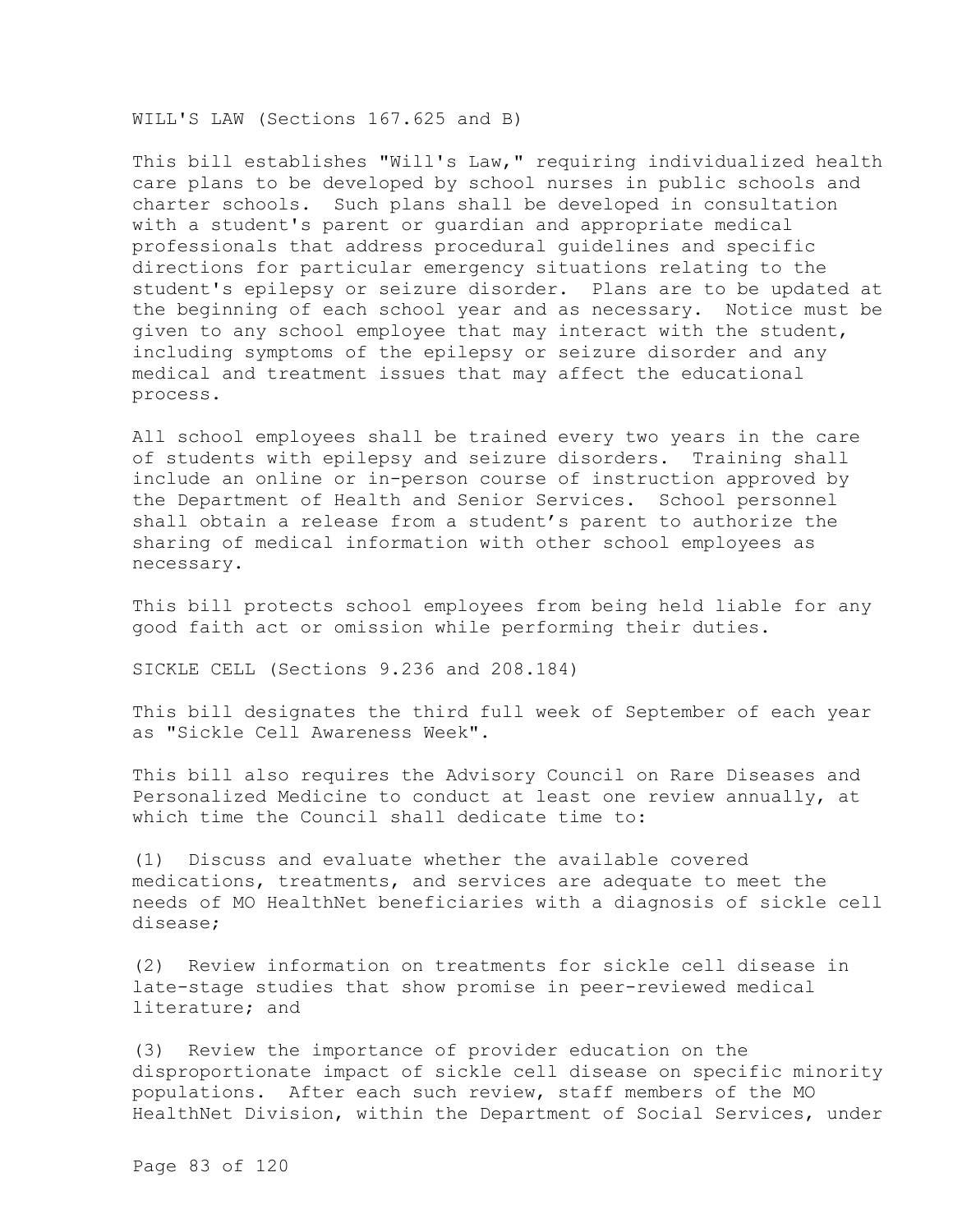the guidance of the Council, may develop their own report on the issues addressed in the review to be made available to the public or may solicit expert testimony or input on such issues, which may be compiled and posted on the website of the MO HealthNet Division.

## ADMINISTRATION OF EPINEPHRINE AUTO SYRINGES (Section 167.630)

This bill authorizes school contracted agents trained by a nurse to administer an epinephrine auto syringe on any student who is having a life-threatening anaphylactic reaction. This bill also provides that trained contracted agents shall be immune from civil liability in the administration of a prefilled auto syringe.

HEALTH CARE FACILITY VISITATION (Sections 191.1400, 191.2290, and 630.202)

This bill establishes the "Compassionate Care Visitation Act". Under this bill, a health care facility, defined as a hospital, hospice, or long-term care facility, shall allow a resident, patient, or guardian of such, to permit in-person contact with a compassionate care visitor during visiting hours. A compassionate care visitor may be the patient's or resident's friend, family member, clergy member or lay person offering religious or spiritual support, hairdresser or barber, or other person requested by the patient or resident. The compassionate care visitation is a visit necessary to meet the physical or mental needs of the patient or resident, including end-of-life care, assistance with hearing and speaking, emotional support, assistance with eating or drinking, or social support.

A health care facility shall allow a resident to permit at least two compassionate care visitors simultaneously to have in-person contact with the resident during visitation hours. Visitation hours shall include evenings, weekends, and holidays, and shall be no less than six hours daily. Twenty-four hour visitation may be allowed when appropriate. Visitors may leave and return during visitor hours. Visitors may be restricted within the facility to the patient or resident's room or common areas and may be restricted entirely for reasons specified in the bill.

By January 1, 2023, the Department of Health and Senior Services shall develop informational materials for patients, residents, and their legal guardians regarding the provisions of this bill. Health care facilities shall make these informational materials accessible upon admission or registration and on the primary website of the facility.

No health care facility shall be held liable for damages in an action involving a liability claim against the facility arising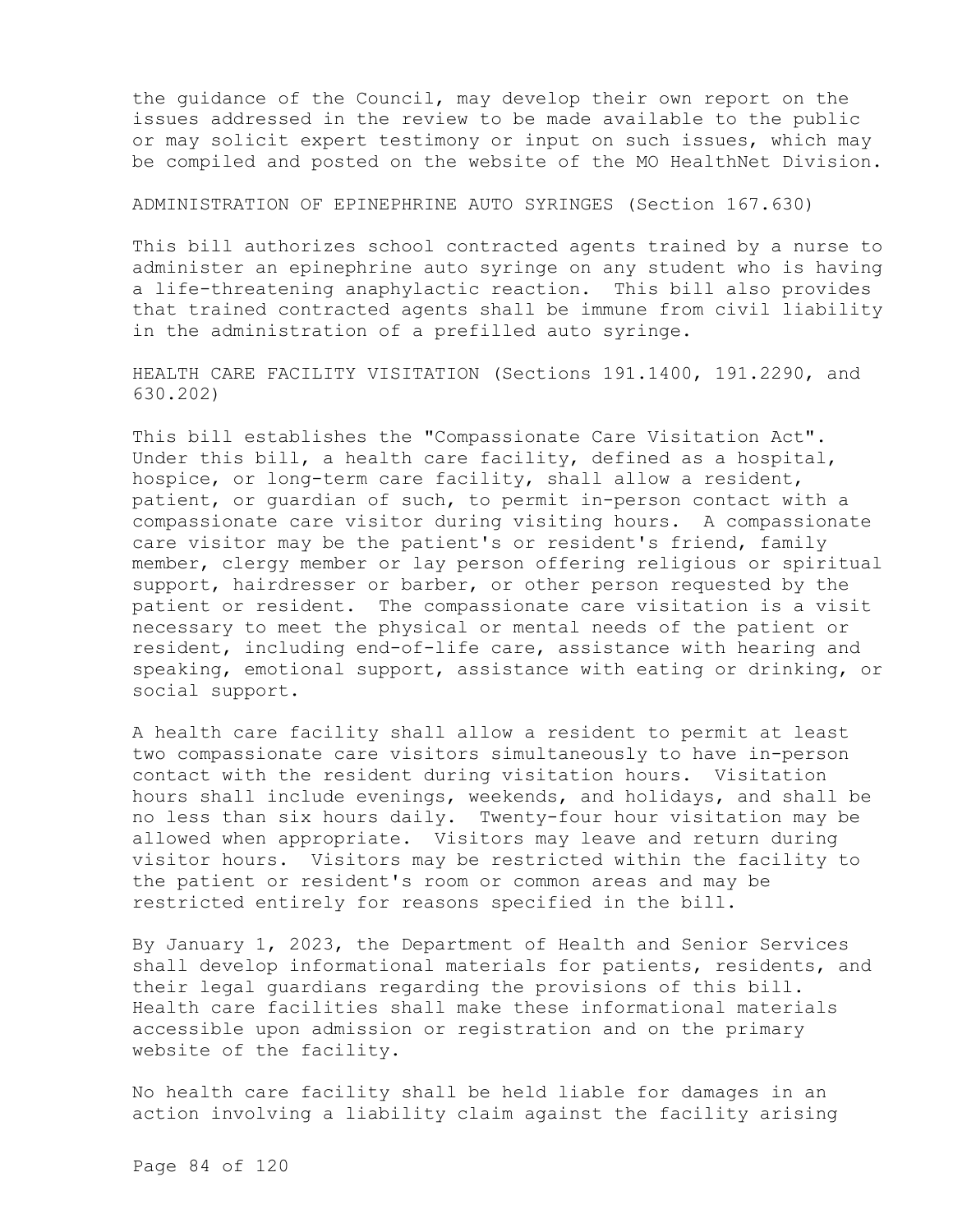from compliance with the provisions of this bill; provided no recklessness or willful misconduct on the part of the facility, employees, or contractors has occurred.

The provisions of this bill shall not be terminated, suspended, or waived except by a declaration by the Governor of a state of emergency, in which case the provisions of the "Essential Caregiver Program Act" shall apply.

HEALTH CARE FACILITY VISITATION (Sections 191.1400, 191.2290, and 630.202)

This bill establishes the "Essential Caregiver Program Act". During a governor-declared state of emergency, a hospital, longterm care facility, or facility operated, licensed, or certified by the Department of Mental Health shall allow a resident of such facility, or the resident's guardian or legal representative, to designate an essential caregiver for in-person contact with the resident in accordance with the standards and guidelines developed under this bill. An "essential caregiver" is defined as a family member, friend, guardian, or other individual selected by a resident, or the guardian or legal representative of the resident. Essential caregivers shall be considered a part of the patient's care team, along with the resident's health care providers and facility staff.

The Department of Health and Senior Services and the Department of Mental Health shall develop the program's standards and guidelines, including:

(1) Allowing the resident to select at least two caregivers, although the facility may limit in-person contact to one at a time;

(2) Establishing an in-person contact schedule allowing for at least four hours each day; and

(3) Establishing procedures enabling physical contact between the caregiver and resident.

The facility may require the caregiver to follow infection control and safety measures; provided that such measures are no more stringent than required for facility employees. Caregiver inperson contact may be restricted or revoked for caregivers who do not follow such measures.

A facility may request a suspension of in-person contact for a period not to extend seven days. The suspension may be extended, but not for more than 14 consecutive days in a 12 month period or more than 45 days in a 12 month period. The Department shall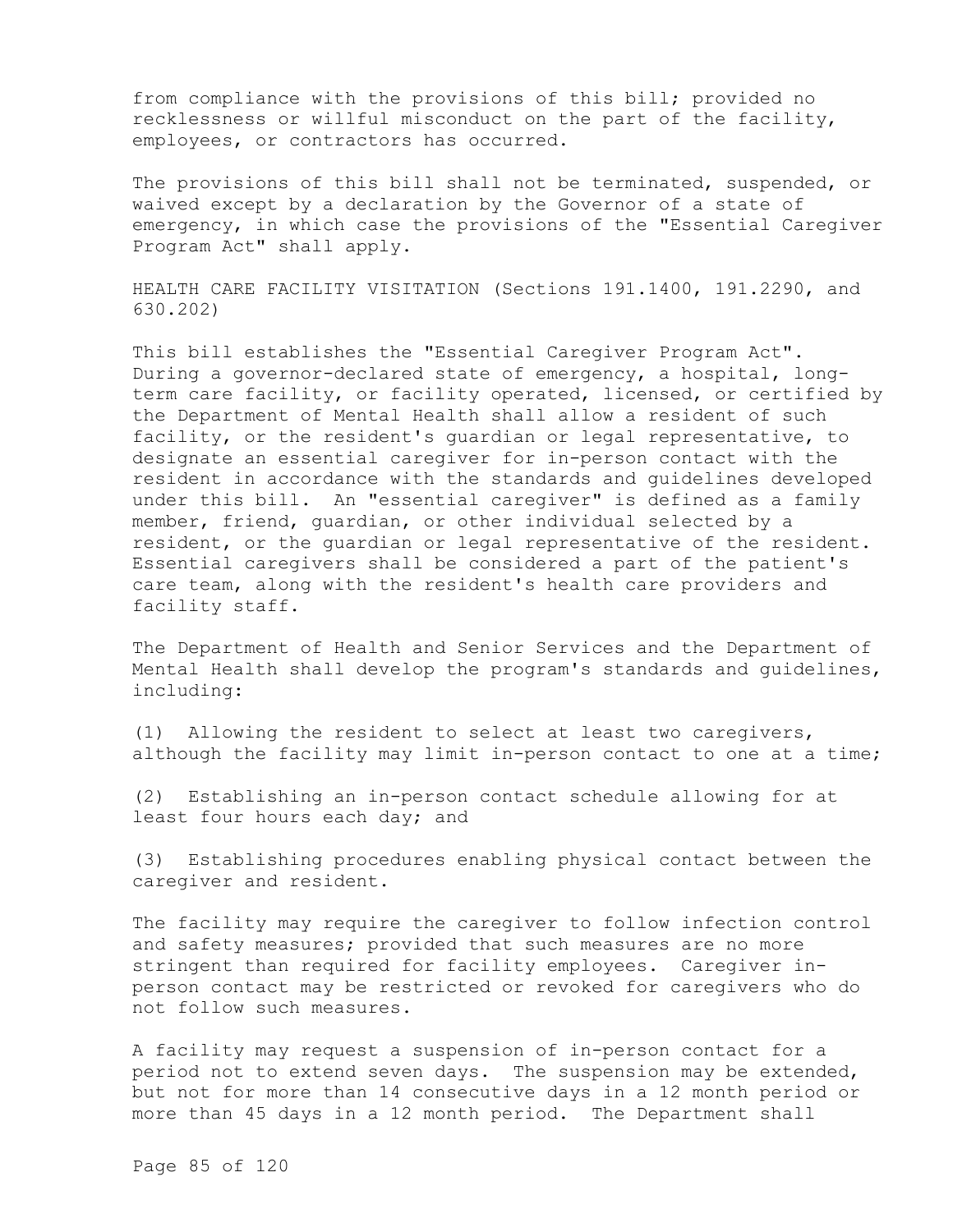suspend in-person contact by essential caregivers under this bill if it determines that doing so is required under federal law, including a determination that federal law requires a suspension of in-person contact by members of the resident's care team.

The provisions of this bill shall not apply to those residents whose condition necessitates limited visitation for reasons unrelated to the stated reason for the declared state of emergency.

A facility, its employees, and its contractors shall be immune from civil liability for:

(1) An injury or harm caused by or resulting from exposure of a contagious disease or harmful agent; or

(2) Acts or omissions by essential caregivers who are present in the facility, as a result of the implementation of the caregiver program.

This immunity shall not apply to any act or omission of the facility, its employees, or its contractors that constitutes recklessness or willful misconduct.

CONSUMER-DIRECTED SERVICES (Section 208.909)

A vendor participating in the MO HealthNet consumer-directed services program shall ensure all payroll, employment, and other taxes are timely paid on behalf of the consumer and the vendor shall be liable to the consumer for any garnishment action occurring or that has occurred as a result of the vendor's failure to timely pay such taxes. The vendor shall also be subject to a \$1,000 per occurrence penalty for failure to timely pay such taxes. The vendor shall notify the consumer of any communication or correspondence from any federal, state, or local tax authority of any overdue or unpaid tax obligations, as well as any notice of an impending garnishment.

This bill provides no hospital, physician, procurement organization, or other person may consider COVID-19 vaccination status of a potential organ transplant recipient or donor at any stage in organ transplant processing.

DEPARTMENT OF HEALTH AND SENIOR SERVICES PROGRAMS (Sections 191.500, 191.515, 191.520, 191.525, 192.005, 251.070, 335.230, 335.257 and 660.010)

This bill modifies several provisions relating to the duties of the Department of Health and Senior Services, including: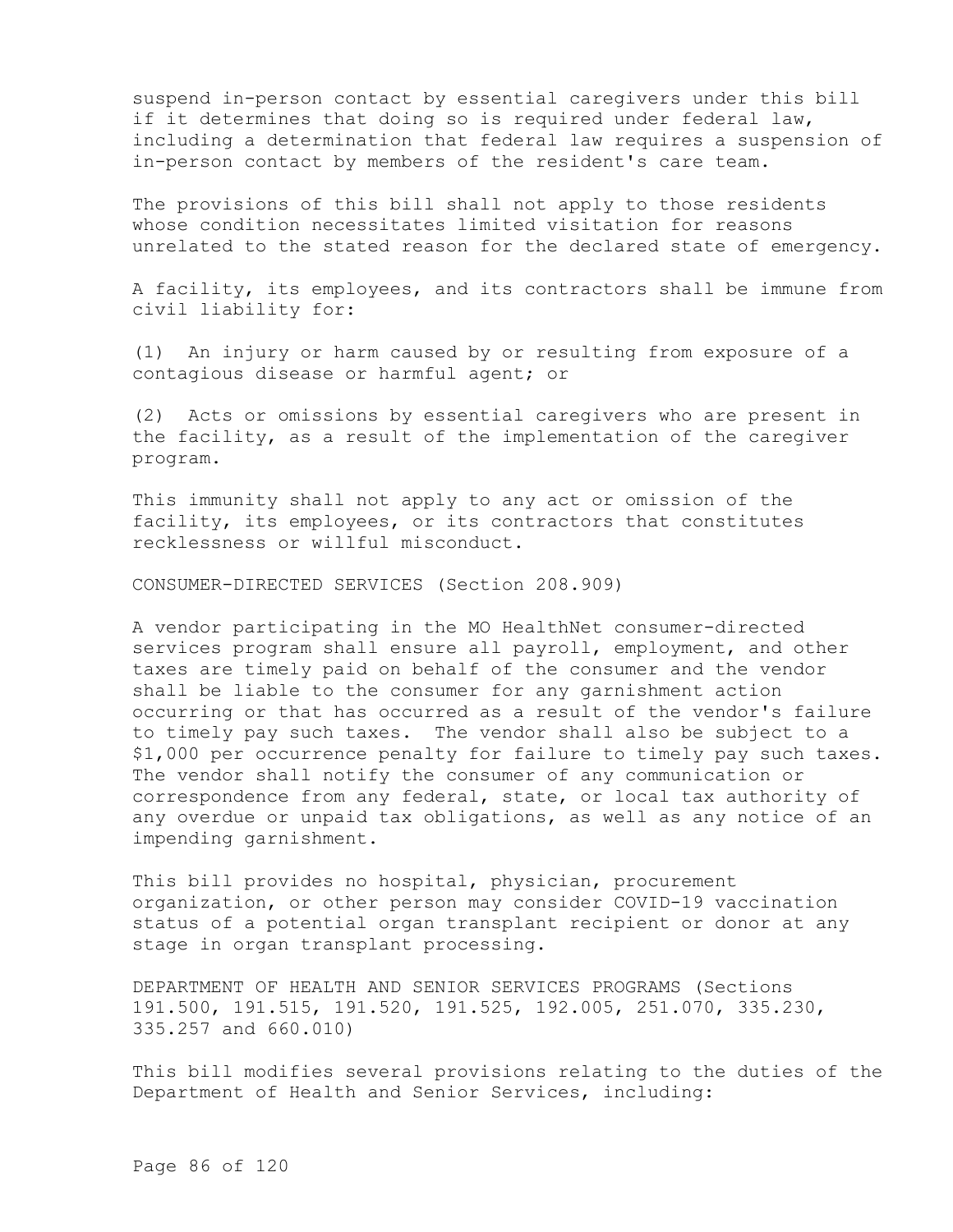- (1) The Alzheimer's State Plan Task Force;
- (2) Medical student loan programs;
- (3) The Older Americans Act;
- (4) Oversight of health care facilities;
- (5) Organ donation; and

(6) Repeal of statutes relating to certain duties of the Department.

This bill repeals an obsolete reference to the Alzheimer's Disease and Related Disorders Task Force. Additionally, the bill changes the date that the Alzheimer's State Plan Task Force shall submit a report of recommendations from June 1, 2022, to January 1, 2023, and extends the task force expiration date from December 31, 2026, to December 31, 2027.

MEDICAL STUDENT LOAN PROGRAMS (Sections 191.500, 191.515, 191.520, 191.525, 335.230, and 335.257)

This bill modifies provisions of current law relating to the medical student loan program administered by the Department of Health and Senior Services by adding psychiatry, dental surgery, dental medicine, or dental hygiene students to the list of eligible students in the program, as well as adding psychiatric care, dental practice, and dental hygienists to the definition of "primary care". Additionally, this bill modifies the loan amount students may be eligible to receive from \$7,500 each academic year to \$25,000 each academic year.

This bill also modifies the Nursing Student Loan Program by modifying the amount of financial assistance available to students from \$5,000 each academic year for professional nursing programs to \$10,000 each academic year and from \$2,500 each academic year for practical nursing programs to \$5,000 each academic year.

This bill modifies the Nursing Student Loan Repayment Program by removing the June and December deadlines for qualified employment verification while retaining the requirement that such employment be verified twice each year.

This bill transfers authority for the implementation of the federal Older Americans Act of 1965 from the Department of Social Services to the Department of Health and Senior Services.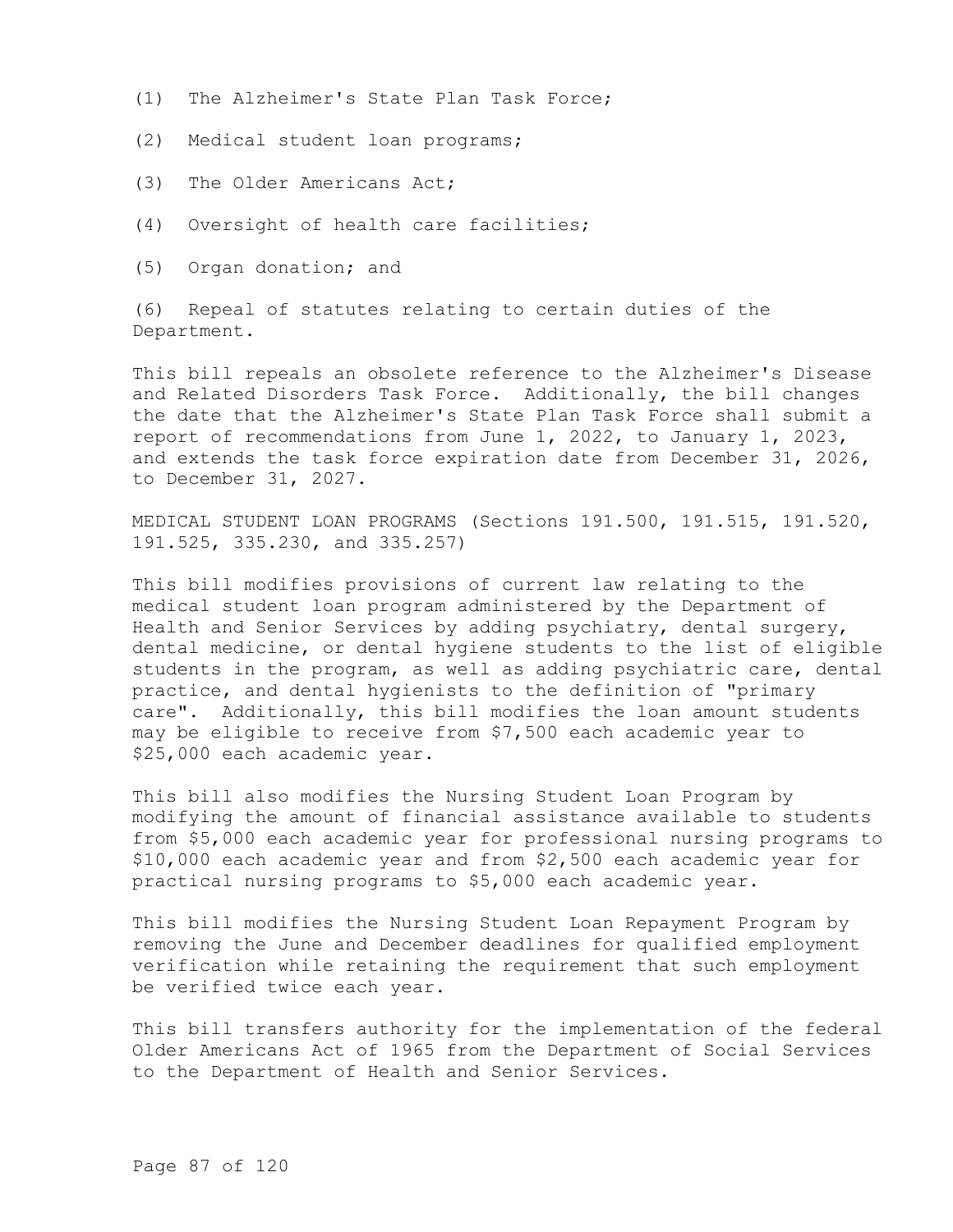OVERSIGHT OF HEALTH CARE FACILITIES (Sections 192.2225, 197.100, 197.256, 197.258, 197.415, 198.006, 198.022, 198.026, 198.036, 198.525, 198.526, and 198.545)

Currently, the Department of Health and Senior Services conducts at least two inspections per year for licensed adult day care programs, at least one of which is unannounced. Under this bill, the Department shall be required to conduct at least one unannounced inspection per year.

Currently, the Department conducts an annual inspection of licensed hospitals. Under this bill, such inspections shall instead be performed in accordance with the schedule set forth under federal Medicare law.

A hospice currently seeking annual renewal of its certification shall be inspected by the Department of Health and Senior Services. Under this bill, the Department may conduct a survey to evaluate the quality of services rendered by the applicant. Additionally, current law requires annual inspections of a certified hospice and this bill instead requires such inspections to be performed in accordance with the schedule set forth under federal Medicare law.

Currently, the Department conducts an inspection of licensed home health agencies at least every one to three years, depending on the number of months the agency has been in operation following the initial inspection. Under this bill, such inspections shall instead be performed in accordance with the schedule set forth under federal Medicare law.

This bill updates a reference to a Missouri regulation regarding long-term care facility orientation training.

Current law requires the Department to inspect long-term care facilities at least twice a year, one of which shall be unannounced. Under this bill, the Department shall be required to conduct at least one unannounced inspection per year. Additionally, current law requires that the Department issue a notice of noncompliance or revocation of a license by certified mail to each person disclosed to be an owner or operator of a longterm care facility. This bill instead requires that such notice be sent by a delivery service to the operator or administrator of the facility.

This bill modifies the "Missouri Informal Dispute Resolution Act" relating to informal dispute resolutions between the Department of Health and Senior Services and licensed long-term care facilities. Current law requires the Department to send to a facility by certified mail a statement of deficiencies following an inspection.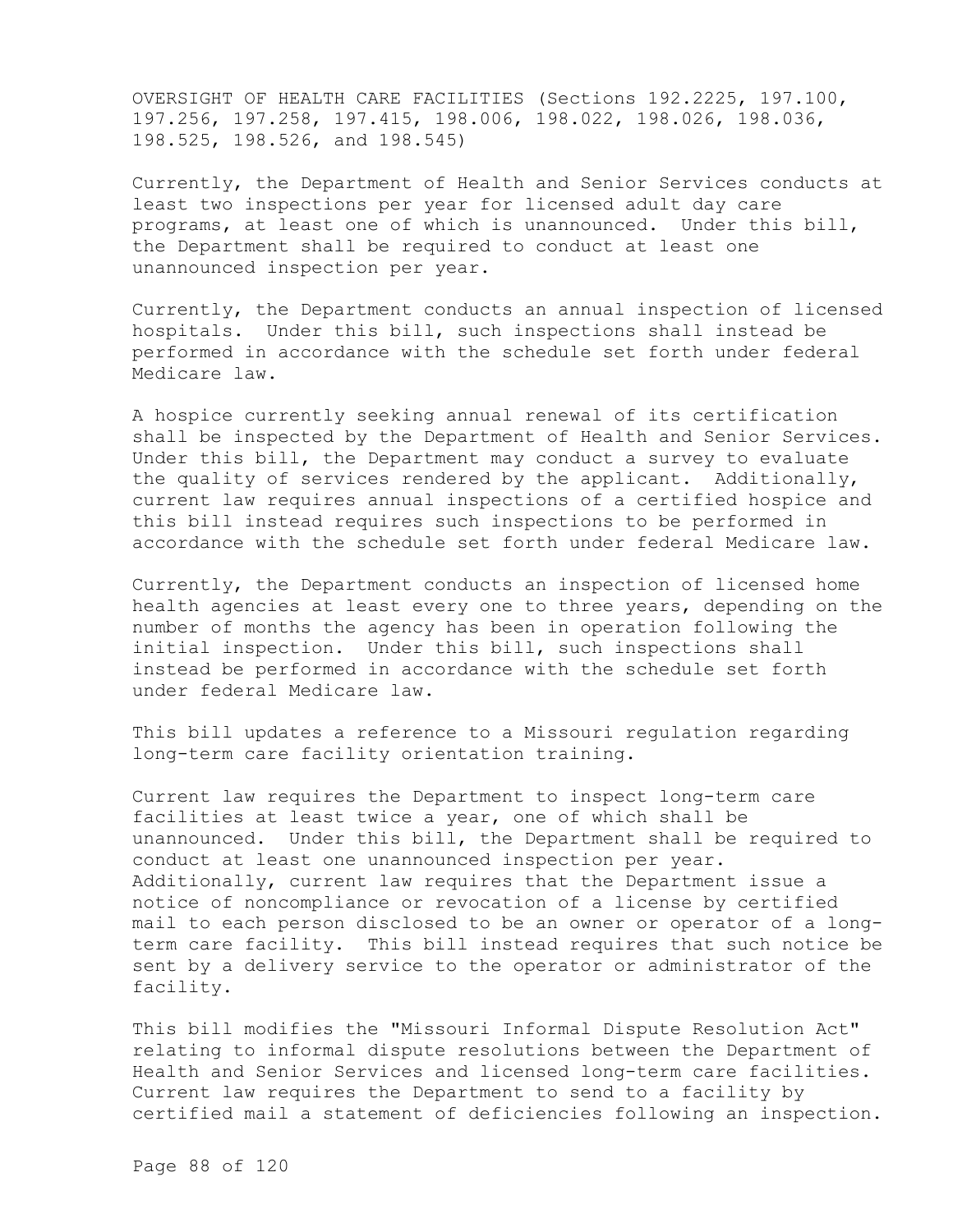This bill requires that such notice be sent by a delivery service that provides a dated receipt of delivery. Additionally, current law provides a facility 10 calendar days following receipt of notice to return a plan of correction to the Department. This bill changes the 10 calendar days to 10 working days.

ORGAN DONATION (Sections 194.210, 194.255, 194.265, 194.285, 194.290, 194.297, 194.299, 194.304, 194.321, 301.020, and 302.171)

This bill modifies the "Revised Uniform Anatomical Gift Act". Currently, moneys in the Organ Donor Program Fund are limited to use for grants by the Department of Health and Senior Services to certified organ procurement organizations for the development and implementation of organ donation programs, publication of informational booklets, maintenance of an organ donor registry, and implementation of organ donation awareness programs in schools.

This bill modifies the fund to be used by the Department for educational initiatives, donor family recognition efforts, training, and other initiatives, as well as reimbursement for expenses incurred by the Organ Donation Advisory Committee. The Department shall no longer be required to disperse grants to organ procurement organizations, but shall have the authority to enter into contracts with such organizations or other organizations and individuals for the development and implementation of awareness programs. Additionally, the moneys in the fund shall be invested and interest earned shall be credited to the fund. The fund may seek other sources of moneys, including grants, bequests, and federal funds.

Currently, applicants for motor vehicle registrations and driver's licenses may make a \$1.00 donation to the organ donor program fund. This bill changes that to a donation of not less than \$1.00.

This bill makes technical changes to the organ donation statutes.

REPEAL OF CERTAIN DEPARTMENT OF HEALTH AND SENIOR SERVICES STATUTES (Sections 191.743, 196.866, and 196.868)

Currently, physicians or health care providers who are providing services to women with high-risk pregnancies are required to identify such women and report them to the Department of Health and Senior Services within 72 hours for referral for services. The provision authorizing Department services for such women has previously been repealed and this bill repeals the reporting requirements for the physicians and health care providers.

Currently, producers of ice cream, mellorine, or other frozen dessert products are required to be licensed by the Department and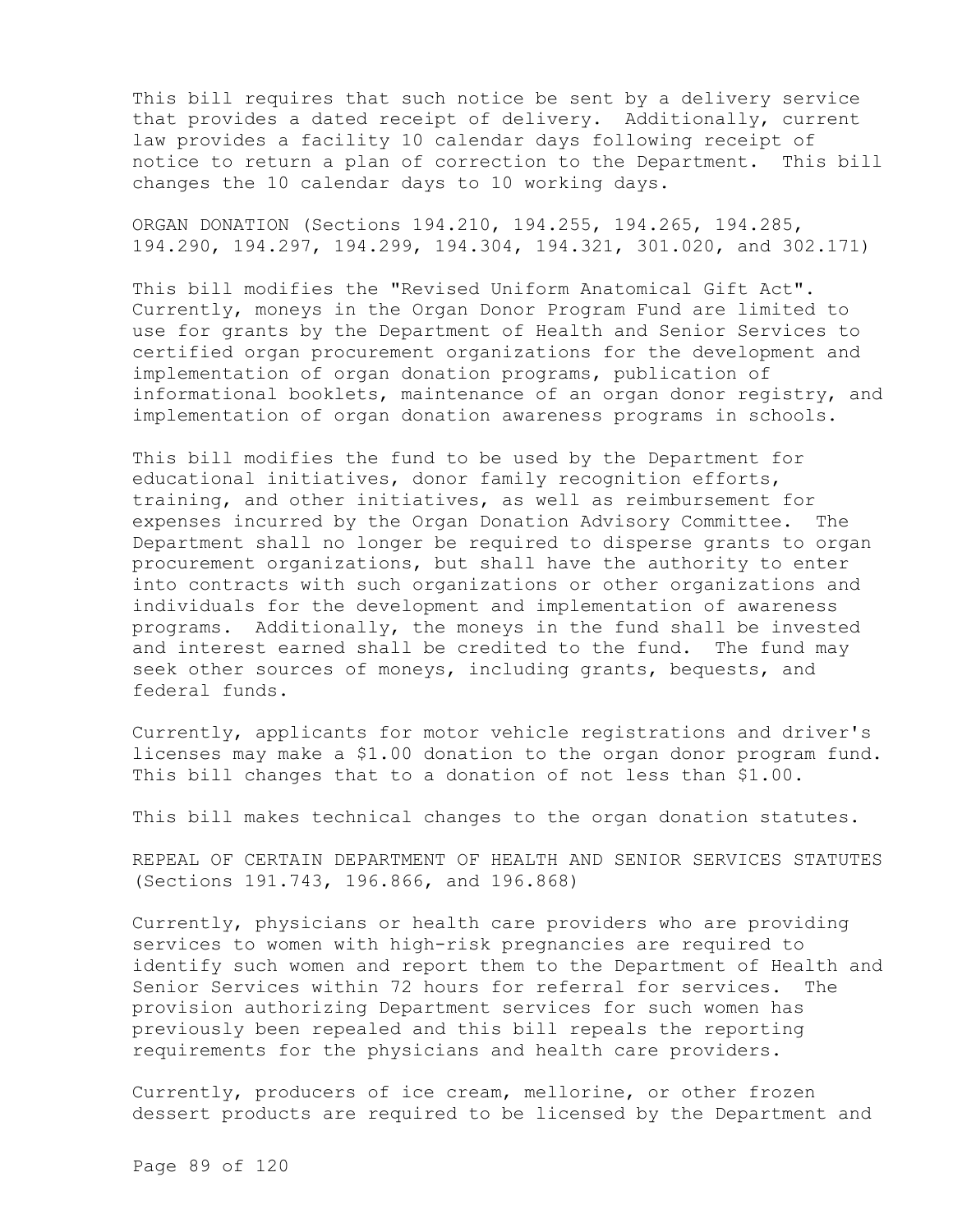pay an associated license fee. This bill repeals such requirement and fee.

SUPPLEMENTAL HEALTH CARE SERVICES AGENCIES (Sections 198.640 to 198.648 and 210.921)

This bill establishes procedures and requirements for the registration and qualifications of supplemental health care service agencies, defined as persons or entities engaged in the business of providing or procuring temporary employment in health care facilities for health care personnel.

A person operating a supplemental health care service agency shall register annually with the Department of Health and Senior Services pursuant to forms and procedures established by the Department. Each agency as a condition of registration must meet minimum criteria as described in the bill, which may be supplemented by the Department by rules. Failure to comply with such criteria will subject the agency to revocation or nonrenewal, subject to administrative appeal, and if an agency is sold or ownership is transferred, registration shall be void.

The controlling person of a supplemental health care service agency whose registration has been revoked under the provisions of this bill is not eligible to apply for or receive a registration for five years following such revocation.

BLACK MATERNAL HEALTH Week (Section 1)

This bill designates April 11 through April 17 of each year is hereby designated as "Black Maternal Health Week". The citizens of this state are encouraged to engage in appropriate events and activities to commemorate black maternal health.

BILIARY ATRESIA AWARENESS DAY (Section 9.350)

This bill designates October 1st of each year as "Biliary Atresia Awareness Day".

In this bill, each registered supplemental health care services agency will be required, as a condition of registration, to meet the following minimum criteria, which may be supplemented by rules promulgated by the department:

Indemnify and hold harmless a health care facility for any damages, sanctions, or civil monetary penalties that are proximately caused by an action or failure to act of any health care personnel the agency provides to the health care facility; provided that the amount for which the supplemental health care services agency may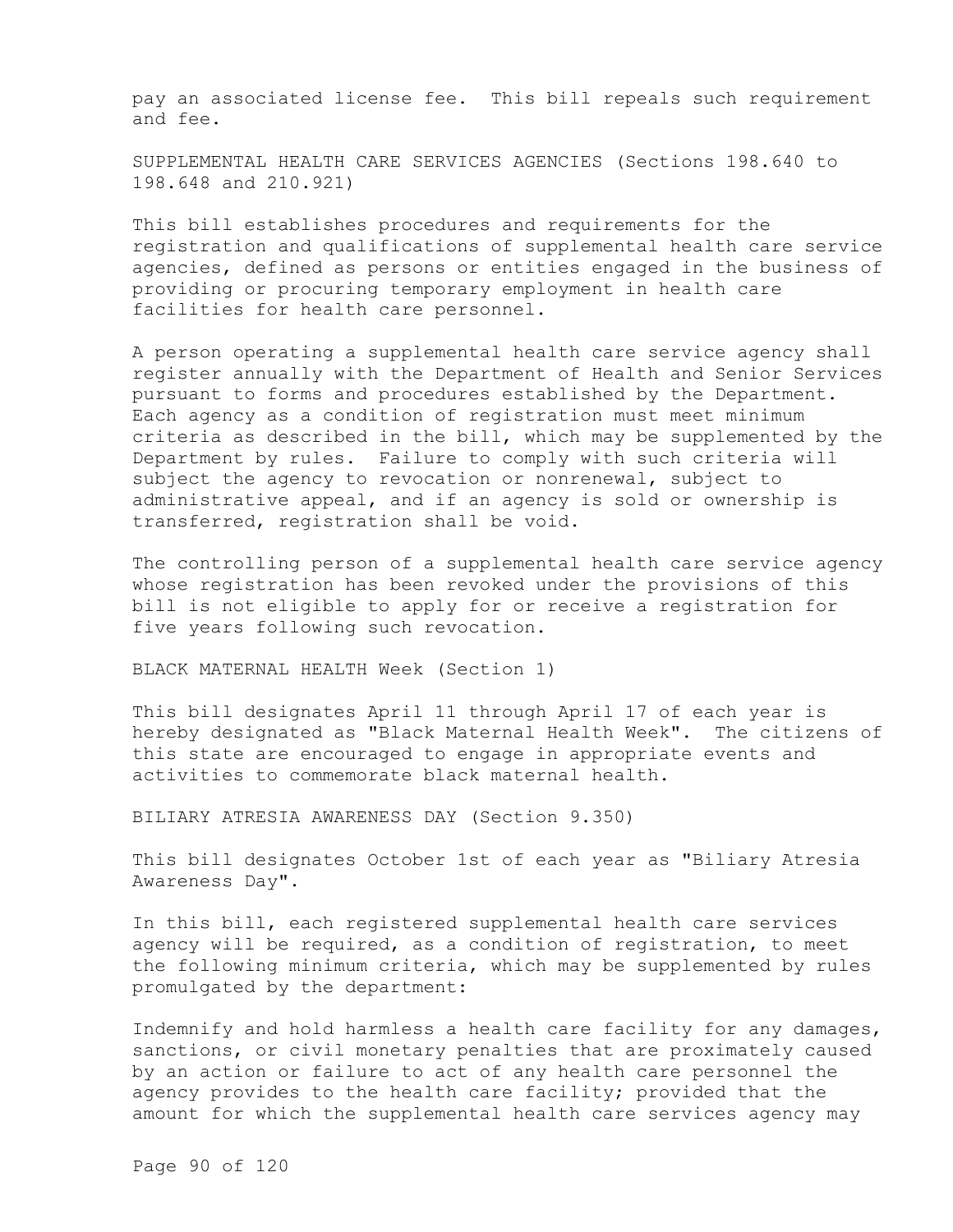be liable to a health care facility for civil monetary penalties and sanctions shall not exceed \$100,000 for civil monetary penalties and sanctions that can be assessed against skilled nursing facilities by the United States Department of Health and Human Services or the Centers for Medicare and Medicaid Services. If the damages, sanctions, or civil monetary penalties are proximately caused by the negligence, action, or failure to act by the health care facility, then liability shall be determined by a percentage of fault and shall be the sole responsibility of the party against whom such determination is made. Such determinations shall be made by the agreement of the parties or a neutral third party who considers all of the relevant factors in making a determination.

MISSOURI RX PLAN (Section 208.798)

Currently, the state pharmaceutical assistance program, known as the "Missouri RX Plan", is set to terminate on August 28, 2022. This bill extends the Missouri RX Plan to instead terminate on August 28, 2029.

The bill modifies the definition of "health carrier", as used in statutes relating to the credentialing of health care practitioners, to include prepaid dental plans.

PREPAID DENTAL PLANS (Sections 376.427 and 376.1575)

This bill adds a prepaid dental plan to the definition of a health benefit plan and requires a prepaid dental plan to issue a payment within 30 days of the receiving of all documents reasonably needed to determine a claim.

This changes the date for when the Alzheimer's State Plan Task Force submits its report to the Governor and General assembly to November 1, 2022.

- - - - - - - - - - - - - - - - - - - - - - - - - - - - - - - - HCS SB 718 -- HIGHER EDUCATION

HISTORICAL BLACK COLLEGE AND UNIVERSITY WEEK (Section 9.170, RSMo)

This bill designates the third week of September in every year as "Historically Black College and University Week" in Missouri.

FACULTY PRECEPTOR TAX CREDIT (Section 135.690)

Beginning January 1, 2023, this bill creates a tax credit for any

Page 91 of 120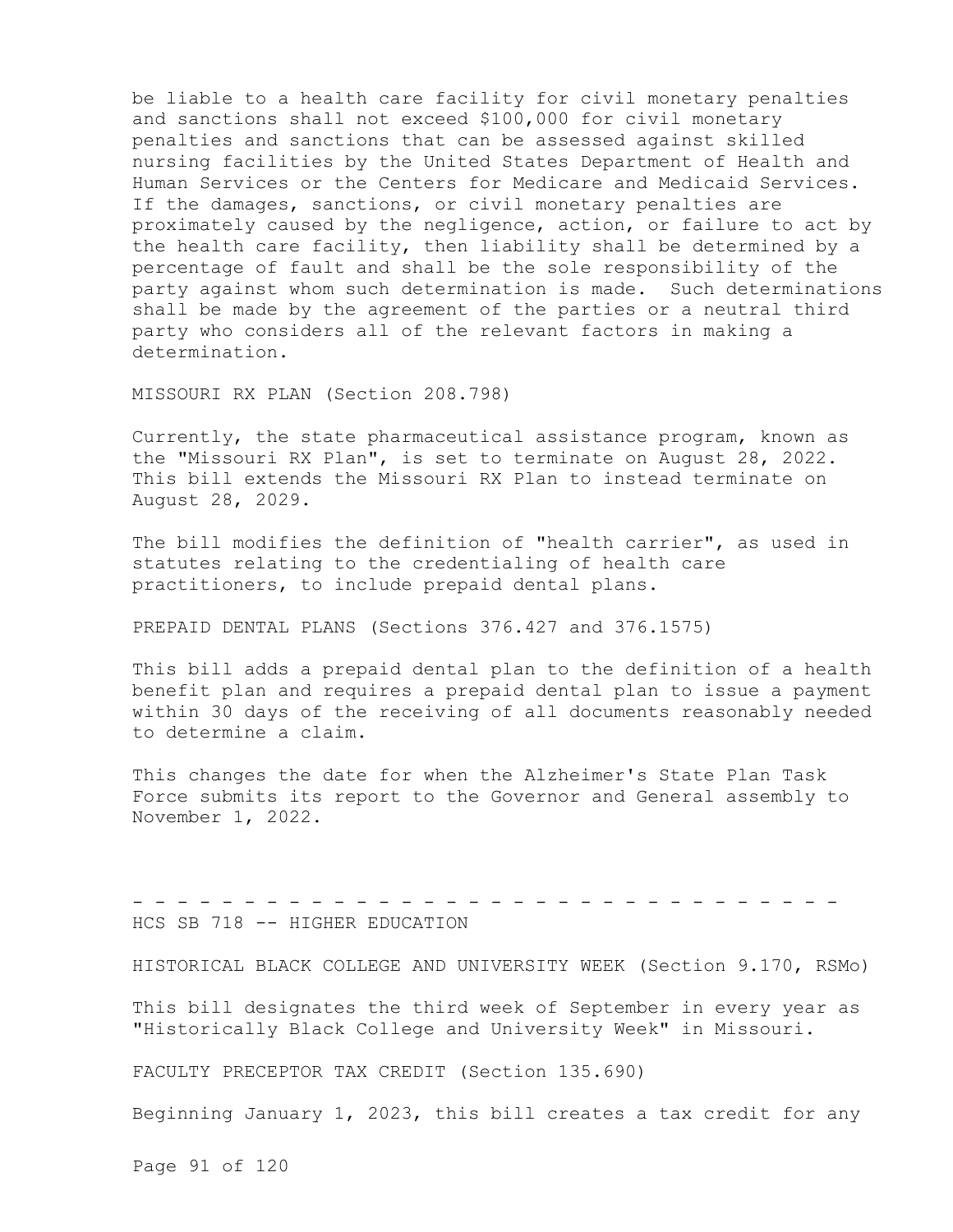community-based faculty preceptor, as defined in the bill, who serves as the community-based faculty preceptor for a medical student core preceptorship or a physician assistant student core preceptorship, as defined in the bill.

The amount of the tax credit will be worth \$1000 for each preceptorship, up to a maximum of \$3000 per tax year, if the preceptor completes up to three preceptorship rotations during the tax year and did not receive any direct compensation for the preceptorships. To receive the credit, a community-based faculty preceptor must claim the credit on the preceptor's return for the tax year in which the preceptorships are completed and submit supporting documentation as prescribed by the Division of Professional Registration within the Department of Commerce and Insurance (DCI) and the Missouri Department of Health and Senior Services (DHSS).

This tax credit is nonrefundable and cannot be carried forward or carried back, transferred, assigned or sold. No more than 200 preceptorship tax credits will be authorized for any one calendar year and will be awarded on a first-come, first-served basis, capped at a total amount of \$200,000 per year. Some discretion to use remaining funds in a particular fiscal year is provided.

Additionally, this bill creates a "Medical Preceptor Fund" which is funded from a license fee increase of \$7.00 per license for physicians and surgeons and from a license fee increase of \$3.00 per license for physician assistants. This will be a dedicated fund designed to fund additional tax credits that may exceed the established cap of \$200,000 per year.

The Division will administer the tax credit program. Each taxpayer claiming a tax credit must file an application with the DHSS verifying the number of hours of instruction and the amount of the tax credit claimed. The hours claimed on the application must be verified by the program director on the application. The certification by DHSS affirming the taxpayer's eligibility for the tax credit provided to the taxpayer must be filed with the taxpayer's income tax return.

The Departments of Commerce and Insurance and Health and Senior Services will jointly administer the tax credit and have rule making authority and each taxpayer claiming a tax credit must file an affidavit with his or her income tax return, affirming that he or she is eligible for the tax credit.

A+ PROGRAM DUAL CREDIT TUITION (Section 160.545)

Page 92 of 120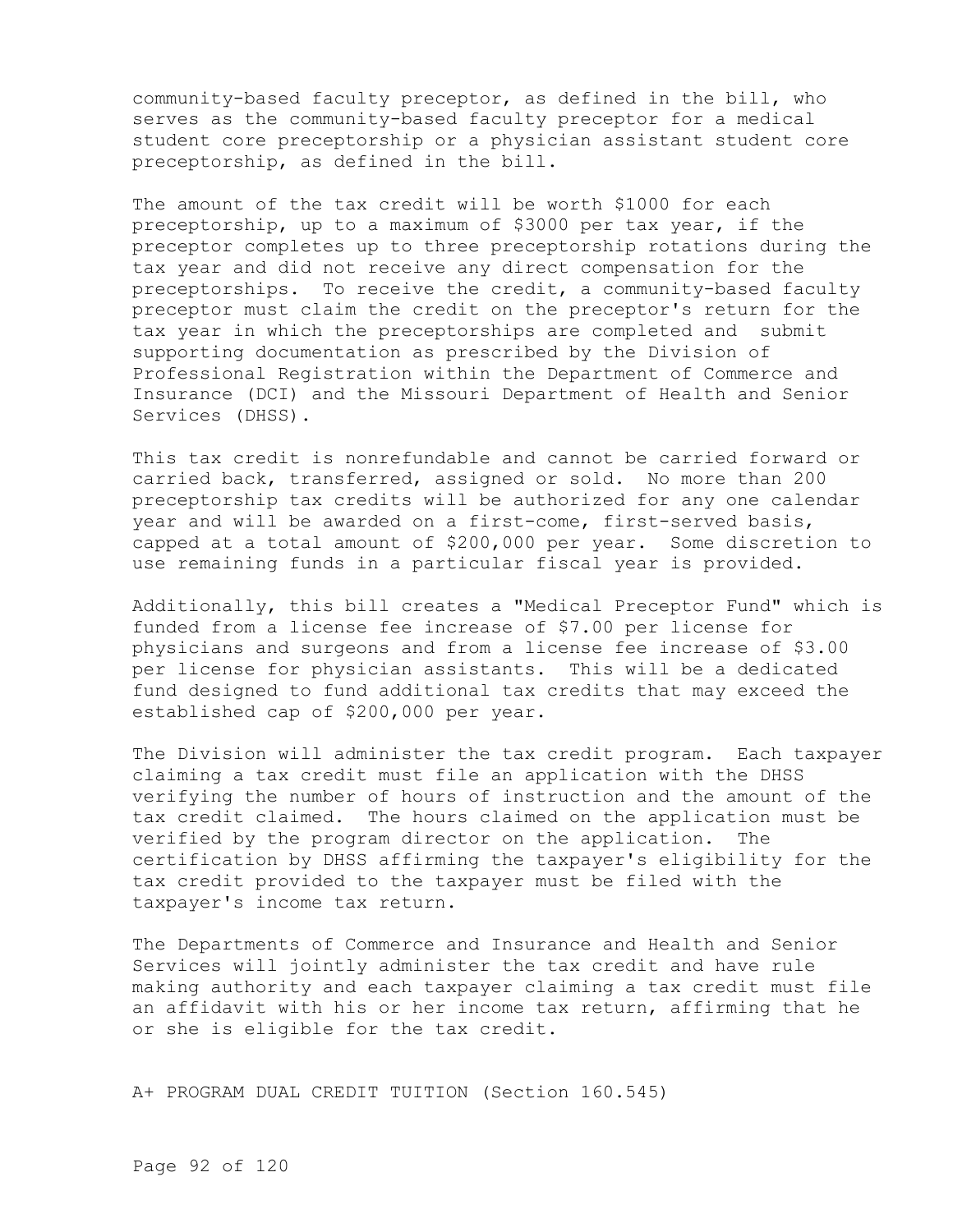This language will remove dual credit tuition reimbursement from the A+ program.

COMPUTER SCIENCE COURSES (Section 167.908 and Section 170.018)

The bill requires the Department of Elementary and Secondary Education (DESE)to ensure that by the 2022-23 school year 50% of DESE area career centers have the means and capability to allow students to complete the application for aid.

The percentage increases to 70% for the 2023-24 school year, 90% for the 2024-25 school year, and by the 2025-26 school year and thereafter DESE will ensure that 100% of the area career centers will have the means and capability to allow students to complete the application.

This bill modifies the definition of "computer science course" by including any elementary, middle, or high school course that embeds computer science content within other subjects.

This bill requires, for all school years on or after July 1, 2023, certain coursework and instruction in computer science in public and charter high schools.

Courses and instruction offered under this bill must meet certain standards established by the State Board of Education and DESE. This bill requires school districts to submit to DESE certain information related to its computer science courses and demographic enrollment information for such courses.

This bill requires school districts to submit to DESE certain information related to its computer science courses and demographic enrollment information for such courses. On or before June 30th annually, DESE shall publish a list of computer science course codes and names with a course description, as well as other information specified in the bill.

DESE shall appoint a computer science advisor to implement these provisions of the bill. Beginning July 1, 2023, computer science courses successfully completed and counted toward state graduation requirements shall be equivalent to one science or practical arts credit for the purpose of satisfying admission requirements at any public institution of higher education in the state.

COMPUTER SCIENCE EDUCATION TASK FORCE (Section 170.036)

The bill establishes the "Computer Science Education Task Force". The membership of the Task Force includes two members of the House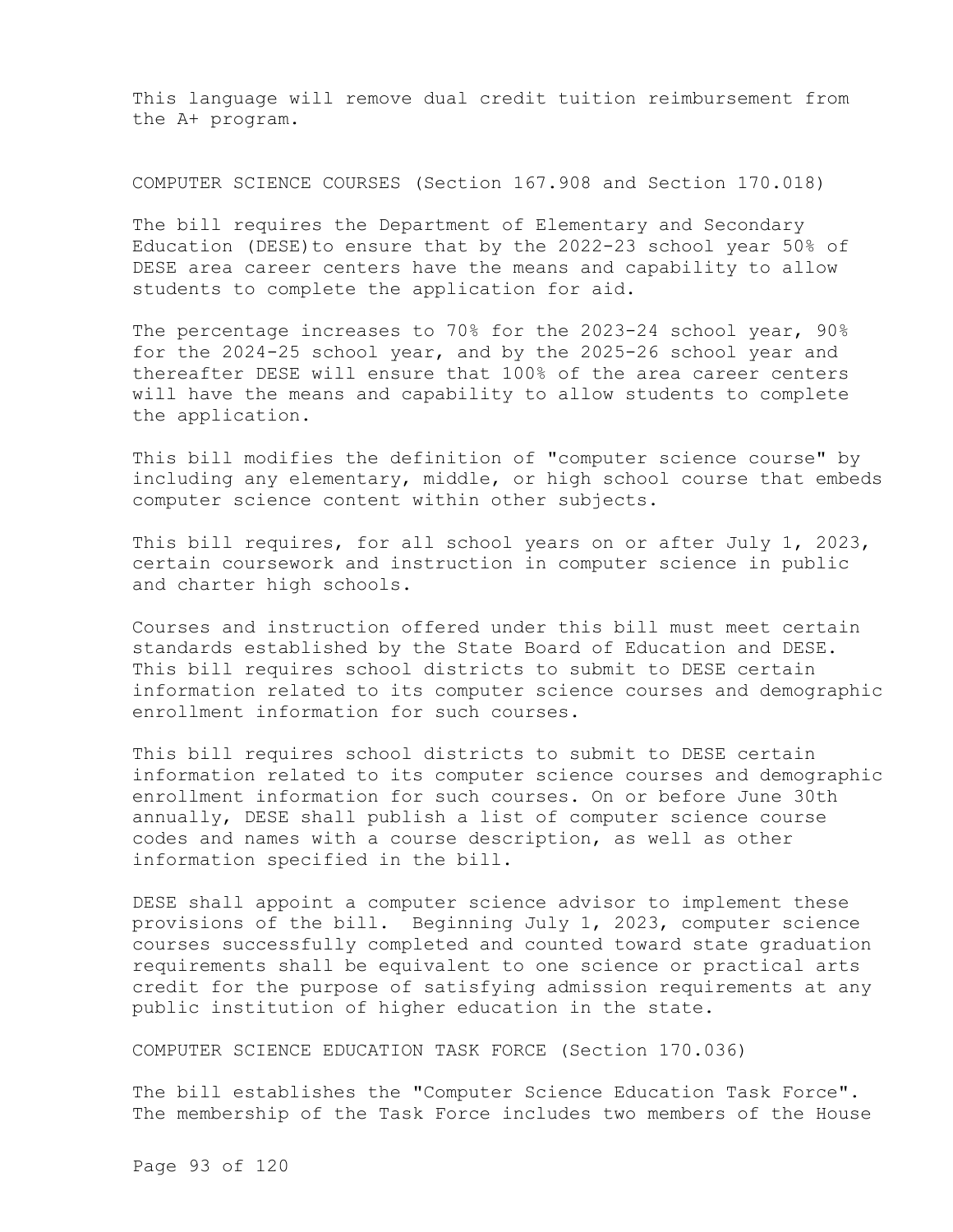of Representatives, one appointed by the Speaker of the House and one by the Minority Leader; two members of the Senate with one appointed by the President Pro Tem of the Senate and one appointed by the Minority Leader; the Governor or his designee; the Commissioner of Education and the Commissioner of Higher Education or their designee; and nine members as appointed by the Commissioner of the Department of Education representing various interested groups as specified.

The mission of the Task Force is to develop a state strategic plan for expansion of computer science education programs statewide and the details of the components of that plan are outlined in the bill.

The Task Force will hold its first meeting within three months from the effective date of the bill and submit a report outlining activities and recommendations for legislation to the General Assembly before June 30, 2023.

The Task Force will dissolve on June 30, 2024.

COLLEGE ATHLETE'S NAME, IMAGE, LIKENESS RIGHTS (173.280)

This bill authorizes a postsecondary educational institution or any officer, director, or employee of such institution to identify or assist with opportunities for a student athlete to earn compensation from a third party for the use of the student's name, image, likeness rights, or athletic reputation, provided that the person does not serve as the student athlete's agent, receive compensation from the student athlete or a third party, attempt to influence an athlete's choice of professional representation, reduce the athlete's opportunities from competing third parties, or attend any meeting between the athlete or third party where the athlete's compensation is negotiated or completed.

The bill requires that the financial development program currently offered to athletes include information on financial aid, debt management, time management skills, academic resources, and a recommended budget based on cost of attendance. WORKFORCE DIPLOMA PROGRAM (Section 173.831)

This bill establishes the "Workforce Diploma Program", to assist students in obtaining a high school diploma and develop employability and career technical skills.

The bill provides definitions for terms including:

(1) "Adult Dropout Recovery Services" which includes but is not limited to, sourcing, recruitment, and engagement of eligible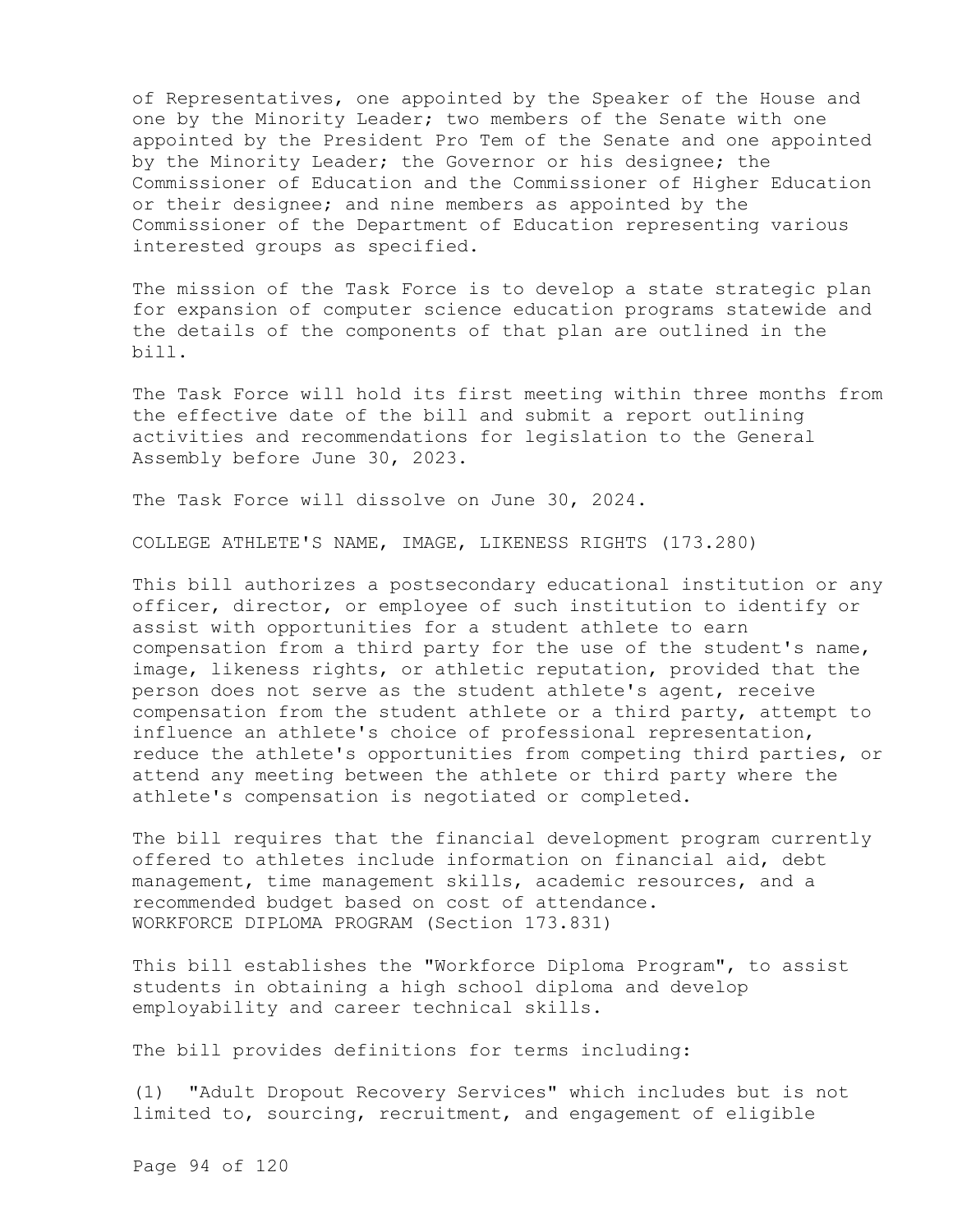students, learning plan development, active teaching, and proactive coaching and mentoring, resulting in an accredited high school diploma;

(2) "Employability Skills Certification", a certificate earned by demonstrating professional nontechnical skills through assessment, portfolio, or observation; and

(3) "Technical Skills Assessment", a criterion-referenced assessment of an individual's skills required for an entry-level career or additional training in a technical field.

As such terms relate to the Workforce Diploma Program.

The bill requires that before September 1, 2022, and annually thereafter, DESE submit a request for interested program providers for the Program. An approved program provider must meet a list of qualifications, including but not limited to being an accredited high school diploma-granting entity and having a minimum of two years experience providing adult dropout recovery services.

Every year, DESE must announce the approved programs before October 16th. The approved program providers shall begin enrolling students before November 15th of each year. Upon appropriation, DESE shall pay the approved program providers for the specified milestones provided to each student, including: for completion of each half unit of high school credit, for attaining an employability skills certification, for attaining an industry recognized credential requiring no more than 50 hours of training, for attaining an industry-recognized credential requiring at least 51 but no more than 100 hours of training, for attaining an industry-recognized credential requiring more than 100 hours of training, and for attaining an accredited high school diploma. No approved program provider shall receive funding if that provider receives federal or state funding or private tuition for the student.

The Department must provide a written update to approved program providers by the last calendar day of each month. Providers may not charge any type of student fees or tuition unless a student is earning hours in addition to the maximum limit covered by state expenditures. Before July 16th of each year, each provider must report certain metrics, specified in this section, to DESE.

The bill requires each approved provider to conduct a survey of each individual who graduated from the approved program and submit the results to DESE before September 16th of each year beginning the year after the individual graduates and the next four consecutive years. The survey must include the individual's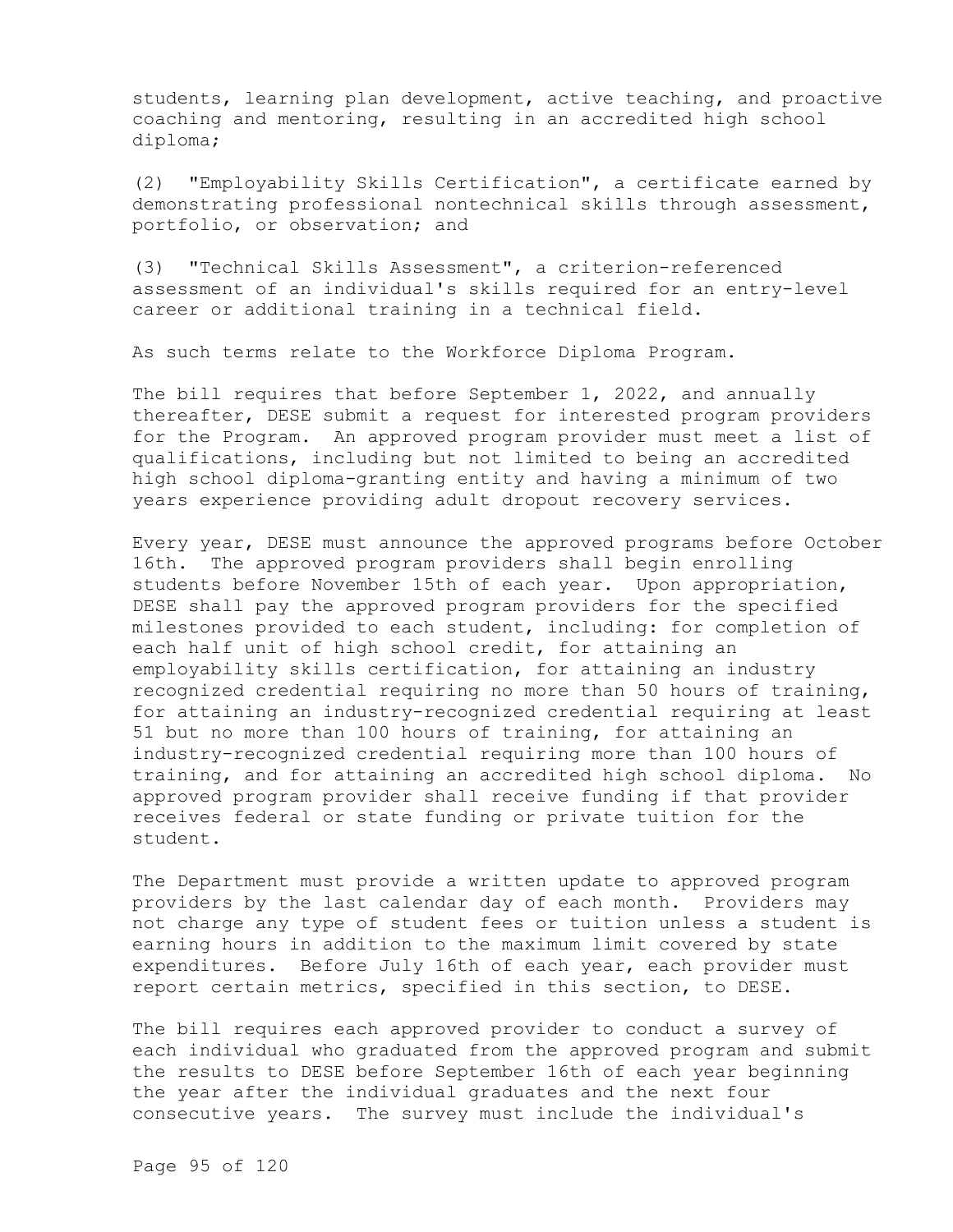employment status, hourly wages, access to employer-sponsored health care, and any postsecondary enrollment the individual has completed including a postsecondary certificate or degree program. Upon the end of the second fiscal year of the Program, DESE must review the metrics for each program provider and determine whether each provider is meeting the minimum performance standards. If a program provider does not meet the minimum standards for two consecutive years, that provider will be removed from the approved provider list.

This bill also creates the "Workforce Diploma Program Fund". The Program will sunset six years after the effective date.

SUICIDE AND CRISIS LIFELINE (Section 173.1200)

This bill requires public institutions of higher education that issue pupil identification cards to have printed on the card the three-digit dialing code that directs calls and routes text messages to the Suicide and Crisis Lifeline, 988.

ADVANCED PLACEMENT EXAMINATION SCORES (Section 173.1352)

This bill requires public institutions of higher learning to adopt and implement policies, as outlined in the bill, that will give undergraduate course credit to entering freshman students for each advanced placement (AP) examination for which the student achieves a score of three or higher.

DUAL ENROLLMENT COURSES (Sections 173.2500 & 173.2505)

This bill creates provisions regarding dual enrollment courses.

A dual enrollment course is a postsecondary course of instruction delivered by an approved higher education institution in which a secondary school student is concurrently enrolled in a Missouri high school and an approved higher education institution.

The bill renames the "Dual Credit Scholarship Act" as the "Dual Credit and Dual Enrollment Scholarship Act". In order to receive a dual enrollment scholarship, a student must meet current law requirements and be enrolled in a dual enrollment course offered by an approved higher education institution. Currently, a dual credit scholarship shall reimburse each eligible student for up to 50% of the tuition and cost paid by the student to enroll in a dual credit course. Current law also limits the amount of the scholarship per student to \$500 annually for all dual credit courses taken by such student.

This bill provides that each eligible student shall be offered a

Page 96 of 120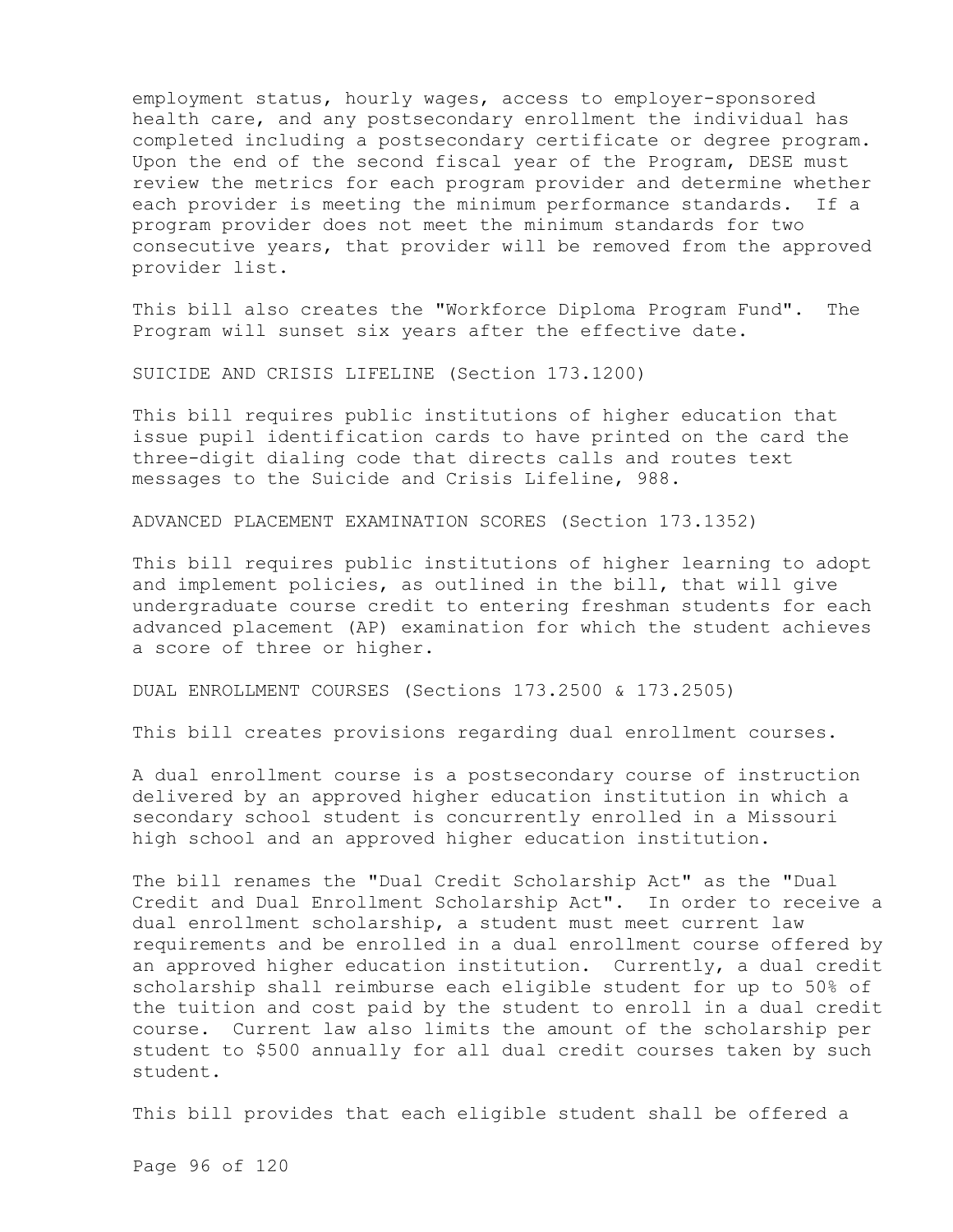dual credit or dual enrollment scholarship equal to the tuition and fees paid by the student to enroll in the dual credit or dual enrollment course. The bill also repeals the \$500 limitation.

Finally, the bill renames the "Dual Credit Scholarship Fund" as the "Dual Credit and Dual Enrollment Scholarship Fund".

EDUCATION SAVINGS BANKRUPTCY EXEMPTION (Section 513.430)

This bill provides bankruptcy protection for the Missouri Education Savings Program and the Missouri Higher Education Deposit Program also known commonly as 529 Education Savings Accounts.

The bill limits the protection to proceedings filed or on appeal after January 1, 2022 and only for designated beneficiaries that are lineal descendants of the account owner. Contributions within a one year period before a judgment will not qualify for the exemption.

- - - - - - - - - - - - - - - - - - - - - - - - - - - - - - - -

SS SCS SB 724 -- POLITICAL SUBDIVISIONS

This bill modifies the provisions related to financial statements of political subdivisions.

COUNTY FINANCIAL STATEMENTS (Sections 50.815 and 50.820, and Repeal of 50.800 and 50.810, RSMo.)

The bill changes the date counties must prepare and publish their financial statements from the first Monday in March to June 30th of each year. Additionally, the county treasurer may not pay the county commission until notice is received from the state auditor that the county's financial statement has been published in a newspaper after the first day of July.

The bill requires second, third, and fourth class counties to produce and publish a county annual financial statement in the same manner as first class counties. The financial statement must include the name, office, and current gross annual salary of each elected or appointed county official.

The county clerk or other county officer preparing the financial statement must provide an electronic copy of the data used to create the financial statement without charge to the newspaper requesting the data.

Finally, the newspaper publishing the financial statement must charge and receive no more than its regular local classified advertising rate as published 30 days before the publication of the financial statement.

PENALTIES FOR FAILURE TO FILE FINANCIAL STATEMENT (Section 105.145)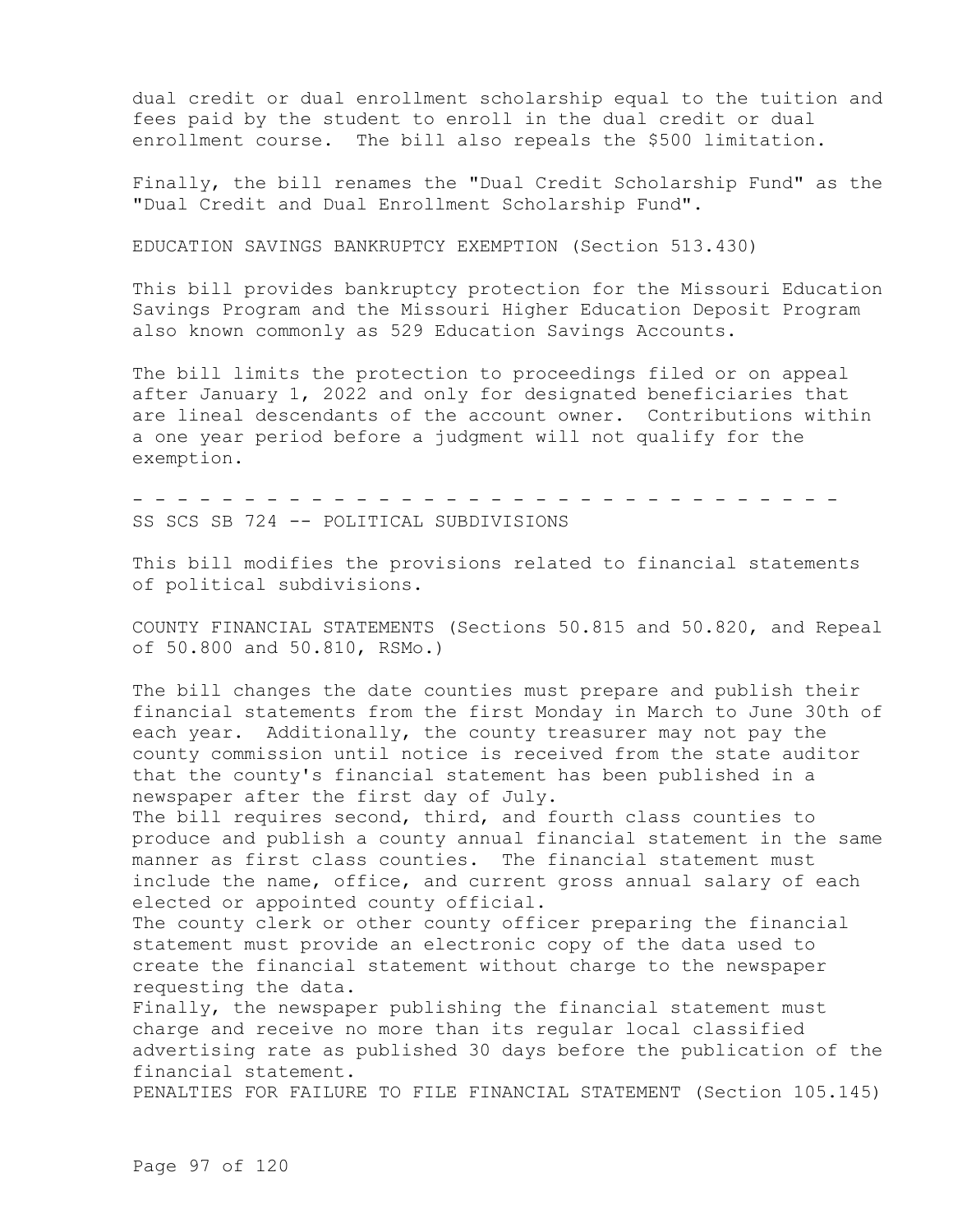Currently, any transportation development district having gross revenues of less than \$5,000 in a fiscal year for which an annual financial statement was not timely filed to the State Auditor is not subject to a fine. The bill provides that any political subdivision that has gross revenues of less than \$5,000 or that has not levied or collected sales or use taxes in the fiscal year for which the annual financial statement was not timely filed is not be subject to a fine.

Additionally, if failure to timely submit the annual financial statement is the result of fraud or other illegal conduct by an employee or officer of the political subdivision, the political subdivision is not be subject to a fine if the statement is filed within 30 days of discovery of the fraud or illegal conduct.

If the political subdivision has an outstanding balance for fines at the time it files its first annual financial statement after August 28, 2022, the Director of Revenue must make a one-time downward adjustment to such outstanding balance in an amount that reduces the outstanding balance by no less than 90%. If the Director determines a fine is uncollectable, the Director has the authority to make a one-time downward adjustment to any outstanding penalty.

EXPENDITURES OF SCHOOL DISTRICTS (Section 164.450)

This bill specifies that school districts in St. Charles county that receive voter approval for the issuance of bonds must maintain a detailed accounting of each and every expenditure by the school district for the moneys generated by such issuance. School districts must be required to maintain a budget for each project and the budget shall detail the exact cost of the project and the source of all moneys used to fund the project. All information in the budget must be maintained and updated on the website of the school district and shall be publicly available.

Any project undertaken by a school district must be halted immediately upon exceeding the budgeted amount of moneys to complete such a project by more than 10%. The continuation of the project may not occur until the school district receives voter approval for the issuance of further bond indebtedness specifically for such project.

Any taxpayer residing within a school district that violates the provisions of this section may seek, and a court shall order, injunctive relief against such school district in any court of competent jurisdiction to enforce the provisions of this section.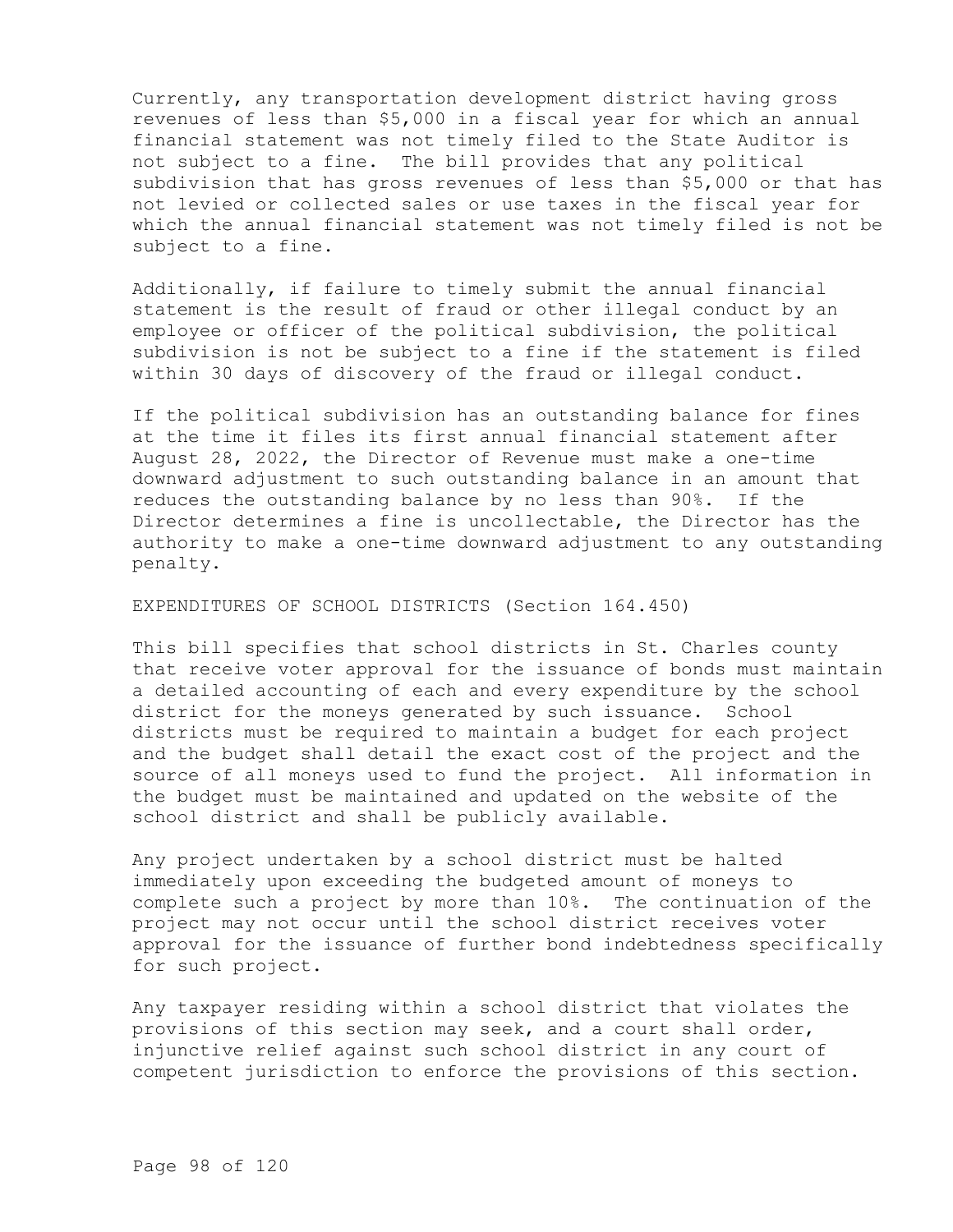- - - - - - - - - - - - - - - - - - - - - - - - - - - - - - - - SS SCS SB 725 -- GROUND AMBULANCE SERVICES

Currently, all members of the board of directors of an ambulance district shall complete an educational seminar or training on the role and duties of a board member of an ambulance district. This bill provides that if any ambulance district board member fails to attend a training session within 12 months of taking office regardless of whether the board member received an attendance fee for a training session, the board member shall be ineligible to run for reelection for another term of office until the member satisfies the requirement. This bill shall apply to members elected after August 28, 2022.

Currently, each ambulance service's Ground Ambulance Reimbursement Allowance is based on the service's gross receipts. This bill repeals the use of gross receipts and requires the Department of Social Services to establish a formula in rule consistent with federal regulation relating to permissible health care related taxes for the determination of each service's reimbursement allowance.

- - - - - - - - - - - - - - - - - - - - - - - - - - - - - - - - HCS SS#2 SCS SB 745 -- UTILITIES

This bill modifies provisions related to public utilities.

DISASTER PREPAREDNESS (Section 44.032, RSMo)

The bill adds rural electric cooperatives to the agencies and organizations for which the Governor may expend funds from the Missouri Disaster Fund in the event of an emergency or disaster.

SALES TAX (Section 144.010, 144.011, 144.030)

The bill exempts from the definition of "retail sale" or "sale at retail" for the purposes of sales tax law the purchase by persons operating hotels, motels, or other transient accommodation establishments of certain utilities, which are used to heat, cool, or provide water or power to the guests' accommodations, as specified in the bill, and which are included in the charge made for the accommodations. Any person required to remit sales tax on these purchases prior to August 28, 2022, is entitled to a refund on such taxes.

The bill also authorizes a sales tax exemption for all purchases by a company of solar photovoltaic energy systems, components used to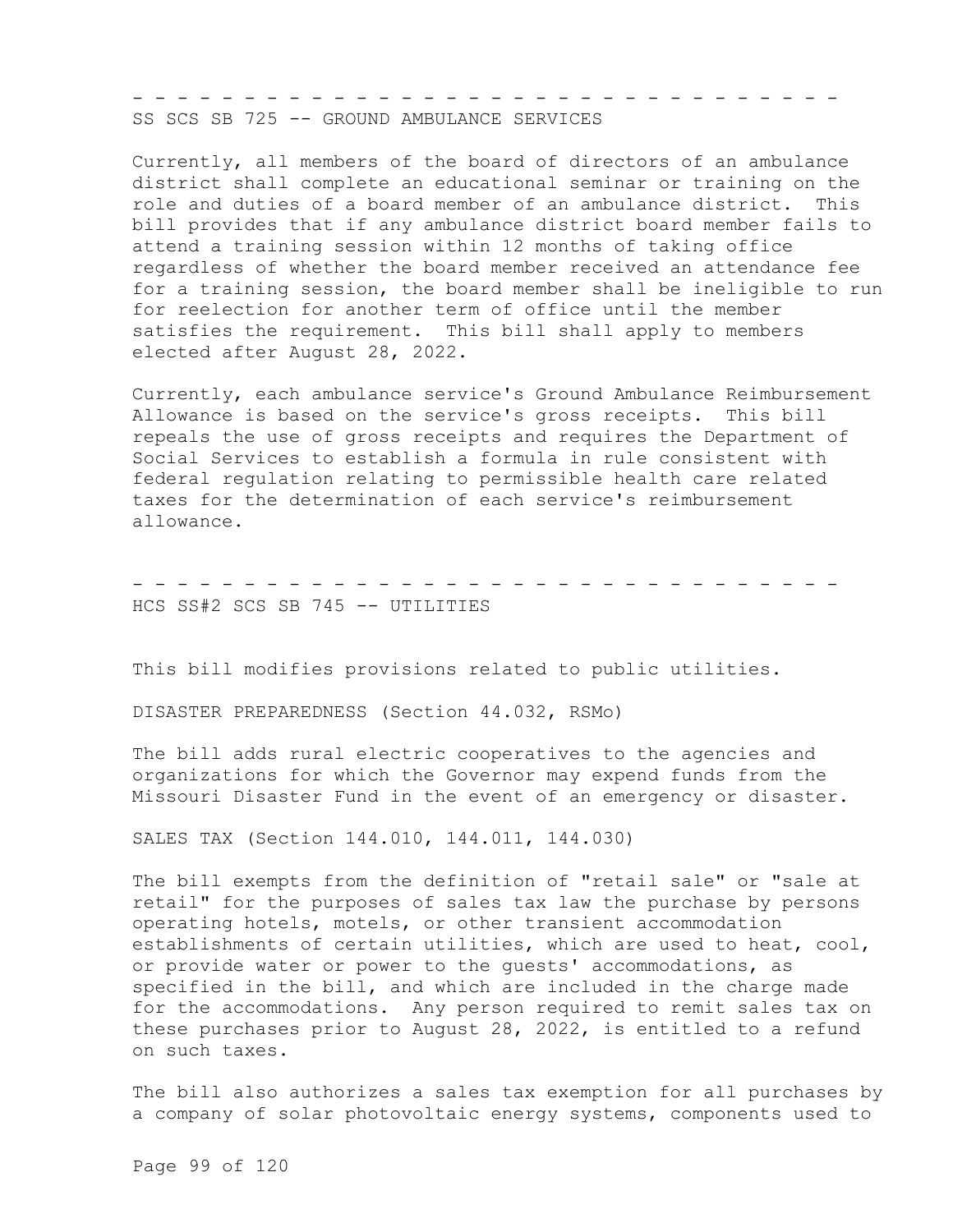construct a solar photovoltaic energy system and all purchases of materials and supplies used directly to construct or make improvements to such systems, provided that such systems are sold or leased to an end user or are used to produce, collect and transmit electricity for resale or retail.

RATE ADJUSTMENTS OUTSIDE OF GENERAL RATE PROCEEDINGS (Section 386.266)

Currently, an electrical corporation may apply to the Public Service Commission to approve rate schedules authorizing periodic rate adjustments outside of general rate proceedings due to changes in customer usage due to weather and conservation or to defer and recover certain depreciation expense and return for qualifying electric plant recorded to plant-in-service on the utility's books, but an electrical corporation cannot elect to do both.

This bill allows an electrical corporation to make one application to the Commission to either approve rate schedules authorizing periodic rate adjustments outside of general rate proceedings or to defer and recover certain depreciation expense and return for qualifying electric plant recorded to plant-in-service on the utility's books if the corporation has provided notice to the Commission to elect the opposite option. However, the corporation may not concurrently utilize electric rate adjustments and the deferrals.

NET METERING (Sections 386.885 and 386.890)

The bill establishes the "Task Force on Distributed Energy Resources and Net Metering", to conduct hearings and research information related to net metering as specified in the bill. The membership of the Task Force shall include but not be limited to: Two members of the Senate, with one appointed by the President Pro Tem and one appointed by the Minority Floor Leader; two members of the House of Representatives, with one appointed by the Speaker and one appointed by the Minority Floor Leader; and a representative from each of the three segments of the retail electric energy industry, appointed by the President Pro Tem of the Senate. The Task Force shall submit a report to the General Assembly by December 31, 2023. The Task Force shall dissolve on December 31, 2023, or when the Task Force concludes its work, whichever is sooner.

The bill modifies the definitions of "department", which is changed from the Department of Economic Development to the Department of Natural Resources, and "retail electric supplier", to include municipally-owned utilities.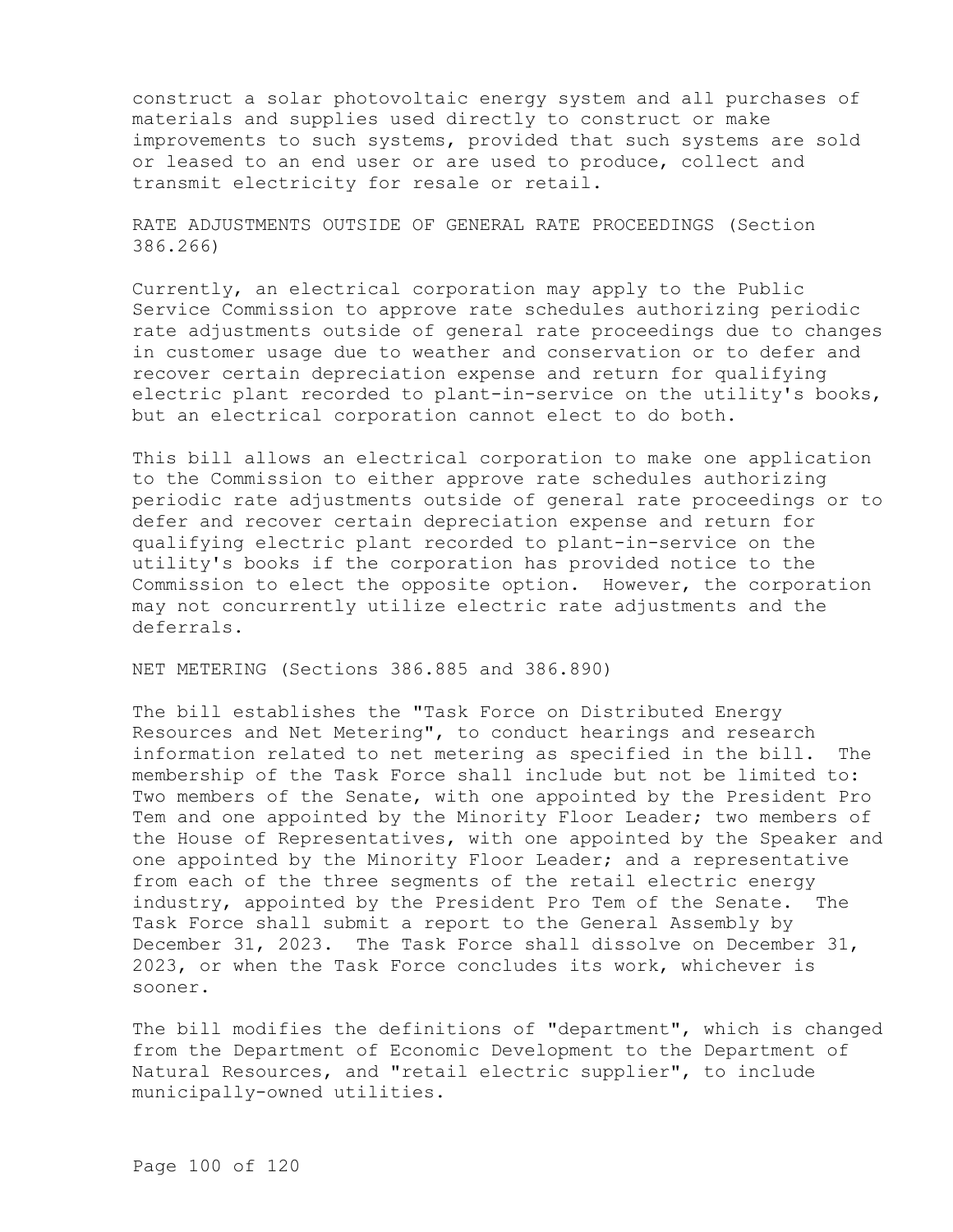The sale of qualified electric energy units to any customergenerator shall be subject to provisions of law related to consumer protection.

TASK FORCE ON TAXATION OF SOLAR ENERGY SYSTEMS (Section 393.1072)

The bill establishes the "Task Force on Fair, Nondiscriminatory Local Taxation Concerning Solar Energy Systems". The Task Force is to be composed of three members each from the House of Representatives and Senate with no more than two members of the same political party, two elected county assessors with one appointed by the President Pro Tem of the Senate and one by the Speaker of the House of Representatives, two representatives of the Missouri State Tax Commission, two representatives of a state-wide agricultural organization with one appointed by the Speaker of the House of Representatives and one appointed by the President Pro Tem of the Senate, and three members from the private sector with experience in utility-scale solar energy development and operation with one each appointed by the Speaker of the House of Representatives, the President Pro Tem of the Senate, and the Governor.

The Task Force shall conduct public hearings and research as specified in the bill and compile a report to be delivered to the General Assembly no later than December 31, 2022.

The Task Force will sunset on December 31, 2022.

ACCOUNTING PRACTICES OF CERTAIN UTILITIES (Section 393.1275)

Electrical, gas, sewer, and water corporations must defer to a regulatory asset or liability account any difference in state or local property tax expenses actually incurred, and those on which the revenue requirement used to set rates in the corporation's most recently completed general rate proceeding were based. The regulatory asset or liability account balances must be included in the revenue requirement used to set rates through an amortization over a reasonable period of time in such corporation's subsequent general rate proceedings.

PLANT-IN-SERVICE ACCOUNTING (Section 393.1400)

The bill modifies the definition of "weighted average cost of capital" for a provision relating to plant-in-service accounting.

Currently, an electrical corporation may elect to defer depreciation expenses until December 31, 2023, or if approved by the Public Service Commission, continue to make such deferrals from January 1, 2024, through December 31, 2028. This bill specifies

Page 101 of 120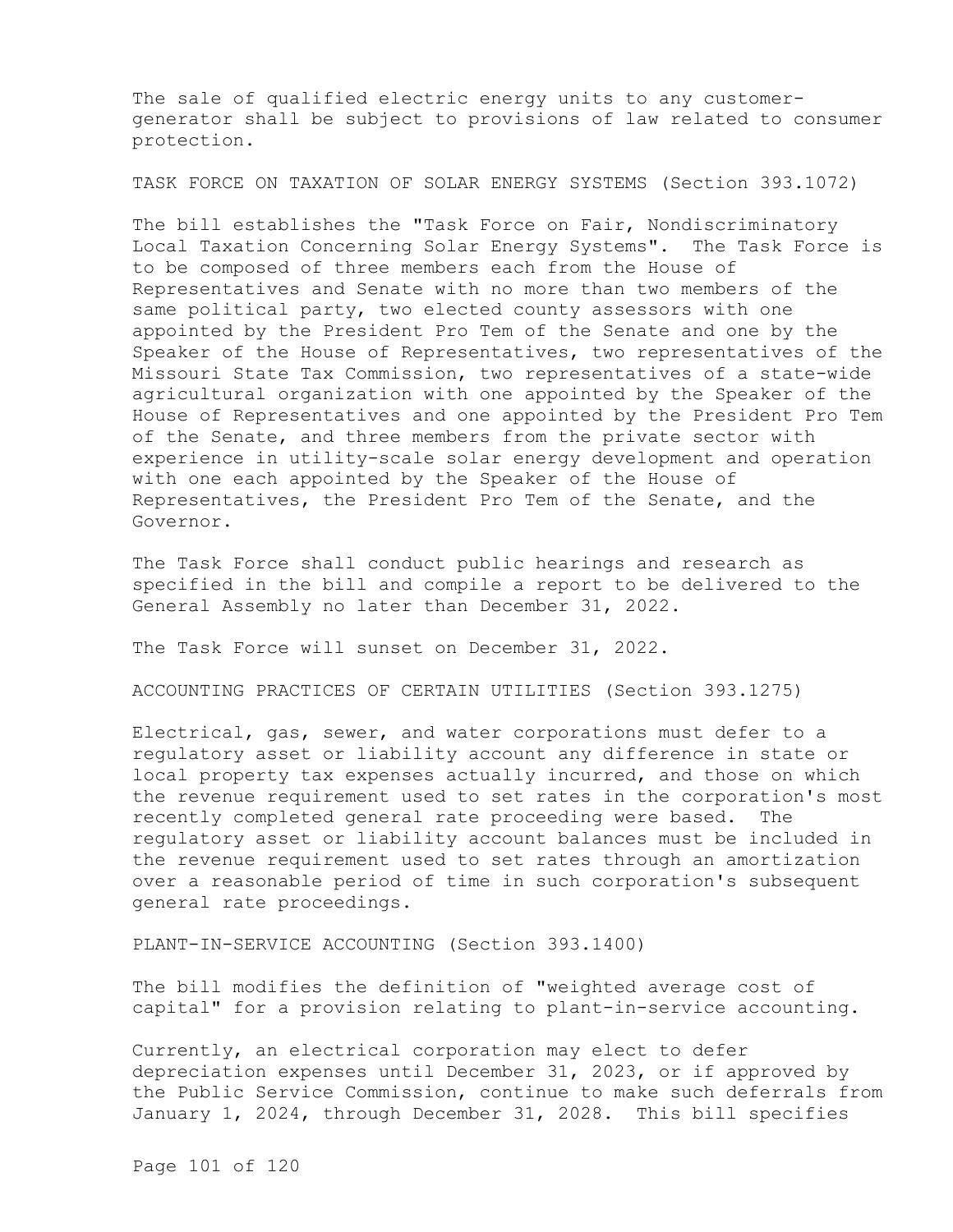that an electrical corporation may seek permission to continue to make such deferrals for an additional five years beyond December 31, 2028, by filing an application with the Commission seeking such permission by December 31, 2026. The Commission must rule on the application within 180 days after its filing. The Commission must make the determination of whether to grant such permission to continue after a hearing. Failure to obtain Commission permission to continue will not affect deferrals made through the date for which permission has been granted, or the regulatory and ratemaking treatment of the regulatory assets arising from the deferrals.

The Commission may take into account any change in business risk to the electrical corporation resulting from implementation of the deferrals in setting the corporation's allowed return in any rate proceeding, in addition to any other changes in business risk experienced by the corporation.

CAPITAL INVESTMENT PLAN (Section 393.1400)

For each project in the specific capital investment plan on which construction begins on or after January 1st of the year in which the plan is submitted, and where the cost of the project is estimated to exceed \$20 million, the electrical corporation must identify all costs and benefits that can be quantitatively evaluated. If a cost or benefit cannot be quantitatively evaluated, the corporation must state the reasons why, and how the corporation addresses such costs and benefits when reviewing and deciding to pursue a project. No project may be based solely on costs and benefits that cannot be quantitatively evaluated, and any quantification for such a project must be accompanied by additional justification in support of the project.

In its report to the Commission on Capital Investments, an electrical corporation must include information on the quantitatively evaluated costs and benefits generated by each of those investments that exceeded \$20 million and any efficiencies achieved as a result of those investments.

DISCOUNTED ELECTRIC RATES (Section 393.1640)

The bill changes the criteria for electric customers to be considered for a discounted electric rate. In order to obtain one of the discounts established in the bill, the customer's load must be incremental, the customer must receive an economic development incentive from the local, regional, state, or federal government, and the customer must meet criteria set forth in the electrical corporation's economic development rider tariff sheet. The electrical corporation must verify the customer's incremental demand annually to determine continued qualification for the

Page 102 of 120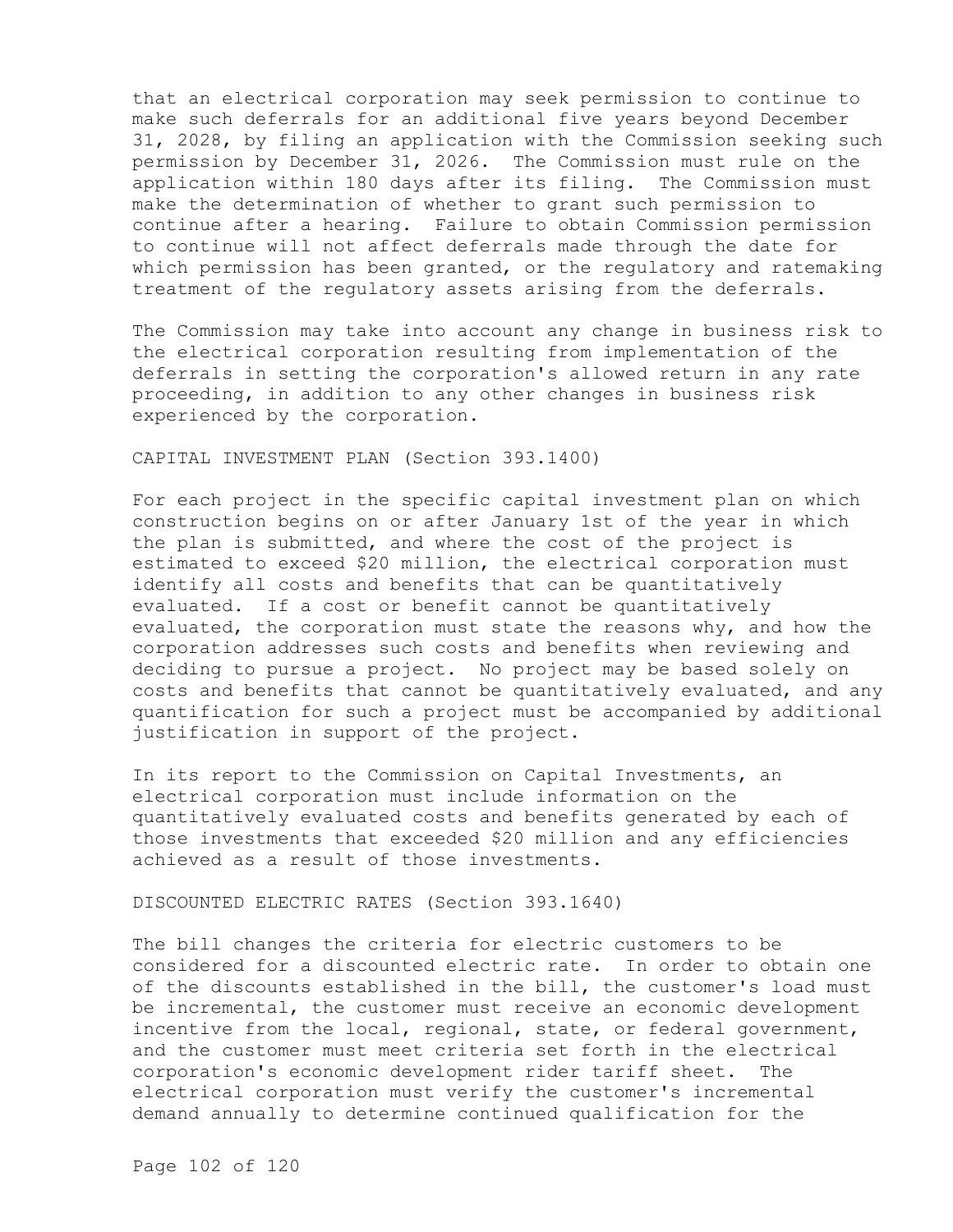applicable discount.

In each general rate proceeding concluded after August 28, 2022, the difference in revenues generated by applying the discounted rates and the revenue that would have been generated without such discounts shall not be imputed into the electrical corporation's revenue requirement but instead such revenue requirement is to be set as provided for in the bill.

REVENUE REQUIREMENT (Section 393.1656)

Beginning January 1, 2024, that part of an electrical corporation's retail revenue requirement used to set the electrical corporation's base rates in each of the electrical corporation's general rate proceedings that are concluded on or after August 31, 2023, that consists of revenue requirement arising from inclusion in rate base of certain regulatory asset balances can not exceed the revenue requirement impact cap. If inclusion of the full balance would cause the electrical corporation to exceed the revenue requirement impact cap, the part of the balance necessary to prevent the exceedance will not be included in rate base and the regulatory asset balance will be reduced accordingly as penalty.

FINANCING ORDERS (Section 393.1715)

Currently, an electrical corporation may be permitted to retain coal-fired generating assets in rate base and recover costs associated with operating the coal-fired assets that remain in service to provide greater certainty that generating capacity will be available to provide essential service to customers, including during extreme weather events, and the Public Service Commission can not disallow any portion of such cost recovery on the basis that such coal-fired generating assets operate at a low capacity factor, or are off-line and providing capacity only, during normal operating conditions. This bill would allow an electrical corporation be permitted to retain coal-fired generating assets in rate base and recover prudently incurred costs associated with such assets, including at a low capacity factor, or that are offline and providing capacity only in order to remain in service to customers for reliability during events such as extreme weather.

RESTRICTIVE COVENANTS - RENEWABLE ENERGY (Section 442.404)

This bill specifies that no deed restriction, covenant, or similar binding agreement running with the land shall limit or prohibit the installation of solar panels or solar collectors, as defined in the bill, on the rooftop of any property or structure.

A homeowners' association may adopt reasonable rules regarding the

Page 103 of 120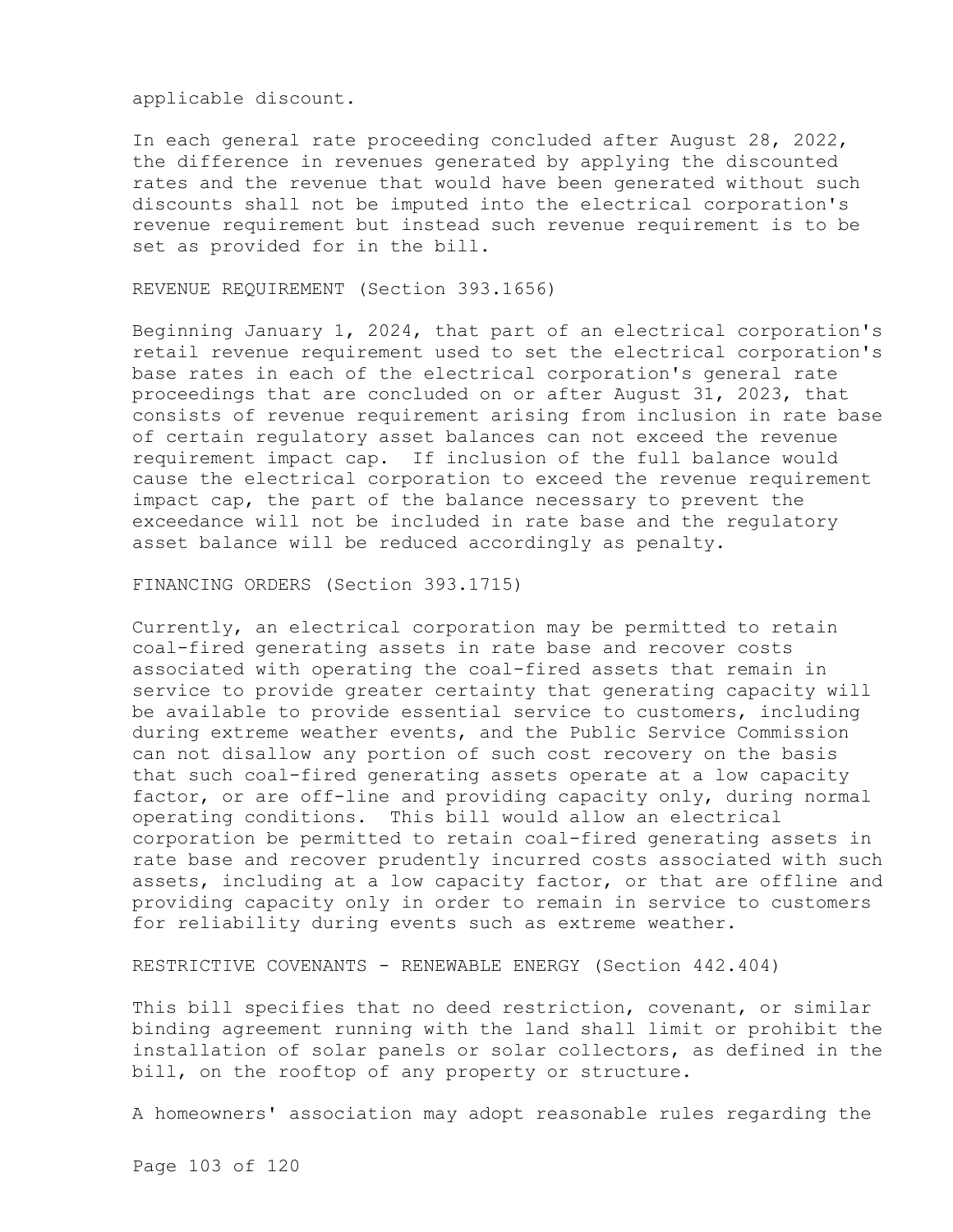placement of solar panels or solar collectors to the extent those rules do not prevent the installation of the device or adversely affect its functioning, use, cost, or efficiency.

These provisions shall apply only with regard to rooftops that are owned, controlled, and maintained by the owner of the individual property or structure.

SUNSHINE LAW (Section 610.021)

This bill adds individually identifiable customer usage and billing records for customers of municipally owned utilities to the list of records that are exempt from disclosure under the Sunshine Law, except that a municipally owned utility must make available the customer's name, billing address, location of service and dates of service for a commercial service account.

Section 442.404 of this bill has a delayed effective date of January 1, 2023.

- - - - - - - - - - - - - - - - - - - - - - - - - - - - - - - - SS#3 SCS SB 758 -- PROCEDURES FOR CERTAIN PUBLIC PROJECTS FOR **FACILITIES** 

This bill modifies various provisions relating to procedures for certain public projects for facilities.

BIDDING ON CERTAIN PUBLIC PROJECTS (Section 8.250, RSMo)

All contracts for projects, the cost of which exceeds \$25,000, entered into by any city containing 500,000 inhabitants or more shall be let to the lowest, responsive, responsible bidder or bidders after publication of an advertisement for a period of 10 days or more in a newspaper in the county where the work is located, in two daily newspapers in the state which do not have less than 50,000 daily circulation, and on the website of the city or through an electronic procurement system.

All contracts for projects entered into by an officer or agency of the state in excess of \$100,000 shall be let to the lowest, responsive, responsible bidder or bidders based on preestablished criteria after publication of an advertisement for a period of 10 days or more in a newspaper in the county where the work is located, in one daily newspaper in the state which does not have less than 50,000 daily circulation, and on the website of the officer or agency or through an electronic procurement system.

BONDS FOR BUILDINGS AND FACILITIES (Section 8.420)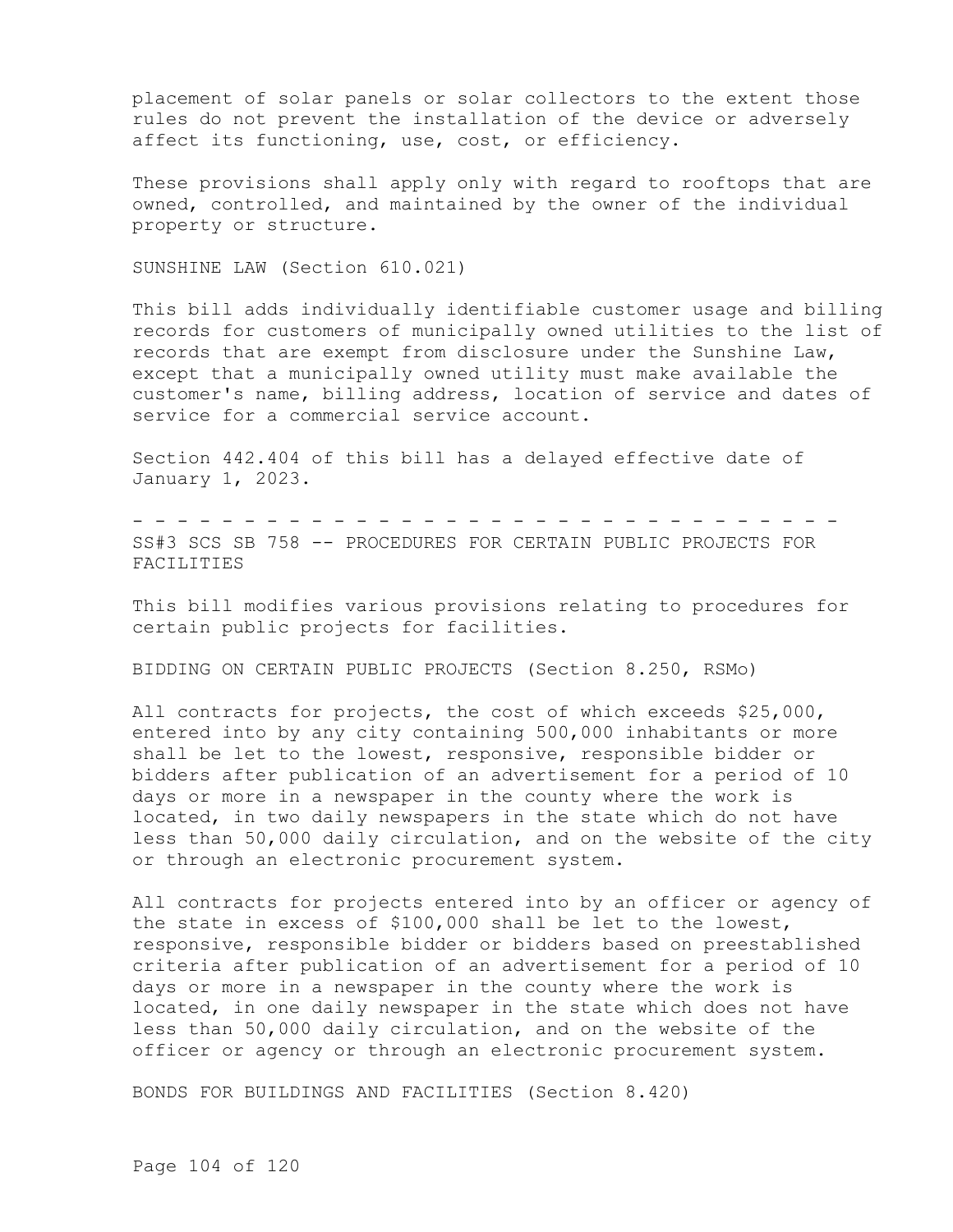The bill repeals a provision that allows for the issuance of bonds for the construction of a new mental health facility in Callaway County.

CONSTRUCTION MANAGER-AT-RISK/DESIGN-BUILD - STATE PROJECTS (Section 8.690)

The bill permits the Office of Administration to utilize:

(1) The construction manager-at-risk delivery method; and

(2) The design-build delivery method for non-civil works projects in excess of \$7 million and no more than five non-civil works projects in any fiscal year that are valued at less than \$7 million.

PUBLIC WORKS CONTRACTS - PAYMENT REQUIREMENTS (Sections 34.057 and 34.058)

The bill transfers provisions governing prompt payment of public works contracts and the rights of a contractor to recover costs or damages, or obtain an equitable adjustment, for delays in performing a public works contract from Chapter 34 to Chapter 8.

FAIRNESS IN PUBLIC CONSTRUCTION ACT (Sections 34.203 to 34.216)

The bill transfers the "Fairness in Public Construction Act" from Chapter 34 to Chapter 8.

SINGLE FEASIBLE SOURCE PURCHASING AUTHORITY (Section 34.100)

Currently, the Commissioner of the Office of Administration may, when in the Commissioner's best judgment it is in the best interests of the state, delegate the Commissioner's procurement authority to an individual department, provided that in the case of single feasible source purchasing authority in excess of \$5,000 the authority must be specifically delegated by the Commissioner. This bill increases that threshold to \$10,000.

DESIGN-BUILD/CONSTRUCTION MANAGER-AT-RISK - POLITICAL SUBDIVISIONS (Section 67.5065)

The bill expressly includes public institutions of higher education in the term "political subdivision" for purposes of current law relating to design-build projects and construction manager-at-risk projects.

- - - - - - - - - - - - - - - - - - - - - - - - - - - - - - - - CCS HCS SS SCS SBs 775, 751 & 640 -- JUDICIAL PROCEEDINGS

Page 105 of 120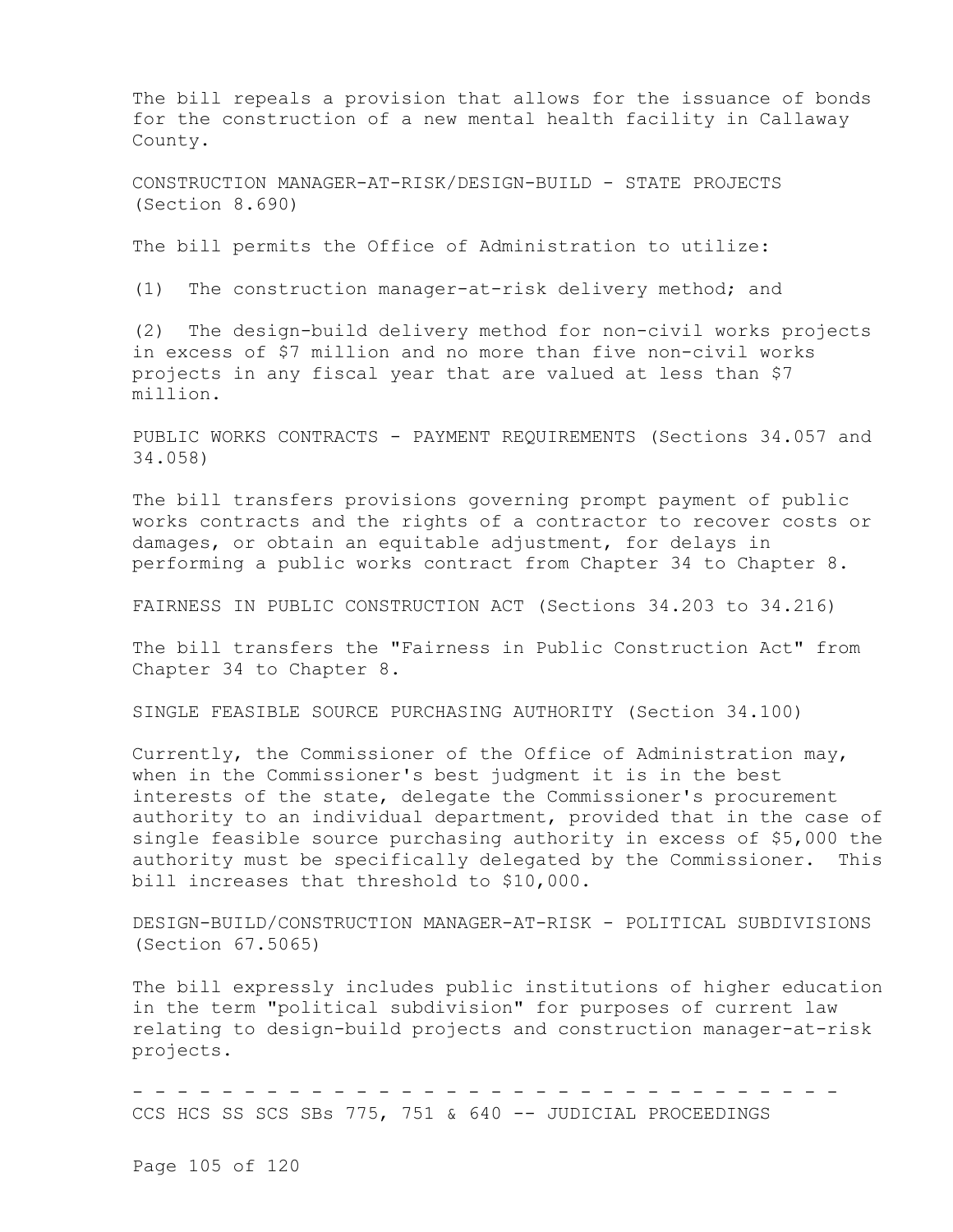This bill modifies provisions relating to judicial proceedings.

LEGAL TREATIES (Section 1.016, RSMo)

This bill provides that a secondary source, which includes legal treatises, scholarly publications, textbooks, or other explanatory texts, does not constitute the law or public policy of the state.

CHILD SEX TRAFFICKING (Sections 210.1500, 210.1505, and 211.031)

This bill provides that when a child is located by a law enforcement official and there is reasonable cause to suspect the child may be a victim of sex trafficking, the law enforcement official shall immediately cause a report to be made to the Children's Division within the Department of Social Services. If the Children's Division determines that the report merits an investigation, the reporting official and the Children's Division shall ensure the immediate safety of the child. If the law enforcement official has reasonable cause to believe the child is in imminent danger, he or she may take temporary custody of the child without the consent of the child's parents.

Additionally, this bill establishes the "Statewide Council on Sex Trafficking and Sexual Exploitation of Children". The membership shall include but not be limited to: two members of the Senate with one member to be appointed by the President Pro Tem and one member to be appointed by the Minority Floor Leader, two members of the House of Representatives with one member to be appointed by the Speaker and one member to be appointed by the Minority Floor Leader, and a member of the Judiciary, who shall be appointed by the Supreme Court. The council shall collect and analyze data relating to sex trafficking of children and develop best practices regarding the response to sex trafficking of children. The council shall submit a report to the Governor and General Assembly on or before December 31, 2023. The council shall expire on December 31, 2023.

This bill also provides that the family courts shall have exclusive original jurisdiction in proceedings involving a child who has been a victim of sex trafficking or sexual exploitation.

PROBATION TERMS (Sections 217.703, 559.036, and 559.115)

This bill provides that the total time on any probation term shall not include time when the probation term is suspended, except when the probation term is suspended by order of the court before a revocation hearing.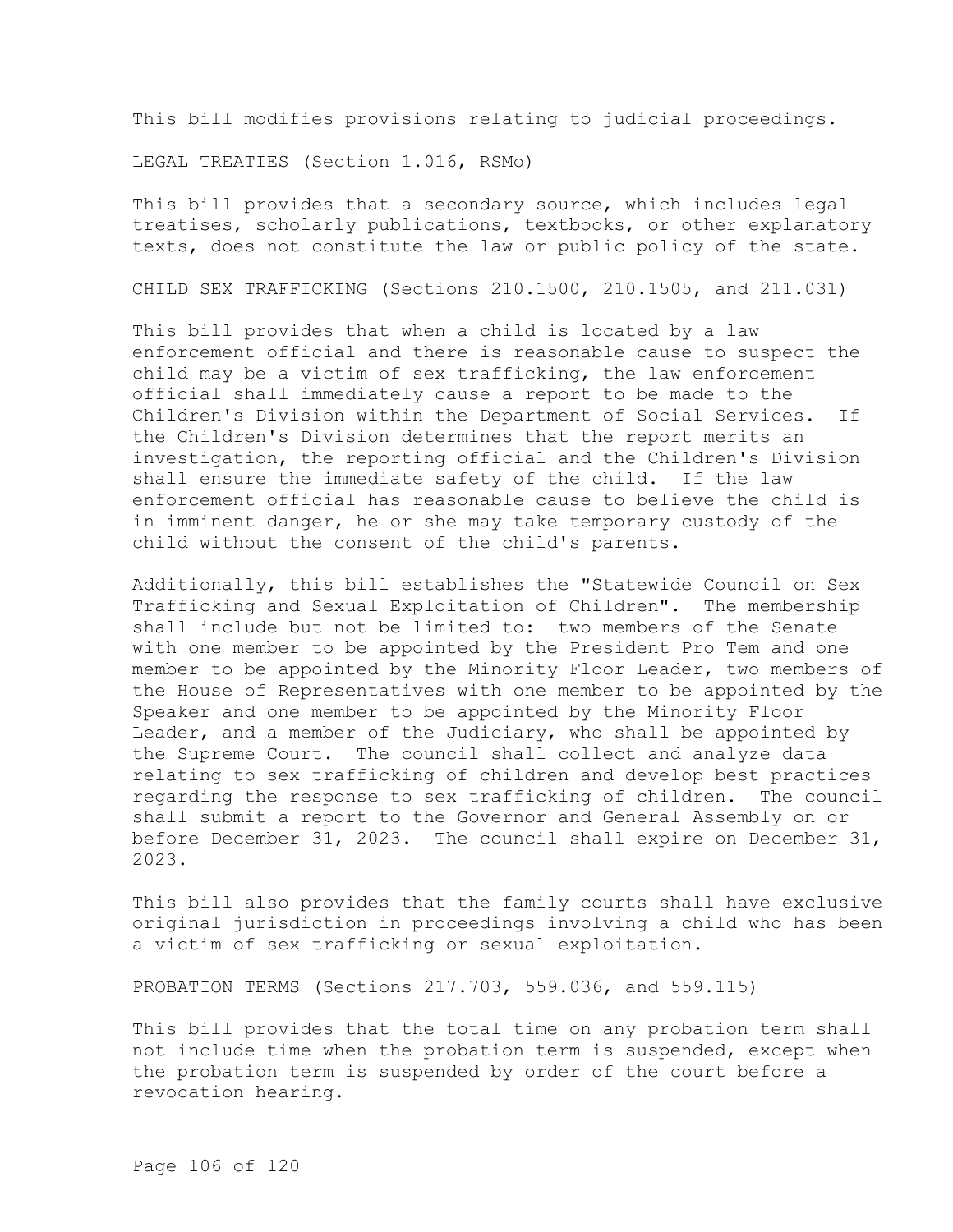Under the bill, prior to a revocation of probation, the court shall order the placement of an offender in either the Department of Correction's "Structured Cognitive Behavioral Intervention Program" or "Institutional Treatment Program". It shall be at the sole discretion of the Department which program the offender shall be placed.

Upon the successful completion of either program, the Division of Probation and Parole shall advise the sentencing court of the offender's probationary release date 30 days prior to release. The court shall then order the offender's release to continue to serve the term of probation, which shall not be extended based on the same incident of the probation violation.

If the Department determines the offender has not successfully completed the treatment program, the Division of Probation and Parole shall advise the sentencing court of the offender's unsuccessful program exit. The court may then modify or revoke the offender's probation.

This bill adds that a person is ineligible for probation if he or she has been found guilty of certain dangerous felonies as provided by law.

ORDERS OF PROTECTION (Sections 455.073 and 455.075)

This bill provides that if a full order of protection is granted by a court, all temporary orders shall continue in the full order of protection and shall remain in full force and effect unless otherwise ordered by the court.

Additionally, the court may order a party to pay a reasonable amount for the other party's attorney fees incurred throughout the proceeding, in addition to prior to commencement and after entry of judgment for orders of protection.

NOTICE OF ORDER OF PROTECTION (Section 455.085)

Currently, a person is deemed to have notice of an order of protection against him or her if a law enforcement officer responding to a call of domestic violence or violation of the order of protection presented a copy of the order. This bill adds that notice is also given by actual communication to the person in a manner reasonably likely to advise him or her.

TREATMENT COURTS (Section 478.600)

Beginning January 1, 2007 the treatment court commissioner position in the eleventh judicial circuit became an associate circuit judge

Page 107 of 120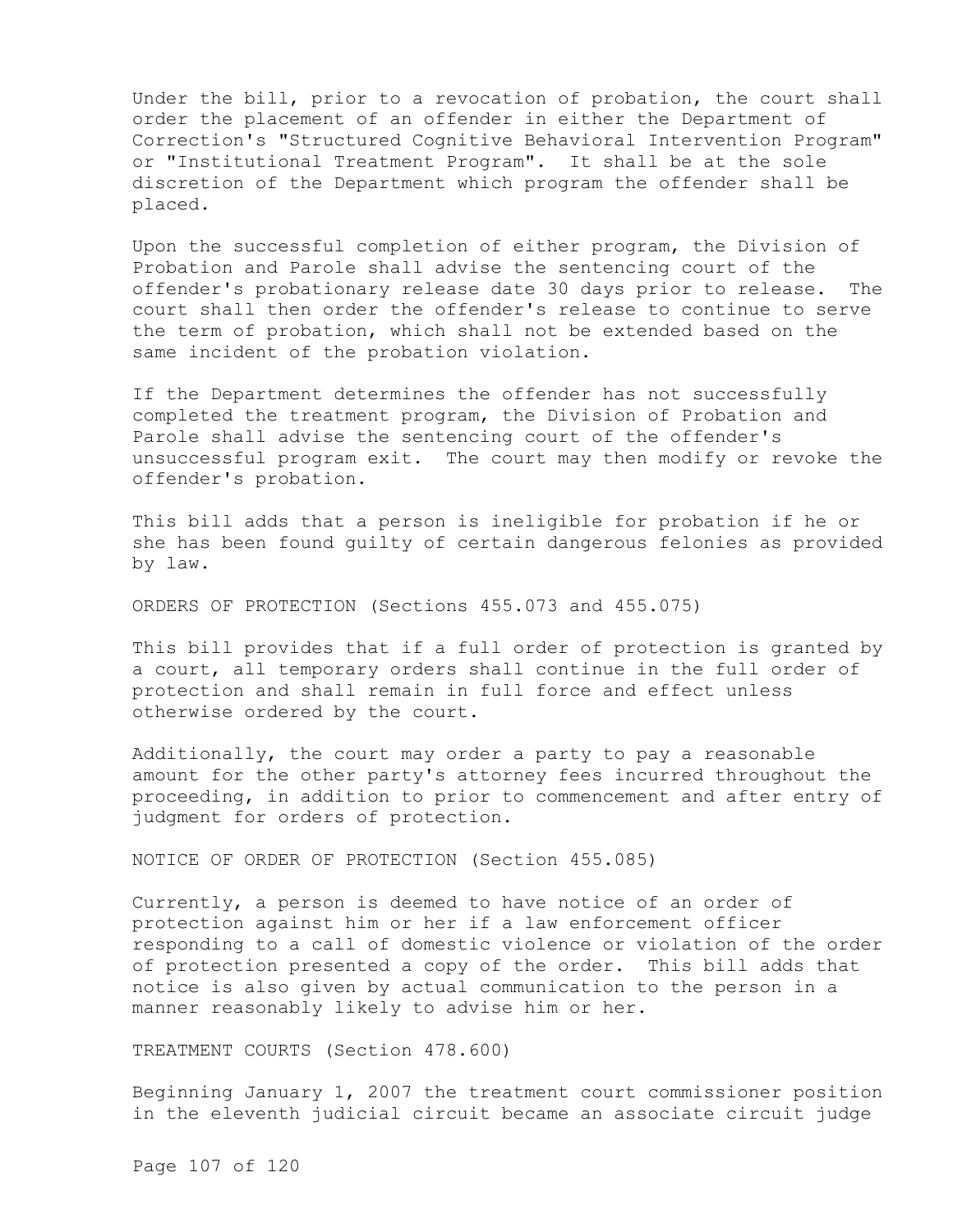position and was designated as Division 11 within the 11th Judicial Circuit, located in St. Charles county, for the duties and responsibilities of a treatment court. This bill repeals the language designating such position as Division 11 and requiring that it retain the duties and responsibilities with regard to the treatment court.

WITNESSES IN CASES INVOLVING SEXUAL OFFENSES (Section 491.015)

Currently, in prosecutions related to sexual offenses a witness's prior sexual conduct or specific instances of prior sexual conducts is inadmissible, except in certain instances.

This bill provides that this evidence is inadmissible at any trial, hearing, or court proceeding and not a subject for inquiry during a deposition or during discovery, except in certain instances.

WITNESSES IN DOMESTIC ASSAULT PROCEEDINGS (Sections 546.262 and 546.263)

This bill provides a court shall not compel a victim or member of the victim's family in a domestic assault proceeding to disclose a residential address or place of employment on the record in open court unless the court finds that disclosure of the address or place of employment is necessary.

Additionally, a person may testify by video conference in a civil trail involving a domestic assault if the person testifying is the victim of the offense. The circuit court shall develop rules for appearances by video and shall post these rules on their website.

JURY INSTRUCTIONS (Section 556.046)

This bill provides that the court shall not be obligated to charge the jury with respect to an included offense unless there is a rational basis for a verdict acquitting the person of the offense charged and convicting him or her of the included offense.

Additionally, this bill provides that a court shall be obligated to instruct the jury with respect to a particular included offense only if the instruction is requested and there is a rational basis in evidence for acquitting the person of the immediately higher included offense and convicting the person of that particular included offense.

SEXUAL OFFENSES (Sections 566.010 & 566.086)

This bill expands the definition of "sexual contact" to also

Page 108 of 120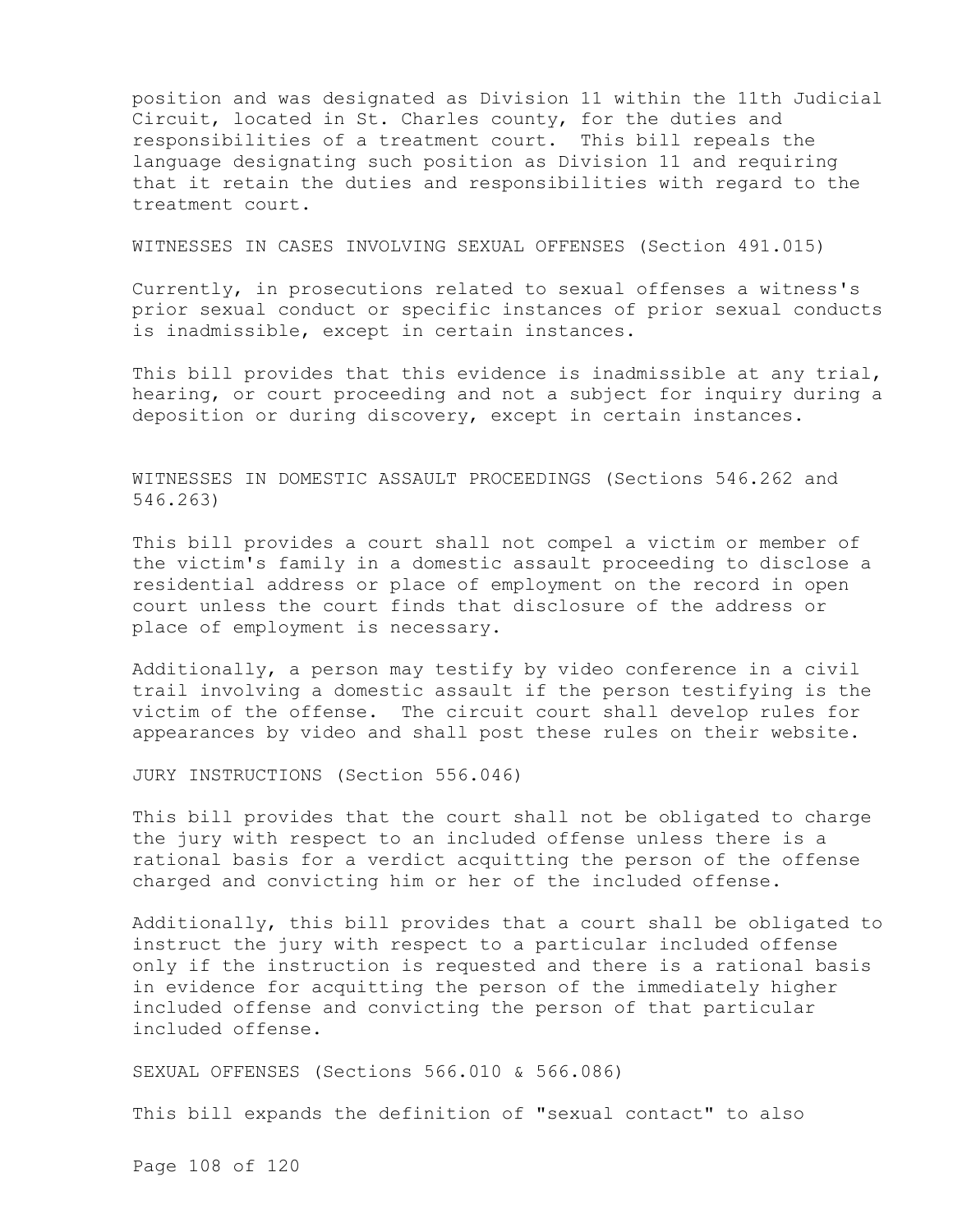include the causing of semen or other ejaculate to come into contact with another person.

Additionally, this bill provides that a person commits the offense of sexual contact with a student if he or she has sexual contact with a student and is a coach, director, or other adult with a school-aged team or club.

SEXUAL OFFENDERS (Sections 566.149, 566.150, & 566.155)

Currently, certain offenders shall not knowingly be present in certain areas, such as schools, public parks with playgrounds, public swimming pools, and athletic fields primarily used by children. Additionally, under current law, certain offenders can not serve as an athletic coach or trainer for a sport team if a child less than 17 years of age is a member of the team.

This bill adds that any person found guilty of the offense of possession of child pornography shall not knowingly be present in such areas and shall not supervise or employ any child under eighteen years of age.

OFFENSE OF PROSTITUTION (Section 567.020)

This bill provides that a person shall not be certified as an adult or adjudicated for the offense of prostitution if the person was under the age of 18 at the time when the offense occurred. Such person shall be classified as a victim of abuse and reported immediately to the Children's Division and to the juvenile officer for appropriate services.

SEXUAL PERFORMANCE BY A CHILD (Sections 573.010 and 573.206)

Currently, sexual performance includes sexual conduct by a child who is less than 17 years old. This bill changes the age to 18 years old.

Additionally, this bill creates the offense of patronizing a sexual performance by a child if such person obtains, solicits, or participates in a sexual performance by a child under the age of 18. This offense is a Class C felony.

OFFENSE OF ENABLING SEXUAL EXPLOITATION OF A MINOR (Section 573.024)

This bill creates the offense of enabling sexual exploitation of a minor which shall be if a person acting with criminal negligence permits or allows certain sexual or pornography offenses. Such offense is a class E felony for the first offense and a class C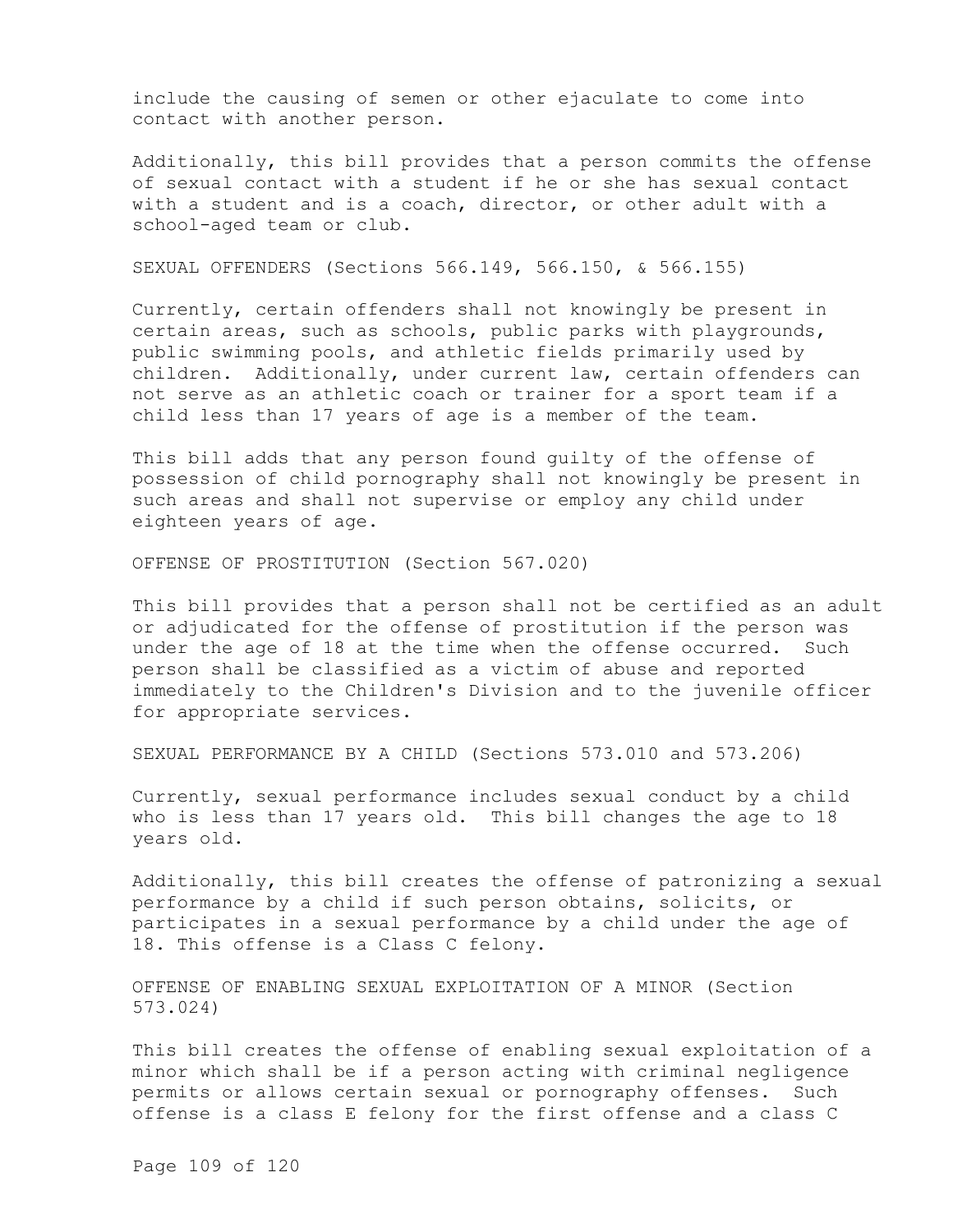felony for any subsequent offenses. Additionally, if the person found guilty of the offense is an owner of a business that provided the location for such exploitation, the business shall be required to close for up to one year for the first offense and shall permanently close after a subsequent offense.

OFFENSE OF PROVIDING EXPLICIT SEXUAL MATERIAL TO A STUDENT (Section 573.550)

This bill provides that a person commits the offense of providing explicit sexual material to a student if such person is affiliated with a public or private elementary or secondary school in an official capacity and, knowing of its content and character, such person provides, assigns, supplies, distributes, loans, or coerces acceptance of or the approval of the providing of explicit sexual material to a student or possesses with the purpose of providing, assigning, supplying, distributing, loaning, or coercing acceptance of or the approval of the providing of explicit sexual material to a student.

This offense is a class A misdemeanor.

SEXUAL OFFENDERS (Section 589.404)

This bill modifies the definitions of "sexual conduct" and "sexual contact". "Sexual conduct" is defined as sexual intercourse, deviate sexual intercourse, or sexual contact, and "sexual contact" is defined as the touching of another person with the genitals or any touching of the genitals or anus of another person, or the breast of a female person, or such touching through the clothing, or causing semen, seminal fluid, or other ejaculate to come into contact with another person, for the purpose of arousing or gratifying the sexual desire of any person or for the purpose of terrorizing the victim.

SEXUAL ASSAULT SURVIVORS BILL OF RIGHTS (Section 595.201)

Currently, sexual assault survivors have rights relating to how a criminal investigation regarding a sexual assault must be conducted.

This bill provides that sexual assault survivors retain these rights regardless of whether a criminal investigation or prosecution results or regardless if he or she has previously waived any of these rights. A sexual assault survivor, for purposes of this bill, is any person who is 14 years of age or older and who may be a victim of a sexual offense who presents themselves to an appropriate medical provider, law enforcement officer, prosecuting attorney, or court. As specified in this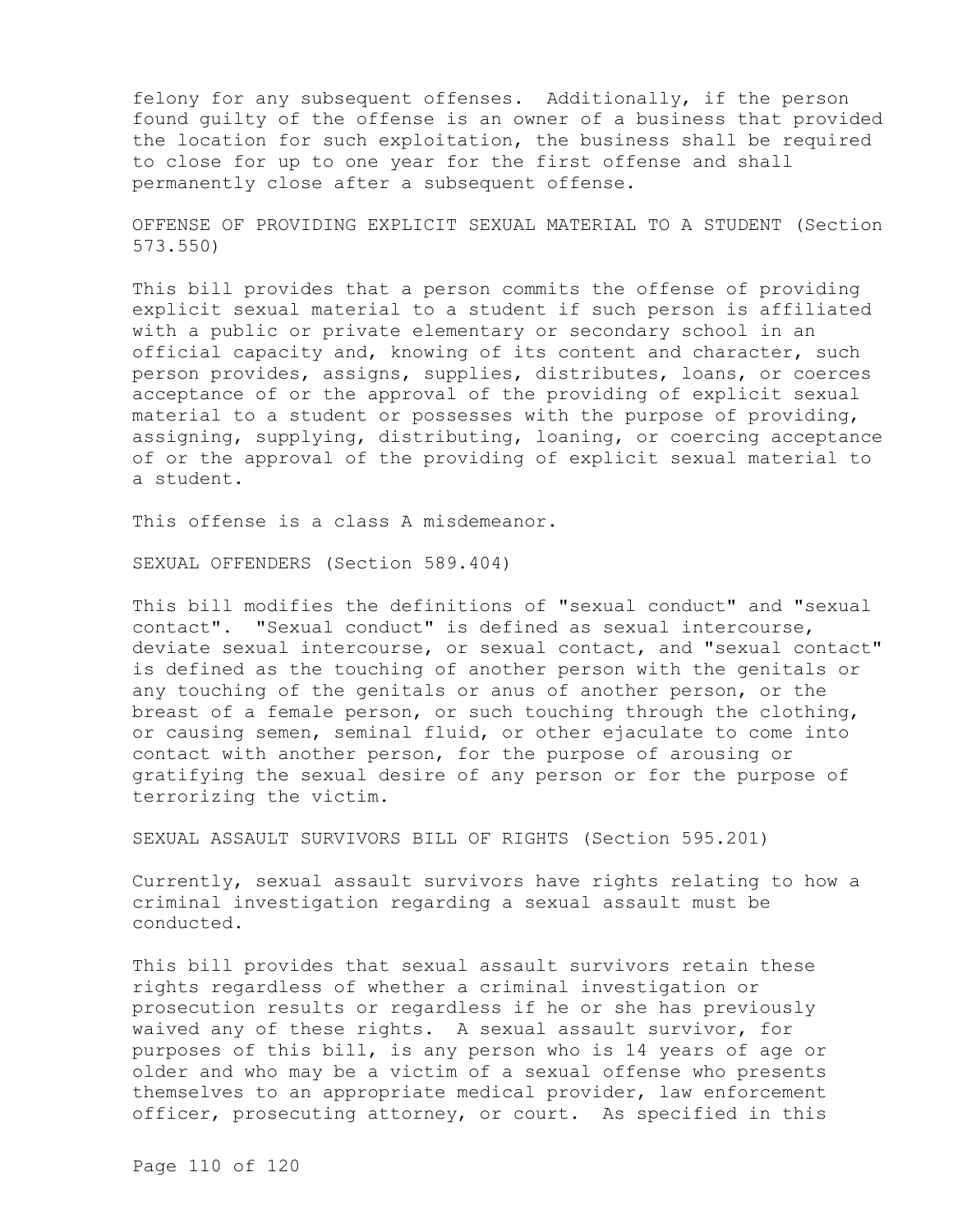bill, a sexual assault survivor has the right to:

(1) Consult with an employee or volunteer of a rape crisis center;

(2) A sexual assault forensic examination;

(3) A shower and change of clothing;

(4) Request to be examined by an appropriate medical provider or interviewed by a law enforcement officer of the gender of the survivor's choosing, when available;

(5) An interpreter who can communicate in the language of the sexual assault survivor's choice, as reasonably available;

(6) Notification and basic overview of the options of choosing a reported evidentiary collection kit, unreported evidentiary collection kit, and anonymous evidentiary collection kit;

(7) Notification about the evidence tracking system;

(8) Notification about the right to certain information considered a closed record, such as a complete incident report; and

(9) Be free from intimidation, harassment, and abuse in any related criminal or civil proceeding and the right to reasonable protection from the offender.

Additionally, this bill provides that a survivor must be informed of the survivor's rights by a medical provider, law enforcement officer, and a prosecuting attorney in a timely manner. A document shall be developed by the Department of Public Safety, in collaboration with certain Missouri-based stakeholders, which shall be provided to a sexual assault survivor explaining the survivor's rights. The document shall include:

(1) A description of the rights of the sexual assault survivor pursuant to this bill; and

(2) Telephone and Internet means for contacting a local rape crisis center.

This bill repeals duplicate rights found in other provisions of current law. Additionally, this bill repeals the requirement that a law enforcement officer shall, upon written request, provide a free, complete, and unaltered copy of all law enforcement reports concerning the sexual assault within 14 days to the survivor.

CLOSED RECORDS OF VICTIMS OF SEXUAL ASSAULT (Section 595.226)

Page 111 of 120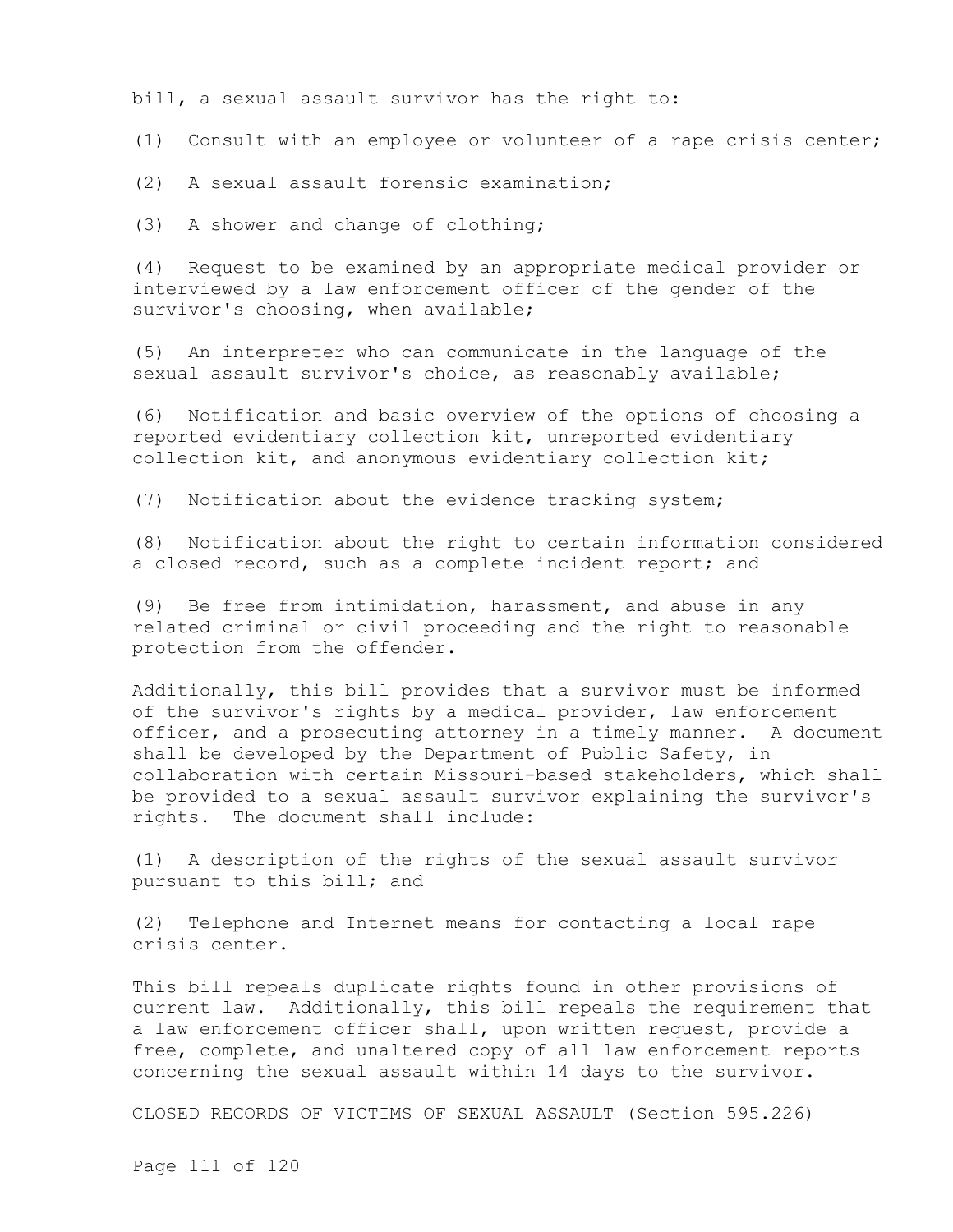Currently, certain identifiable information of victims of domestic assault or stalking shall be closed and redacted from public record. This bills adds that such identifiable information shall also include, but shall not be limited to, the victim's personal email address, birth date, health status, or any information from a forensic testing report.

This bill also repeals provisions relating to when a court may disclose such identifying information of a victim and provides that any person who is requesting identifying information of a victim and who has a legitimate interest in obtaining such information may petition the court for an in camera inspection of the records. If the court determines the person is entitled to all or any part of such records, the court may order production and disclosure of the records, but only if the court determines that the disclosure to the person or entity would not compromise the welfare or safety of the victim.

BATTERER INTERVENTION PROGRAM (Section 595.320)

If a judge orders a person convicted of domestic assault to undergo a batterer intervention program, such person shall be financially responsible for any costs associated with attending such class.

CIVIL DETENTIONS (Section 632.305)

Currently, an application for civil detention for evaluation and treatment may be executed by any adult on a form provided by the court. Such form shall allege that the applicant has reason to believe that the respondent is suffering from a mental disorder and presents a likelihood of serious harm to themselves. Under this bill, such form shall not be required to be notarized.

- - - - - - - - - - - - - - - - - - - - - - - - - - - - - - - - SCS SB 799 -- ESCAPE FROM CUSTODY

This bill adds to the offense of escape from custody any person who is being held in custody after arrest for any probation or parole violation who escapes or attempts to escape from custody. This offense shall be a Class A misdemeanor unless the person was under arrest for a felony, in which case it is a Class E felony; or the offense is committed by means of a deadly weapon or holding a person hostage, in which case it is a Class A felony.

- - - - - - - - - - - - - - - - - - - - - - - - - - - - - - - - CCS HCS SB 820 -- UTILITIES

Page 112 of 120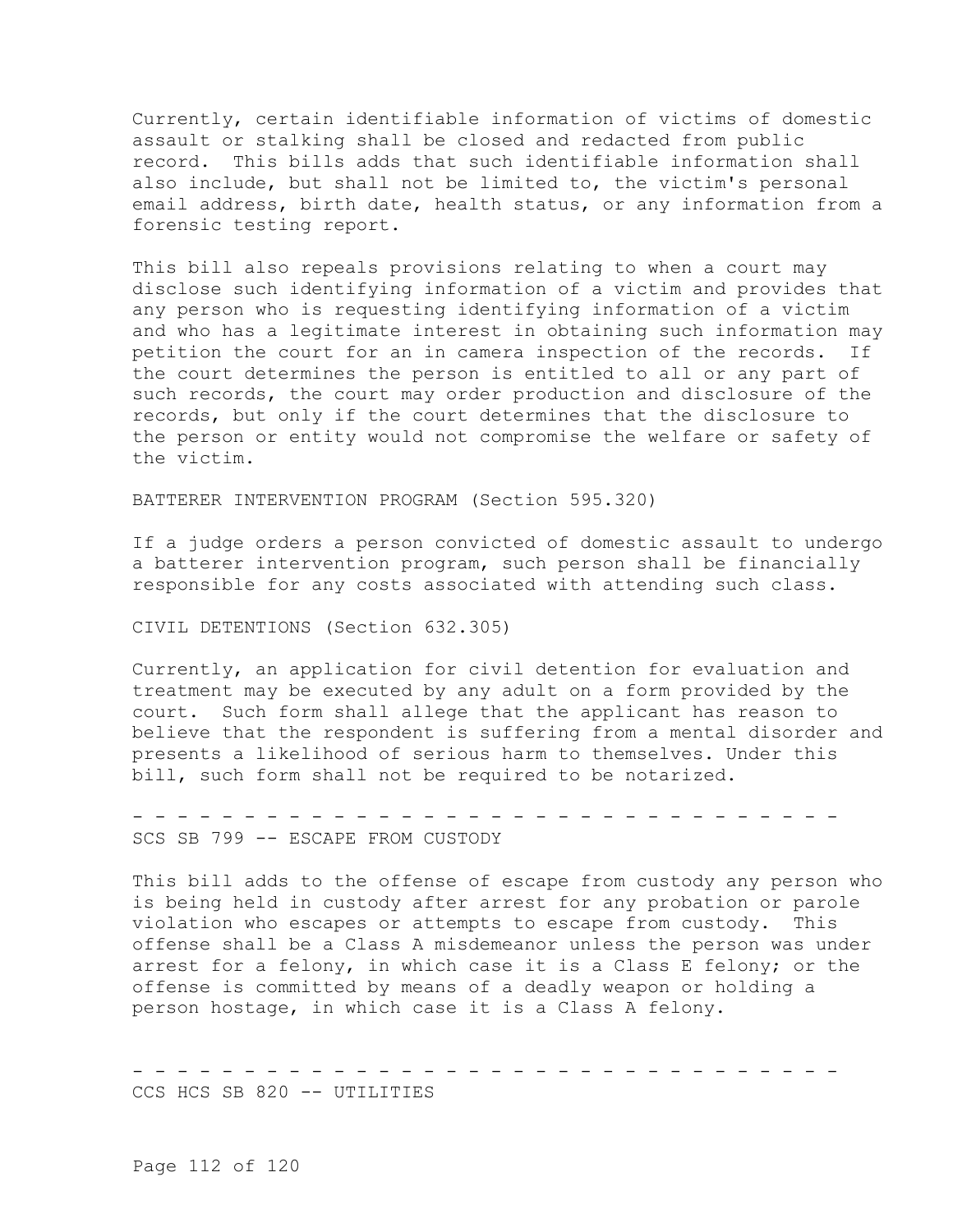This bill specifies that any entity that receives state or federal funds to install infrastructure for broadband services must provide information concerning the location, type and extent of the infrastructure. Certain confidential information providedis exempt from disclosure, and the Office of Broadband Development is limited to exercising its enumerated powers in the bill with regard to the regulation of broadband technology.

This bill authorizes the Attorney General to seek the return of broadband funding from any provider that defaults or breaches agreements to deploy broadband. The Missouri Office of Broadband Development may adjudicate such matters consistent with Missouri law. Providers who default in any state must provide notice to the Office, and there will be a presumption of default in Missouri as specified in the bill.

This bill requires unified high speed Wi-Fi Internet access with adequate bandwidth and connectivity to accommodate users in the Capitol building and grounds.

The bill establishes the "Vertical Real Estate Act", which authorizes political subdivisions to erect towers and other broadband infrastructure as specified in the bill and to join or participate in public-private partnerships to effectuate the construction of vertical real estate and towers.

This bill requires applicants for the broadband grant program, in addition to other required information, to provide a map showing the highest broadband speeds available within the applicant's area of service. The map must include enough detail for the Department of Economic Development to determine the speeds available at individual addresses, but public information will be aggregated and will not reveal individual names.

The bill modifies the provisions of the grant program to expand broadband Internet access in unserved and underserved areas of the state. It also adds a definition for "project" and modifies the definition of "underserved area", which is now defined as a project area without access to wireline or fixed wireless broadband Internet service of speeds of the higher of 100 Mbps download and 100 Mbps upload or the minimum speed established by the Federal Communications Commission.

The definition of "unserved area" is also modified to mean a project area without access to wireline or fixed wireless broadband Internet services of speeds of at least 25 Mpbs download and 3 Mbps upload. Grants awarded under the program must prioritize projects providing speeds of the higher of 100 Mbps download and 100 Mbps upload that is scalable to higher speeds or the minimum acceptable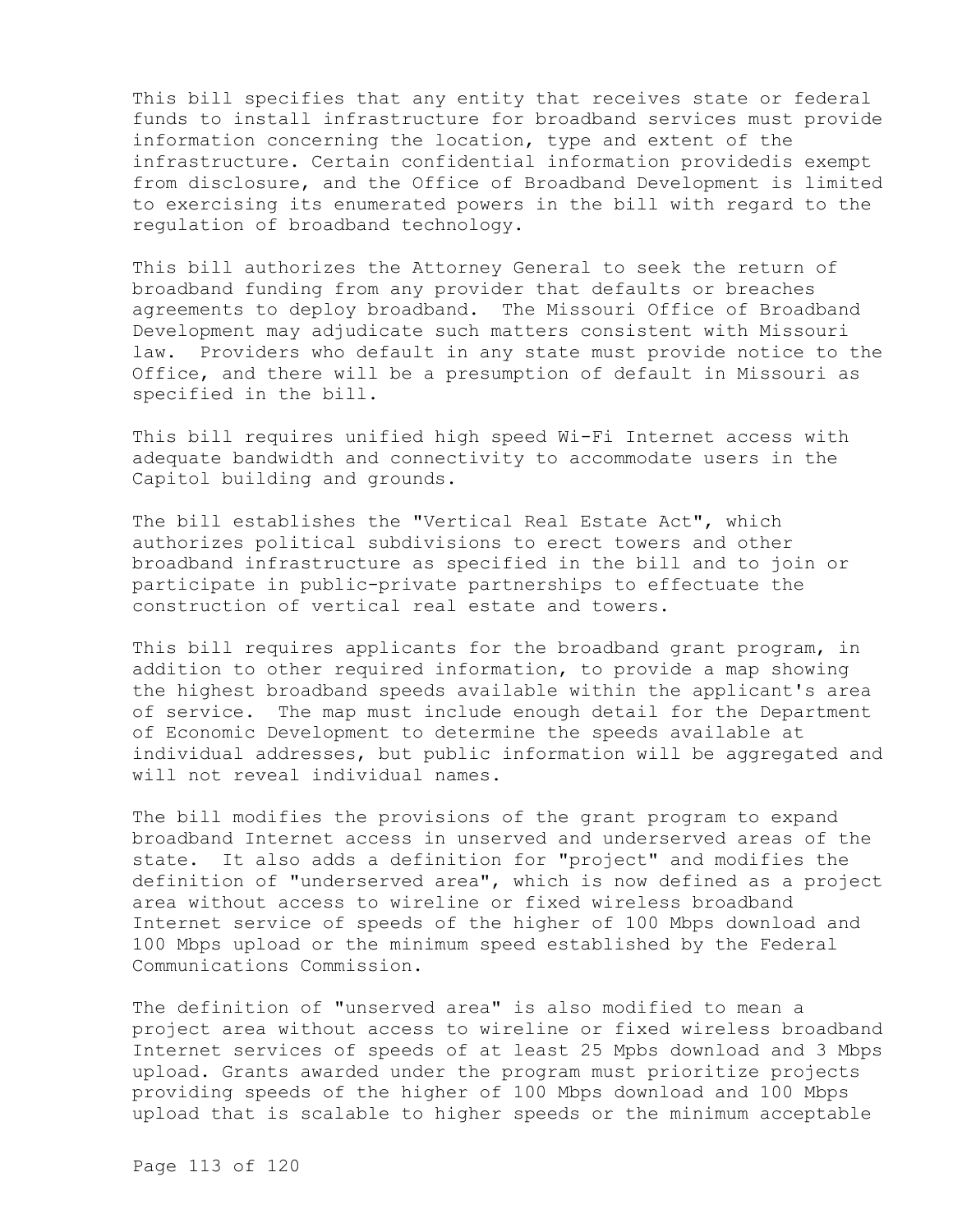speed established by the Federal Communications Commission.

The bill requires the Department to implement by rulemaking a program to increase high-speed Internet access in unserved and underserved areas. Discretion in implementation is authorized, but priority is place on those with no Internet access whatsoever.

The bill allows the state Office of Broadband Development to engage in site inspections of broadband providers who receive grants or loans for projects. Inspection authority lasts until a project is complete and operational.

The bill adds rural electric cooperatives to the agencies and organizations that the Governor may expend funds from the Missouri Disaster Fund for in the event of an emergency or disaster.

This bill authorizes a sales tax exemption for purchases by a company, as defined in the bill, of solar photovoltaic energy equipment used to construct a solar photovoltaic energy system and all purchases of materials and supplies used directly to construct or make improvements to such systems, provided that such systems allow for energy storage, include advanced or smart meter inverter capacity, or are projects greater than twenty megawatts.

This establishes the "Task Force on Distributed Energy Resources and Net Metering", to conduct hearings and research information related to net metering as set forth in the bill. The membership of the Task Force shall include but not be limited to: two members of the Senate, with one being appointed by the President Pro Tem and one appointed by the Minority Floor Leader, two members of the House of Representatives, with one being appointed by the Speaker and one appointed by the Minority Floor Leader, and a representative from each of the three segments of the retail electric energy industry appointed by the President Pro Tem of the Senate. The Task Force will compile a report for the General Assembly by December 31, 2023.

The bill modifies the definitions of "department", which is changed from the Department of Economic Development to the Department of Natural Resources, and "retail electric supplier", which term now includes municipally-owned utilities.

The sale of qualified electric energy units to any customergenerator will be subject to provisions of law related to consumer protection.

This bill specifies that no deed restriction, covenant, or similar binding agreement running with the land will limit or prohibit the installation of solar panels or solar collectors, as defined in the

Page 114 of 120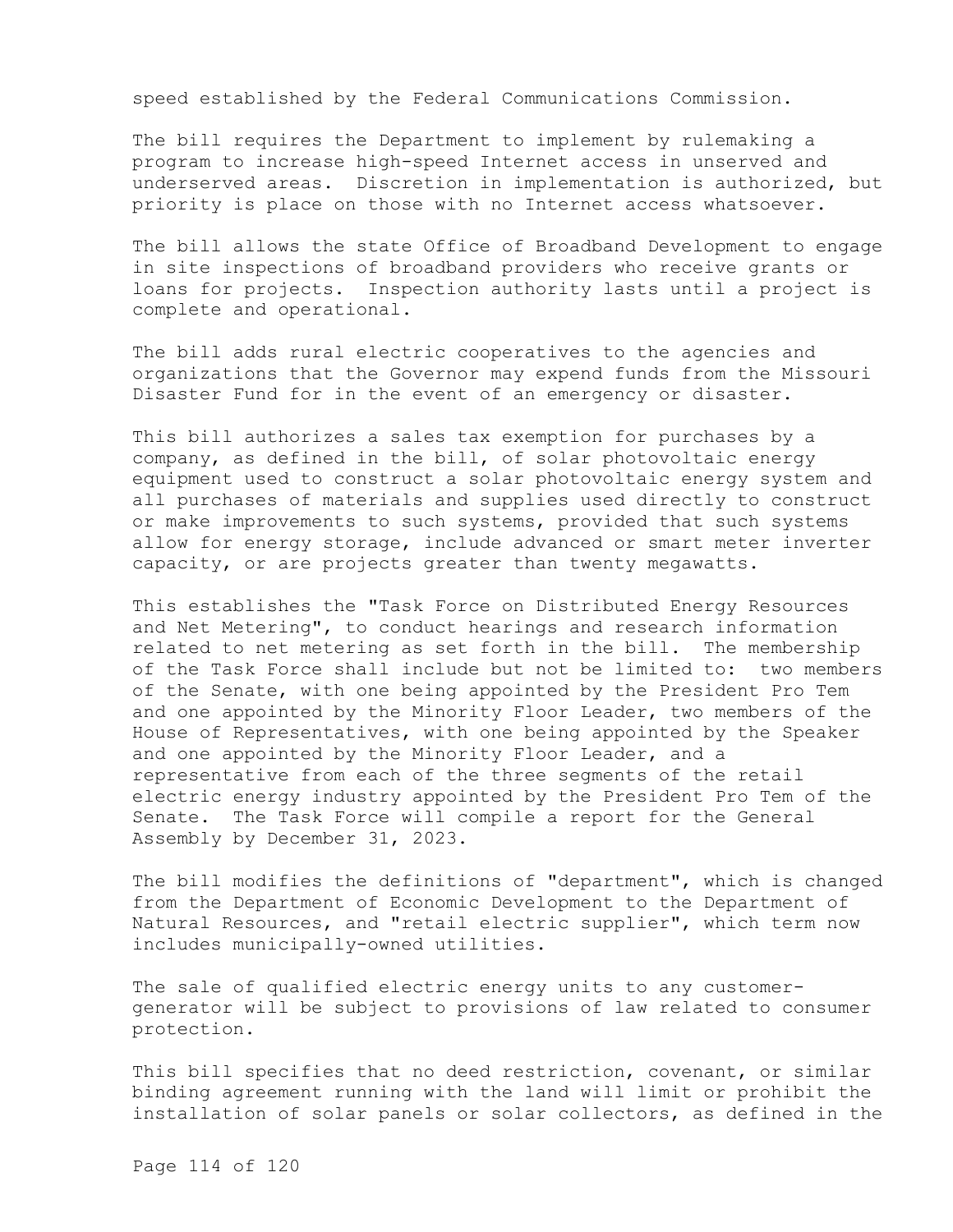bill, on the rooftop of any property or structure.

A homeowners' association may adopt reasonable rules regarding the placement of solar panels or solar collectors to the extent those rules do not prevent the installation of the device or adversely affect its functioning, use, cost, or efficiency.

These provisions will apply only with regard to rooftops that are owned, controlled, and maintained by the owner of the individual property or structure.

Any electrical corporation, except for an electrical corporation operating under a cooperative business plan, that proposes building a transmission line must provide a minimum 50% of its electrical load to Missouri consumers to be considered a public service and to be allowed to condemn property to construct the transmission.

The bill also specifies that in condemnation proceedings, just compensation for agricultural or horticultural land must be 150% of fair market value, which will be determined by the court. In a condemnation proceeding for agricultural or horticultural land in which a court appoints three disinterested commissioners, at least one of the commissioners must be a farmer who has been farming in the county for at least 10 years. In any condemnation proceeding commenced by an electrical corporation, if the amount awarded is greater than the offer made by the condemning authority, the court may award attorneys' fees to the property owner.

If an electrical corporation, except for an electrical corporation operating under a cooperative business plan, acquires any involuntary easement in this state by means of eminent domain and does not obtain the financial commitments necessary to construct a project for which the involuntary easement in this state was needed within seven years of the date that such easement rights are recorded with the appropriate county recorder of deeds, the corporation shall return possession of the easement to the fee simple title holder within 60 days and cause the dissolution of the easement to be recorded with the county recorder of deeds. In the event of such return of the easement to the title holder, no reimbursement of any payment made by the corporation to the title holder shall be due.

This bill adds individually identifiable customer usage and billing records for customers of municipally owned utilities to the list of records that are exempt from disclosure under the Sunshine Law, except that a municipally owned utility must make available the customer's name, billing address, location of service and dates of service for a commercial service account.

Page 115 of 120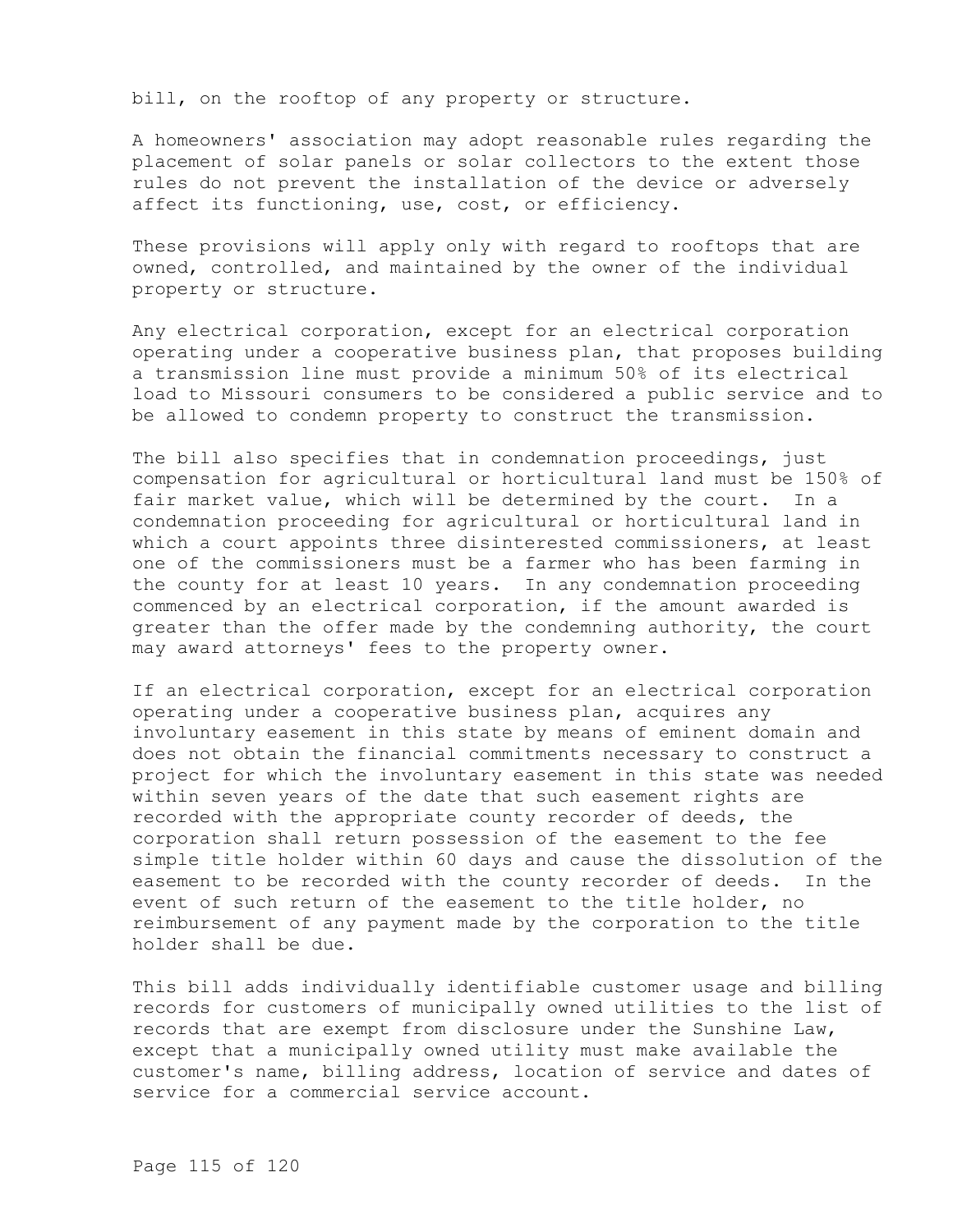- - - - - - - - - - - - - - - - - - - - - - - - - - - - - - - - HCS SCS SB 886 -- TRUSTS

This bill modifies provisions relating to trusts, including the application of the rule against perpetuities to beneficiaries of certain trusts, interpretation of familial relationships described in trusts, distributions of income or principal from one trust to another trust, discretionary trusts, and settlors' beneficial interests in certain trusts.

APPLICATION OF THE RULE AGAINST PERPETUITIES (Section 456.026, RSMo)

If there is only one beneficiary who is entitled or eligible to receive distributions of income or principal from the trust and such beneficiary holds a general power of appointment over the trust with no other person having a power to appoint any part of the trust to anyone other than the beneficiary, then the beneficiary has a vested interest in the trust for purposes of determining whether a trust is subject to the rule against perpetuities.

FAMILIAL RELATIONSHIPS (Section 456.1-114)

For the purposes of interpreting a term of familial relationship in a trust, a child conceived or born during a marriage is presumed to be a child of the married persons unless a judicial proceeding is commenced before the death of the presumed parent and it is determined that the presumed parent is not the parent of the child.

Additionally, this bill provides that a child who is not conceived or born in a marriage is presumed to not be a child of a person who did not give birth to such child unless a judicial proceeding determines such parentage or the person openly recognizes the child as his or her child and such person has not refused to voluntarily support the child. A trustee shall not be liable to any person for exercising discretion in regards to the sufficiency of recognition and support of a child unless the trustee acted in bad faith or with a reckless indifference to the purposes of the trust or the interests of the beneficiaries. Furthermore, a child adopted prior to 18 years of age is a child of the adopting parent and not of the natural parents, except that adoption by a spouse of a natural parent shall have no effect on the relationship between the child and the natural parent.

Finally, the rights afforded to the child shall not be retroactive but shall apply from the time the relationship is established. The terms of a trust shall prevail over this provision of the bill.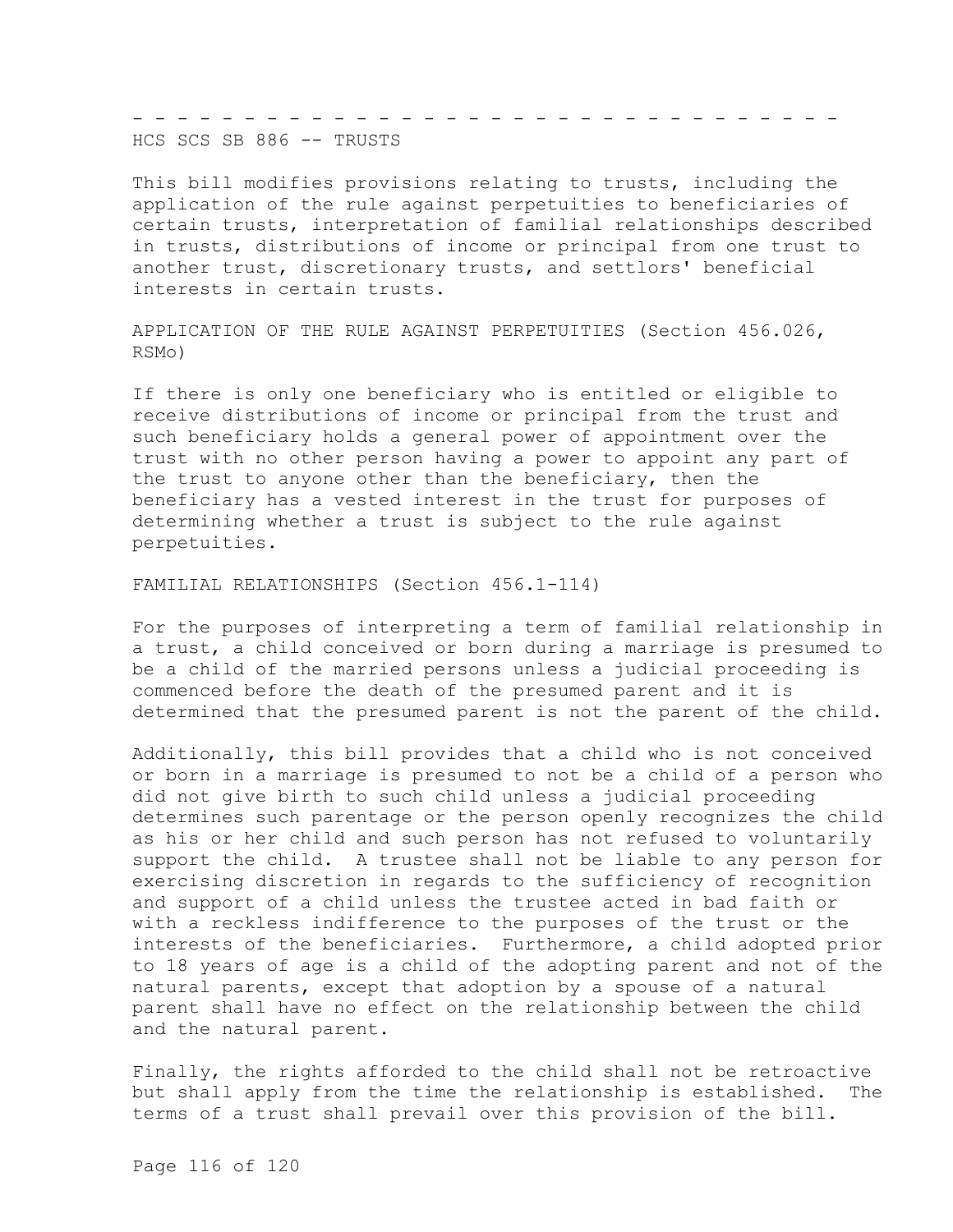## TRUST DECANTING (Section 456.4-419)

As specified in this bill, a trustee, other than a settlor, who has discretionary power to make a distribution, may exercise such power by distributing all or part of the income or principal to a trustee of a second trust. The power may be exercised by distributing property from the first trust to one or more second trusts or by modifying the first trust instrument to become one or more second trusts.

This bill provides requirements regarding permissible distributees of second trusts, including that at least one permissible distributee of the first trust shall be a permissible distributee of the second trust immediately after the distribution and that only a beneficiary of the first trust may be a beneficiary of the second trust. In addition, this bill modifies the use of powers of appointment in the second trust. The second trust instrument may retain, modify, or omit a power of appointment granted by the first trust and the second trust instrument may create a general or nongeneral power of appointment if the powerholder is a beneficiary of the second trust. Furthermore, this bill provides that a special-needs fiduciary may exercise the authority to make a distribution to a second trust if the second trust is a specialneeds trust that has a beneficiary with a disability and if the fiduciary determines that the exercise of authority will further the purposes of the trust.

The bill repeals the current provisions regarding a second trust's beneficiaries, the limitations on a trustee's authority to make distributions from the first trust in certain circumstances, trust contributions treated as gifts, and the exercise of the discretionary power to reduce the income interest of any income beneficiary in certain trusts. The bill provides that if the exercise of the distribution authority is limited by an ascertainable standard, under which the trustee exercising such authority is a permissible distributee of the first trust, then the discretionary power shall be subject to at least the same standard as the first trust and the trust instrument for the second trust shall not modify powers of appointment nor grant a power of appointment to a trustee who did not exist in the first trust.

A second trust shall not include or omit terms that would prevent the first trust property from qualifying as a marital deduction, as a charitable deduction, for exclusion from the gift tax, as a qualified subchapter-S trust, or for a zero inclusion ratio for purposes of the generation skipping transfer tax under the Internal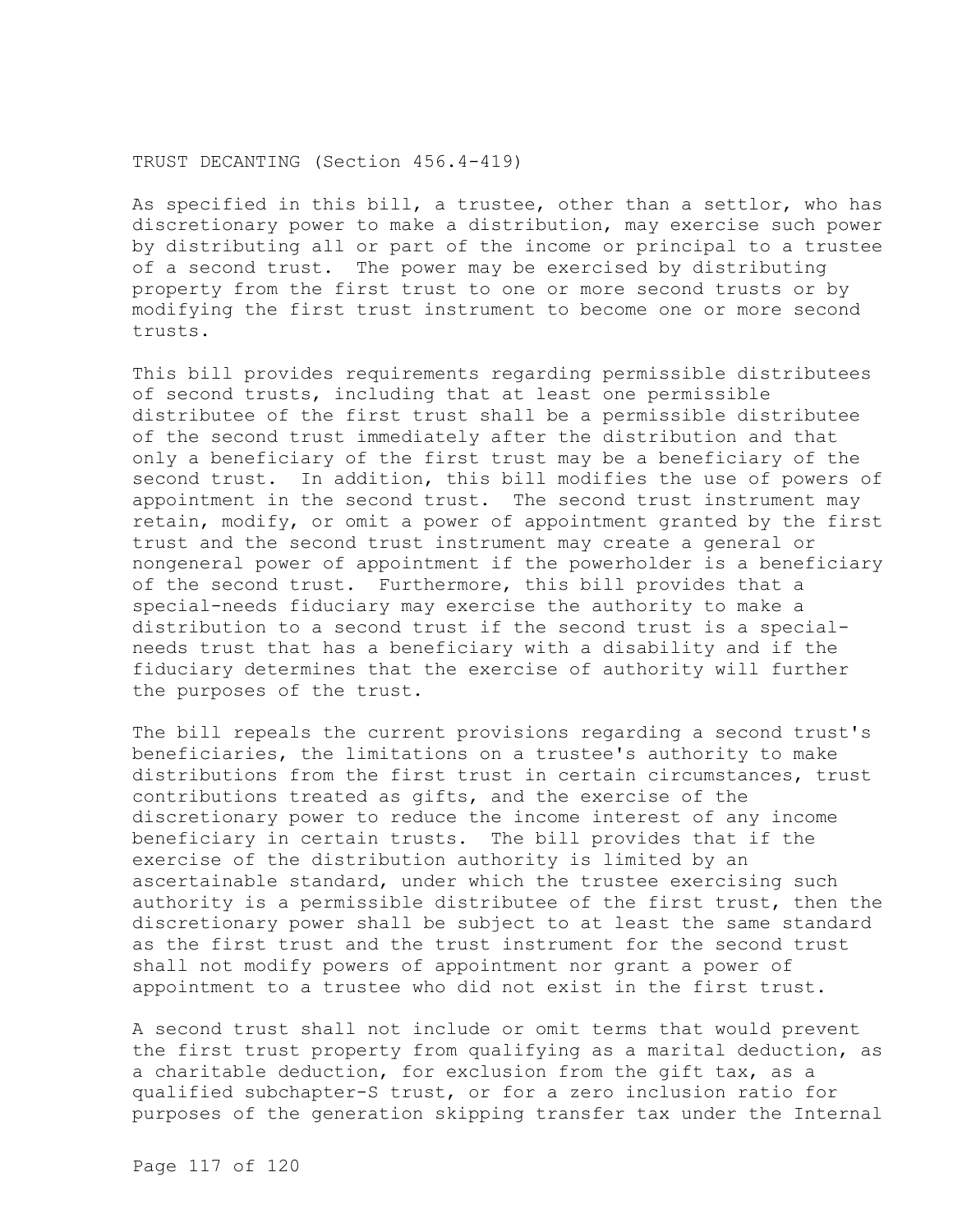Revenue Code. Additionally, if the first trust property includes shares of an S-corporation's stock and the first trust is a permitted shareholder, then the trustee of the first trust may exercise the authority with respect to the S-corporation stock if the second trust is a permitted shareholder.

Currently, a notification shall be made at least 60 days prior to making a discretionary distribution to the permissible distributees of the second trust or if none then to the qualified beneficiaries of the second trust. This bill requires that the notification be made to the permissible distributees of the first trust and to the permissible distributees of the second trust.

The second trust may have a duration that is the same as the first trust. However, the property of the second trust that is attributable to the first trust is subject to the rules governing maximum perpetuity, accumulation, or suspension of the power of alienation that apply to the property of the first trust. This provision shall not preclude the creation of a general power of appointment in the second trust instrument.

In the event that part of the second trust instrument does not comply with this bill, the exercise of the discretionary power is effective and the provisions of the second trust instrument that are not permitted in or are required to be in the trust instrument are deemed void or included to the extent necessary to comply.

DISCRETIONARY TRUSTS AND SETTLORS' BENEFICIAL INTEREST (Section 456.5-504 and 456.5-505)

This bill provides that no creditor or other person making a claim against a beneficiary shall be entitled to any information relating to the trust's assets or other trust records if distributions to the beneficiary are solely within the discretion of the trustee. Furthermore, this provision shall apply during the term of the trust, regardless of whether the beneficiary is also a potential remainder beneficiary of the trust.

Currently, a settlor's creditors may not reach the settlor's beneficial interest in an irrevocable trust with a spendthrift provision, regardless of any testamentary power of appointment retained by the settlor that is exercisable by the settlor in favor of certain appointees. This bill modifies the provision to state that a settlor's creditors may not reach the settlor's beneficial interest in such a trust, regardless of any testamentary power of appointment that is exercisable by the settlor, by a will or other written instrument, in favor of certain appointees or regardless of the settlor's power to veto distributions from the trust.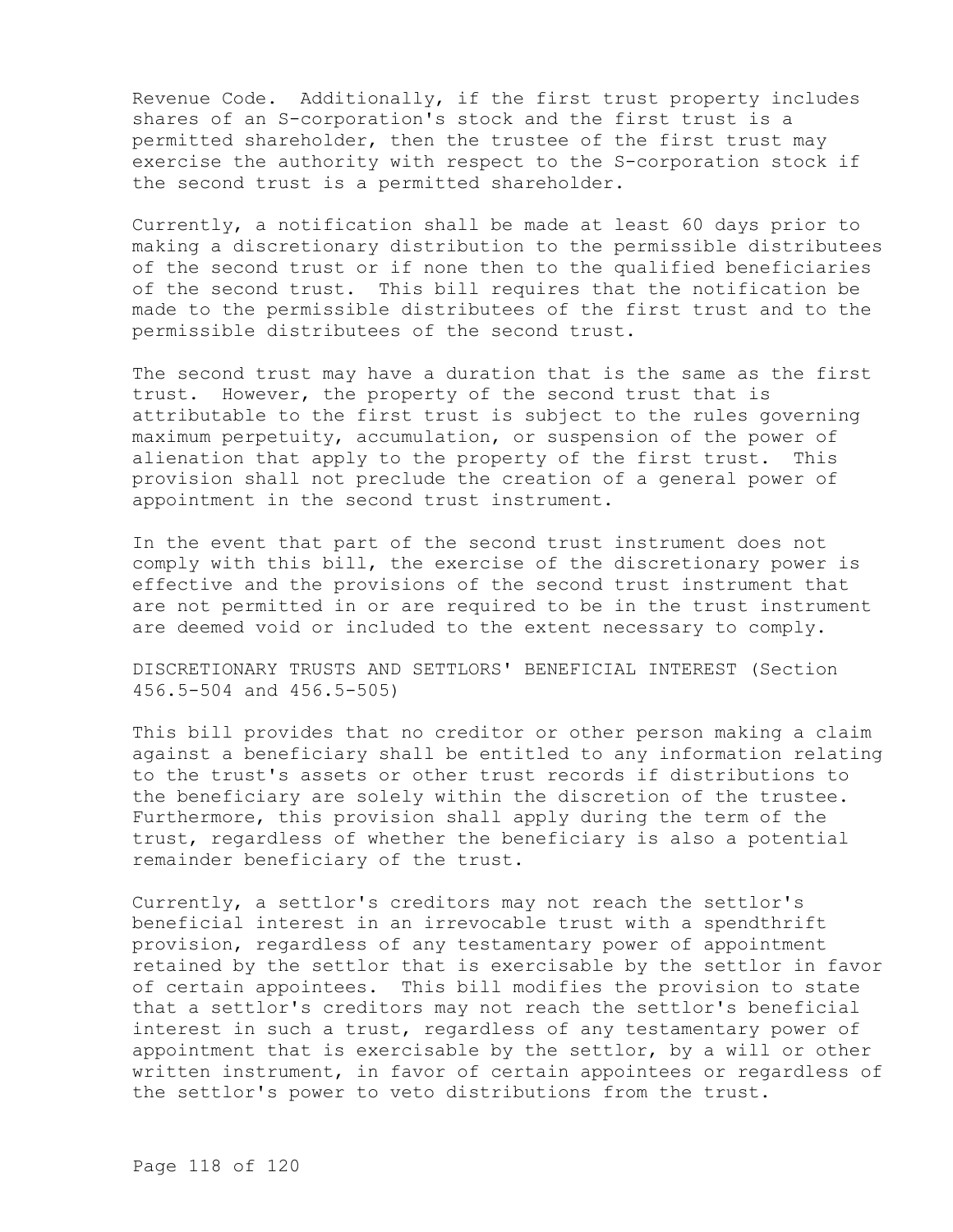A settlor of the following trusts shall not be treated as the settlor of any other trust created pursuant to the exercise of a power of appointment if the settlor is the beneficiary of the trust created:

(1) An irrevocable inter vivos trust for the benefit of the settlor's spouse that qualifies for certain marital deductions from the federal gift tax;

(2) An irrevocable inter vivos trust for the benefit of the settlor's spouse, or the spouse and other beneficiaries, where the spouse is the beneficiary who exercises the power of appointment to create the additional trust; and

(3) An irrevocable inter vivos trust where any beneficiary exercises a general power of appointment to create the additional trust.

- - - - - - - - - - - - - - - - - - - - - - - - - - - - - - - -

SB 987 -- GAMBLING BOATS

Current law defines "nonfloating facility" for the purposes of licensing excursion gambling boats as a structure within 1000 feet of the Missouri or Mississippi River. This bill requires such structure to be within 1000 feet from the closest edge of the main channel of the Missouri or Mississippi River. This bill also allows the water beneath or inside of such facility to be in tanks in addition to rigid or semirigid storage containers or structures (Section 313.800, RSMo).

This bill also makes technical corrections to provisions relating to the transition from a floating facility to a nonfloating facility (Section 313.805).

SS#2 SJR 38 -- POLICE DEPARTMENT FUNDING

Currently, the General Assembly cannot require a city to increase an activity or service beyond that required by existing law unless a state appropriation is made to pay the city for any increase costs.

- - - - - - - - - - - - - - - - - - - - - - - - - - - - - - - -

This proposed Constitutional amendment, if approved by the voters, provides an exception to allow the General Assembly to pass a law before December 31, 2026, that increases minimum funding for a police force established by a state board of police commissioners to ensure they have additional resources to serve their

Page 119 of 120